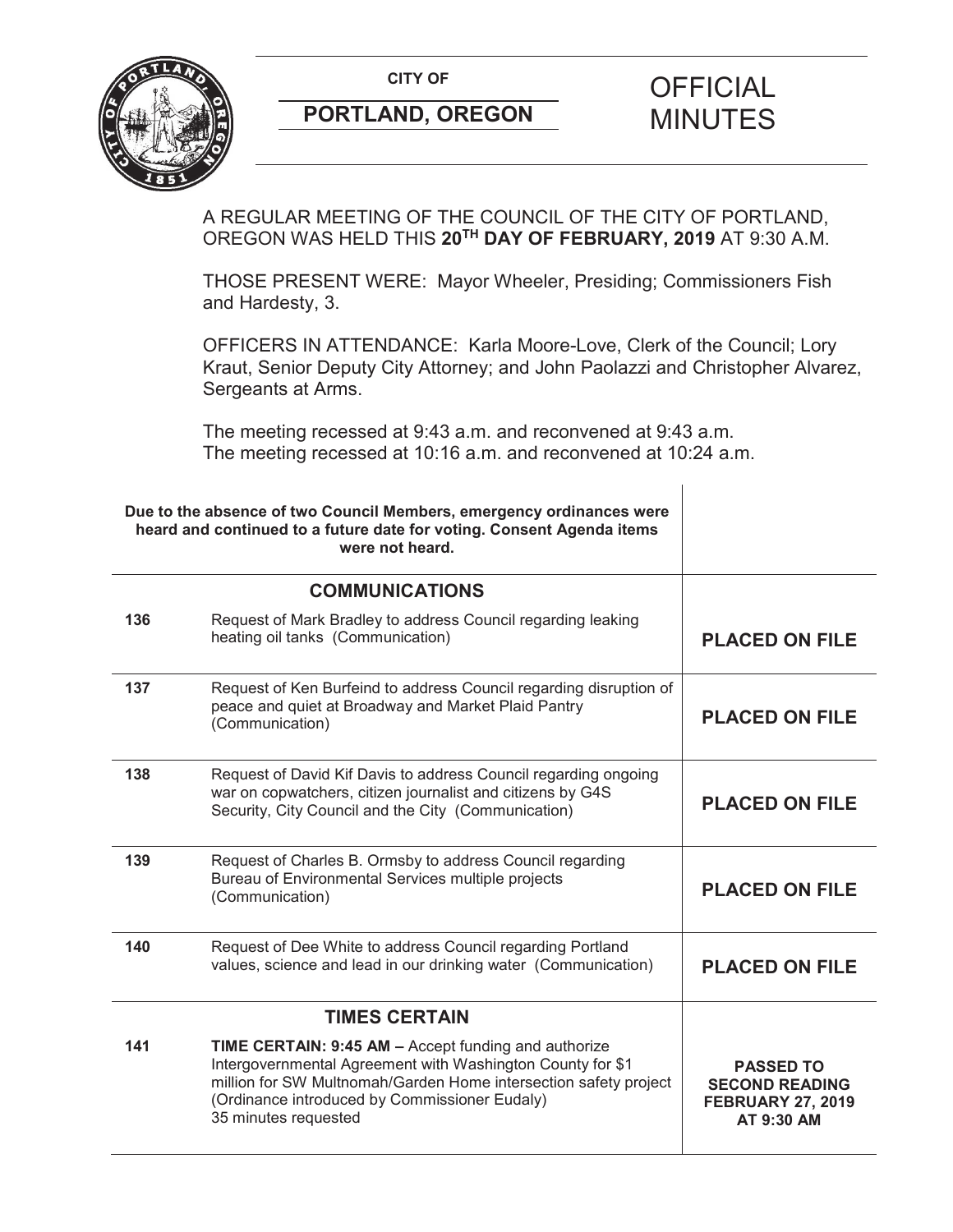|        | February 20-21, 2019                                                                                                                                                                                                                                                                                                                                                                                                                                        |                                                                                     |
|--------|-------------------------------------------------------------------------------------------------------------------------------------------------------------------------------------------------------------------------------------------------------------------------------------------------------------------------------------------------------------------------------------------------------------------------------------------------------------|-------------------------------------------------------------------------------------|
| 142    | <b>TIME CERTAIN: 10:20 AM - Amend fee schedules for Land Use</b><br>Services (Ordinance introduced by Mayor Wheeler)<br>20 minutes requested                                                                                                                                                                                                                                                                                                                | <b>PASSED TO</b><br><b>SECOND READING</b><br><b>FEBRUARY 27, 2019</b><br>AT 9:30 AM |
| $*143$ | TIME CERTAIN: 10:40 AM - Transfer functions and staff from the<br>Auditor Assessment, Finance and Foreclosure Division to the<br>Bureau of Revenue of Financial Services' Revenue Division and<br>designate the Revenue Division as the recorder for purposes of the<br>City lien docket and financing local improvements (Ordinance<br>introduced by Auditor Hull Caballero; amend various Code<br>Sections and Administrative Rules) 20 minutes requested | <b>RESCHEDULED TO</b><br><b>MARCH 6, 2019</b><br>AT 10:15 AM<br><b>TIME CERTAIN</b> |
|        | <b>CONSENT AGENDA - NO DISCUSSION</b>                                                                                                                                                                                                                                                                                                                                                                                                                       |                                                                                     |
|        | <b>Mayor Ted Wheeler</b>                                                                                                                                                                                                                                                                                                                                                                                                                                    |                                                                                     |
|        | <b>Office of Management and Finance</b>                                                                                                                                                                                                                                                                                                                                                                                                                     |                                                                                     |
| $*144$ | Correct the salary grade of the nonrepresented classification of<br>Occupational Health Specialist (Ordinance)                                                                                                                                                                                                                                                                                                                                              | <b>RESCHEDULED TO</b><br><b>MARCH 6, 2019</b><br>AT 9:30 AM                         |
| $*145$ | Pay property damage claim of Main Street Development, Inc. in the<br>sum of \$24,143 involving the Portland Bureau of Development<br>Services (Ordinance)                                                                                                                                                                                                                                                                                                   | <b>RESCHEDULED TO</b><br><b>MARCH 6, 2019</b><br>AT 9:30 AM                         |
|        | <b>Portland Housing Bureau</b>                                                                                                                                                                                                                                                                                                                                                                                                                              |                                                                                     |
| $*146$ | Amend subrecipient contract with Housing Development Center,<br>Inc. by \$54,100 for a total value of \$151,100 to support the Risk<br>Mitigation Pool program (Ordinance; amend Contract No.<br>32001821)                                                                                                                                                                                                                                                  | <b>RESCHEDULED TO</b><br><b>MARCH 6, 2019</b><br>AT 9:30 AM                         |
|        | <b>Commissioner Chloe Eudaly</b>                                                                                                                                                                                                                                                                                                                                                                                                                            |                                                                                     |
|        | <b>Bureau of Transportation</b>                                                                                                                                                                                                                                                                                                                                                                                                                             |                                                                                     |
| $*147$ | Accept an Engineering Report on a proposed encroachment into<br>the public right-of-way for a second subsurface tunnel under SW<br>Meade St (Ordinance)                                                                                                                                                                                                                                                                                                     | <b>RESCHEDULED TO</b><br><b>FEBRUARY 27, 2019</b><br>AT 9:30 AM                     |
| $*148$ | Authorize Development Fee Agreement with Fernhill Crossing,<br>LLC to pay the City a fee of \$60,000 for transportation system<br>improvements (Ordinance)                                                                                                                                                                                                                                                                                                  | <b>RESCHEDULED TO</b><br><b>FEBRUARY 27, 2019</b><br>AT 9:30 AM                     |
|        | <b>REGULAR AGENDA</b>                                                                                                                                                                                                                                                                                                                                                                                                                                       |                                                                                     |
|        | <b>Mayor Ted Wheeler</b>                                                                                                                                                                                                                                                                                                                                                                                                                                    |                                                                                     |
|        | <b>Office of Management and Finance</b>                                                                                                                                                                                                                                                                                                                                                                                                                     |                                                                                     |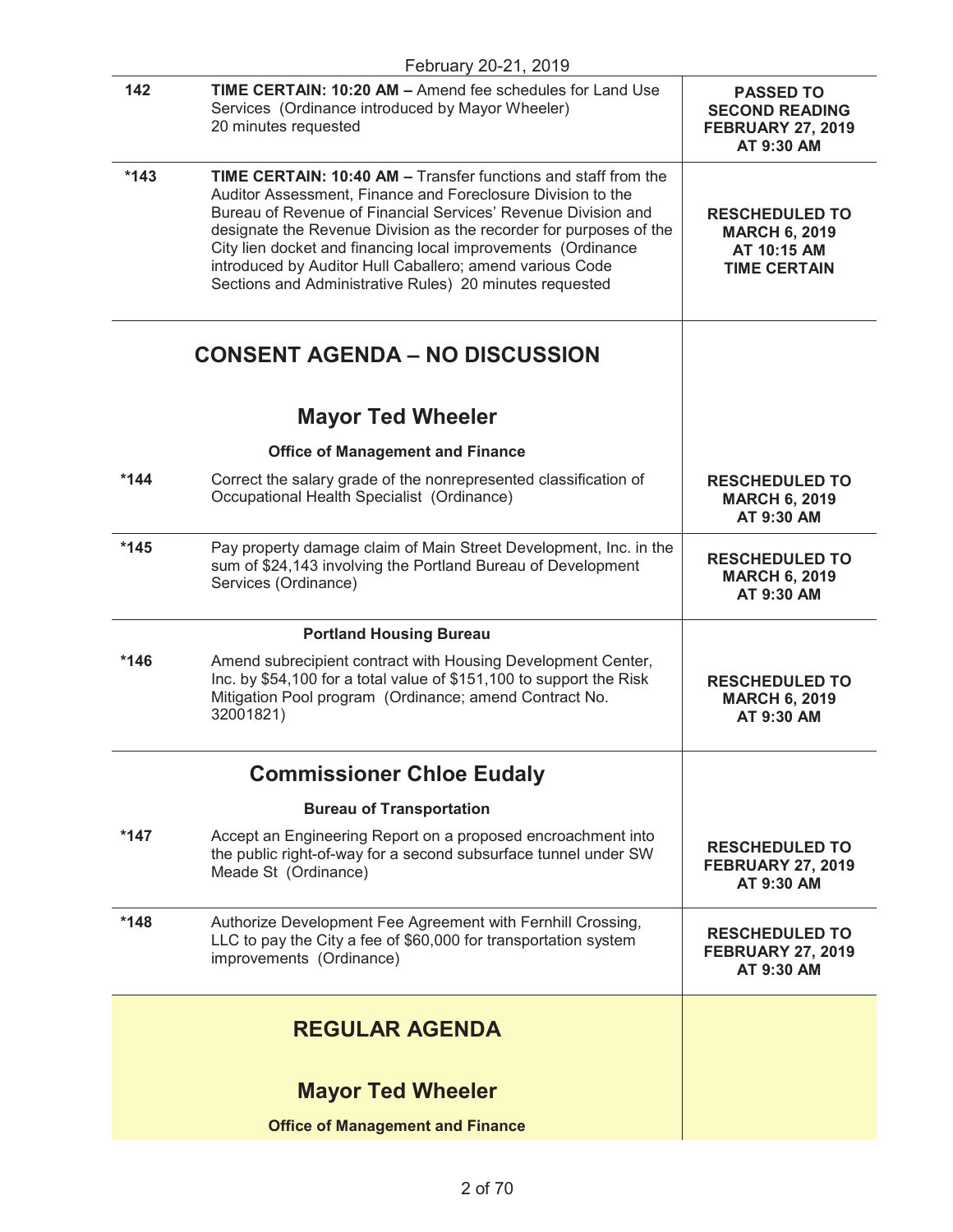|        | February 20-21, 2019                                                                                                                                                                                                                                                                                                              |                                                                                     |
|--------|-----------------------------------------------------------------------------------------------------------------------------------------------------------------------------------------------------------------------------------------------------------------------------------------------------------------------------------|-------------------------------------------------------------------------------------|
| 149    | Accept bid of Landis & Landis Construction, LLC for Sunnyside<br>North Reconstruction & Green Streets ALD-05 for \$9,320,929<br>(Procurement Report - Bid No. 00001090) 10 minutes requested<br>Motion to accept the report: Moved by Fish and seconded by<br>Hardesty.<br>$(Y-3)$                                                | <b>ACCEPTED</b>                                                                     |
| 150    | Establish an interim compensation rate for the revised Tree<br>Inspector classification and create a new represented classification<br>of Tree Inspector, Senior and establish an interim compensation<br>rate for this classification (Second Reading Agenda 127)<br>$(Y-3)$                                                     | 189385                                                                              |
|        | <b>Commissioner Nick Fish</b>                                                                                                                                                                                                                                                                                                     |                                                                                     |
|        | <b>Bureau of Environmental Services</b>                                                                                                                                                                                                                                                                                           |                                                                                     |
| $*151$ | Authorize the Bureau of Environmental Services to acquire certain<br>permanent property rights necessary for Columbia Slough water<br>quality improvements through the exercise of the City's Eminent<br>Domain Authority (Ordinance)                                                                                             | <b>CONTINUED TO</b><br><b>FEBRUARY 27, 2019</b><br><b>AT 9:30 AM</b>                |
| 152    | Amend contract with Brown and Caldwell, Inc. for professional<br>engineering services for the Columbia Boulevard Wastewater<br>Treatment Plant Waste Gas Burner Replacement Project No.<br>E10649, in the amount of \$338,935 (Second Reading Agenda<br>130; amend Contract No. 30005983)<br>$(Y-3)$                              | 189386                                                                              |
|        | <b>Commissioner Jo Ann Hardesty</b>                                                                                                                                                                                                                                                                                               |                                                                                     |
|        | <b>Portland Bureau of Emergency Management</b>                                                                                                                                                                                                                                                                                    |                                                                                     |
| 153    | Amend timeline for placard requirement and tenant notification for<br>unreinforced masonry buildings and required documentation of<br>compliance (Ordinance; amend Code Section 24.85.065)<br>30 minutes requested                                                                                                                | <b>PASSED TO</b><br><b>SECOND READING</b><br><b>FEBRUARY 27, 2019</b><br>AT 9:30 AM |
|        | <b>Portland Fire &amp; Rescue</b>                                                                                                                                                                                                                                                                                                 |                                                                                     |
| $*154$ | Authorize a purchase order with Hughes Fire Equipment, Inc. for<br>four emergency response apparatus for a total not-to-exceed<br>amount of \$2,816,210 (Ordinance) 10 minutes requested                                                                                                                                          | <b>CONTINUED TO</b><br><b>FEBRUARY 27, 2019</b><br>AT 9:30 AM                       |
|        | <b>Commissioner Chloe Eudaly</b>                                                                                                                                                                                                                                                                                                  |                                                                                     |
|        | <b>Bureau of Transportation</b>                                                                                                                                                                                                                                                                                                   |                                                                                     |
| $*155$ | Authorize the Bureau of Transportation to acquire certain<br>permanent and temporary rights necessary for construction of the<br>NE Columbia - Cully Boulevard and Alderwood Road intersection<br>improvements project, through the exercise of the City's Eminent<br>Domain Authority (Previous Agenda 132) 15 minutes requested | <b>RESCHEDULED TO</b><br><b>FEBRUARY 27, 2019</b><br><b>AT 9:30 AM</b>              |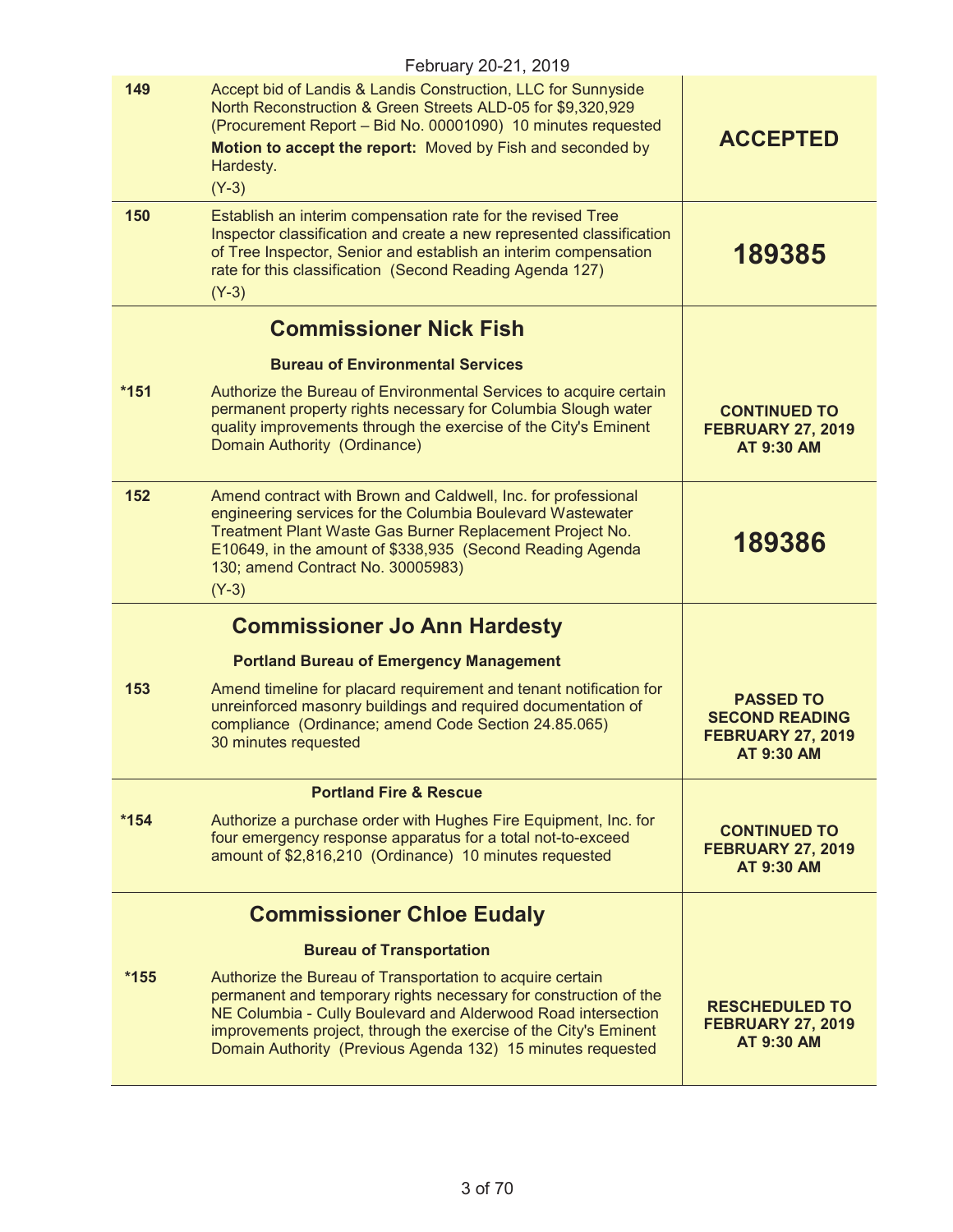| $*156$ | Authorize the Bureau of Transportation to acquire certain                                                                       |                                                   |
|--------|---------------------------------------------------------------------------------------------------------------------------------|---------------------------------------------------|
|        | temporary rights necessary for construction of the Springwater<br>Connector project, through the exercise of the City's Eminent | <b>RESCHEDULED TO</b><br><b>FEBRUARY 27, 2019</b> |
|        | Domain Authority (Previous Agenda 133) 15 minutes requested                                                                     | AT 9:30 AM                                        |

At 12:18 p.m., Council recessed.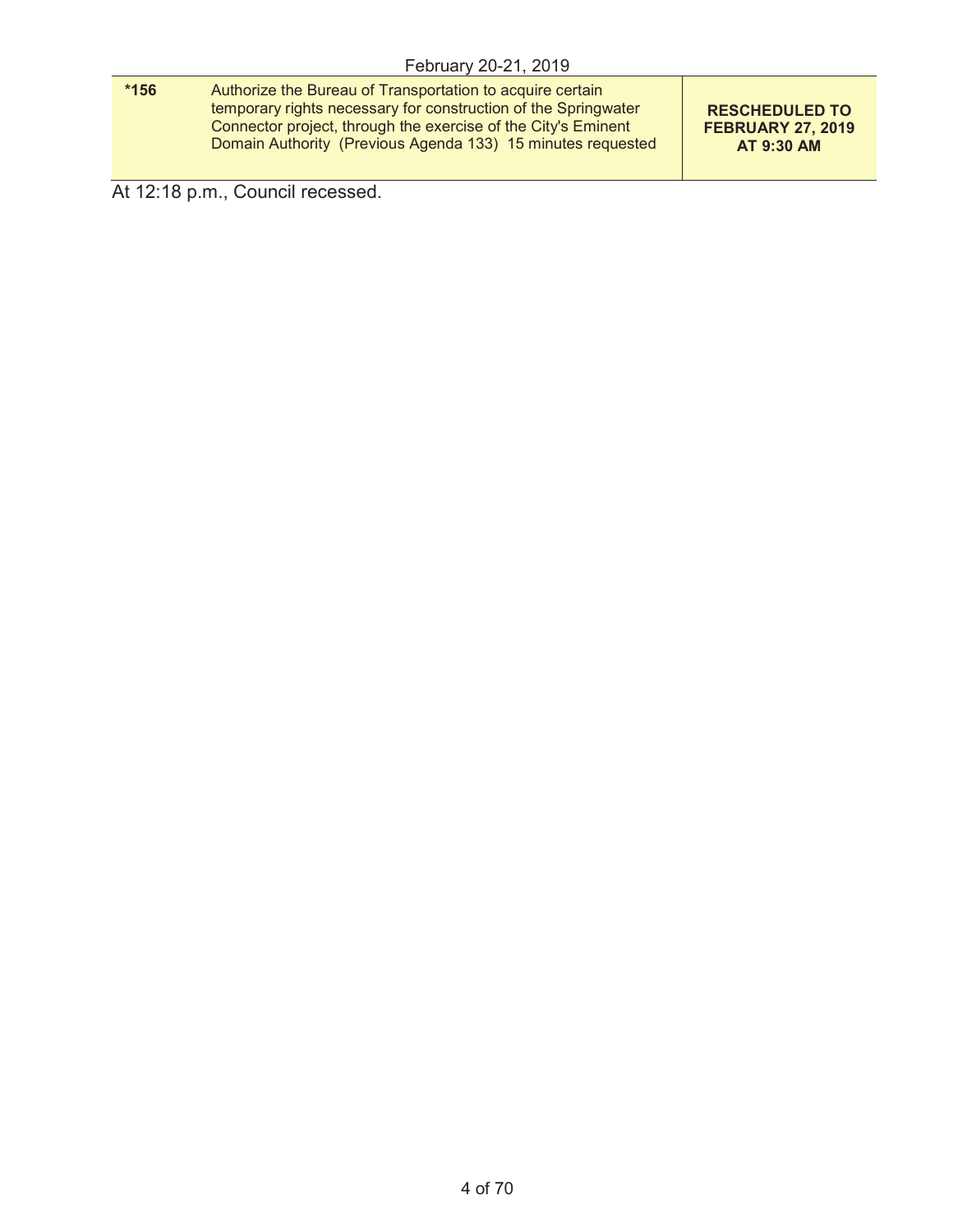| WEDNESDAY, 2:00 PM, FEBRUARY 20, 2019<br>NOTE: Wednesday Meeting CANCELLED: Appeal will be<br>rescheduled at the request of the appellant. |                                                                                                                                                                                                                                                                                                                           |                          |
|--------------------------------------------------------------------------------------------------------------------------------------------|---------------------------------------------------------------------------------------------------------------------------------------------------------------------------------------------------------------------------------------------------------------------------------------------------------------------------|--------------------------|
| 157                                                                                                                                        | <b>TIME CERTAIN: 2:00 PM TO BE RESCHEDULED-DATE TO BE</b><br><b>DETERMINED-</b> Appeal of the Citizen Review Committee against<br>Portland Police Bureau's finding regarding Independent Police<br>Review/Internal Affairs case No. 2018-C-0001/ Appeal No. 2018-X-<br>0003 (Report introduced by Auditor Hull Caballero) | <b>TO BE RESCHEDULED</b> |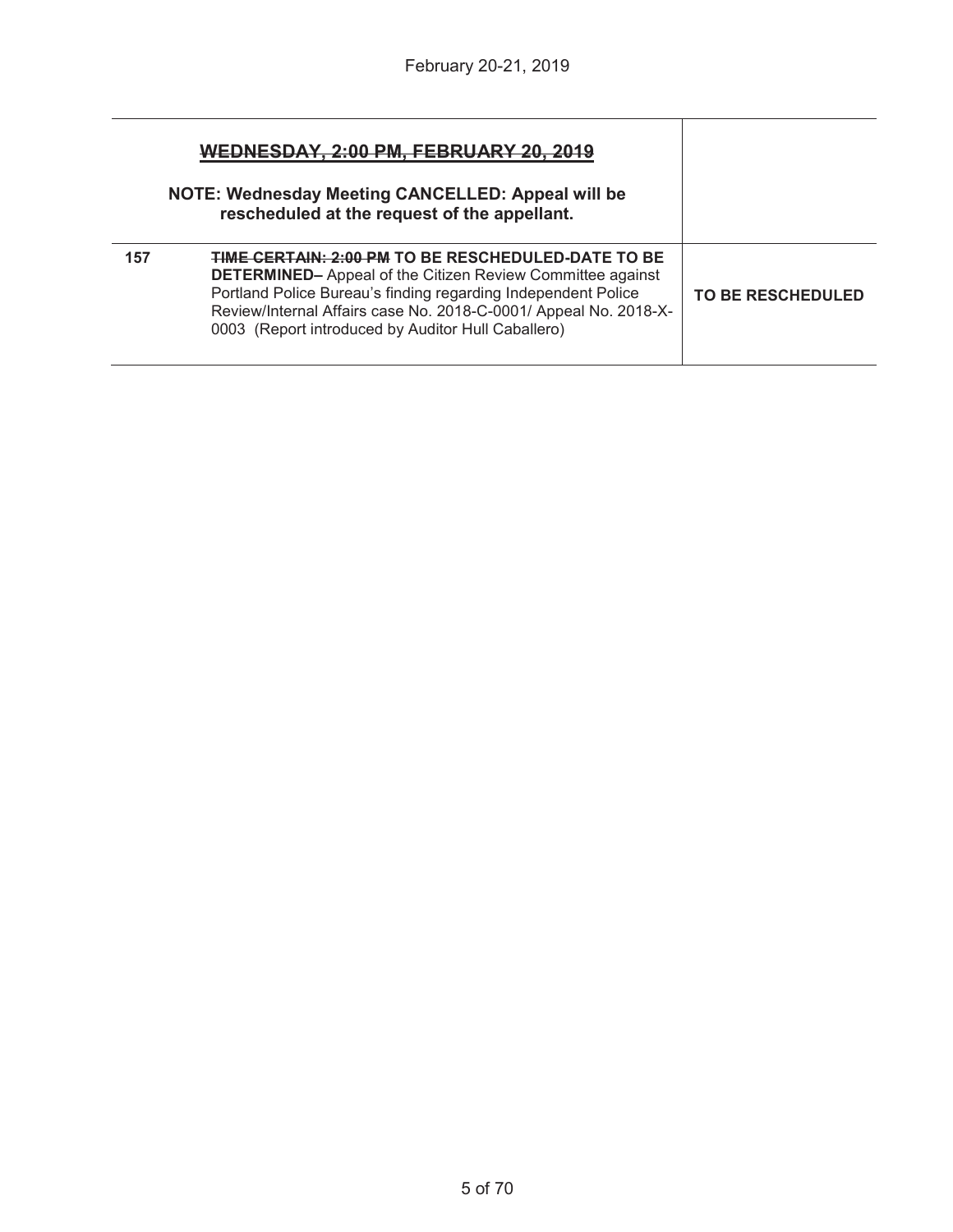A RECESSED MEETING OF THE COUNCIL OF THE CITY OF PORTLAND, OREGON WAS HELD THIS **21ST DAY OF FEBRUARY, 2019** AT 2:00 P.M.

THOSE PRESENT WERE: Mayor Wheeler, Presiding; Commissioners Eudaly, Fish and Hardesty, 4.

OFFICERS IN ATTENDANCE: Karla Moore-Love, Clerk of the Council; Naomi Sheffield, Deputy City Attorney; and John Paolazzi and Ryan Hintz, Sergeants at Arms.

| $*158$ | <b>TIME CERTAIN: 2:00 PM - Extend state of housing emergency,</b><br>operationalize efficiencies and identify Council powers, specify a<br>twenty-four-month duration, and waive portions of the Portland<br>Zoning Code (Ordinance introduced by Mayor Wheeler)<br>1.5 hours requested for items 158 and 159<br>Motion to add emergency clause in order to continue the<br>flexibility provided for the expedited permitting for affordable<br>housing, siting both emergency and alternative shelters, and<br>siting storage lockers across the city of Portland: Moved by<br>Hardesty and seconded by Fish.<br>$(Y-4)$                                                | 189387<br><b>AS AMENDED</b> |
|--------|--------------------------------------------------------------------------------------------------------------------------------------------------------------------------------------------------------------------------------------------------------------------------------------------------------------------------------------------------------------------------------------------------------------------------------------------------------------------------------------------------------------------------------------------------------------------------------------------------------------------------------------------------------------------------|-----------------------------|
| $*159$ | Authorize a subrecipient contract with the Urban League of<br>Portland for \$214,000 for services in support of fair housing and<br>renter protection (Ordinance introduced by Mayor Wheeler)<br>$(Y-4)$                                                                                                                                                                                                                                                                                                                                                                                                                                                                 | 189388                      |
| *160   | TIME CERTAIN: 3:30 PM - Amend City Code related to the<br>administration of the Portland Clean Energy Community Benefits<br>Initiative and other housekeeping amendments (Ordinance<br>introduced by Mayor Wheeler; amend Code Chapter 7.02, and add<br>Code Chapter 7.07) 1 hour requested for items 160 and 161<br>Motion to amend ordinance to correct typographical error to<br>change fiscal year 2020-2021 to 2019-2020, and to amend the<br>following City Code sections 7.02.850 to increase hacking<br>penalties, and 7.02.300 C and 7.02.800 B (4) (e.) to align with<br>Council policy on gender-neutral language: Moved by Fish and<br>seconded by Hardesty. | 189389<br><b>AS AMENDED</b> |
| $*161$ | $(Y-4)$<br>Create the Portland Clean Energy Community Benefits Fund<br>(Ordinance introduced by Mayor Wheeler; add Code Section<br>5.04.560<br>$(Y-4)$                                                                                                                                                                                                                                                                                                                                                                                                                                                                                                                   | 189390                      |

At 4:55 p.m., Council adjourned.

# **MARY HULL CABALLERO**

Auditor of the City of Portland

By Karla Moore-Love Clerk of the Council

For a discussion of agenda items, please consult the following Closed Caption File.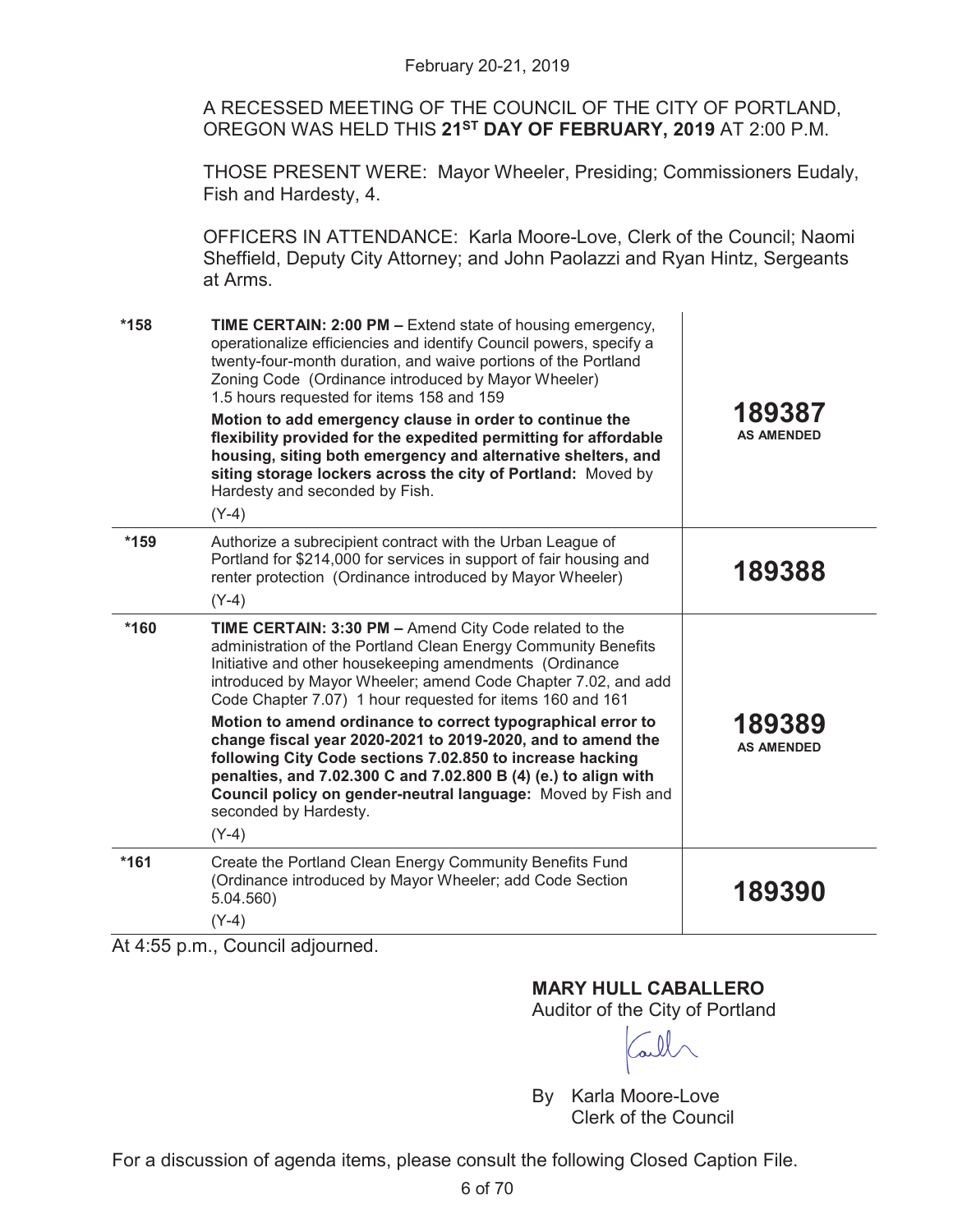### February 20-21, 2019 Closed Caption File of Portland City Council Meeting

This file was produced through the closed captioning process for the televised City Council broadcast and should not be considered a verbatim transcript. Key: \*\*\*\*\* means unidentified speaker.

# **FEBRUARY 20, 2019 930 AM**

**Wheeler:** Welcome to the Portland city council, Karla, please call the roll. [roll taken] **Fish:** Here. **Hardesty:** Here. **Wheeler:** Here.

**Wheeler:** Good morning.

**Lory Kraut, Senior Deputy City Attorney:** Good morning. Welcome to the Portland city council. The city council represents all Portlanders and meets to do the city's business. The presiding officer preserves order and decorum during the city council meetings so everyone can feel welcome, comfortable, respected and safe. To participate in the council meetings, you may sign up in advance with the council clerk's office for communications to briefly speak about any subject. You may also sign up for public testimony on resolutions or the first readings of ordinances. Your testimony should address the matter being considered at the time. If it does not, you may be ruled out of order. When testifying, please state your name for the record. Your address is not necessary. Police disclose if you are a lobbyist. If you are representing an organization, please identify it. The presiding officer determines the length of testimony. Individuals generally have three minutes to testify. Unless otherwise stated. When you have 30 seconds left, a yellow light goes on. When your time is done, a red light goes on. If you are in the audience, and would like to show your support for something that is said, please feel free to do a thumbs up. If you want to express that you do not support something, please feel free to do a thumb's down. Please remain seated in council chambers unless entering or exiting. If you are filming the proceedings, please do not use bright lights or disrupt the meeting. Disruptive conduct such as shouting or interrupting testimony or council deliberations will not be allowed. If there are disruptions, a warning will be given that further disruption may result in the person being rejected for the remainder of the meeting. After being rejected, a person who fails to leave the meeting is subject to trespass. Thank you for helping your fellow Portlanders feel welcomed, comfortable, respected and safe.

**Wheeler:** Very good and thank you. Before we get to communications, I want to make a couple of announcements. There is a number of items that are being withdrawn from today's agenda. If people are waiting for that, I don't want them to wait through the whole meeting just to find out that we are not going to be talking about the issue that's important to them. As you are aware, commissioner eudaly is absent on an important family matter, and therefore, we don't have the ability to hear everything today, so these are items I want people to be aware of. Item 143. We are not going to hear that today. None of the consent agenda will be taken up today. On the regular agenda, items 155 and 156 from the bureau of transportation will also not be heard today. Just for the record. So, with that, we will get to Karla. Good morning.

# **Item 136.**

**Wheeler:** Good morning, folks. If anyone has handouts, get it to the clerk.

**Mark Bradley:** Thank you for having me here, this is my third time speaking, I talked to sam adams.

**Wheeler:** Could I ask you to state your name for the record and maybe if you are going to stand could you slide the mic closer so everybody at home can hear you?

**Bradley:** Sure, my name is mark bradley. I am here as a citizen of Portland. I work for xavier environmental, and we do environmental cleanup work for radon and heating oil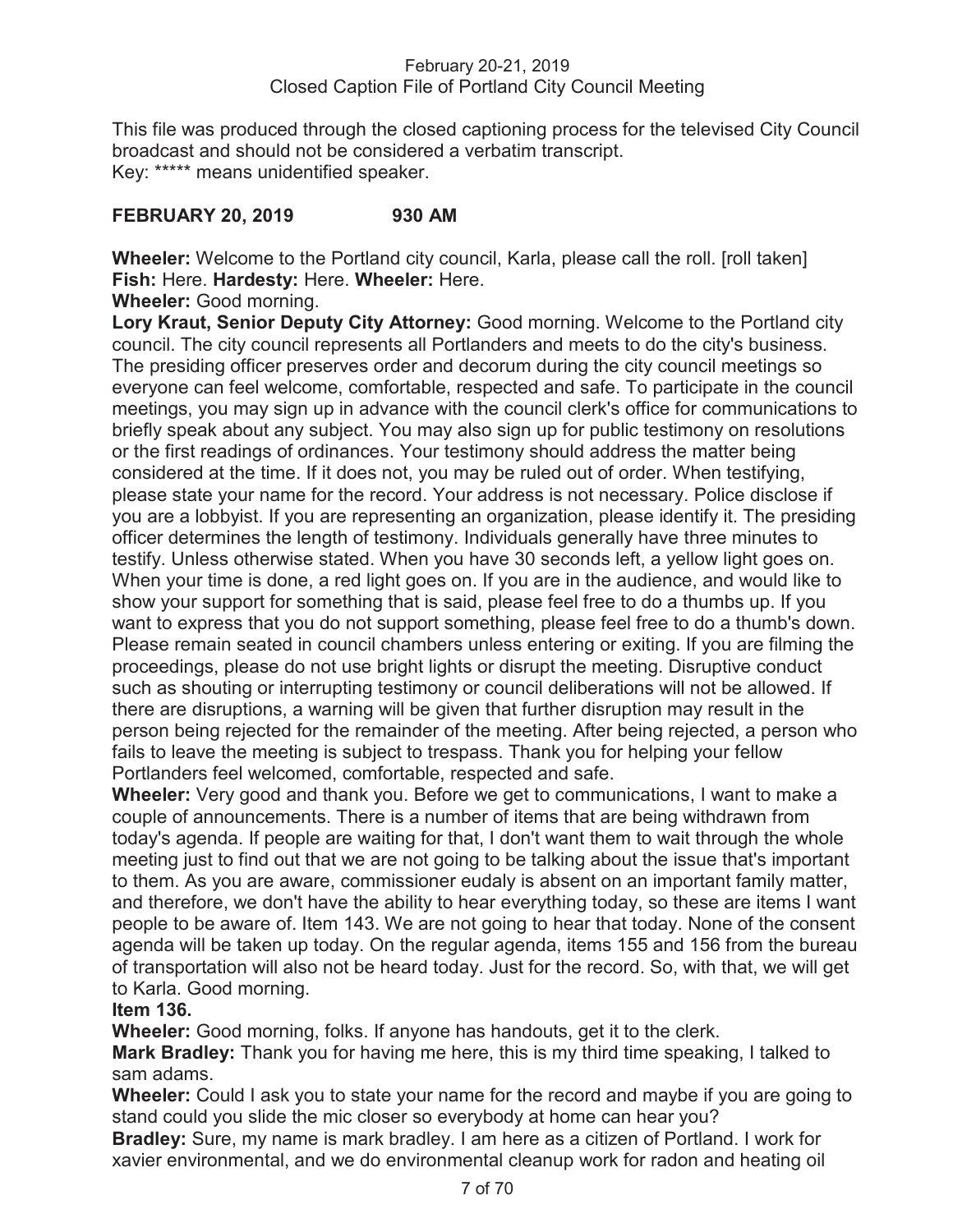tanks. I spoke to sam adams and did not seem to get through to anybody on the panel. In 2014, spoke to charlie hales, same thing, didn't get a lot of receptive people, but my concern is that we are allowing oil companies to pump oil into the ground in our city, and they are pumping it into tanks that are 30 to 70 years old. They are passed their life-span. The tanks are only good for 20 to 25 years, and they were failed for the minute that we put it in. We have a permit that shows that. Every tank has an electrical current hooked up to it. Electricity causes steel to rust. Our policy-makers at the federal and state level have changed laws for commercial people and made underground tanks have secondary containment and made underground tanks with protection, but we leave all the horns in our city in the dark, and nobody knows this information. When they let an oil company come to their house and pump oil into the ground, they are pumping benz even and naphthalene. And we are doing that at a rapid rate faster than I have ever seen. And over half of the active tanks that we check have really significant leaks. There is people with health issues from these leaks like people that get cancer from you know, their liver breaking down from being exposed to these cancer-causing agents. I am here to inform this year and also here to sell oil, steal, to sell city permits and to get grants and tax credits for the oil companies so that we can stop pumping oil into the ground next to people's houses and put it in above ground tanks, and we can keep the oil customers in their base, keep selling oil and help the oil companies not lose customers. We can give tax credits to the people who use the city permit system to get the tanks permitted to code and stuff, and basically, we know what the problem is. We have known how bad it is. We know that it persists. We continue to allow it to happen. We can stop it in a second. We have so many sad elderly despondent people who can't believe how costly their cleanup is when I show up, and I tell them that they have a groundwater issue, and the groundwater moves this under all our houses. We don't know where it is. It is under all our houses, and if you took all the contamination in this city in drop boxes in people's driveways, we would not be able to drive anywhere. There is so much contamination in the ground in our city, and the fact that we still let people pump it into the ground, it's really unspeakable, and I am more here, like I said, out of trying to inform people what's going on and let them know that we did the correct policy thing for commercial people, but we're not helping our residents at all. So I hope we can address that.

**Wheeler:** Thank you. Commissioner Hardesty.

**Hardesty:** Thank you, sir, for your testimony. Why do you think the solution is giving all companies tax breaks and grants? Don't they make enough money to be able to do the cleanup without tax breaks?

**Bradley:** Well, it's just that we need some incentive to get people to stop the behavior. It's an absurd behavior to let somebody come to your home and take a hose with cancercausing agents and put something into a tank that's that old. I don't know -- I don't have another way to stop it as far as like we don't want to punish anybody. We don't want them to lose their business. I am trying to keep them and their customers, but we know that what they are doing is an absurd behavior.

**Hardesty:** Have you talked to the state legislature? Deq?

**Bradley:** Yes, deq is who we work with, but it's a slow thing trying to get people to wake up to this information.

**Hardesty:** The city of Portland, you think, is faster than deq?

**Bradley:** It's up to our city policy-makers to stop the behavior because the federal and state money and lobbyists are suppressing the information at the federal and state level. So it's kind of up to the local city people to get this message across.

**Hardesty:** Did you leave us a way to contact you?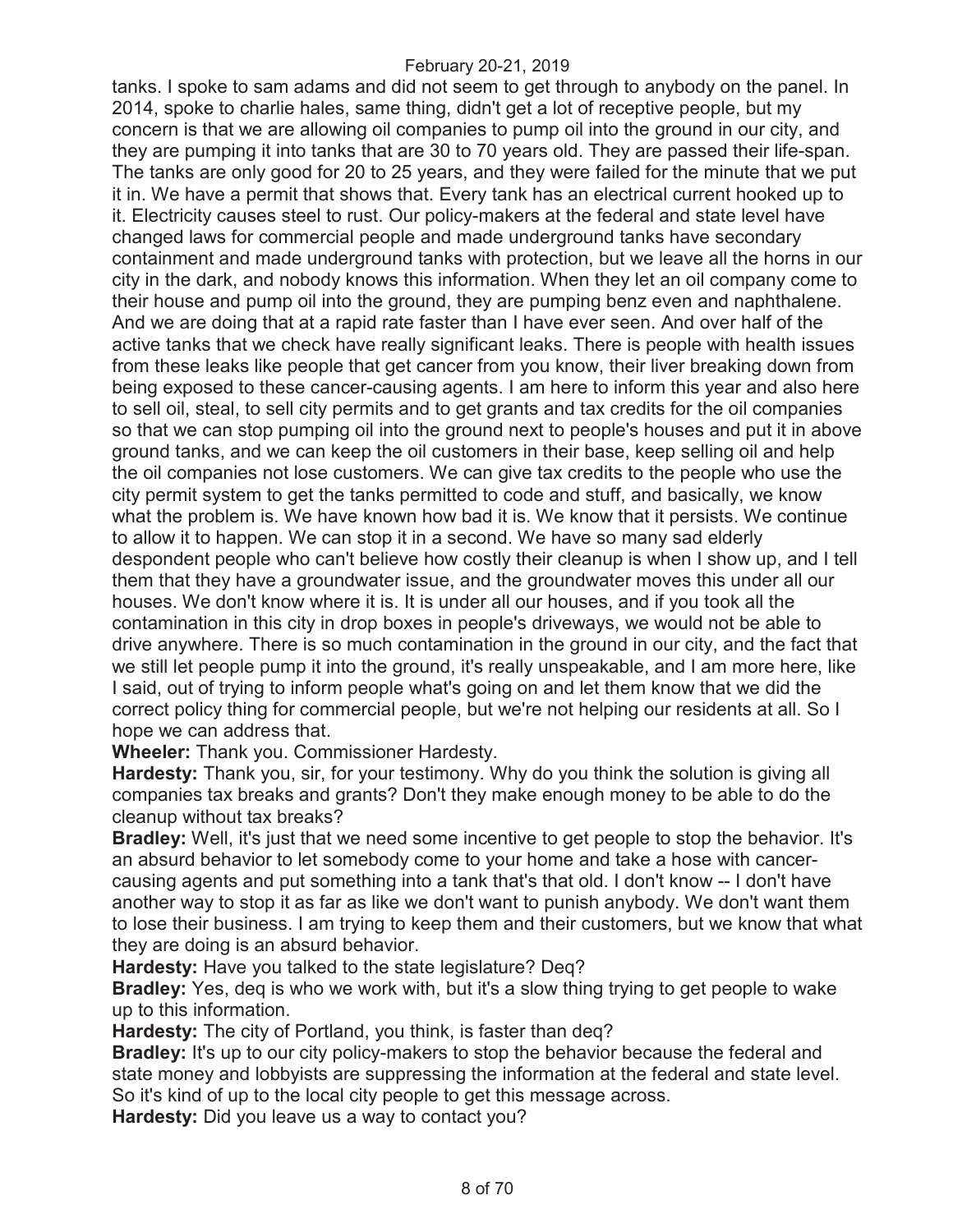**Bradley:** I will leave my phone number. What I wanted to say, finish with, \$3,000 for a new above ground tank, and there is going to be 10,000 oil customers. That's 30 million in green jobs that we can start tomorrow.

**Hardesty:** Thank you very much.

**Wheeler:** Thanks, mr. Bradley. Next individual.

**Item 137.** 

**Wheeler:** Good morning.

**Marion McNamara:** Good morning. I am not ken burfeind, I am mary, ken had a lastminute schedule clash and asked me to come and speak for him.

**Wheeler:** Ordinarily those changes do need to be approved in advance, but since you are here today I will allow it in this particular case.

**McNamara:** Thank you.

**Wheeler:** There is another individual who has swapped out two speakers from now with prior approval. Thank you.

**McNamara:** Thank you. Ken asked that I address the issue of disruptive noise on the corners that his condo faces, which is market and broadway. I whether I have down the hall from ken and hilda, and I know from them what a hard time that they have had over the past year since they moved in. There are people who gather on the corner every night or-every night, and there is a fair amount of shouting and fighting, and there is a howling dog who responds to all of the emergency vehicles that go by. Ken often calls the noise officer, and when that works, it's really only for the interim while the officer is there. It just engenders anger and resentment from the group that the officer talks to. This negative cycle is not good for anyone. The issue of noise is really the most difficult quality of life issue, and the one that we are least able to mitigate. We are able to get help from clean and safe with cleaning up litter and -- but we don't seem to be able to do anything about noise issues in residential areas. It is really interfering with people's ability to sleep. **Wheeler:** Excuse me. Excuse me. This is a disruption. I am sorry, you are going to have to sit down and be quiet or you will have to leave. You are going to have to sit down. One moment. We will take a brief recess. [recess taken]

**Wheeler:** Thank you.

**McNamara:** In a way, this is the kind of disruption that I think is tearing apart our ability to engage in -- civilly with each other.

**Wheeler:** No disagreement.

**McNamara:** What we would like to hear from the city council is what are some ways that we can ensure that the unhoused people who live in our neighborhood are not harassed, and neither are the people who live in the building and feel harassed by the noise issues outside. Is there some kind of community option that we have not thought of that we could pursue? Is there some kind of mediation that could be done with the group of people who are there regularly and the people who are affected by what is happening outside on the street. There are three other corners on that corner. There is nobody trying to sleep in, and so that seems like a way that we might be able to solve it. So any help that you can give us in problem-solving would be helpful. Thank you for what you are doing to solve the longterm problems, and I hope that there are some short-term fixes that we can come up with. Thanks.

**Wheeler:** Could you just give me clarity? I certainly know where the plaid pantry is, which corner specifically are you referring to just so I have that?

**McNamara:** It's broadway and market and it would be the south, the southeast corner. **Wheeler:** The southeast corner.

**McNamara:** And above is a condo building.

**Wheeler:** And we will reach out to the owners of that location, as well. Thank you. I appreciate it. Next individual, please.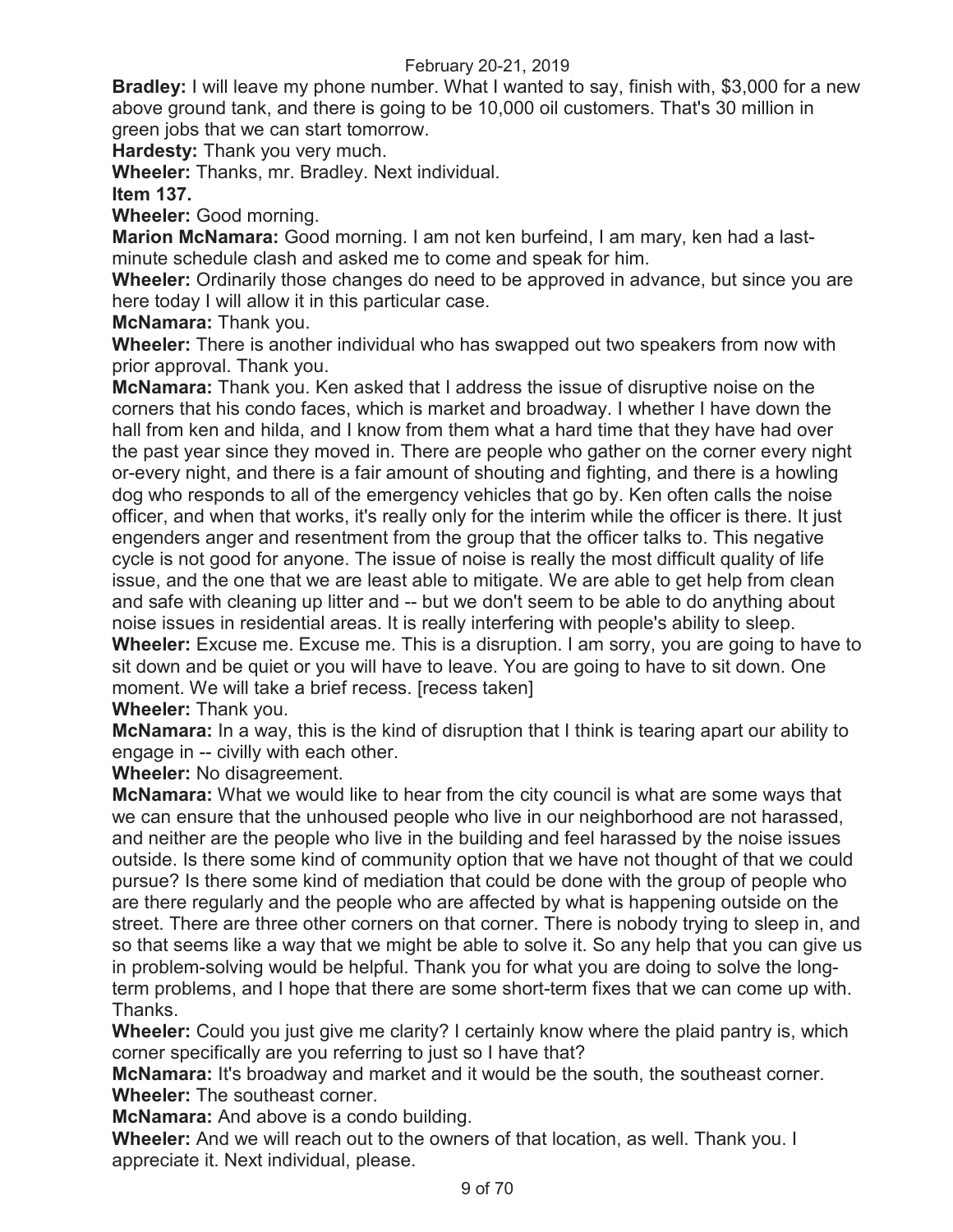**Item 138.** 

**Wheeler:** I believe he already has. Regarding cop watchers and citizen journalists and citizens.

**Wheeler:** Not present. Next individual, please.

**Item 139.** 

**Wheeler:** Through prior agreement we have had a change of individuals so come on up. Good morning.

**Charles Ormsby:** Good morning. Good morning mayor wheeler and Portland city council, 2019-2020, my name is charles ormsby and I go by skip, the chairman of the cpo, this is located in the lake oswego, urban growth management area. I live on the clackamas county tax lot in the vicinity of highway 43, aka, state street, aka river street drive. The individual just here is why I didn't bring my mother today. She's age 104, and we have lived in Portland in the Portland area at that house since 1952. When the angled parking was on state street. I am here before both my neighborhood and myself individually. Bird's hill and city of Portland are conjoined at the hip in a sort of a frankenstein manner in multiple aspects. The key aspect that forced us was the location of the railroad tracks on railroad avenue removed about 1907…1910 when the bridge should cross the willamette river, and river mile 20 was installed. You have a sewer plant in lake oswego. There is, what's lake oswego, city manager of lake oswego, along with friendly others and his orbit, are proposing that be replaced with a membrane bioreactor plant. This is putting Portland at considerable risk for multiple projects, including the southwest light rail project because that plant services the drainage basin along barbur boulevard and putting your rebuilding of the i-5, i84 interchange at risk, and the abernathy. I would like to invite the city of Portland council members, members of bes to take a tour of this area and the facility area, and as soon as possible. First off, the leaves are on the trees and you have a vantage point looking from birds hill road to the southeast, so you can see the complex area that it is. So you need to see that and visualize it, otherwise you cannot understand it, and understand the risk that the city of lake oswego specifically the city manager is putting you at. Second I would like to request a meeting, a joint public meeting, venue to be determined, and Portland city council, lake oswego city council, bes staff and whatever the city manager of lake oswego is doing with whatever consulting groups. The issue needs to be fully vetted, fully visualized, and validated, and fully field verified so everybody understands the risk to the city of Portland. He tends -- let me put it politely to withhold key information from people, specifically the 2014 june report on the tryon creek wastewater treatment plant, a key constraint in section 7 of that report, and was not illuminated to the lake corps, which the owner of the lake, anyway, sewer backup flows. This is expensive and considerably -- we need to meet the sooners, asap, thank you.

**Wheeler:** Commissioner Fish?

**Fish:** Thank you, sir.

**Wheeler:** Next individual, please.

# **Item 140.**

**Dee White:** Hello, I am dee white. It is well established that even at low levels, lead is a potent, irreversible neurotoxin that is especially damning to pregnant women and young children's developing brains, a recent ground-breaking study links lead to signature heart related deaths among adults in the u.s. Every year. Epa scientists and water quality engineers nation-wide know that the more corrosive the water, the more it will pull lead out of plumbing and into our drinking water. We have been an outlier for years with historically high levels. Similar cities such as seattle got to where decades ago have shown significantly lower levels of lead ever since. Our local water officials have obfuscated on the reason the lead levels are higher than Seattle's. In the 1990s the Portland water bureau crafted a less rigorous alternative to the federal and copper rule, that mitigates for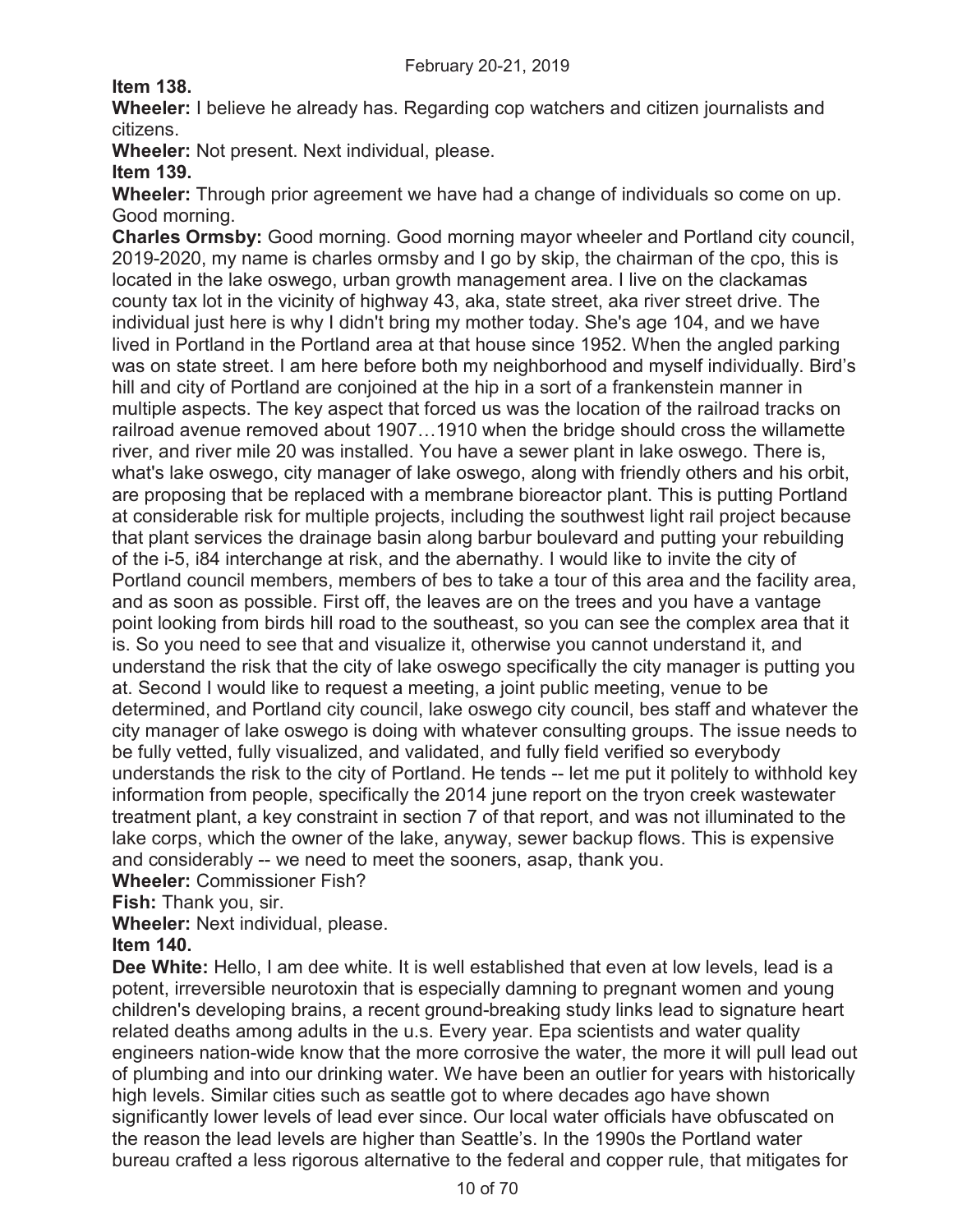lead paint in lieu of controlling lead in our drinking water. Is this a Portland value? Is it even good science? Why aren't the government officials at the state and local level earnestly and aggressively addressing the serious problem that has caused a silent public health threat and infrastructure damage in this community. Is it good science or a Portland value that 22 years later, the Portland water bureau has no data or analysis to show this homespun substitute for the federal rule has shown progress or improvement in reducing the lead in our homes, schools, parks, or businesses. In fact, Portland remains at the top of the heap with the highest lead levels of all large public water systems in the u.s. Being guided by good science and Portland values does not mean burying the lessons of flint, dismissing the public concern, and condoning improperly treated water. Your rhetoric is counter to your data, and it's insulting. Last year commissioner Fish proclaimed that there is no lead in our water. This is absolutely deceptive word play since it conflates the pure but corrosive bull run source water, with drinking water that the bureau has failed to manage. It is disingenuous to pass blame to the schools in 2016 and to customer plumbing in 2017 and 2018 when it has been your responsibility to accept responsibility as you are legally required to do and protect our drinking water now as you should have done over 20 years ago. Mayor wheeler, commissioner hardesty, and Fish, how is this acceptable? **Fish:** Thank you.

# **Wheeler:** So Karla.

**Fish:** Mayor? Before we get off this, thank you, dee. I will not respond. We had testimony earlier about the tryon creek wastewater treatment facility. First of all, let me just assure my colleagues that there is no proposal to currently change the treatment plant. There is an evaluation process going on to look at options. There is no quote/unquote proposal. I will also clarify that since this treatment plant is wholly within lake oswego's territorial boundaries, if lake oswego chooses to pursue any change in this treatment plant, that would come to council as a, for a hearing and a full discussion about whether that is appropriate or not. So there is no current proposal, and there is no item, action item before us, but if at some point there is a proposal, that would come to council in the ordinary course.

**Wheeler:** Thank you, commissioner Fish, for that clarification. Karla, on each of the consent items I am going to have you read them for the purposes of rescheduling. Could you read 144, please?

**Item 144.** 

**Wheeler:** This item is rescheduled to the consent agenda on 3-6-2019. 145, please. **Item 145.** 

**Wheeler:** This item is rescheduled to the consent agenda on 3-6-2019. 146, please. **Item 146.** 

**Wheeler:** This item is also rescheduled for the consent agenda on 3-6-2019. 147. **Item 147.** 

**Wheeler:** This is rescheduled to the consent agenda on february 27, 2019. 148, please. **Item 148.** 

**Wheeler:** This last item is also scheduled to the consent agenda on february 27, 2019. Thank you for that. Let's go to the first time certain item, please, 141.

**Item 141.** 

**Wheeler:** Colleagues, transportation commissioner chloe eudaly is out today, so she asked if I would step in and introduce this exciting opportunity to partner with Washington county on an improvement that will help residents connect to town centers, transit, nearby businesses, and schools. Now I would like to welcome pbot project manager tamor ender to give an overview, and he has some invited testimony before we open it up for public testimony. Good morning.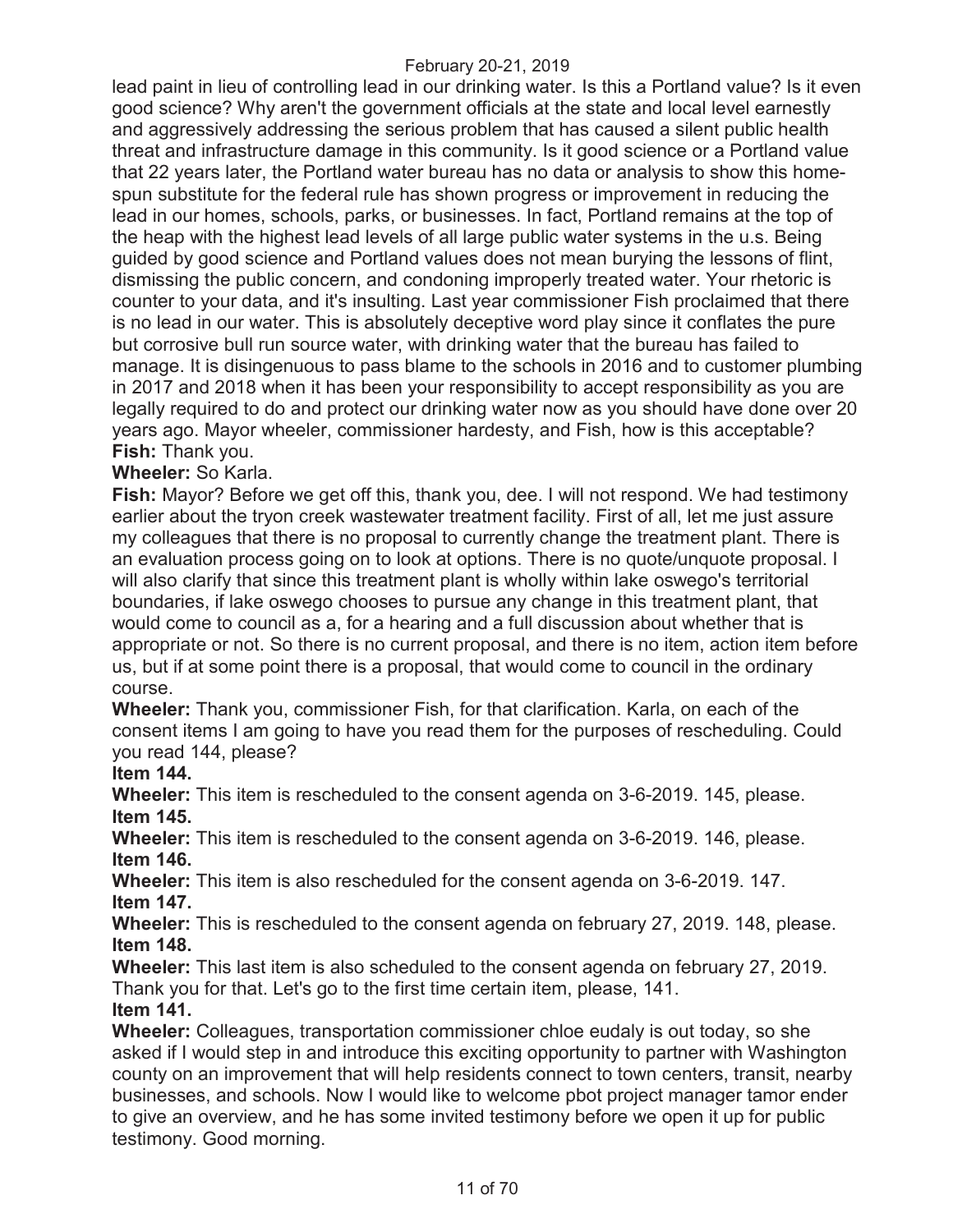**Timur Ender, Bureau of Transportation:** Good morning, mayor wheeler, commissioner hardesty and commissioner Fish. I am tamor here on behalf of the Portland bureau of transportation to talk to you about the southwest Multnomah garden home project, and I would like to introduce the other people joining me here at the table. To my left is brad taylor and he's with the brad taylor group, and he is consulting with us to expand our public engagement capacity on this, and farthest to your right is ben lively, my colleague at the Washington county. We've been working with on this project. So quick background, just to clarify where this is in Portland. It is so far southwest that it's in Washington county. Pbot assumed jurisdiction of the street in 1992, in what's known as a jurisdictional transfer. If you are on southwest Multnomah and you keep going past Multnomah village and past 45th, kind of near olsen road, this is kind of where that is, right in front of the old market pub there. So just to -- just to orient you. We have a grant from Washington county. This is one of the best grants that we can get, it's flexible in how we design the intersection. They have agreed to waive the permit fees, as well. Some of the challenges with this intersection is there is ambiguous -- ambiguity about who has the right-of-way. There is multiple legs serving the intersection which creates safety challenges and lacks biking and walking facilities. The improvements that we are proposing to make include filling sidewalk gaps, improving the safety of the intersection, itself, and installing curb ramps and improvements that will benefit transit reliability. This is a multi-jurisdictional partnership, one of the things that happens when you are involved in the edge of a jurisdictional area is there is kind of this alphabet soup of different agencies working, and so because of school bus in beaverton and one block away, city of beaverton, one block in the other direction is unincorporated Washington county, and we have had to coordinate with a number of different agencies, which has been exciting. So just to give you an overview of what we are proposing, we opened it up to the public to inform us whether we moved forward with a signal or a roundabout at this location. The signal option is a cost between 2.5 million and 4.5 million. I will move forward to the roundabout option. It is in the ballpark of 4 million to 6 million, and the increased cost for the roundabout are related to intersection of geometry, greater impacts on the private property, and stormwater needs that would need to be addressed. However, round-abouts are the safest type of intersection because a lot of fatalities have happened at intersections are related to speed. One of the key design features of a roundabout is slower speeds, and so what some say is if you get into a crash in a roundabout you are leaving in a tow truck and not an ambulance. So I want to highlight -- we are looking at some sort of biking and walking facility with paint and posts on Multnomah between 45th and garden home consolidated on one side of the street without affecting the number of travel lanes. Public engagement, we talked with sweeney, southwest neighborhood inc. And their transportation committee. We engaged with the bicycle advisory committee, and we had an open house with 130 people attend and held office hours at the intersection of olson and garden home road. We launched an online survey with 900 responses which is fairly high for pbot. Brad taylor went door-to-door to residents affected by this proposal and personally invited them to engage in the public process, and we believe that that's one of the key reasons why we've been so successful at having a lot of people engage with us, both in the online open house and the in-person open house. I checked yesterday, and we have had about 930 respondents. One of the key questions that was important for me was asking people, assuming cost is not a factor, which would you prefer? Roundabout or the signal? 70% supported roundabout, and we mentioned roundabout does cost more money and could take more time if we are to look for more money and to design a more complex intersection. Public feedback, basically, stayed high at 64%. And the top three safety concerns that we heard was relating to the sheer volume of traffic in the area, and with growth in southwest Portland, and the speeding concerns, as well, and then right-of-way ambiguity. Also other things that we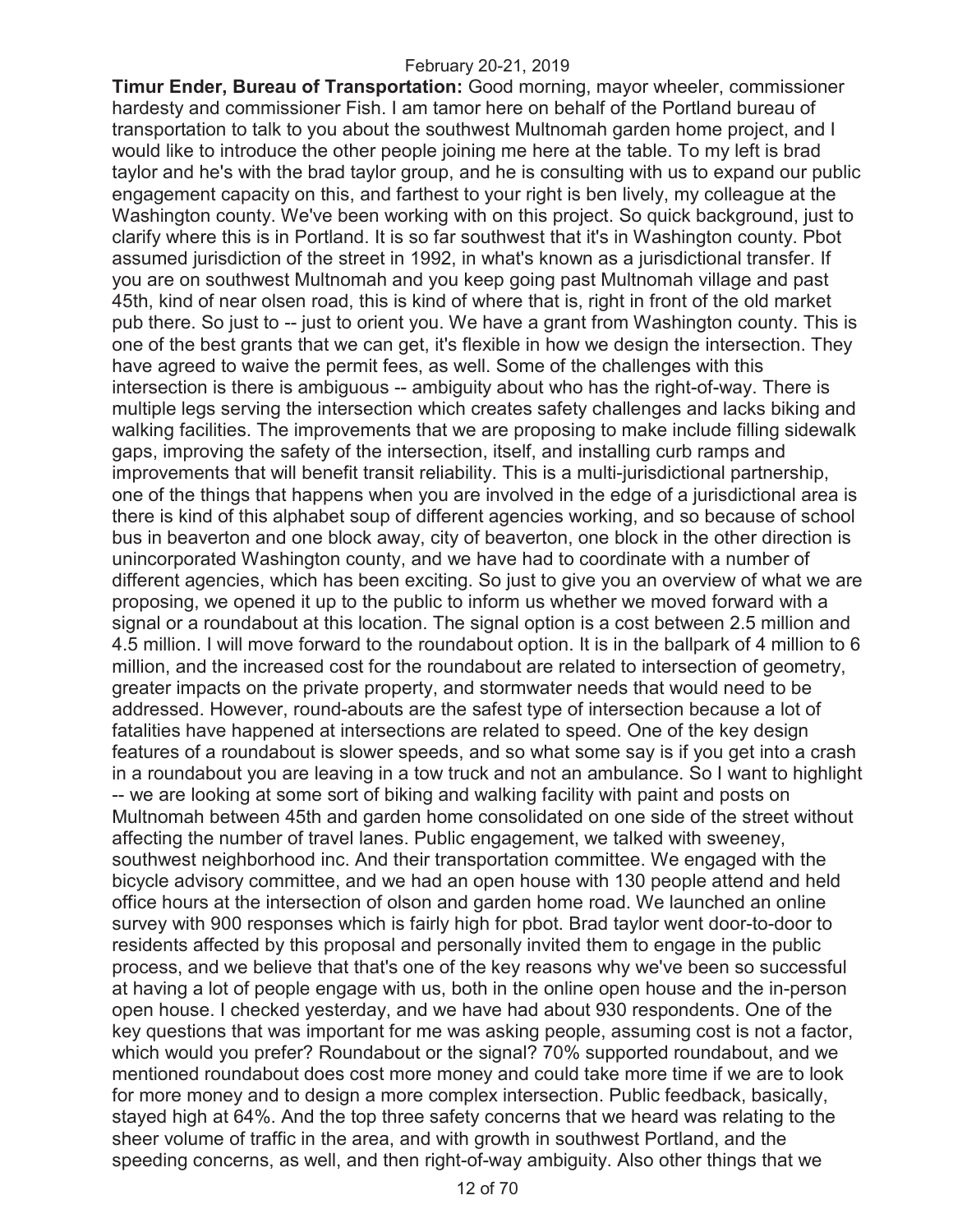have heard from community members was concerns from people walking and biking, particularly related to the roundabout, and the public improvement should benefit the public streets. I will mention what's in front of you today. Sometimes it's confusing. The council action, you are being requested to take is basically accept 1 million in funding from Washington county and to authorize the city of Portland to initiate intergovernmental agreement with Washington county and how we move forward with this project. I also, for the people watching, I want to mention this is not a decision point as far as whether we move forward with a -- roundabout or signal. We welcome any input that you have. Pbot will make that decision as we evaluate three things. Public feedback, what is technically feasible, and the amount of funding we have to move forward. Those things will be our driving factors as we decide later there spring, early summer which one we move forward with. Then we do have a website for people interested. That's

Portlandoregon.gov/transportation/gh. I am happy to answer any questions. I can also turn it over to brad taylor who can talk about the public engagement we have done with this project.

**Wheeler:** Commissioner hardesty has a question.

**Hardesty:** Thank you very much. Very excellent presentation. Thank you, brad taylor, I am not surprised that you had 900 respondents when you engaged people one-on-one. You just said something about pbot will make the decision about which option we would choose. I would think that if cost comes into play, you would probably want to be talking about us, as well, about a, where the other money comes from, right, and it's because as you said, we are making choices. But I don't want to think that you are not going to come back in front of the city council and make the case for why you are going to make whatever choice you make.

**Ender:** Okay. Commissioner hardesty if you are extending that invitation, we would be happy to engage with council about additional funding if that's something you would like us to do.

**Hardesty:** No, no. I want to be clear that it's the city council that makes funding decisions and not p-dot so when you said p-dot would make the decision, I want to correct that for the record. You will be doing another presentation, and this is the option we have and how much money that we raised.

**Ender:** Yes. I understand your point. Say guess to clarify what I had meant is p-dot has a way of applying for system development charges internally, so there is a list of system development charges that have been approved by council and they are identified, so x project gives this much money, so what, as a project manager I can do is apply for system development charges that are attached to, for example, the intersection. So that kind of is what I meant when I said that I can apply internally for those sorts of funding. If that makes sense?

**Hardesty:** That's helpful, thank you.

**Brad Taylor, Brad Taylor Group:** Good morning, I am brad taylor with brad taylor group, and I was asked to come and give an overview of the outreach efforts. I appreciate you taking the time to listen. We were quite successful with outreach in participation, and as commissioner hardesty mentioned, I think it's because we engage people in a variety of ways, and met them where they were at, so we started with the mailer to let them know this was going to happen and then followed up with a door-to-door opportunity to engage and left a flyer at that point with additional ways to engage with the project. The idea was to give a warm invitation so people knew that we were wanting not only their attendance but engagement and feedback. And we met people at meetings that they already attended as was mentioned, the sweeney and bicycle advisory commission also had office hours. Our philosophy was when we would gather a group and hear their feedback we would get - - have it recorded in writing so glad that we could display it and move it, so neighbors were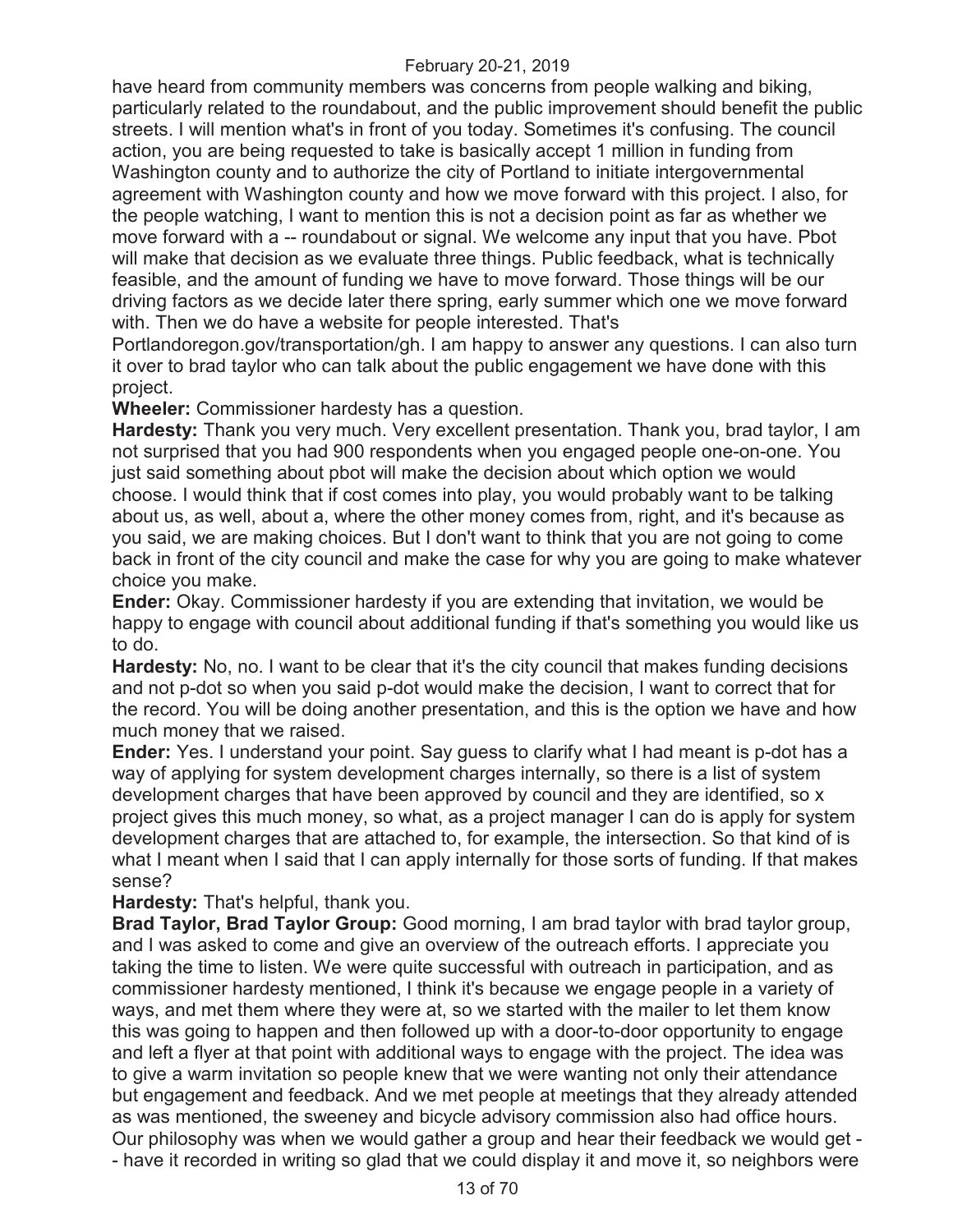not only able to hear the presentation just presented but see what other neighbors have said which would spark ideas of their own, and we kept track of where people were coming in with their concerns, which I believe that you have the summary in the packet that you've been provided. The idea is to not only give the opportunity for people to be heard but also the opportunity to feel heard and see their words being shown. The full report that will memorialize the project will have the breakdown of the feedback, each meeting, and will also have a representative sample of the email exchanges presented to inform the project. So again, the idea is to give the people multiple invitations and opportunities to engage and really make them feel that their voice was valued and that their concerns would be preserved in the record.

# **Wheeler:** Thank you, brad.

**Ben Lively, Washington County Transportation Department:** Good morning, mr. Mayor and members of the council. I am ben lively from Washington county's transportation department. Capital project management division. I appreciate the opportunity to speak in regards to the garden home road Multnomah boulevard intersection project. This project has the opportunity to make significant improvements for the safety and functionality of that, interest. As you have heard from them, whack allocated 1 million, those funds were apportioned from Washington county's major streets, transportation improvement program. And the distribution of the funds and the responsibilities of the county and the city are detailed in the agreement that we are discussing today, the county commits \$1 million in funding to the project, to the city for the project. The project continues to be solely administered by the city. Last month on January 22nd, the board of commissioners approved the execution of the agreement upon approval by the council and completion of the county's contract review process. The county looks forwards to the execution of the agreement, if approved by this council, and in providing the funding and the collaboration with the city to create a successful project. Thank you very much. **Wheeler:** Thank you.

**Ender:** We did have two people invited to testify. Is this the right time to call them up? **Wheeler:** Yes, it is.

**Ender:** Okay. We have jerry rundorph, the president of the ash creek association, and am ash creek cpo3 chair, cpo is the district equivalent for Washington county, and he's sick, so I will read his remarks after jerry.

**Wheeler:** Very good. Welcome. Thanks for being here.

**Jerry Rundolph:** I am jerry rundorph. Thank you for the opportunity to speak today. I want to reiterate this project puts a smile on our faces a I am the ash creek neighborhood association president. Seeing your day-to-day situation, I want to implore you that this could put a smile on your faces a seeing you go through your duties today. Living in Portland, my entire life, lived about two miles away from this intersection for my entire life. Seeing the ambiguity in the geometry of it, like tamor said, and the accident rates don't show it in data, there is a lot of close calls in the intersection day and night. Just want to put on the record that he and his staff have done great public outreach. As I talked to my neighbors to gauge their input on one choice or another, the take away is we desire any change. I appreciate your concern for the money, commissioner hardesty. I feel that the neighbors that I represent would like change, and if it comes to a situation where no change is made due to money, we are interested in getting some change, maybe back to the signal situation but everybody has a smile on their face looking forward to some change at this intersection, and I applaud Timur and his staff's effort. So thank you very much.

**Wheeler:** Thank you.

**Ender:** I will read testimony from stan houseman, who is the chair of the cpo3 in Washington county. On behalf of the community participant organization in garden home,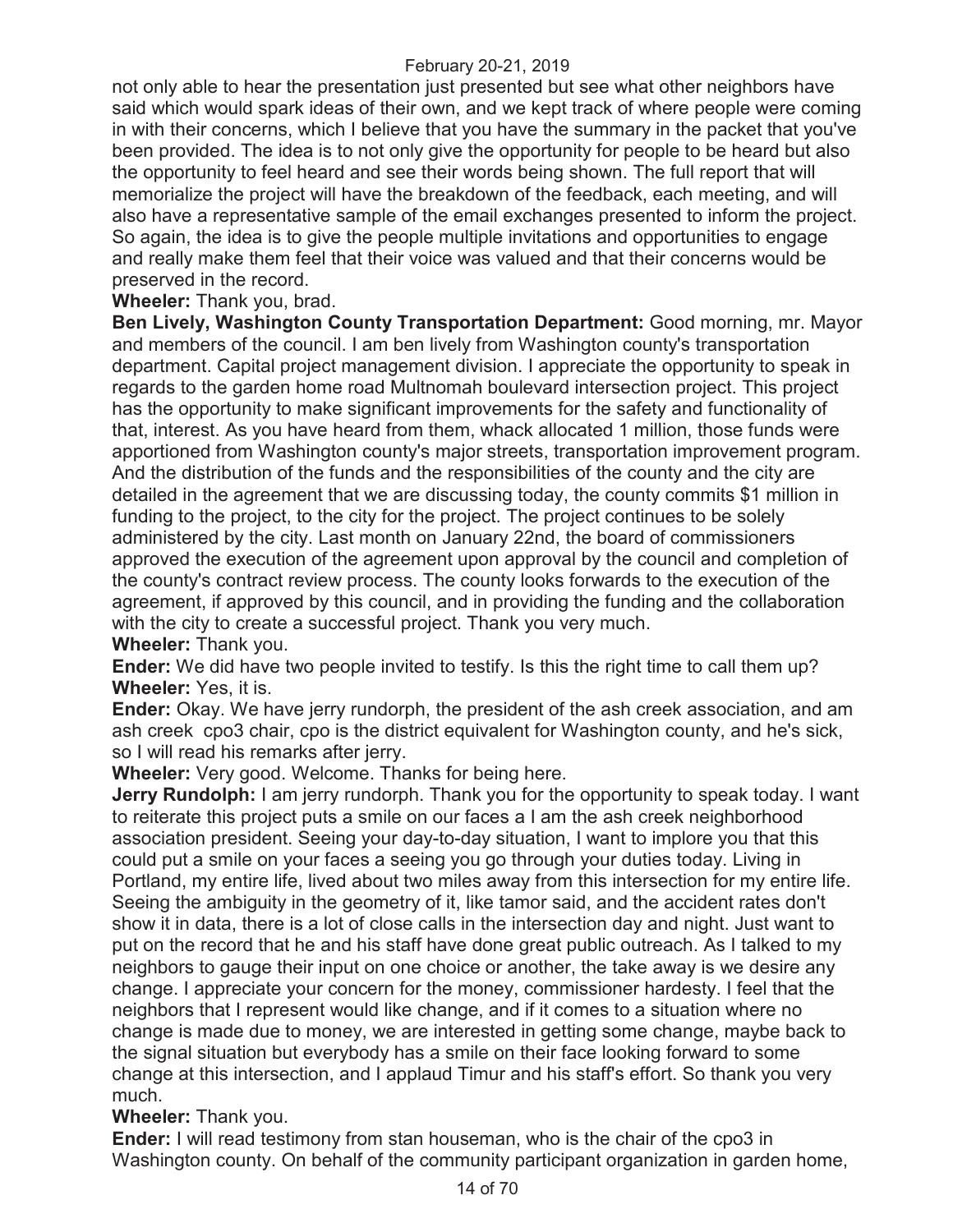raleigh hills and the west slope area of Washington county, we appreciate being able to provide feedback whichever outcome prevails. Our interest is that the outcome is a safer and better situation than currently present. We look forward to seeing the final result and an opportunity to provide input into the process. So that concludes our presentation. If there is any other questions from council, I would be happy to answer those.

**Wheeler:** Any questions at this point, colleagues? We will go to public testimony.

**McClymont:** Yes, mayor, we have had two people sign up.

**Wheeler:** Very good.

**McClymont:** Maggie and charles bridgecrane johnson.

**Wheeler:** This is your first time at the mic. Welcome.

**McClymont:** Rather unexpected.

**Wheeler:** This is an important point, glad to have you here. Good morning.

**Charles Bridgecrane Johnson:** For the record, and the person, charles bridgecrane johnson. The former treasury had to listen to also, sometimes in salem. I want to thank commissioner hardesty for her question because it's illuminating for us as citizens, even those of us that engage for seven years with the city government that if we want 50,000 to help with homelessness, we might have to have an agenda item but the way the sdc's are structured so we have 2 million of slushy money so we could access 2 million of slush money for the traffic light or maybe 4 million of slush money for a roundabout. People have mixed feelings about roundabouts. I love them, they have gold plated statues of joan of arc in them, and ceasar chavez boulevard. I don't know if we will get that at this location. The other thing as we look at the committee, city commitment to equity, it's great that we have an opportunity to engage with a million dollars of Washington county money out on the southwest edge. We know as was mentioned by one of the testifiers that the intersection is not a problem or is not nearly as high of a problem as in other areas of the city. I know that you are all committed to making sure that the equal amount of time that went into this southwest lucky Washington county million dollar connection equally we were able to address the deaths on division and challenges throughout the rest of the county. Thank you.

**Wheeler:** Does that complete the public testimony?

**Moore-Love:** If maggie has not come back.

**Wheeler:** Very good. This is a first reading of the non-emergency ordinance and moves to second reading. [gavel pounded] next item, 142.

**Fish:** We are ahead of time.

**Wheeler:** You are right, let's take a second reading, please. Let's go to item 150. **Item 150.** 

**Wheeler:** Colleagues, this is a second reading of a non-emergency ordinance. It has had a presentation and public testimony. Is there any further discussion? Please call the roll. **Fish:** Aye. **Hardesty:** Aye.

**Wheeler:** Aye. The ordinance is adopted. [gavel pounded] 152, also a second reading. **Item 152.** 

**Wheeler:** Please call the roll.

**Fish:** Aye. **Hardesty:** Aye.

**Wheeler:** Aye. The ordinance is adopted. And could you please read items 155 and 156. **Wheeler:** Colleagues, this item has been rescheduled to february 27, 2019 per commissioner eudaly's request. Item 156, please.

# **Items 155 and 156.**

**Wheeler:** Colleagues, this item also is, has been rescheduled to february 27, 2019, per commissioner eudaly's request. With that we will take a four-minute recess. [recess taken] **Wheeler:** We are responsible for administering the zoning code as well as other portions. This program is funded entirely by fee revenue so the fees need to be set at a rate that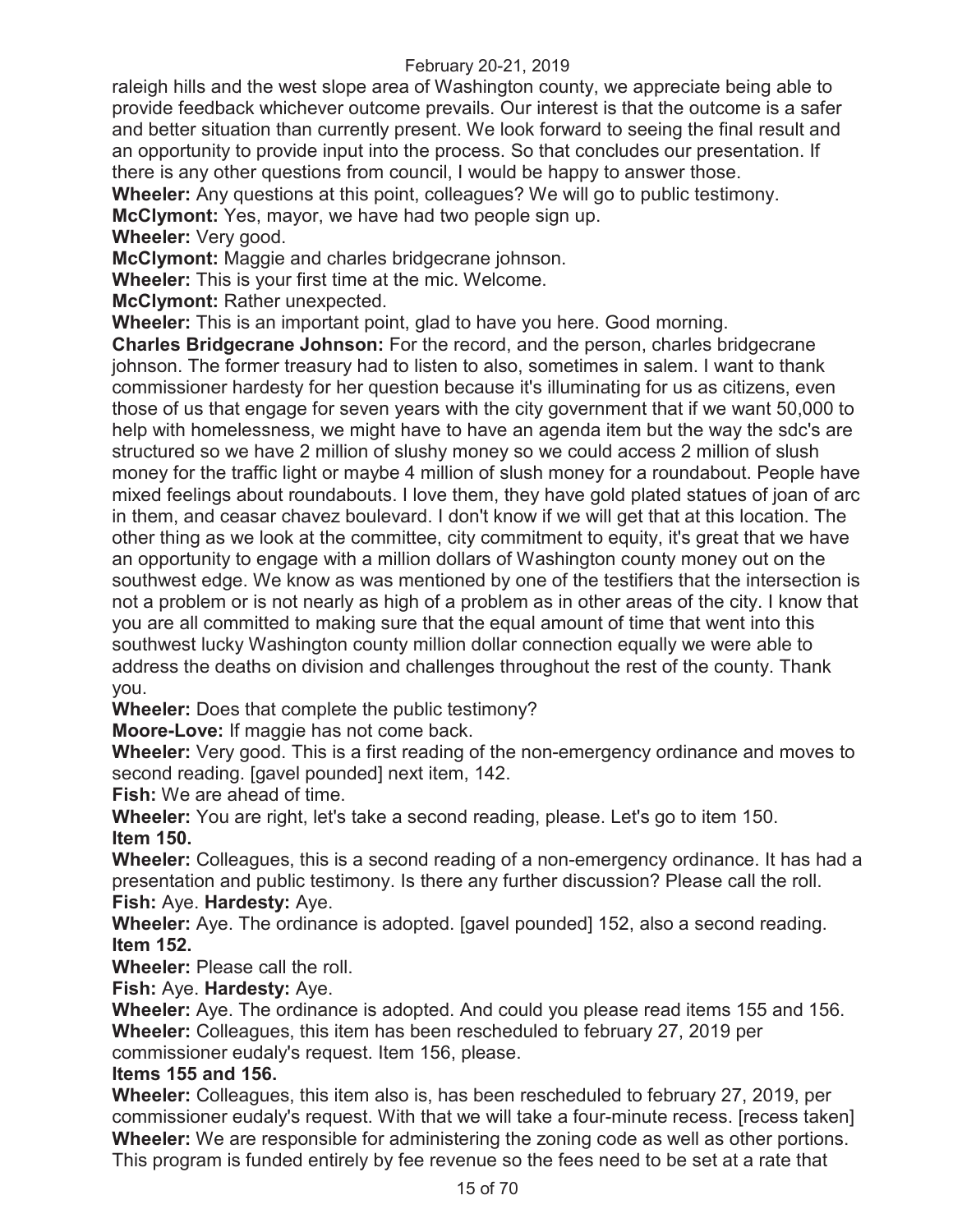covers the cost of providing the service. Bds kept this rate flat for the past five years even as development in the city continued to increase. Fees from other bds programs are regulated by state law and cannot fund the land use services program. With increases in personnel costs from labor agreements and cost of living increases, combined with the reduction in the number of large commercial projects, the land use services program has been utilizing the financial reserves at an increasing rate. Now, as things begin to turn to normal after a recent rush to development that we have seen across the city, bes has taken prudent steps early to produces the expenditures, including reducing the positions. They have done a cost of service study and determined the fees for some services don't cover the costs of providing those services. If the council wants to see the fees kept at the current rate, a subsidy from some other source such as the general fund would be required to cover the cost of the service delivery. Given our budgetary situation and the unavailability of additional general funds, I authorize bds to bring this forward to the council to utilize this time to make the design, the design review function better and reduce the delays in the permitting system, which they have done. With us today are bds senior business operations manager, elshad and land use services division manager kimberly talent to provide additional background information on the proposal. Good morning. **Kimberly Tallant, Bureau of Development Services:** I am kimberly. Our program services fall into four categories, public information, early assistance, and building permits. Public information is about how the zoning regulations apply to people's projects. It's provided primarily via the zoning hotline and in-person and the development services center. We go about 1,000 calls a month to the zoning hotline and 4,000 customers each month. Fees are not charged to customers for the staff spending time providing this public information. Secondly, we provide early assistance to help customers understand the zoning code requirements and prepare complete applications. Each year we do about 400 early assistance appointments and 120 pre-application conferences. Third we do reviews, which are reviews required by the zoning code in some situations before a building permit can be issued, and examples of the reviews are design review, conditional use review, adjustment reviews which are often called variances and other jurisdictions, and subdivision reviews, to name a few. And they use a quazi-judicial process and require a public notice, input from our partner bureaus, a written decision and an appeals process. Some reviews do require also a public hearing. Not all projects require a land use review. Most just need a building permit. And we go anywhere from 650 to 12 land use review applications per year, and an average of 150 permits a month. Lastly, we review building permits for compliance with zoning code and tree code requirements, and we are just one of 15 to 20 city review groups involved in reviewing the review permit applications. **Elshad Hajiyev, Bureau of Development Services:** Good morning, I am the operations manager. I want to give you a background on the program finances. Several years ago the land use services program was getting general fund support consistently to subsidize some of the services that we provide to the public. And the general fund money was used to compensate for services provided for the programs, for the program unable to collect the fees such as passing the zoning hot lineup and providing the customer training and commenting on the bureau of planning and sustainability and zoning code amendments. The general fund also subsidized services which benefited the community and the livability. By keeping the fees low, for things like environmental resource enhancement review, historic resource reviews, and general fund support was over 2.3 million back in 2000, 2001 fiscal year. The general fund support decreased over time and was completely ended in fiscal year 2017-2018. Further straining financial situation in the land use service program was having to fund programs at the bureau of planning and sustainability, with money that would have gone to the financial reserve and would have positions for this situation that we are experiencing now. Bds has not raised land use services fees for the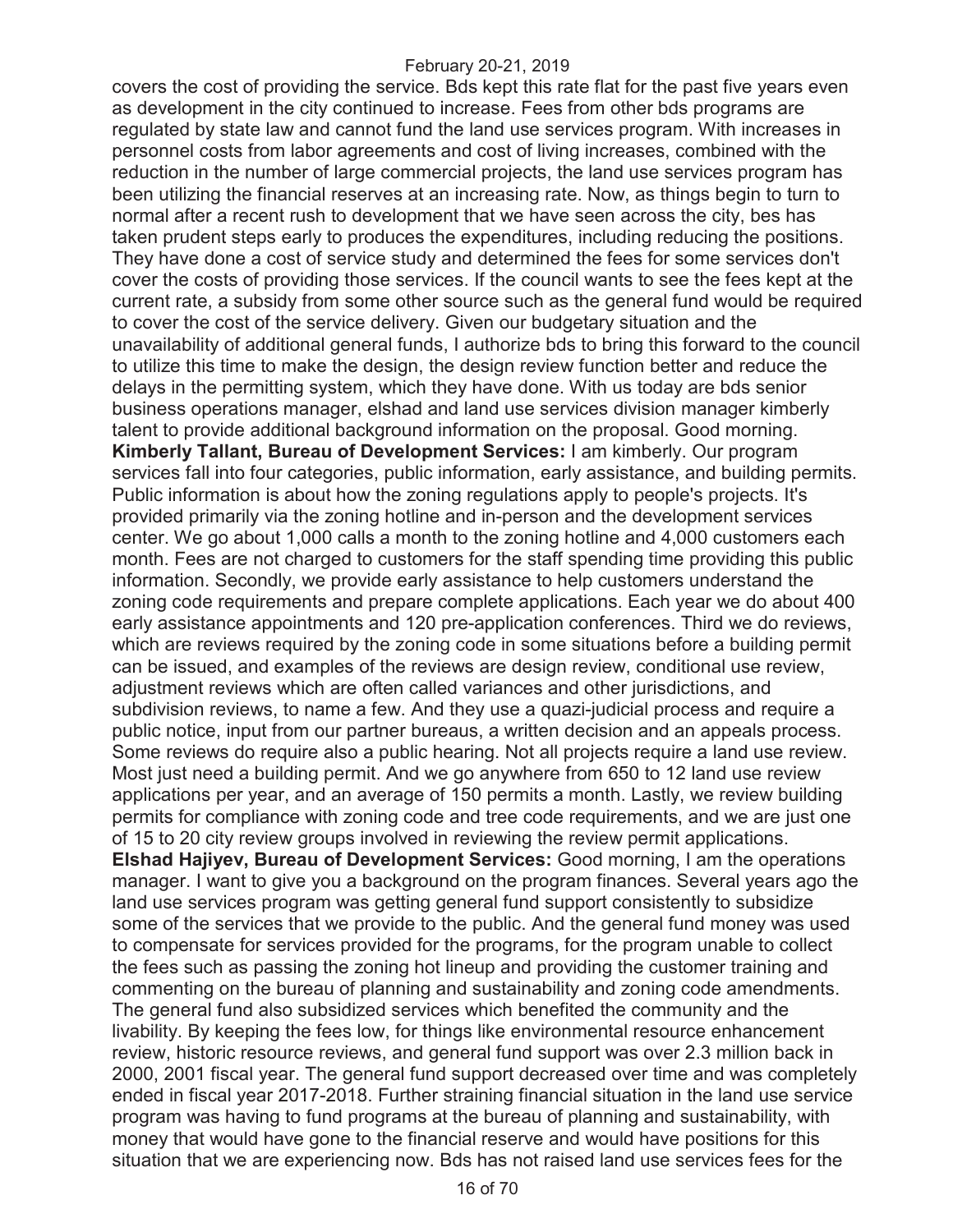last five years. During that time, we experienced the construction boom and the land use services program had pretty healthy financial reserves that were above the goal. We also found the desire to keep fees low so we did not seek a fee increase during the construction boom. On the other hand, over those five years, personnel cost increased significantly due to several reasons. The cost of living adjustment, the step increases for our employees, and the pers contribution increases and the two years ago, when the new pt-17 contract went into place, the majority of the employees and land use services are employees that belong to that union and the salaries went up by 16 to 17%. Overall development activity has declined. And contributing to the revenue collections for the program. The decline in large amounts of family construction. Due to the increase in the personnel costs and the decline in the large commercial and mixed use projects, we have been having programs reserved over the last year. They are below the minimum levels, and have been drawn continuously to fund the operations. We got an early start by reducing our expenditures and keeping a lot of our positions vacant and land use assists. We -- we are not filling vacancies. We are limiting the spending on the overtime and we've been cutting positions in land use services programs. The bureau also is gaining a lot of efficiencies through electronic planning and other efforts for reduce the cost of the services provided. So we are working on both sides of the equation. As far as the fees go we conducted a cost study to look at the fees and make sure that all of them are the cost recovery so there is the study, actually, support our request. We are proposing the fee increases to cover our costs. Some fees are still being kept low so they don't act as a disincentive for the customers seeking these services. And it's really a balancing act of finding efficiency and reducing the expenditures and increasing the fees by providing services to our customers and community. Land use services remains committed to providing excellent service, however, we need to take action to make sure that on the revenue side to make sure that our fiscal stability. The key point of in proposal is to erase the revenue by approximately 5%. And please note that some of the fees are being raised more than 5%, some of them are not being changed at all. In addition, we also are asking to change the fees for the development and the safety review and land use reviews. Those are the two sets of fees that are being charged along with the land use applications. The on-site development is proposing another 5% increase for to most of the fees and the land use, on the live safety review we are asking to eliminate to the reviews on the environmental review and the environmental review production zone and the [inaudible] review. With that I am turning to kim to talk about our stockholder outreach.

**Tallant:** So related to stockholder outreach, excuse me, the development review advisory committee also known as drac is made up of a broad spectrum groups in permitting. We discussed the changes with drac. They understand the position and the fee changes. We will be publishing an article in the bds's newsletter, and information will be posted on our bds website. Land use services fees are minor in comparison to systems development charges or sdc's. The development community regularly tells us that they would be willing to pay more if they could get faster service because time is money. We understand not everyone is in that position, and we do have protocols in place for requesting low income fee waivers and fee waivers for nonprofit organizations that directly serve low income individuals. In the absence of general fund support, in order to provide those fee waivers the fees need to be set at a rate sufficient to subsidize those services. It is challenging to have our entire funding source tied directly to the cyclical construction cycle. Or the construction industry. Little imperative that we're able to set aside sufficient financial reserves for the regular downturns that occur, and we are striking a balance between reducing the expenditures and continued service delivery. We need to retain a core portion of the workforce, that being in the cycle of massive layoffs followed by recruitments and hiring and training. It's inefficient and hampers our ability to respond to quick upturns in the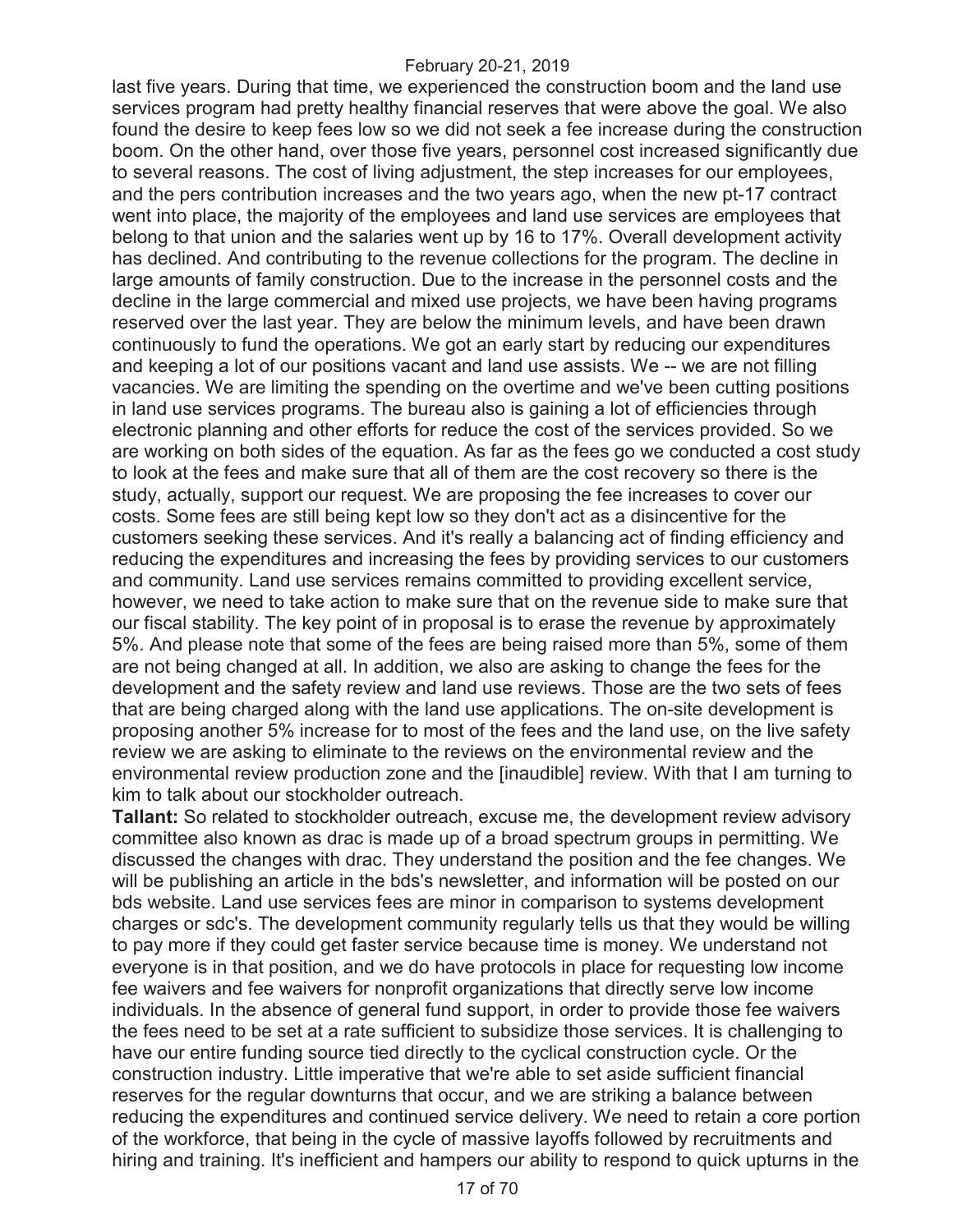construction industry. Those kind of cycles will always leave us behind the curve and unable to catch up. It is also hard on morale and does not help us to attract and retain great pleas, so thank you for your time today. And please let us know if you have any questions.

**Wheeler:** Colleagues, any questions? Does that complete the presentation? **Tallant:** Yes.

**Wheeler:** We will move to public testimony. Thank you both.

**Moore-Love:** We have one person signed up, maggie.

**Wheeler:** I didn't see here -- oh, there she is. This is a first reading of the non-emergency ordinance and moves to second reading. [gavel pounded] next item is 149 opt regular agenda.

**Item 149.** 

**Wheeler:** A man who needs no introduction, larry pelatt

**Larry Pelatt, Procurement Services:** Good morning, mayor and commissioner, i'm larry polat from procurement services. You have the report recommending a award to landis and landis construction for the sunnyside north construction green streets projects, 9,323,929. The engineers estimate for the project was 9,900,000 and the bureau's confidence level was high. Project was advertised on our electronic bidding system, and four bids were received and landis and landies is the low responsive and responsible bidder at 9,320,929, which is 5.85% under the engineer's estimate. The bureau of environmental services along with procurement services identified an aspirational goal for the project for co-bid certified subcontractor supplier utilization of 20%. Landis and landis acting as the prime contractor identified the following areas as opportunities for subcontracting, and asphalt paving and truck and traffic control, concrete cutting and tree trimming. There is a total of 2,626,000 or 28.16% co-bid certified subcontractor supplier utilization. Apportioned as follows -- disadvantaged business enterprises 1,445,000, trucking traffic control and concrete cutting, emerging small businesses, 1,180,000 trucking, paving and tree trimming. Landis and landis's self performing 6,555,929 of the work but could have performed another 591,000 value internally but chose to subcontract that work. Landis and landis is located in marylhurst, Oregon. They are not a state certified co-bid contractor. They do have a current city of Portland tax registration and are in compliance with all of the city's contracting requirements. The council has any questions regarding the procurement for this project, I can answer those. Since landis and landis is the prime contractor met and exceeded the city's goals, we did not ask either the bureau project manager or the contractor to be in chambers today. Any questions? **Wheeler:** Commissioner hardesty.

**Hardesty:** Thank you, mayor. Thank you very much for your testimony. Yes, my question is there was three dbe businesses, and four esb businesses. Were there any minority contractor, minority-specific contractors used in this project?

**Pelatt:** I believe -- I will be happy to double check and forward you the names. I believe that two of the disadvantaged business enterprises are also minority contractors. When we report there is a hierarchy of reporting, dbe being the top so we only report based on the ton level. They could have multiple certifications.

**Hardesty:** Let me just say that for me it's really important to know that minorities contractors are actually getting the city business because when we use those, all the alphabet soup, and I have been able to dig down, I find out that the minorities are not getting contracts, so I would appreciate you having, making that information available because that's something that I will be prioritizing and checking on every time I see a big contract like this.

**Wheeler:** Commissioner Fish.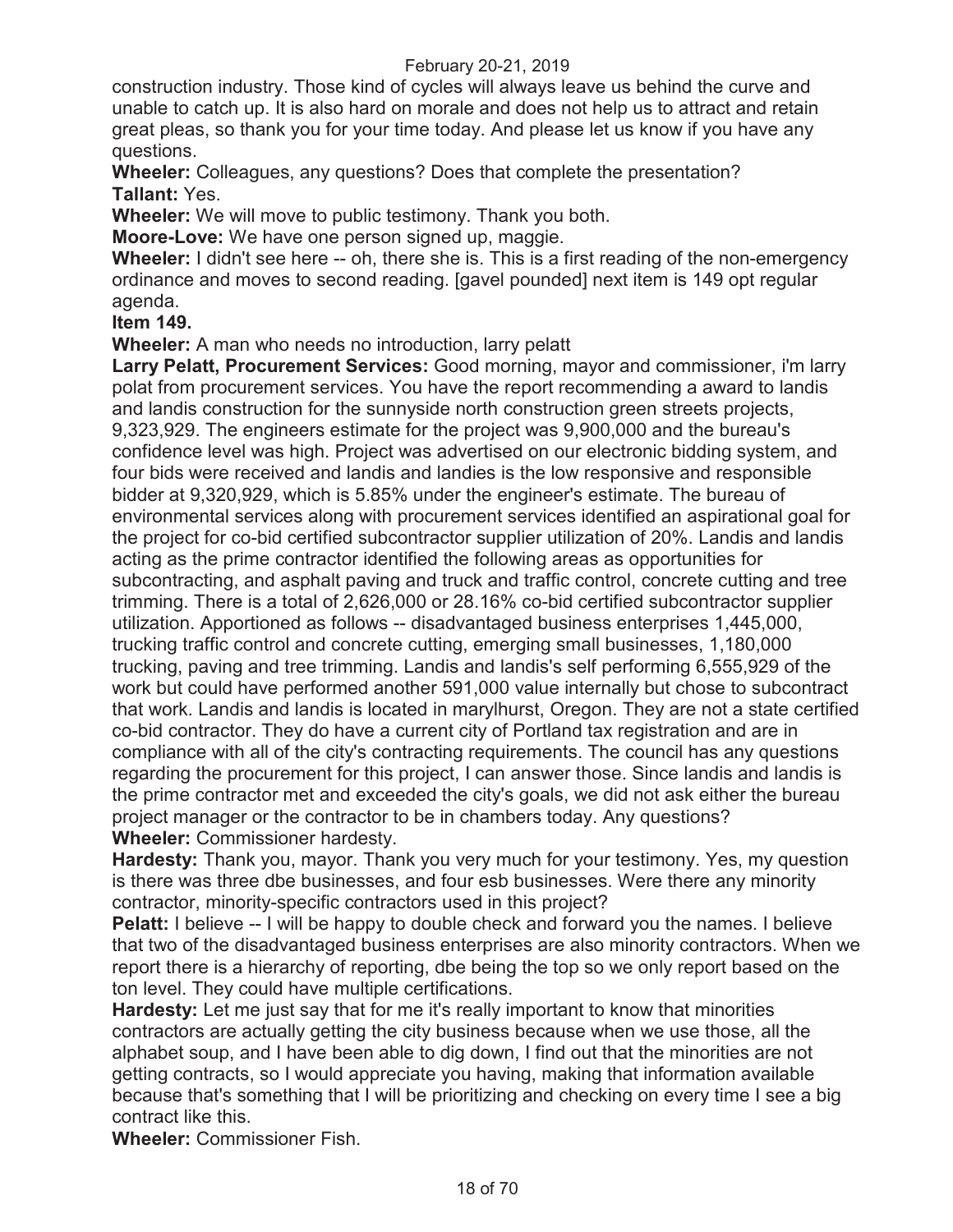**Fish:** The bureau of environmental services has a good record on this, and in fact, the office of equity and human rights has called out their plan generally. We would be happy to, if this became something that you wanted to, a further briefing on we would be happy to but bes has a pretty good track record and reflects the commitment at leadership to make sure we spread the benefits of prosperity broadly. So thank you for your interest.

**Pelatt:** In the future I would be very happy to build that into it and not just identify by deed but all the certifications, and I will follow-up with this particular project and send it to your office.

**Hardesty:** I thank you both. That's important. I appreciate that. Thank you.

**Wheeler:** Very good, and I will entertain a motion.

**Fish:** So moved.

**Hardesty:** Second.

**Wheeler:** Motion from commissioner Fish, second from commissioner hardesty. Any further discussion? Please call the roll.

# **Fish:** Aye. **Hardesty:** Aye.

**Wheeler:** Aye. The report is accepted.

**Pelatt:** Thank you very much.

**Wheeler:** Next item, 151.

# **Item 151.**

**Fish:** Mayor and colleagues, the bureau environmental services has an opportunity to acquire open space in the columbia slough watershed to protect existing habitat and riparian areas. Acquisition would allow the bureau to conduct restoration activities to help shade the slough and reduce the water temperatures in compliance with water quality standards. On behalf of bes, I would like to acknowledge the current property owners, the warren family for its contribution to the slough's stewardship over the past 25 years and for their generosity. Here today is nancy hendrickson, environmental services manager for the columbia slough watershed with a brief presentation, and then a member of the warren family is also joining us. So nancy, take it away.

**Nancy Hendrickson, Bureau of Environmental Services:** Great. Thank you. So as you said I am here to talk about this land acquisition. I will keep it brief but I have a little context, so the city has been the lead agency, bes in the city for complying with the water quality of our receiving waters, our creek, streams, rivers and sloughs. And since 1995, one of our strategies to improve water quality is to restore the riparian canopy along the banks. So when the warren family approached the city with the proposal that the city could acquire their riparian buffers in northeast Portland along the columbia slough, we thought this would be a good match. In front of you see the map of the area. In red are the properties under the proposal today. Also the green areas, some of them are city owned for [inaudible] purposes and the big four corners natural area is on the right on the screen. It's one of our core areas for habitat and water quality in the columbia slough. So this is 11 acres, consistent with our strategies, and during the due diligence period, the city recommended we use a friendly condemnation procedure, and the landowner agreed. And so this is a willing seller type of arrangement, except that the legal mechanism is this friendly condemnation procedure. And so that's why we are here in front of you today. **Fish:** What is the benefit to the city of a friendly condemnation procedure? **Hendrickson:** When we were doing due diligence, there were low levels of contamination. Mostly ddt from previous land use. And what the friendly condemnation procedure allows is that the city can accept this land but we don't accept the liability for that contamination. And in case you are worried about us accepting contaminated property, the work we are

going to do, the restoration work was not mobile, would not mobilize that contamination. In fact it would stabilize it so we don't anticipate any problems that way.

**Fish:** Thank you very much. Mr. Warren?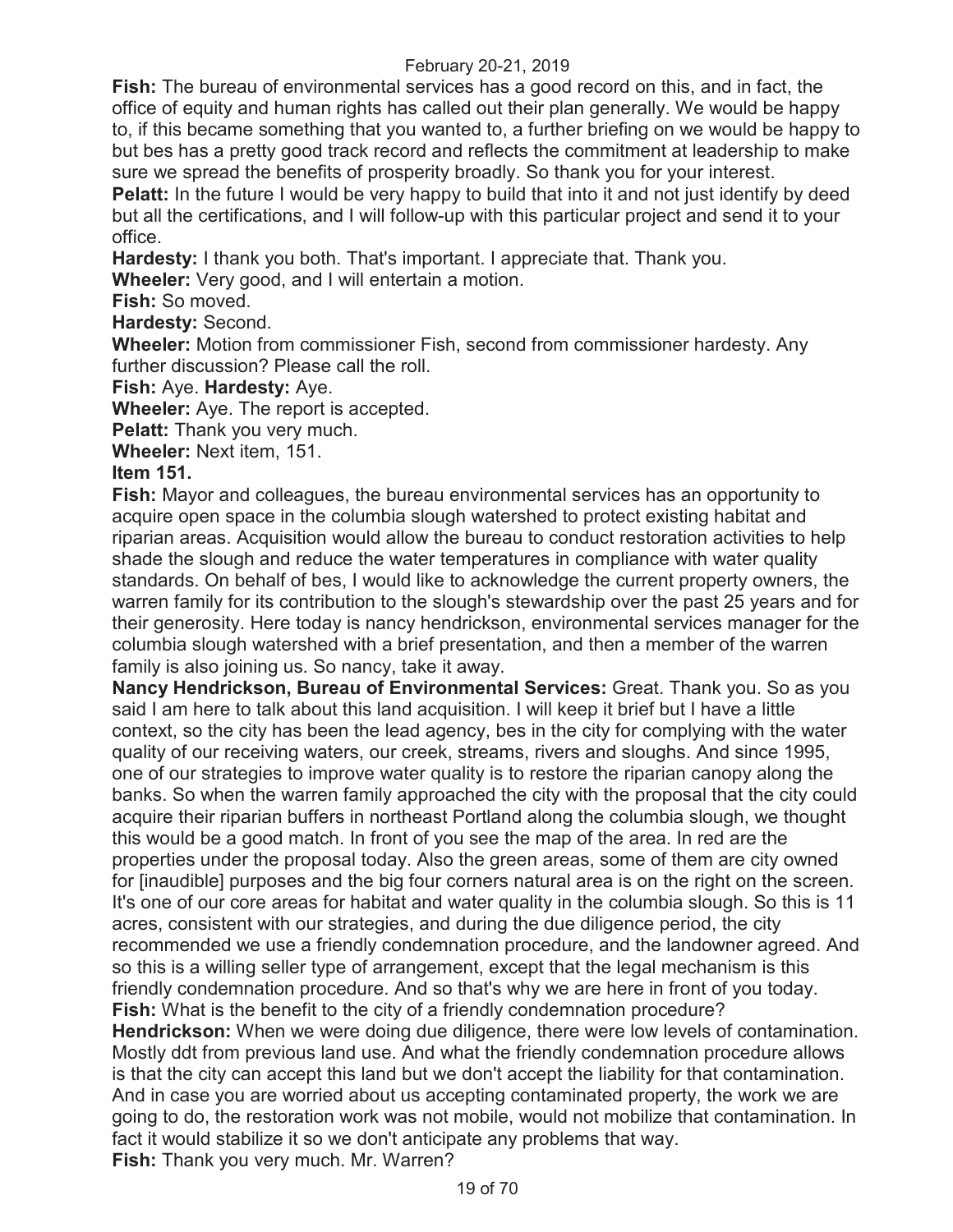**Cameron Warren:** Yes. My name is cameron warren and I manage the properties, the covenants and restrictions in this development. This interstate crossroads business center was a 20-year, 100-acre master planned project that even from the very start was -- we had planned to want to protect this area that we're, basically, have in this agreement. The area was designed to be -- to remain untouched in a natural state for plants and wildlife and vegetation to protect the slough, and then also for the people that would be working in the area. The land also has about a little less than an acre of a bio-filtration system that processes the stormwater for cameron boulevard and the neighboring properties along that street. So again, that's part of the water quality system for this area. It is our feeling this should also belong to the city. Sadly, there's been also some other homeless folks that had gone out onto this area in this last year. We were unable to shew them out of there until recently so there is a cleanup that needs to be done to clean up the aftermath of that homeless camp. We are going to be cleaning that up as a -- it's a condition of the city, but we want to make sure that it gets cleaned up, too, and that work is going to start on saturday. It will be completed probably by the end of next week. So we intended to protect, for the future, hopefully keep folks from going out onto that area, keep an eye on this area, a lot more closely than what's happened in the past to prevent that sort of thing from endangering the quality of the slough and the natural area. So we appreciate the city taking this on. And we think it will be good for the city and for this area.

**Fish:** Thank you very much, mr. Warren and your family for your past stewardship and generosity in making this gift to the city.

**Wheeler:** Very good, does that complete your presentation?

**Warren:** It does.

**Wheeler:** Excellent, we will move to public testimony. How many people do we have signed up?

**Moore-Love:** One, two, sorry, maggie and charles bridgecrane johnson.

**Wheeler:** All right. Thank you both. Thank you mr. Warren.

**Warren:** Thank you.

**Wheeler:** We sure appreciate it.

**Charles Bridgecrane Johnson:** Good morning, for the record charles bridgecrane johnson. I think later on there is the opportunity for discussion about the procedures by which the city and which bureau actually protects natural areas, and some of us in the city, when we hear the bureau of environmental services, they have a waste collection contracts -- right?

**Wheeler:** Part of what we do.

**Johnson:** So just under the scope it seems like as we have growing awareness of the climate, to me it seems like a natural preserve area. Normally the government belongs under a parks department. This is not exactly a parks use area so I am glad we are getting the land but as a city that's in its own media where people are questioning the functionality of the form of government that we have, that that's an area to look at under the charter review and processes what does the city really do to give permanent protection to critical natural areas? Is it the best function to have the same people that do the contracting or the franchising for trash and waste removal, also responsible for preserving this.

**Fish:** Maybe I misunderstood what you said earlier. The bureau of environmental services does not handle trash, so we manage the wastewater facilities where water is treated and returned to local streams and rivers. The cache hauling is, actually, franchised and overseen by the bureau of planning and sustainability. So -- and because bes's mission is healthy watersheds, generally, it is core to its work to make sure that, you know, the columbia slough and other places are protected.

**Johnson:** I agree that the city has an important mission regardless of other various lawsuits that have troubled the city in the past. The other thing that is evident from the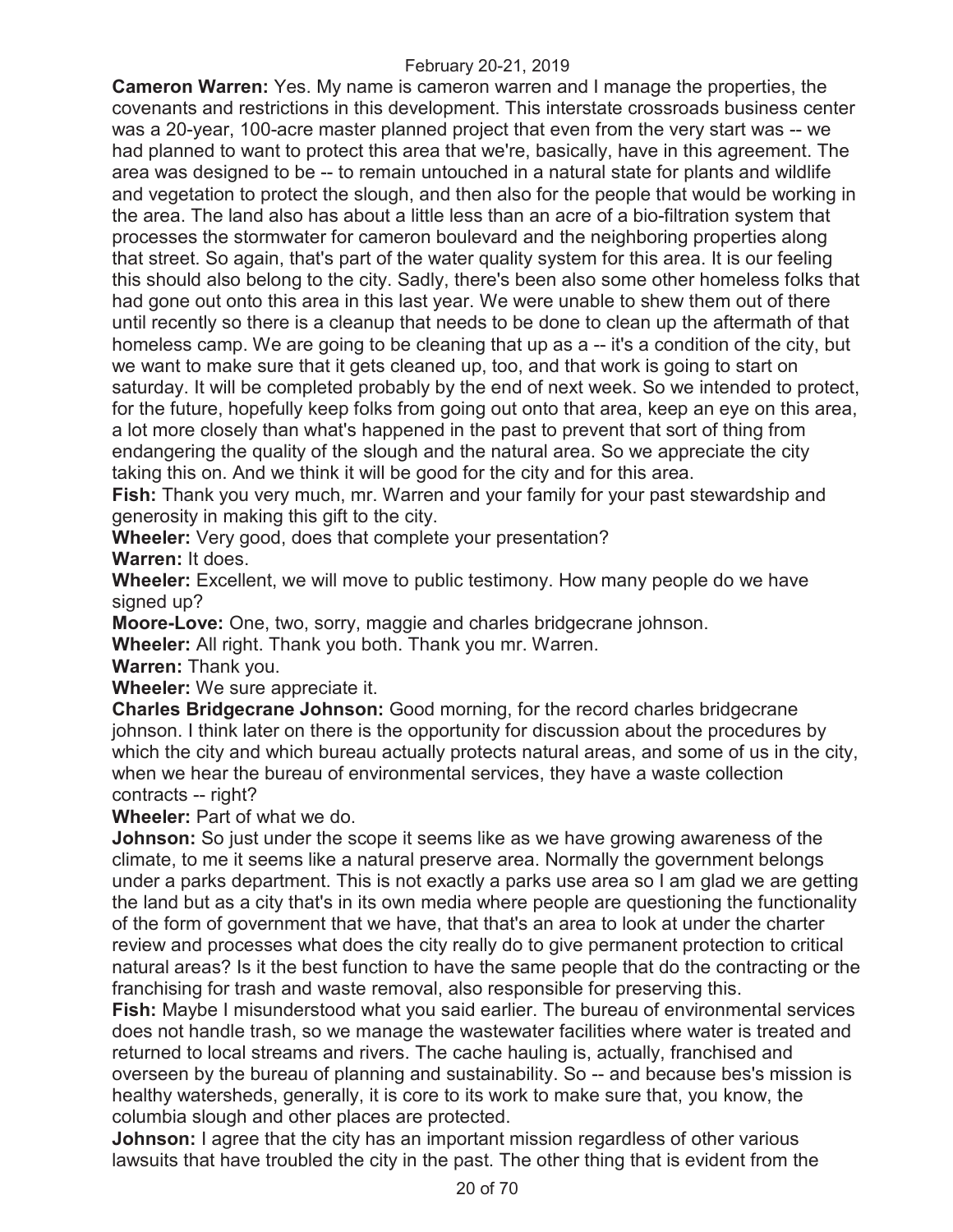testimony is that when the city does not mobilize adequate financial resources against homelessness, there is ancillary costs. It sounds like the current property owner is in a financial situation, gracious and capable enough to mediate some of the problems that arise when some of us are forced to live outside, especially, you know, dealing with the depression, how far this is placed from a dumpster, and I don't want to see the people demonize that, and I hope that the city's various teams, urban camping and remediation, I forget the clever acronym, but has been able to engage with the people who left this mess, helped them get into a better condition so they are not as inclined to leave a mess, and we can soon hear how we are going to partner with metro and get these thousands of homes online from the bonds we pass. Thank you very much.

**Fish:** Mayor, I want to check with legal counsel. Do I need a bring a motion?

**Wheeler:** No, we can continue the hearing is what I think legal counsel had advised us, to continue it to 2-27.

**Kraut:** You can continue it and leave it as an emergency or make a motion to remove the emergency.

**Fish:** I would refer we continue it.

**Wheeler:** So this item, unless there is further discussion? This item is continued to february 27, 2019.

**Fish:** Thanks again, mr. Warren.

**Wheeler:** Next item, 153.

**Item 153.** 

**Wheeler:** Commissioner hardesty.

**Hardesty:** Thank you very much, mayor. Thank you very much. One of the things that I have heard over and over and over again, in the three weeks that i've been on the Portland city council has been the issue of unreinforced masonry building. I have heard from just about every corner of the city of Portland on this issue. I can assure you, however, that no one has told me that they want their building to be unsafe. However many people have told me that they cannot afford the retrofits that would make it safe in an earthquake. An earthquake would be a terrible way to lose your home or business. No one wants that, but many Portlanders are also worried that they will be displaced by economic forces before the earthquake hits. That's why I am looking forward to the work of a new committee focused on developing realistic financial supports for the urm owners who need them most. Applications for the committee are open now and on the citywide, and this is a committee that the bureau of emergency management is putting in place that will be reviewing the retrofit requirements, and you will hear a bit more about that. In the meantime, my goal is to slow down the enforcement of the placards' roles. Many building owners are clearly fearful about this requirement. It is the city's responsibility to ensure people understand the roles and the reasons for them. I don't believe that we need to record the urm issue on the title, as well, which seems to be a big barrier for us, some individuals who have that requirement. In the process that was taken leading up to this urm, ordinance being passed, it is my belief that we did not earn the trust of the people that were required to actually do these upgrades. We did not provide enough information early enough to ensure that people thought that this was a joint effort rather than something that was being shoved down their throat. It is my belief that we can do better by notifying both potential renters when they are considering a move as well as when they are already signing the lease. I think that it's important that we be proactive but take the time to put the right pieces in place at the right time. I want to thank commissioner eudaly who suggested that we work with her to continue to figure out how we protect renters, at the same time we are delaying the implementation of the ordinance. I know that the bureau of emergency management is committed to serving Portlanders, most at risk of displacement from an earthquake, but also at risk from other factors. Although the urm's are a topic council has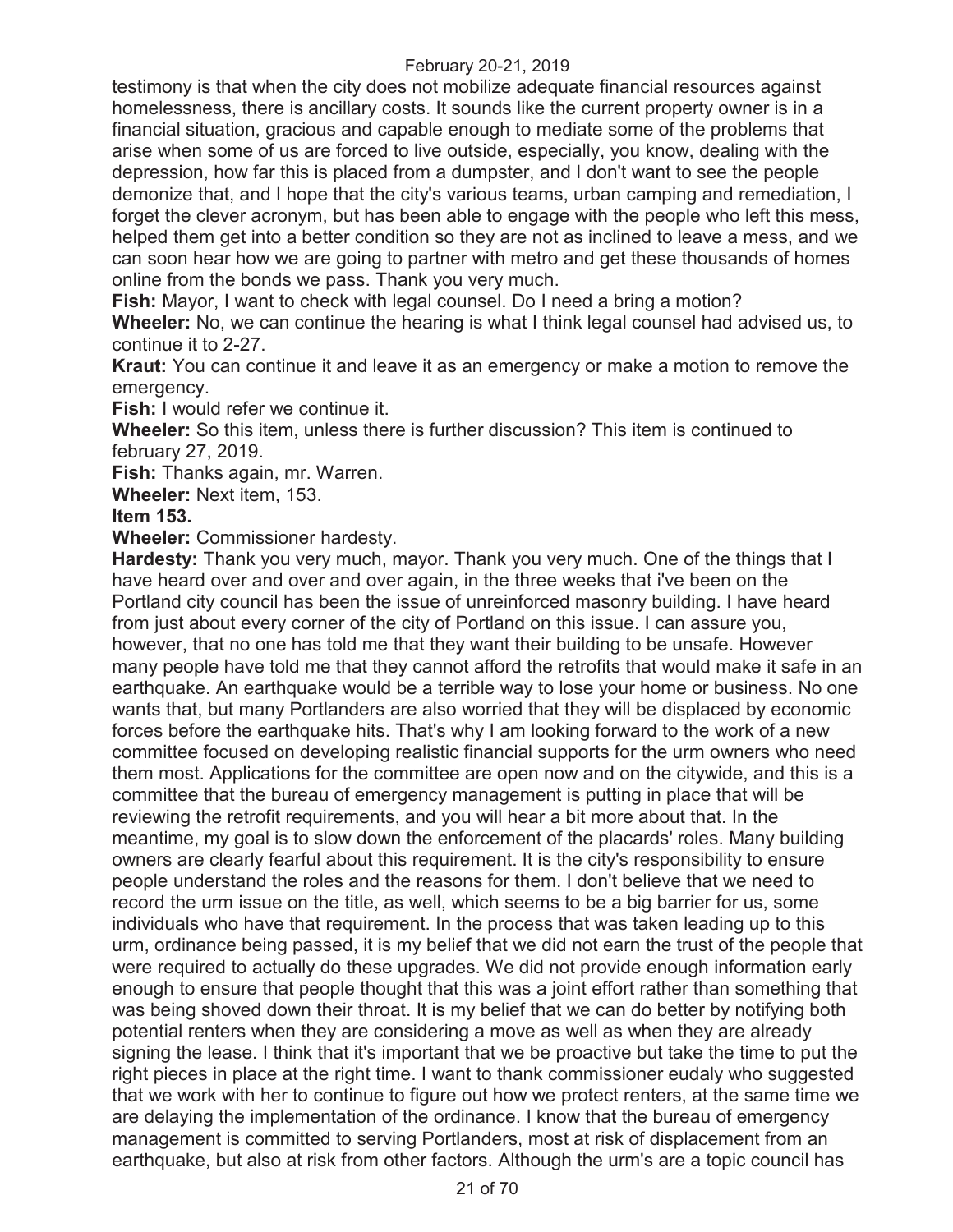discussed before, the Portland bureau of emergency management will keep working and taking their time to bring back recommendations that are developed at an inclusive way, process matters, and in earning trust and a community is also essential. Any effort to build a resilient Portland and a resilient community. In the mean time I have asked the Portland bureau of emergency management to bring forward today's ordinance which gives us more time to do that work. Mayor, commissioner, I have invited -- johnna and derrick to provide additional information.

**Fish:** I have a brief opening statement, too, if I could. Thank you, commissioner hardesty for bringing this ordinance forward. In november of 2019, excuse me, of 2018, not yet, in november of 2018 I did not vote for the placarding mandate, the ordinance establishing the placarding mandate. I believe then, as I believe today, that we put the proverbial cart before the horse. No one in this debate takes the threat of an earthquake lightly, and I appreciate the comments of commissioner hardesty in that regard. However, our current mandate risks leading to significant demolition of historic buildings and significant inequity. Changing the very character of our city. It also places undue burdens on older adults, small businesses, arts organizations, churches, and mom and pop landlords. I support the changes being proposed today extending the placarding requirement to november of 2020 requiring notice to tenants in a rental application and eliminating the lien requirement. I think we will all benefit from a reset and the additional time to get it right. Thank you very much.

**Hardesty:** Mayor, if we may, the testimony?

**Wheeler:** Yeah, of course.

**Jonna Papaefthimiou, Bureau of Emergency Management:** Good morning, and thank you, commissioners. For the record my name is jonna papaethimiou, and I work at the bureau of emergency management as the planning policy and community programs manager. I would like to just walk you through the changes that are proposed at this time as soon as possible. So to begin with the current code, which was adopted in november of 2018, it requires for profit, the "building your business the right-brain way" owners to post a warning sign and to notify their tenants a building is a urm by march 1st of this year, that's coming up soon, and it gives nonprofits until november 1st of 2020. The language that they have to post and notify is the box text. The first proposed change.

**Wheeler:** Can you go back to the placard? Is this the actual wording?

**Papaefthimiou:** Yes, that is copy and pasted from the ordinance.

**Wheeler:** On the placard?

**Papaefthimiou:** The placard.

**Wheeler:** Buildings may be unsafe in the event of a major earthquake, that's what this is all about?

**Papaefthimiou:** Yes.

**Wheeler:** Got it, thank you.

**Hardesty:** That's just one piece of it.

**Wheeler:** We will get to the rest.

**Papaefthimiou:** So the first change is to the timeline on the placard. It would extend the time line for profit building owners to match up with the nonprofit building owners so everyone would have until november 1st, 2020 to post the warning signs. This is after the urm work group that commissioner hardesty mentioned will have had time to meet and to develop their recommendations, so this requirement would then come in the context of the next steps that they have proposed.

**Wheeler:** Can I ask you a question about that? Is the intention here to change the wording on the placard? What is the intention of the work group? What's the point?

**Papaefthimiou:** The point of the work group is to develop -- review the work of the previous workers and to come up with some recommendations that would provide greater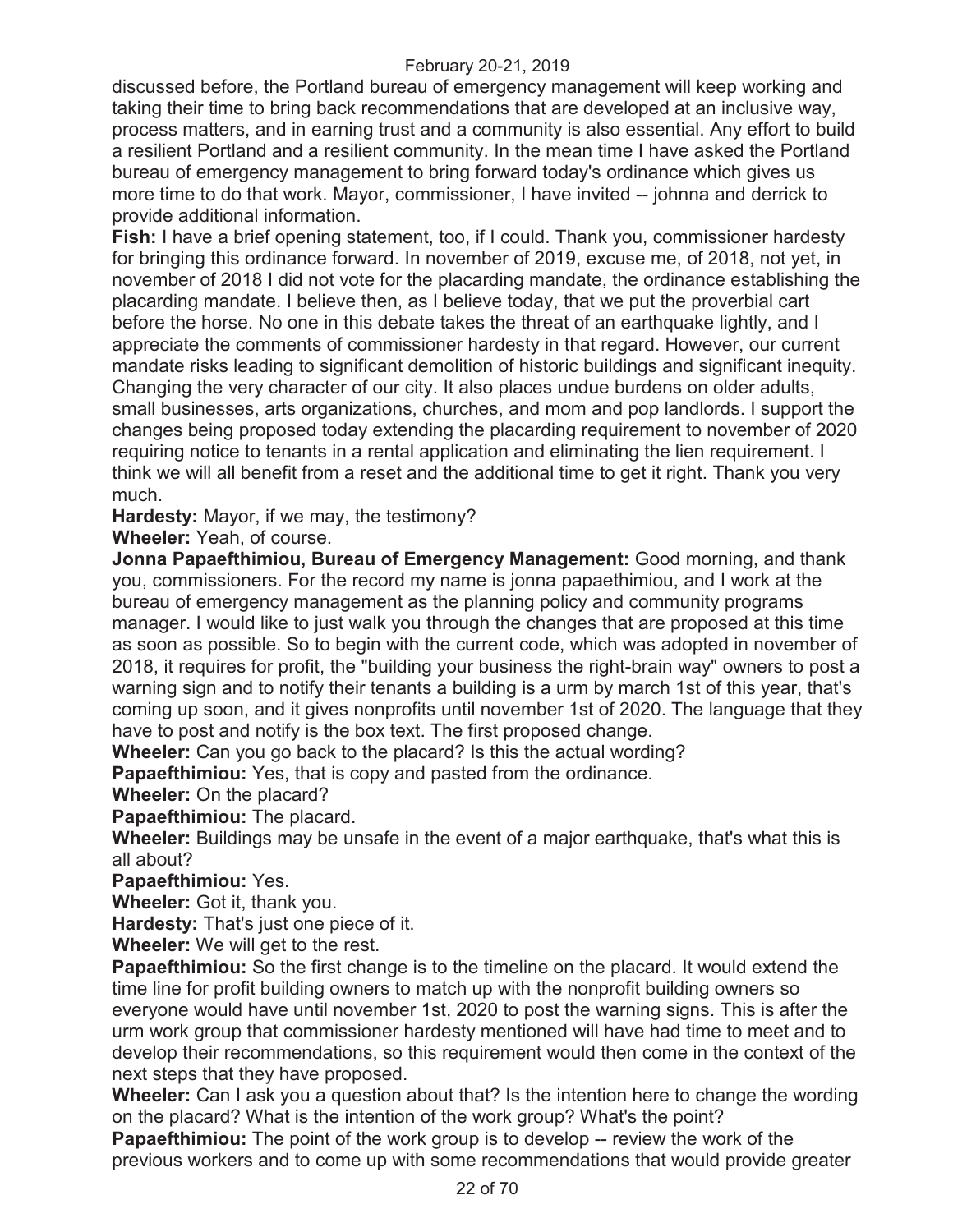financial support in particular for urm building owners that would otherwise probably struggle to make the retrofits. So it's focused on the financial piece.

**Wheeler:** It's not focused on the placarding, it's on seismic requirements or potential incentives to help pave the way for that.

**Papaefthimiou:** It is focused on that. Part of the commitment the bureau made is that we're hiring an independent third party facilitator. The work group will in many senses direct their own work.

**Wheeler:** Is it a possibility what we're really doing is we're going to eliminate the placarding requirement?

**Papaefthimiou:** I think that's a decision for council.

**Wheeler:** But let's -- i'm just curious. Is that where we're headed? What's your recommendation?

**Papaefthimiou:** I think that i'm eager to see an independent advisory group that's inclusive and I would want to hold our bureau open to whatever their recommendations are, and the charter will make those recommendations directly to council.

**Fish:** Can I jump in for a second? We're postponing the effective date of the placarding to november of 2020. That's specifically what the ordinance does.

# **Papaefthimiou:** Yes.

**Fish:** Currently the legislature is taking up proposals to create financial incentives for owners to do the retrofitting work in the nature of grants and loans. The city is also reviewing whether it has certain financial incentives. As someone who supports this approach, I think all the options are on the table. We are effectively postponing the date in which a placard has to go up but between now and November 2020, we're giving ourselves the opportunity to find out if there are financial incentives which mitigate the impact to a property owner, particularly the smaller property owners, and by the way, I don't want to lose track of the benefit in my judgment of postponing the lien requirement. We can argue about whether it's a lien and different people have different views on this. I went to a highly respected developer who does historic preservation work, john russell, and I said what is the effect of this recording requirement? He said it effectively works like a lien, and it has the unintended consequence of making it harder to get financing for the work that he needs to do on his historic properties. So it seems to me under the circumstances it's wise to revisit that as well.

**Hardesty:** Thank you, commissioner. Mr. Mayor, I would just say that I do not expect staff to now have a recommendation since what we're doing is hitting the pause button so we can hear from many more of the constituents who have been impacted and who didn't feel like their voices actually were included in the resolution. So I would be very disappointed if my staff came in and had a recommendation about what the outcome of talking to people through this community process will be before we start that process.

**Wheeler:** And i'm just trying to put the pieces together here. This isn't a new process. This started years before I got here and we have been batting it around ever since.

**Hardesty:** Mr. Mayor, if you wouldn't mind to allow her to do her presentation then we would be happy to engage in conversation. I just feel like --

**Wheeler:** I would like to ask her questions as part of the presentation. I have a right to do that.

**Hardesty:** You do, but I was hoping you would allow her to complete her thought before then.

**Wheeler:** I'll let you complete your testimony but I would like to ask some questions. **Papaefthimiou:** Absolutely. Fortunately, the presentation is brief. In addition to the changes to the timeline to post the placard, it also changes the notification requirement for tenants. Previously it required building owners to notify renters when they signed the lease, part of the lease agreement. Now it requires owners to notify prospective tenants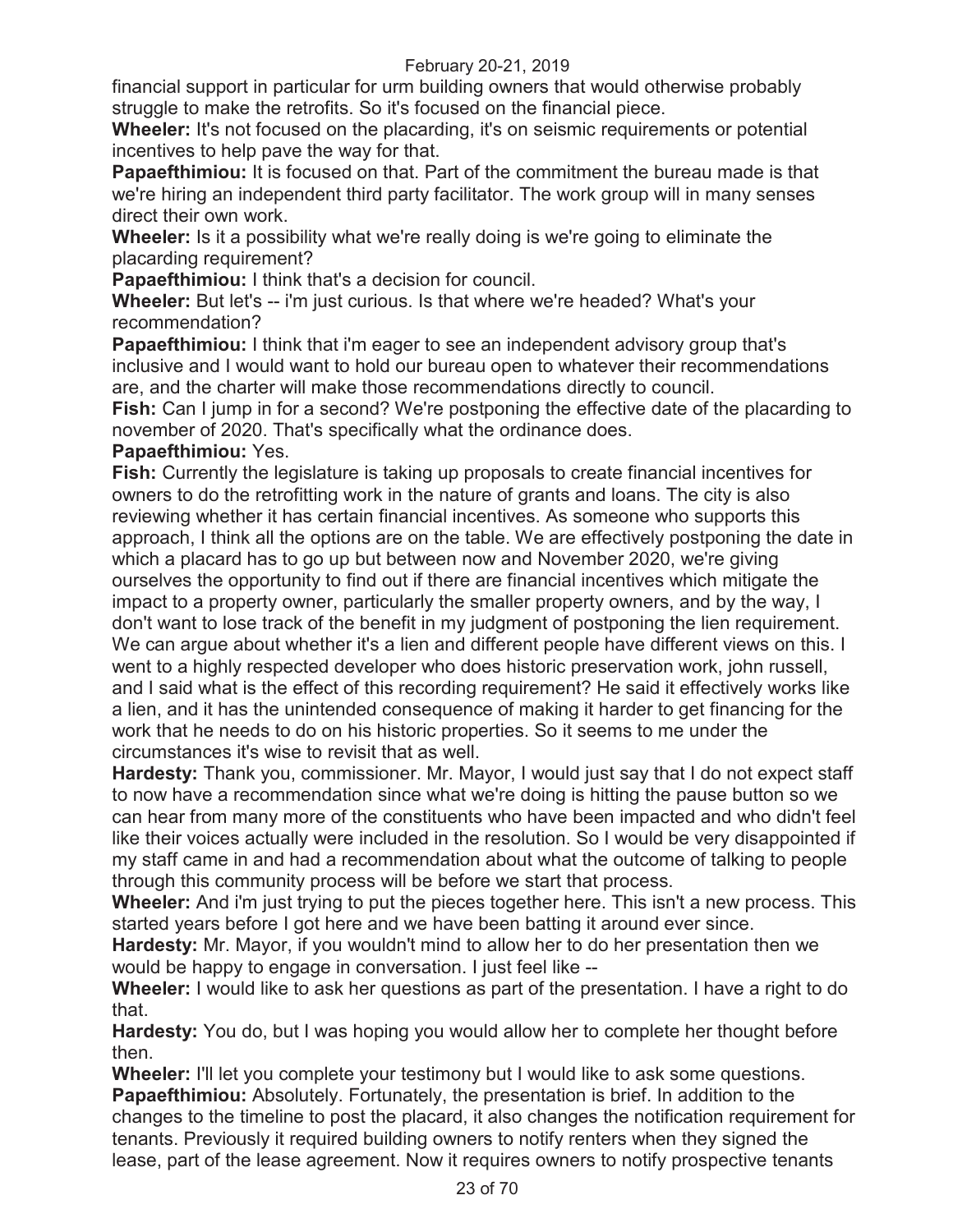when they complete a rental application. Presumably they get the information earlier on when they are still in the application process and they may be considering other choices. We would have liked to keep the compliance date on this tight because people are making decisions every month about where to live, but we need some time to inform building owners about this requirement and so it sets a date of june 1 of this year. Then the other change is about documentation of compliance. Currently as commissioner Fish mentioned, it requires building owners to record on the property title at the Multnomah county recorder's office the requirement to retain the placard, keep up the sign and continue to tell future tenants about the building's urm status. That informs and binds future owners. The change would eliminate the requirement to put the urm sign and notification requirements on the title at the county and instead it would require the owners to acknowledge their obligation in writing directly to the bureau of development services. Those are the extent of the changes.

**Wheeler:** Very good. I have just a couple of questions. First of all, some people might be surprised I actually support removing the requirement to record on the title. I think it has created way too much confusion, and probably that's what i'm hearing about more than anything else from building owners is the concern that this appears to be a lean. It's of course the position of both the city's legal council and at least it has historically been the position of the bureau of emergency management that that is in fact not a lien, but that being as it may, we report to the public and the public is concerned about it. I personally don't see any material reason why we could not remove that requirement. So I just want to be clear I support that. I have a question about notification. My understanding is if I heard you correctly, the notification now would be in the application process for renters. Is that correct?

# **Papaefthimiou:** That's right.

**Wheeler:** How do we know they saw the notification? Will they be required to acknowledge that notification?

**Papaefthimiou:** That's a good question. I think that that would be sensible. That would likely be covered in the administrative rules that are written after the ordinance is adopted. **Wheeler:** We do that now, right, with asbestos and lead paint. So we know that the landlord actually gave them that information. Is that correct?

**Papaefthimiou:** To my knowledge, yes.

**Wheeler:** It's my understanding that this does not apply to current renters.

**Papaefthimiou:** It doesn't. In the ordinance that was passed back in november, it did require the notification of tenants. However, the requirement was just the owner of a building subject to the code must notify existing tenants that the building is an unreinforced masonry building. It didn't say it had to be in writing, so verbal notification would have sufficed. When we did the updates we realized we didn't have a good way to enforce this or document compliance so we felt like it would be most effective focusing on going forward and everyone eventually signs or resigns the lease so they would be informed. **Wheeler:** Got it. Thank you. Commissioner hardesty.

**Hardesty:** Bradley is from my office, and I want to make sure if you want to add any additional testimony you have the opportunity to do so. [audio not understandable] this is his very first testimony.

**Fish:** We'll dispense with the normal hazing [laughter] we welcome him for his presentation.

**Hardesty:** Thank you. Be nice to him. He's a good dude.

**Derek Bradley, Hardesty Policy Advisor:** Mayor wheeler, members of council, i'm derek bradley. I'm commissioner hardesty's policy director. This is my first time providing testimony before this body but I have been fortunate to provide testimony in salem before so if hazing is the norm then that's okay. I want to thank the mayor for his questions and I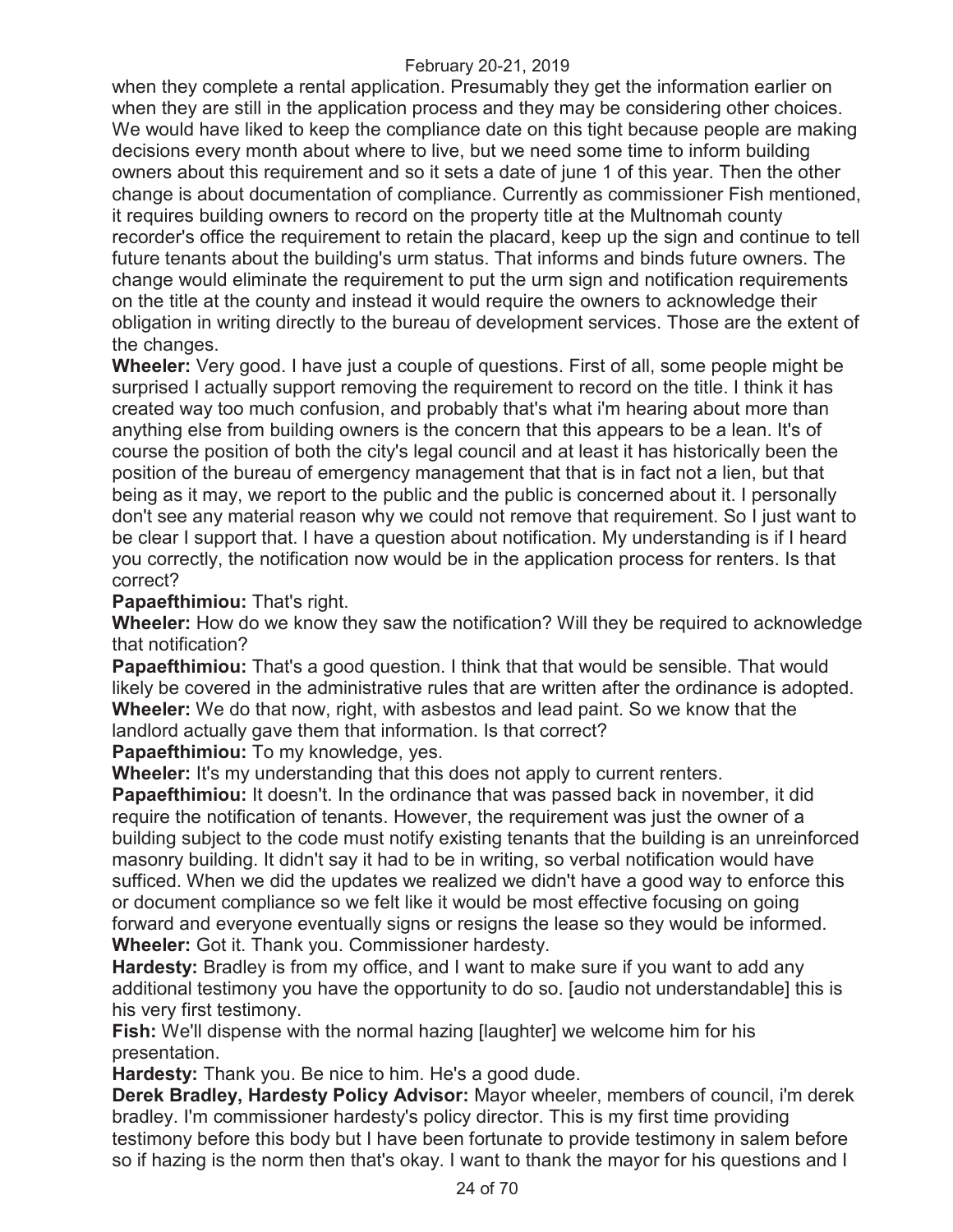think that it's important to note that a lot of work has been going on already about some of the issues that I think you have brought up including notifying people in urms in how to best address that issue. There are conversations about finding new mechanisms for enforcement on notification outside of title changes or just sort of vague requirement. There were discussions about the city ultimately taking up the burden to notify these tenants. These are discussions that are ongoing that we hope to have an opportunity to really flesh out and bring to council a more fleshed out method of notifying tenants than what was just read. Unfortunately the timeline of this what we're trying to get was before council now was this needed to be first read today, second in a week to get it done before march 1st. I want to just commend both the bureau of emergency management and bureau of developmental services for putting in a lot of time with us coming into office just in january and alerting them that there were concerns within the community. We had questions and everyone has been willing to work with us on this. That's been very much appreciated. If you have any other questions for us, be happy to answer them. **Hardesty:** Thank you so much. I just do have one question for you. The question is, has our office made any decision about what the long-term ordinance should be at this point? **Bradley:** I think the only long term decision we have come to is a real desire to find ways to fund these meaningful, important updates to structures. I think if you look at california as a great example you can see a statewide requirement where some local jurisdictions provided funding options and some did not. The jurisdictions that had -- there are a variety of funding mechanisms used. Jurisdictions provided funding mechanisms saw a drastically lower rate of demolition of historic buildings than jurisdictions that did not provide than funding. A great example I would encourage you to look at san diego versus san francisco if you're interested in those numbers. We have heard a lot from community members throughout that there's real concern that a lot of historical places and well loved places in the city will be destroyed if what we have before -- in the books now is just kept unchanged.

**Fish:** I have a question for jonna, if I could. There was a piece in the tribune yesterday about jim kelly and the building that he owns that was formally rejuvenation hardware. I learned something from that piece that he retained ownership in the building while he sold his business. Mr. Kelly felt aggrieved because he had made what was at the time the required upgrades to his building, had invested a substantial amount of money, and now has been told that it's inadequate. As you take up this -- well, assuming this ordinance passes, and that it's regrettable that two of our colleagues couldn't be here today but i'm betting this is going to pass, so assuming this passes, I would be interested in better understanding why people like mr. Kelly are not grandfathered in if they did the work in good faith at a point in the past, what's the compelling public policy reason not to do so? In addition, we can pick different cities that are either models to emulate or to avoid in terms of this debate. It seems to me the city that is most relevant to us in terms of having the difficulty of finding the common ground is really seattle. So at some point I would be interested in learning more about what seattle is considering and what we can learn from their experience, but at the end of the day, it's my belief that we have to have a suite of incentives that we can offer particularly the smaller landlords, to make this transition economically viable. If we don't, we're essentially just consigning a lot of historic buildings to demolition which I don't think is the community sentiment. Thank you for both. **Wheeler:** Commissioner hardesty.

**Hardesty:** Thank you. I just wanted to put on the record that the bill in salem acknowledges there are 10,000 of these urm buildings around the state. Only 1600 of them are in the city of Portland. So in context, every main street in Oregon has these buildings on it, and so we want to really take the time to make sure that it's not just about mandates but is really about how do you work cooperatively with the community to actually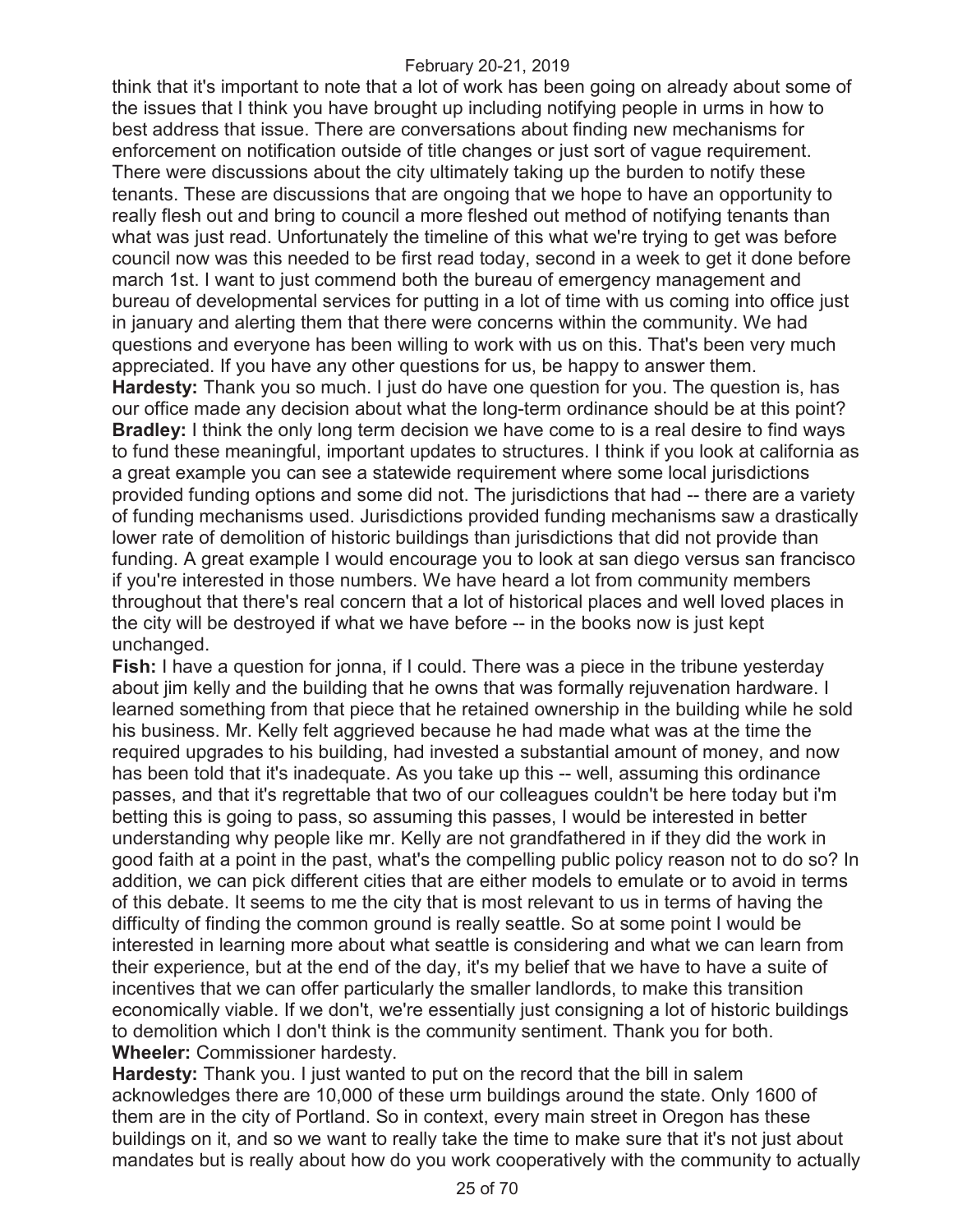get the outcomes that you're looking for. So thank you both. That concludes our invited testimony I believe.

**Wheeler:** Great. Sort of two comments, more than questions, thank you for an excellent presentation. First of all, the bill is house bill 2208. It's being introduced by representative paul evans. I was down there on monday, and I can tell you that the city of Portland is pushing this bill very, very hard as commissioner hardesty correctly pointed out, this is not just a Portland issue, this is about the entirety of the community. What makes this issue so thorny is that it is pitting an actual threat, a life safety threat, against other really important values in this community. Historic preservation, the arts community, music venues. We have heard from our pastors in the black community about the significance of this to their parishes, to their communities. And we have to figure out where is this right balance between acknowledging the importance of those values in our community but understanding what has changed in recent years is the identification of an actual threat to life and safety. We didn't know when these buildings were built, we didn't even know 25 years ago that we were in a seismic zone and that these buildings provided a potentially more substantial risk. So that's what we're dealing with here. Right? So that's thing number one. On house bill 2208, this community has galvanized around this particular issue. I have certainly heard the community. I think I can safely say just as commissioner Fish said the ordinance is going to pass. I can pretty safely say that's true, but what I cannot accept as a landing point for this is doing nothing. That cannot be the option. We cannot simply walk away from this and say, the ordinance is dead, now we really don't have to do anything serious. At some point we have to talk about seismic codes. We have to talk about securing these facilities. I'm not saying today. I'm not saying tomorrow. But can we do it over 30, 40, even 50 years? Can we not lay that foundation to actually ensure that those buildings are not just here for today but for future generations to enjoy as well and understanding that there's a much broader and true risk to urms in a seismic zone? That's the commercial. Last but not least, house bill 2208, please do call your legislature. People who are so motivated to write, to call, to show up, to demonstrate on this issue, this is when we really, really need you to focus that energy down in salem in support of house bill 2208. Thank you. That was a little bit of a shameless plug, but there it is.

**Fish:** Thank you. Karla, how many people?

### **Moore-Love:** 20.

**Wheeler:** Very good. Try to keep it within two minutes but we'll be fairly liberal about it. This is our last substantive item for the morning. Name for the record, please. **Wheeler:** Good morning.

**Charles Bridgecrane Johnson:** Good morning. Charles "bridge crane" johnson for the record. I think I want to thank jo ann for emphasizing as we have a public participation process it's very important members of the public don't feel it's a dog and pony show towards a foregone conclusion. So when we bring this back I want to thank the mayor for opening up the window for timelines for ultimate completion, perhaps timelines can be graded based on the economic capacity of the property owner. I think that even people who have gotten significant amount of press based maybe on their legal position on this, mcmeniman's would agree they are structured to be under a shorter time frame than some owners especially in areas where people are holding on, traditional minority owners holding on in neighborhoods that have been gentrified. One reason you should consider this has become a bigger hullabaloo than anyone expected while we're talking about large scale risks to safety a placard is normally considered ridiculously intrusive in some contexts. In Oregon a state with about 29,000 people who could register for various socalled sex related offenses only the most serious are listed on the website. We would never get a majority agreeing to that, yeah, if I live in an apartment with convicted predatory rapist we have to have a placard for safety. So I do believe that we need to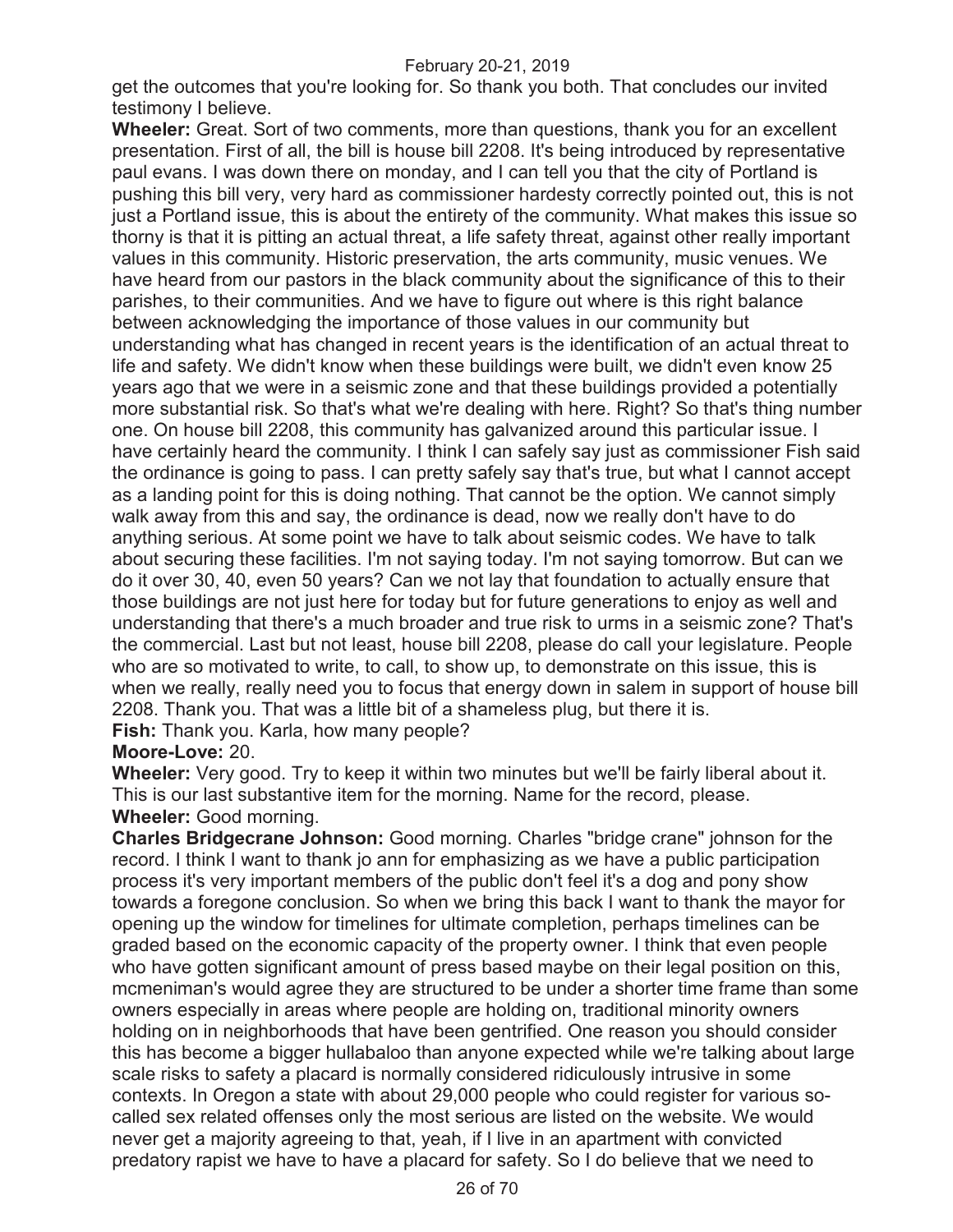empower consumers to make informed decisions, but we already have at least two splotches on the website that specifically talk about urm. Placarding whether it stays or goes is a decision that will maybe come out of this workshop but there's central registries and notification that way. Thank you.

**Wheeler:** Thank you. Good afternoon.

**Roger C Jones:** I'm roger jones. I'll be speaking today for the hawthorne boulevard business association, which is one of our historic districts or we like to be an historic district in Portland, but it's a well-known location and has 42 targets on the back of its historic buildings. This target is whether it's going to be effective today or whether it's going to be effective in november of 2020, the placarding issue will basically create a stigmata for our district, in any district in the city. While I speak specifically for our property owners that are affected directly by this, I would like to also focus on what this ordinance does or could do if it were not taken away, if it were not fully repealed. The full repeal would solidify about 7,000 housing units, affordable housing units. It would give us a reprieve for that element. It would also give our committee, which is going to be formed, a chance to breathe. Right now an 18-month delay to the inevitable which says this is a urm, if you say that, if you force the people to say that about their building they can't verify it any better than the bureau of development services can verify. The list is unverified. If there's 10,000 urms in Oregon, which I just heard, a lot of those are actually in residential areas. What's undisclosed or should be disclosed more discretely or more popularly is that 25 years ago we selected commercial districts to look at to see if their urms -- in 1993-95, oh, my gosh - i'm sorry.

### **Wheeler:** Finish your last thought.

**Jones:** In 1993 and 1995 we supposedly had a list of urms that list was basically the main streets and commercial districts and the central business district of Portland. There are thousands of other urms in our city that will be affected by this. So please what i'm asking for is a complete repeal and start-over so that the committee can work unfettered for a year and come back and give you a good policy a year from now.

## **Wheeler:** Thank you. Good morning.

**Walt McMonies:** Good morning. Walt mcmonies. I'm associated with masonry building owners of Oregon. I own three buildings that the city has said are urms. One is this one, the trinity place apartments. It's my baby. 1911 building that's got some beautiful interiors and it's basically a wonderful building. But we spent \$1 million upgrading this building and we don't pass muster at this point with bds. They said you did a great job but you haven't quite made it. What they are saying is I have done a great job you just about made it but i'm putting this placard that says it's unreinforced masonry building. It's very reinforced it doesn't happen to be reinforced to the tune of asce, the current standard for upgrades. I think one thing that's ridiculous about the placarding thing is the inappropriateness of the placard. That particular language to some buildings like my building. In other buildings, labeled a urm, it wasn't a urm. We went in and broke into the walls and our engineer took photos and we brought city people over, took six months to convince them. We managed to convince them it was a reinforced building. In fact the brick was a facade on a wood frame building. So we got that off the thing. We got a third building that's 1910 garage, and it is a urm, but we have done a lot of things to them. I don't think anyone will be scared away because their car is parked in a dangerous building. My testimony is, the labeling needs to be accurate. Also in the first place the the 1650 buildings identified was done by rapid visual screening, a technique fema came up with to identify approximately how many buildings in the city like Portland were urms, not a way to specifically pinpoint a particular building with a urm. You drive by in a car, you see bolts coming through the wall, that looks like it's reinforced or no, it doesn't look reinforced. It's an inaccurate although useful tool. **Wheeler:** Thank you. Commissioner hardesty.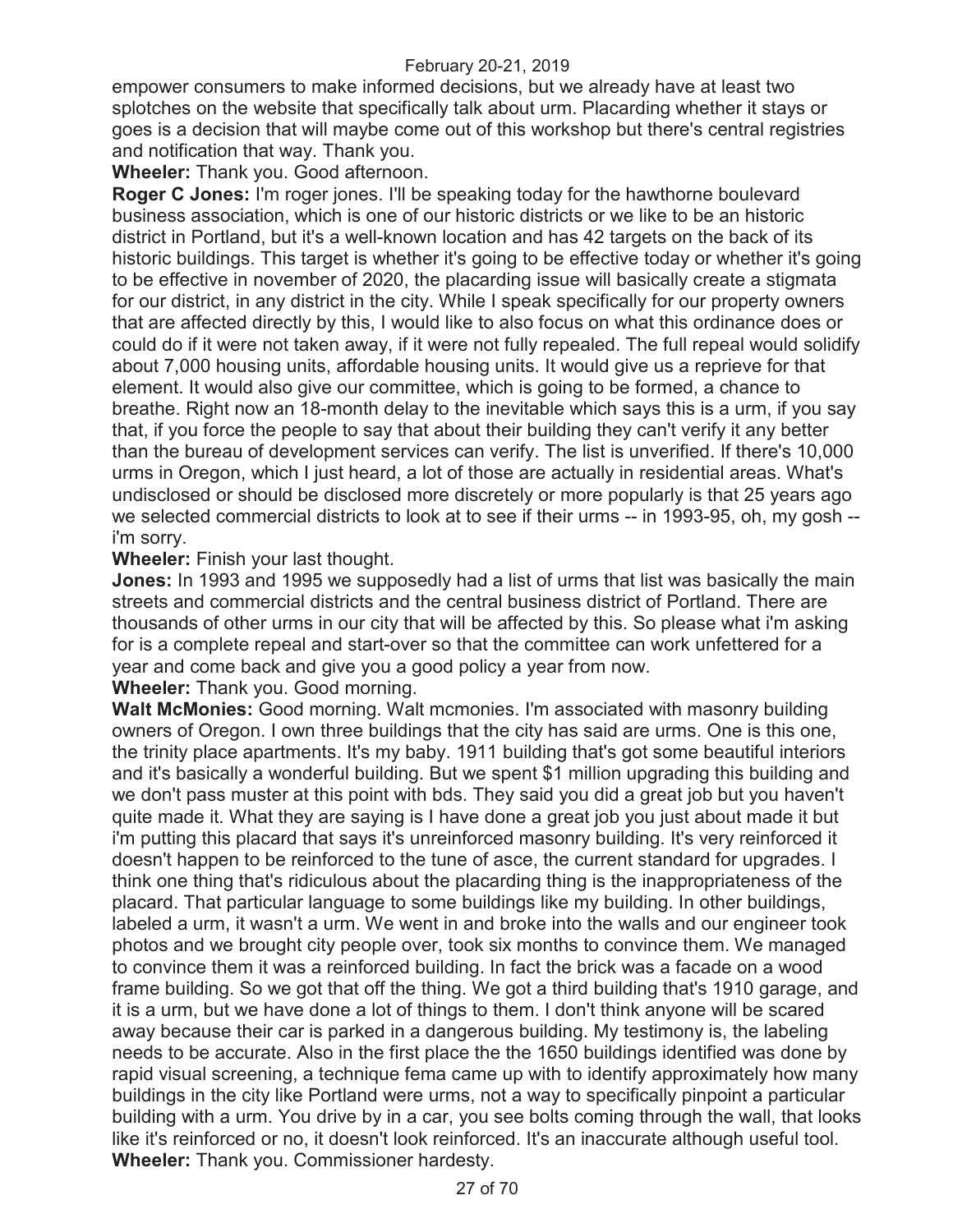**Hardesty:** Thank you, mayor. Since the gentleman mentioned it, I wanted to have the city attorney put on record that there was a lawsuit filed against the city and the judge has taken some short term action. So I just thought it would be appropriate to make sure that that was on the record.

**Kraut:** I'm just aware of what I read in the newspaper or hear on television, so I don't feel comfortable making that representation.

**Hardesty:** Very good. Maybe we can get someone from the city attorney's office to come down and actually state what the current status is of that because I think it's important. **Fish:** My understanding, commissioner, is that judge acosta of the federal district court is a 60-day temporary restraining order prohibiting the city from enforcing its code and was based in part on the representation that the council would be taking up an amendment to the ordinance so the judge froze everything for 60 days is my understanding.

**Hardesty:** That was my understanding too but as a nonlawyer I did not want to put what a lawyer said on the record. Thank you.

**Wheeler:** Thank you. Next three, please.

**Maggie:** All this talk about retrofitting, if you do tiny homes for supportive housing you don't even have to have all this extra engineering for these earthquakes and newly discovered seismic zone. You know, tiny little houses --

**Fish:** Maggie, excuse me one second.

**Maggie:** I won't --

**Fish:** We have 20 people who signed up.

**Maggie:** I am talking about --

**Fish:** You're not talking about the ordinance. Do you support it or not?

**Maggie:** I support housing that doesn't need seismic reinforcement. That's what I support in the future. That doesn't need all that money being spent on so much overengineering. Maybe we should start building our buildings in more human proportion. And a lot greener. That's what i'm saying. You don't need elevators. Don't need stairs, ramps, flat walkways. Let's build our buildings in human proportion.

**Wheeler:** Good morning.

**Angie Evan:** Hi. Can I -- [speaking simultaneously]

**Moore-Love:** We have lost our quorum.

**Evan:** There's no quorum. I was concerned about that.

**Wheeler:** One second, please. We'll wait for commissioner hardesty.

**Wheeler:** Nick, that's scintilating television: [laughter] [audio not understandable] **Fish:** I guess we should acknowledge that people do watch this at home on channel 30. We get a lot of feedback from folks. Former mayor vera katz used to watch channel 30 religiously. Former state senator avel gordly watches channel 30. You're here most of the time so you don't have to watch on channel 30.

**Wheeler:** Continue.

**Evan:** Thank you. I'm angie even. I have lived in Portland my entire life. I have been a community leader in the woodstock neighborhood for over 30 years and I appreciate the time today. I brought a number. This number represents the number of days that I have personally tried to get you to listen to the mom and pops. This is the number of days that I personally watched these people be disrespected, ignored and shut out. You've praised us for our respectful testimony in the past and we have been mistreated over and over. Here we are again, another hearing and no notification. If people are upset today, please understand that that is on you, not us. They are afraid, they are stressed, as everything they have worked for is being threatened. Placards are wrong. It's a false narrative and it's fear mongering. Three commissioners came out in the press opposing the placards so i'm not understanding why we're not here for repeal. The title encumbrance that was tried to be enforced is outrageous. There is no trust left. None. Amet kumar from bds testified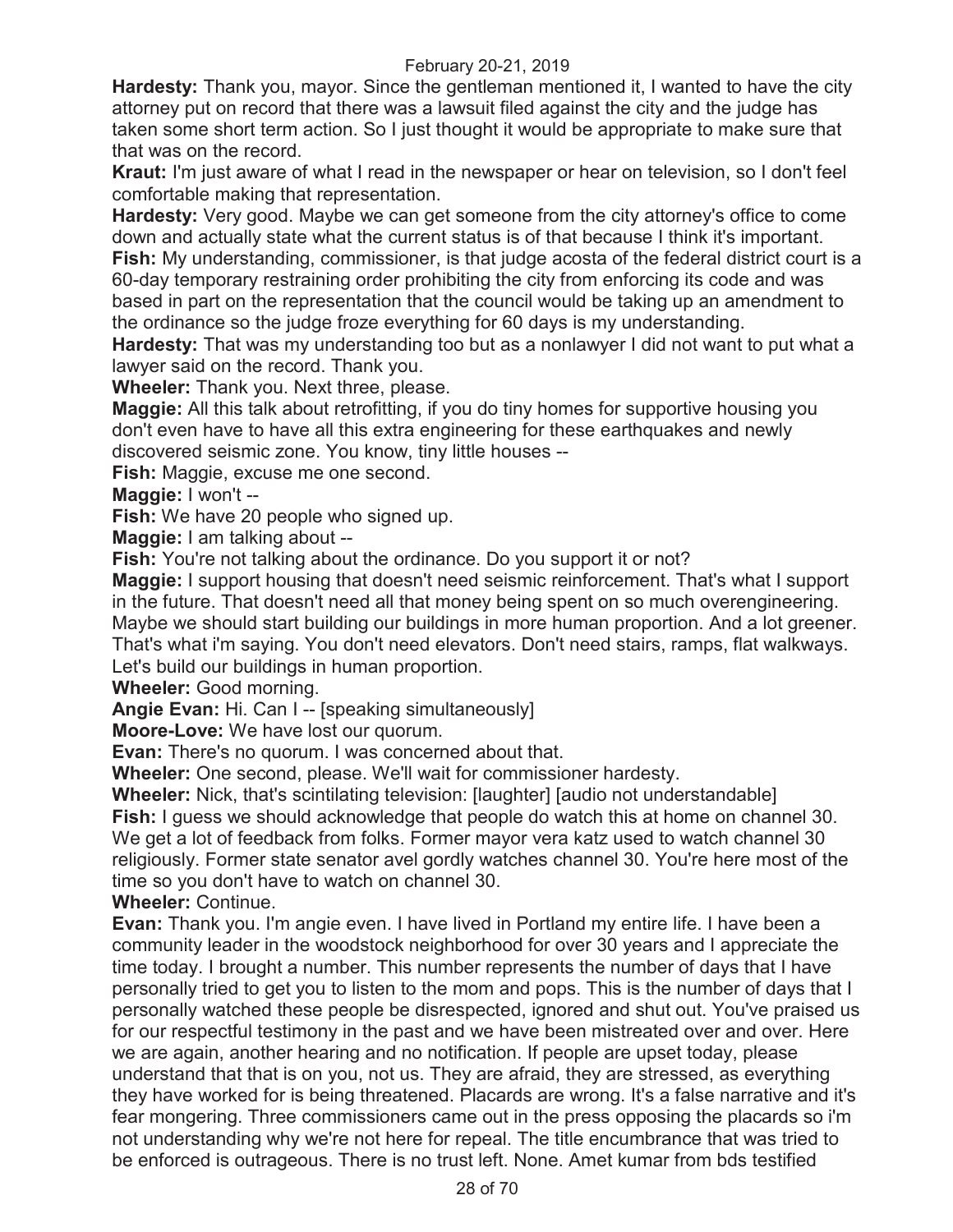under oath in a deposition recently. In that deposition he contradicted testimony that he gave to city council more than one time that the list was accurate. This alone should nullify the votes and the resolution that was passed on june 13th. Mayor wheeler, I have met with you four times. In those times you told me you would only support parapets, cornices and chimneys. That the urm project was the worst half baked policy you had ever seen and it should have never came to city council. You told me that you did not want to regulate people out of business. You told me that you would not go forward on anything until that list was addressed. You asked me to trust you. And I am still trying. To all of you, enough is enough. Stop the process and don't move forward until you make things right. We have 10,000 public record request emails that shows the systemic bias and contempt during this entire project. The new committees are now --

**Wheeler:** I need you to come to a conclusion. [shouting]

**Evan:** 892 -- can I just finish my paper? I have that.

**Wheeler:** Go for it.

**Evan:** Double spaced. [shouting]

**Wheeler:** Folks in the audience, if you disrupt the proceedings or disrupt people who are testifying we're going to ask you to leave. Do you understand that? That's the rules. Thank you.

**Evan:** So i'm going to -- people are upset. To all of you, please stop this process and make things right. In those public records requests two things became very evident. One was staff deleted two other types of buildings out of this project to politically push forward the urms in may of 2018. The other thing is that there are 1500 individual condo units that were never notified. Those are sitting in the assessor's list. They are not on the urm list. They have sent one postcard to condo buildings that neglected to send those to the others. That's in the email from shelly hack saying that those buildings -- I can bring it to you. Sorry. Sorry. Just hear this to sum it up you publish your verified list in 2016 now you're being unjustly punitive. If this is so doable and so easy, we might ask the city to just buy our buildings and make us whole. The people that own these buildings are the stewards of the city. We have lived here, we have worked here, we have worked hard and we deserve the respect to be heard and for you to work with us. I appreciate my time and the extra time.

**Wheeler:** Thank you. Angie, I would like to respond since you called me out by name. First of all I have enjoyed our meetings. I have appreciated them and I did make that space to hear what were often alternative views to my own but I wanted to hear that perspective. What we were discussing when we made those comments, that was relative to the original proposal, which as i'm sure you'll recall was requirements around seismic upgrades. We compromised once, which was the timeline on those seismic upgrades and concluded that that wasn't going to work and there wasn't support on council for that to have happen. So what we went to instead was a public information and notification strategy. I want to be very clear that this is moved in large measure as a result of the community's input on this. So where my colleagues I think are going with this now is to say let's do a do-over, which is fine, and that's certainly their prerogative. I'm saying we can't keep pretending that there isn't also -- I understand the risk to the building owners. I get that. It's been made crystal clear. But there's also a broader public health and safety question that we cannot ignore. From my perspective, it's not just about how do we honor and appreciate people who own buildings in this community, but how do we also respect and appreciate everybody else who is exposed to a very real, demonstrable public safety risk. We heard our former fire chief come in and speak eloquently to that point. There's a bit of a balancing act that has to go on here.

**Evan:** Can I just respond? Respectfully? **Wheeler:** Sure.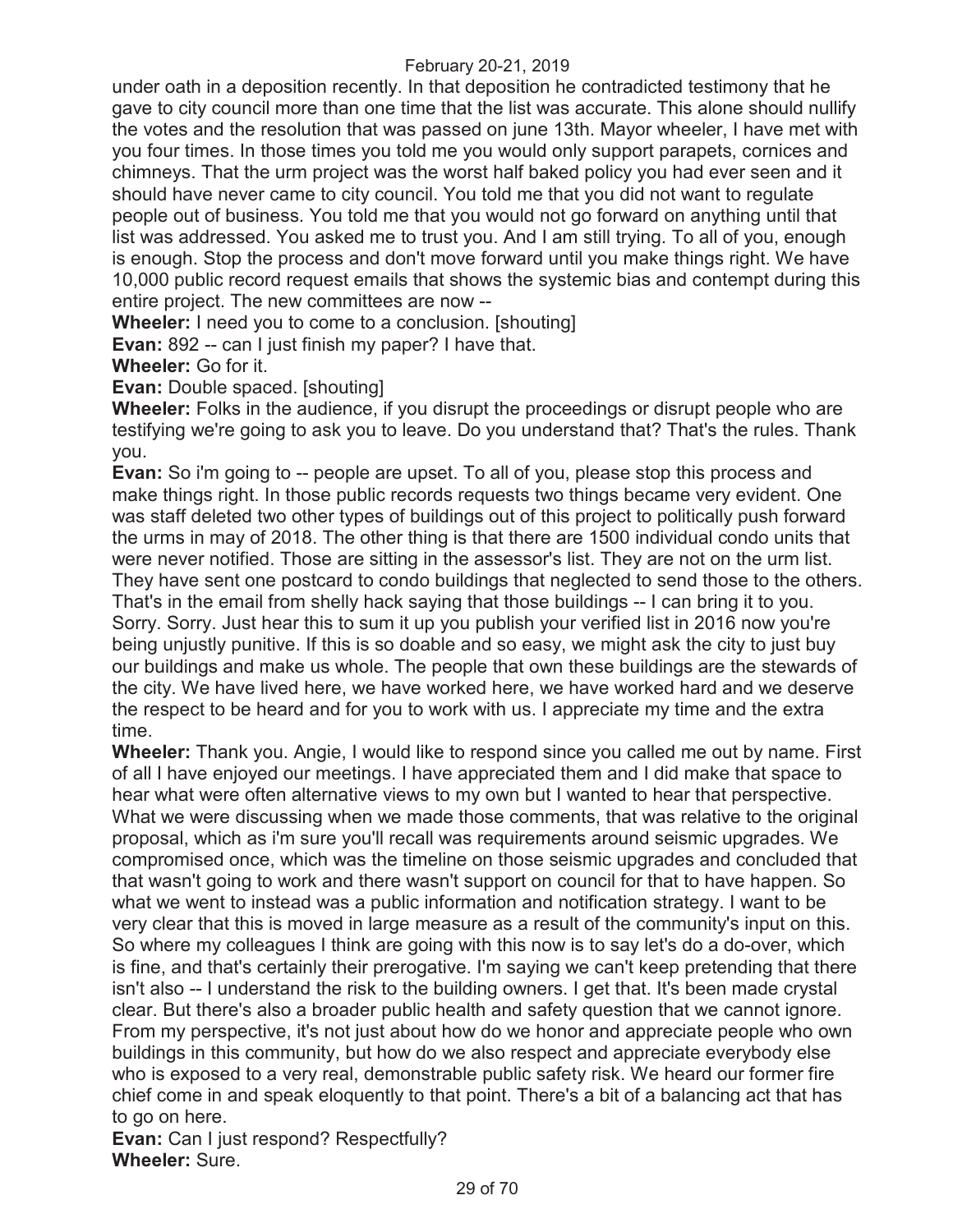**Evan:** I think where the disconnect is, mayor wheeler, is that from the conversations that you have with the building owners to what comes out on the other side, everybody else is done without any transparency within city hall.

**Wheeler:** We can disagree on that point. Thank you for your testimony.

**Evan:** I don't think that these people disagree. So when you say --

**Wheeler:** Angie, I understand. I get your point. I understand why you would say that on behalf of the building owners that you're representing. I appreciate it. Thank you for your testimony.

**Evan:** Bottom up, not top down, please.

**Wheeler:** Good morning.

**Lightning Super Humanity:** Good morning. I may go over. I'm lightning. I represent lightning super humanity. On this original ordinance I myself would put it on the shelf and leave it there. My biggest concern is dealing with the insurance companies, keeping them aware. If we're talking about a safety issue, possibly work with the insurance companies to have more insurance on these buildings. I don't see any big concern on the understanding what type of building you have there for the tenants. We're doing this futurist type look into the future and almost an elon musk type let's go to mars on this situation. You don't know when we're going to have that earthquake. You have no idea. You don't know when you upgrade these buildings to the current seismic standards, these buildings could all fall to the ground then also. We need to just make people be aware, have adequate insurance, make the public be aware what the situation is, but this is going way over the line here as far as on the placards, if you end up going that direction that should be optional to the owners what they want to do. Again, my biggest concern also is on the marketability of these properties which this is a big blemish on them. This is a big blemish from investors coming into the city and looking at this going, I have no idea how much money i'm going to have to put in this building just on this issue. This is a big concern like the stock market going up and down, this uncertainty. I don't know what i'm doing here and there. Values are going up and down, up and down. It's interesting somebody said maybe the city should buy all the buildings at fair market value if not 25% higher on this issue. You willing to put up the money? You want to own the whole city? I look at this as almost a property grab against those owners. That's the way i'm viewing this. If you're willing to put up the money make them great offers right now. This is ridiculous. You're devaluing their properties unless you have this in line exactly what is to be expected but not used as futurist idea look into the future. You don't have that ability any more than anyone else. And you are devaluing their properties at a fast rate because of this. This ordinance should be put on the shelf. My biggest concern -- i'm not quite done.

**Wheeler:** If everybody takes four minutes we won't get through the list. I'm going to cut you off. Your time is up.

**Lightning:** Don't cut me off.

**Wheeler:** You're out of order. Next three people. [shouting]

**Wheeler:** Your time is done. Your time is up. [shouting]

**Wheeler:** Folks, I want everybody to have an opportunity to testify. [shouting] **Wheeler:** Excuse me. Excuse me. You're out of order. You're out of order. [shouting] **Wheeler:** I'm going to have to ask you to leave. Goodbye. Thank you. [shouting] **:** For the rest of you I want to make sure we have the opportunity for everybody to have a voice at the microphone. If everybody goes on for four minutes we're not going to have a quorum and we'll have to stop -- [shouting] stop testimony early. Apparently you don't agree with that because you're talking over everybody else. Goodbye. Thank you. E.b., thank you for your presence today. Good to see you.

\*\*\*\*\*: Good to be here. I'm glad i'm not the only one that has issues in my life. [laughter] **Wheeler:** Just another wednesday as far as I'm concerned. [laughter]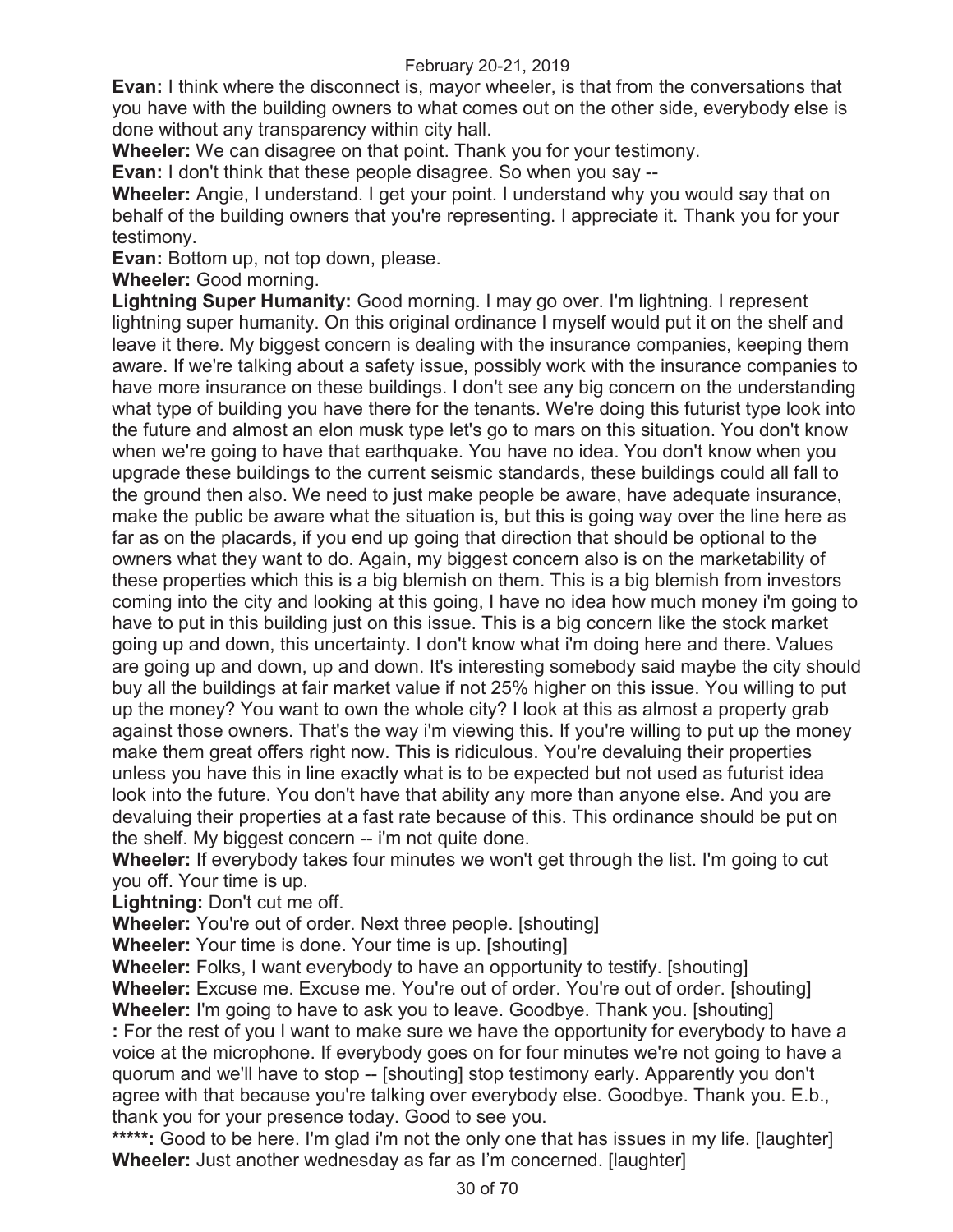\*\*\*\*\*: I'm going to be quick, I hope. Repeal, repeal, repeal. I want to start with those three words and bring to the attention of this wonderful council -- good morning, you all. **Wheeler:** Good morning.

\*\*\*\*\*: I have just completed renovation of the pulpit, the graces, the top of celebration tabernacle at the tune of about \$100,000. We all agree that we want a safe Portland. People have no place where there's no history. This action drives the nail in the coffin of gentrification, which -- of the african-american community, which is a continued insult to our people and to our legacy here. This continues to widen the gap of equity and inclusion in a state that was founded in white supremacy. I'm very concerned about the 1600 or so buildings that have been listed properly and appropriately in accordance to your own work you have said that this was an ambiguous list at best. Anything this confusing that has as many rabbit holes as this resolution and this mandate in my mind just simply needs to be stopped. I tend to lean towards scripture in cases where a resolve is necessary that men can't seem to get. The word of god reminds us that the principal thing for humans is to get wisdom and to be educated. But then in all of that getting we need to get an understanding. I think it is incumbent on our city leaders to listen to the voices of our people. Figure out why it's so important that this can't be repealed and all voices come to the table and have an equal say. Thank you.

**Wheeler:** Thank you. Perfect timing. Good morning.

**Christe White:** Good morning. I feel lucky to be following you. I'm christi white. I represent al fulheim and his partners, owners of several urms in Portland. Thanks for listening to the concerns. As you consider this pause we would like you to focus on a few points. You have a building code currently in effect and under that adopted effective well considered building code you have triggers for when a building requires seismic upgrades. Those are related to changes in occupancy, changes in occupant load, changes in hazard classification. If any of the urm buildings or any other buildings in town hit one of those triggers the code requires the upgrade. That's fair. It's fair because the upgrades are required at a time when there's a quid pro quo and the owner can likely finance the upgrade. You want higher occupancy or more intense use you can have it but must do the upgrades. All buildings are treated the same way in that regard. The placard program seems to dismiss the current building code and assumes that if you have not hit one of these triggers and therefore haven't upgraded your building lately you're deemed unsafe. Instead during this pause we should decide whether the triggers in the current code are appropriate and if they are not appropriate what is appropriate given the balance between safety, feasibility and proportionality. If you are concerned that there's buildings out there that have hit the triggers that not completed the upgrades, spend our time enforcing current code rather than throwing all the buildings into the same facts or status. Second point, the process for determining whether a building is safe or unsafe under your ordinary nabs also seems flawed. Evidence offered today stated they were based only on external visual inspections but you've probably read the reports as commissioner Fish noted on the newspaper article that there's urms who have been fully upgraded to the standard in effect at the time, spent millions of dollars and are now required to declare themselves unsafe. One instance a letter was sent to an owner who said they were in compliance and that building was never touched for seismic upgrades. So last sentence disparate enforcement undermines your own primary objective. A building upgraded, safe. Not upgraded, safe. We asked these concerns get addressed during this fair pause and you engage more stakeholders.

**Fish:** Number one, would you mind emailing your testimony to the council? **White:** Sure.

**Fish:** Number 2, are you considering volunteering for this new committee? **White:** Yes.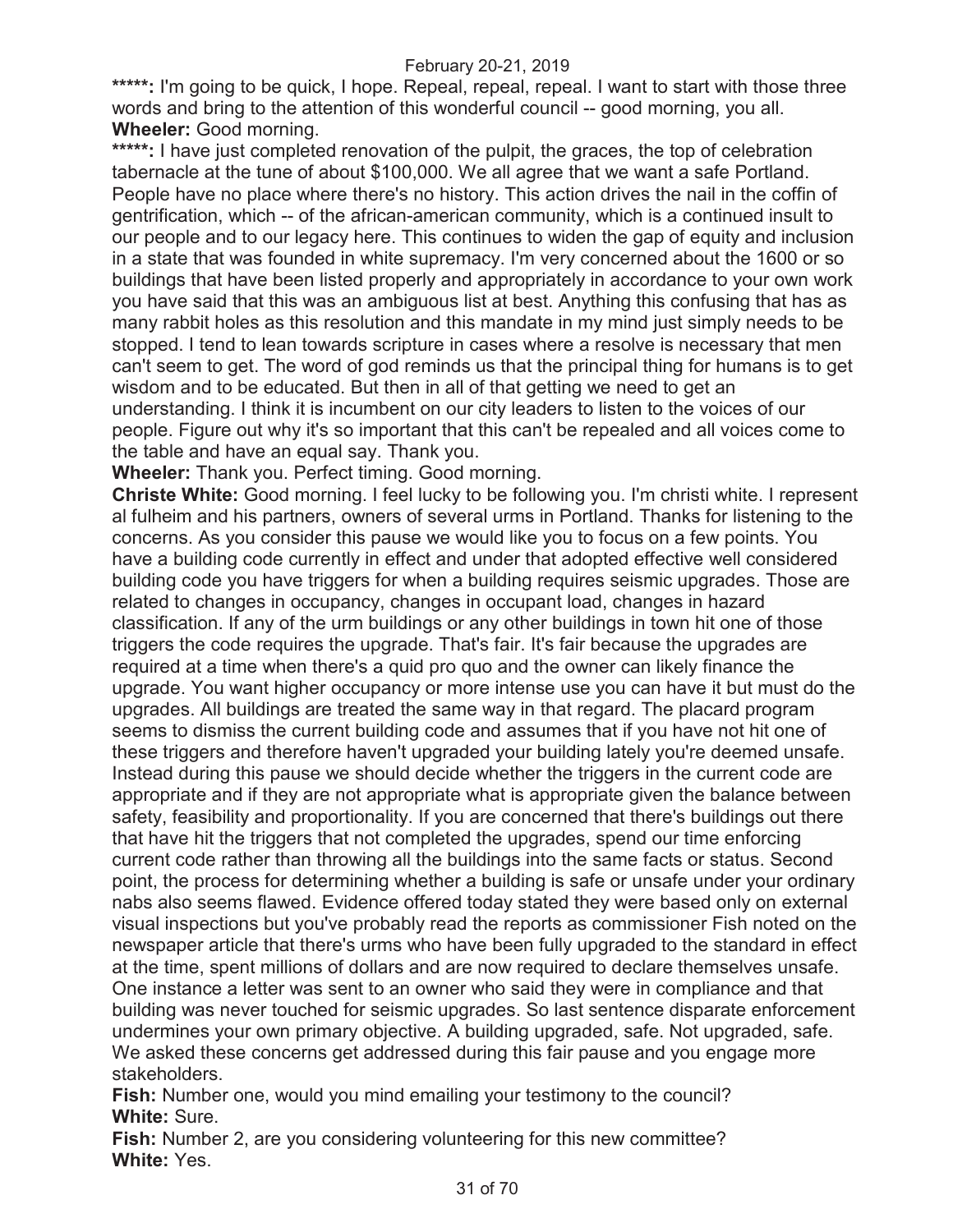**Fish:** Okay. Number 3 are you involved in the legal action? **White:** No.

**Fish:** That, mr. Delorenzo is the lawyer along with others on the legal action. You're here counseling us on what you think is good code and what the law currently provides and should provide.

# **White:** Yes.

**Fish:** Thank you.

**Wheeler:** Thank you. Good morning.

**Vik Savara:** Good morning. My name is vic zavaras. I live in and I own a urm building. I was extremely thrilled when I heard that commissioner hardesty had put a repeal on this issue. The reason I was so relieved was that the original committee under which all of these recommendation his been made did not even contain one small owner occupied person. Not even one. From the beginning this thing has been flawed. Okay, because it's been flawed we have been mandating things like kicking the bucket down the road. So if you have a process which is not good, which has come up with something wrong, and we have accepted that because we have said that we want to come up with a new committee which contains representations of 90% of the owners. I'm very encouraged by that. I appeal to the council, okay, that just kicking the bucket down the road saying, hey, postpone it until next year, repeal it and then tell the committee, come up with something in 18 months which is a community thing because as an owner, I am -- I love my tenants. I wouldn't want anything to happen to them too. I want to be a part of the solution. **Wheeler:** Commissioner hardesty.

**Hardesty:** Thank you all three for your testimony. I'm curious. Putting a pause in place until november 2020 provides us the opportunity to talk to many more stakeholders, to put together the work group that the bureau of emergency management is going to put in place, and to really ensure that we have identified some funding opportunities to assist these small business owners in doing the upgrades that we're requiring. So what's wrong with doing a pause until 2020? Because I think if we repealed it quite frankly there would be no incentive to do the work to get to something that makes sense. When it's gone it's gone then it's like no rush. But if we put a date out in the future like november 2020 and say, by then we're going to come back and we have to come back before that date with something that makes more sense, what's wrong with that?

**Savara:** Nothing is wrong with that except what I see right now that there's no date specified for the new committee to make a recommendation.

**Hardesty:** They are in the process now of recruiting for the new committee. So again, if we just repealed it today, right, then what's the pressure on the committee to actually get their work done in a timely fashion and bring it back for city council deliberation?

**Savara:** I want to repeat again I really appreciate your approach, okay? Thank you so very much.

**Hardesty:** I appreciate that. Reverend, did you want to respond to that?

**Reverend Mondana:** A wonderful proposal, and its decency that it's presented in. The language has to be very clear, and for me it is a repeal in a sense because we're all interested in safe citizens. But the language has to be clear and very strong and no placarding asserted for me to be quiet.

**Hardesty:** I never want you to be quiet. I want you to sing at the top of your voice. [laughter] let me just say that again -- I am pretty transparent. You know that, right? **Mondana:** Yes.

**Hardesty:** My goal is to get us to a result that more people will support. I don't imagine we will come back with something that everybody will think, wow, this is like the greatest public policy that we could have developed, but if more people are involved early stages of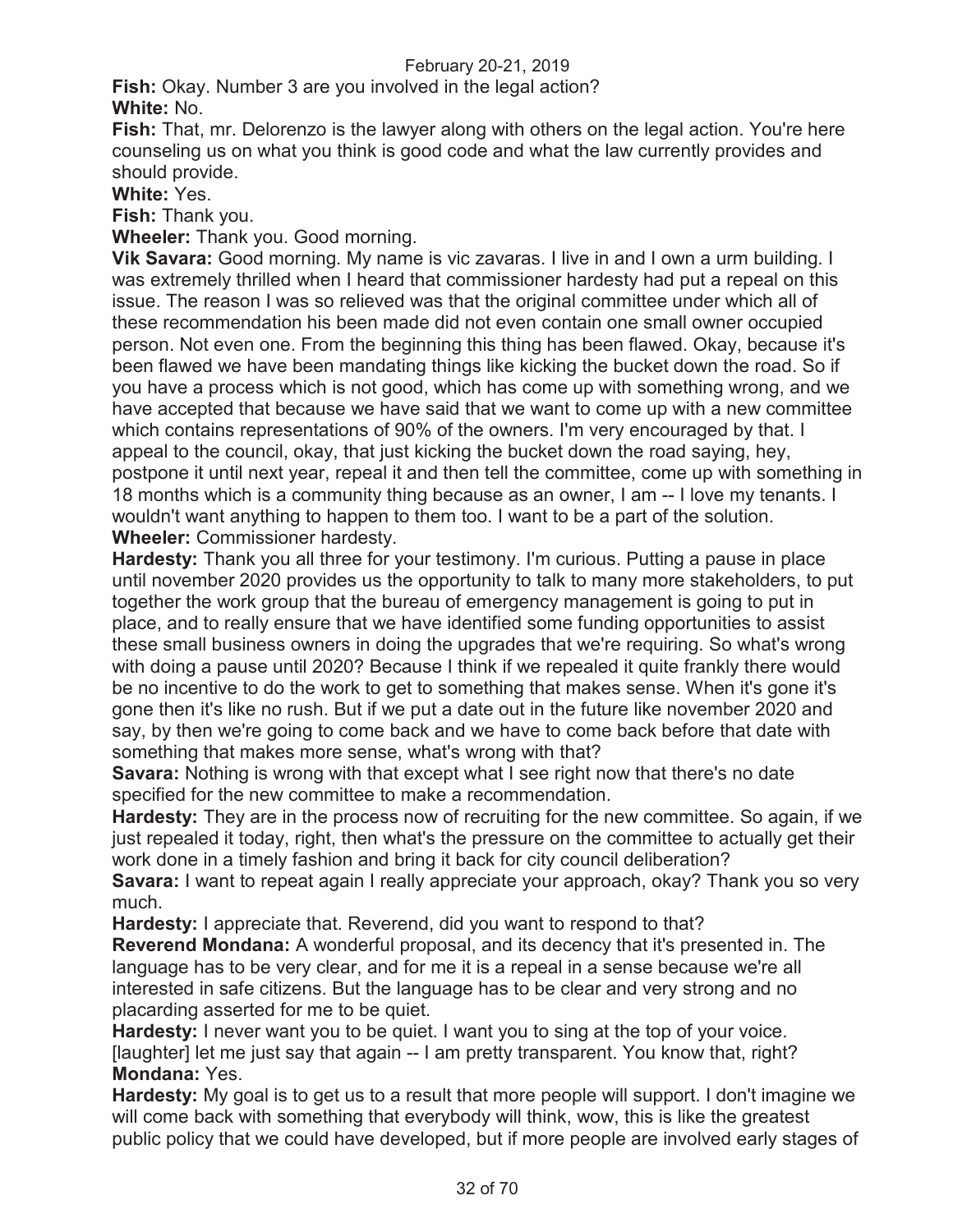the process that we will come up with a better process and will come up with a better recommendation. Thank you all for being here. I appreciate it.

**Mondana:** Thank you.

**Wheeler:** Next three, please.

**Wheeler:** Good morning.

**Meara McLaughlin:** I can go first. I'm feeding on the last one. Thank you for the approach. Thank you for the idea of saying wait a minute, I think we got some of this wrong, we can do better. Ironically what that means is that a lot of this whole debate is based on the fact that this law is built on a flawed foundation. The who we have debated endlessly, how did pete get on the list, who is being judged, why, who is not being judged. The what, it's about a prospective earthquake and nobody debates we're at threat of, but the what of how we take care of that -- that's the how. The how is obviously in question too. How do we best keep people safe? How do we inform people? The challenge is that those three bricks of the foundation are all somewhat flawed so the idea of retaining a law that is for public information but that misinforms by omission, if i'm looking at a brick building next to a highrise building in a liquifaction zone that's safe because it says this one isn't and my city would tell me if it wasn't. We need to think about a city-wide education program and the idea of clinging to conclusions that were already made on a flawed foundation seems like a bizarre approach. I think that there is a timeline. I think there will be an urgency and the goal is to make sure that we reapproach all of these things in a way that's positive and constructive rather than reactive. Let's get rid of the current placarding and repeal. **Wheeler:** Thank you. Good morning.

**Pippa Arend:** Good morning. I'm pippa erin.

**McLaughlin:** I'm sorry, maria mcgofflin with music Portland.

**Arend:** Pippa errand. I also urge you not to amend but simply repeal the current placarding in contract ordinance. Even though a federal court has placed an injunction, literally put a restraining order against this placarding and contract ordinance because it's so ill-conceived, and even though three of you have stated on public record you're against it here we are again and I have to take time off work to find the energy to discuss this again. The amendment, while there's been parts of it I appreciate that, it does kick it down the road and replaces the most onerous part of it, deed encumbrance, with another as yet undetermined bds contract. Again, if this were just a public awareness campaign and signage ordinance as it's being called the city would placard all of their own buildings including schools and low-income housing. There's some disparity here. Most of the buildings that are being targeted are the main street buildings and you're doing this even while disregarding the best practices from neighboring towns such as beaverton with early warning systems and other lifesaving measures, and other more effective, less punitive public awareness campaigns. I want to convey the experts have told you placarding is a bad idea. We have told you placarding is a bad idea. A federal judge has put an injunction on this. Public trust has been broken. I don't think it can be repaired. It feels like the city is wasting time and public resources with this lawsuit by not simply repealing this. I also want to say this. This feels very scary to say. I don't want you to amend it. I want to vote -- I would want you to vote no against this. The reason is there's an evidentiary hearing next week. By amending the most onerous clauses you're disallowing a full discovery at the evidentiary hearing. I believe we will win, that building owners such as myself will win and we need full disclosure, full discovery at the evidentiary hearing.

### **Wheeler:** Good morning.

**Bill Eastman:** Good morning. Almost afternoon. I'm bill eastman. I own a building that's on your list. It's steel and concrete reinforced. But i'm spending a lot of time on this issue because my name is on the list. I'm a small business owner. I get stuff done. I work. I know that if I want people to get something done it's got to be easy. Has to be understandable.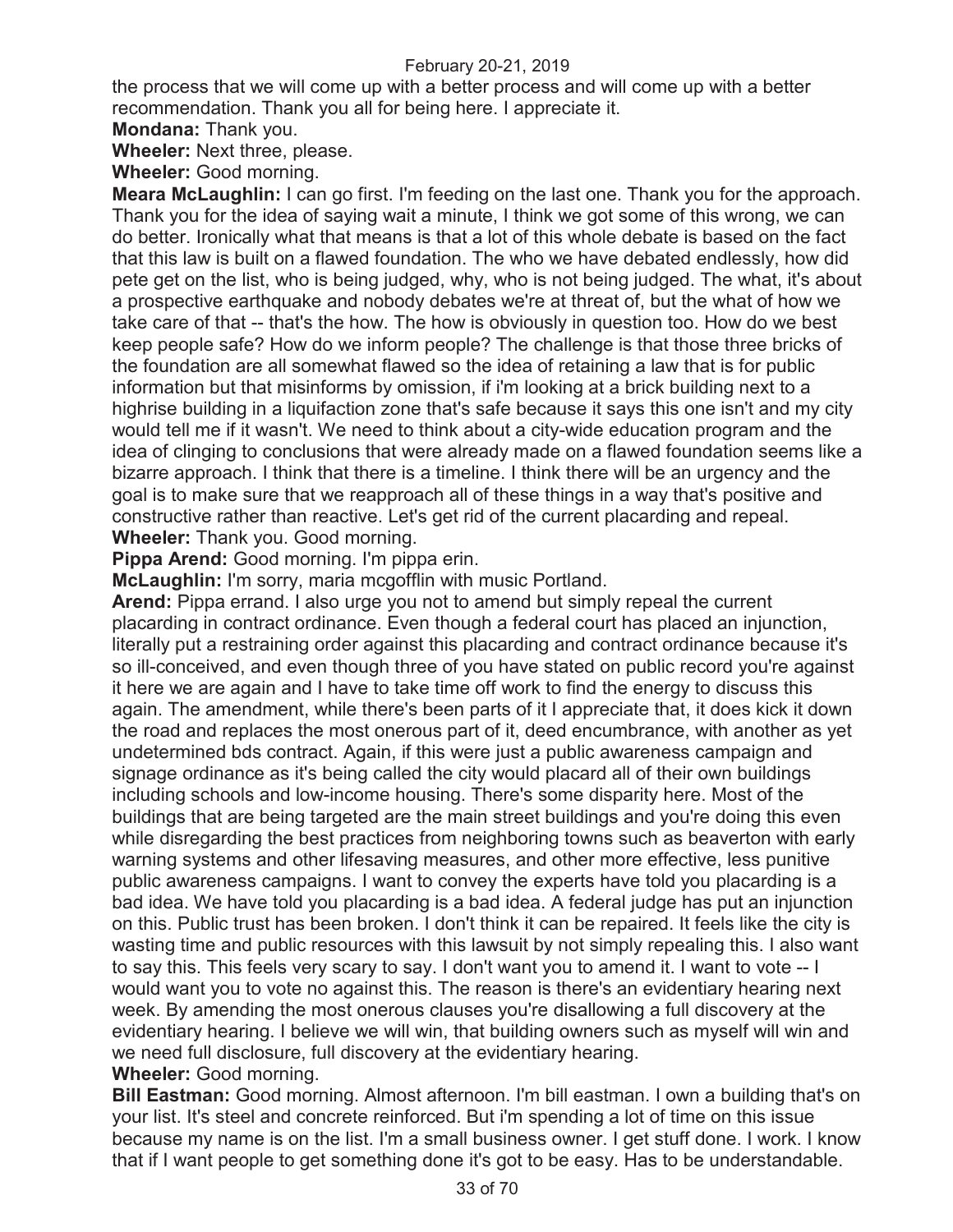There has to be feedback loops. You have to figure out all the nuts and bolts and get people involved so it gets done. I'm all for safety. I'm all for safety. We need to be on your committee. We need to have aa loud and active voice in this process that's going to evaluate, going to retrofit buildings for public safety. Please, please, please, please, please. Back up your words with some action. Include the property owners in the process. The buildings should be reevaluated. This list from 1993 is inaccurate. It's incomplete. You really need to do that over again. The bureaucracy has to be reduced so that we can get permits rapidly, easily, affordably. The city engineer showed us a cartoon. What's his name? Amet kumar. I studied engineering. He showed us a cartoon of bricks falling down. Not all urms are the same and we need to have real engineering that addresses the problems, not this 1950's steel stuff. They now wrap building in carbon fiber, spray cement on them. Other cities are doing new, innovative things that do not require people to relocate the tenants. We need to adopt that. If the city can't do it then let us do it, okay? There's politics. I don't know about the politics. You run for election. I don't. I'm a volunteer. You got to get the logistics and the finances going so that we can get this done. Please include us. Thank you.

**Wheeler:** Thank you. Next three, please.

**Wheeler:** Good afternoon.

**Tim Even:** I'm tim even. To a couple of the questions you had this morning I want to tell you seattle is smart enough to not bring this to their council until they have funding or a way to go forward with it. Portland won't have any main streets left if these placards go on. Oregon might have some. Portland won't. I demand there be repeal of this placard ordinance and the process stopped also that a full investigation be conducted into the whole project. The project was started by steven novick, who stacked the committees with people who will profit. Even so they recommended no placarding. The whole process is corrupt unethical and crooked. There's no transparency. Illegal subcommittee meetings violated public meeting laws. Vote were taken and voided when the results went the way the city wanted them. City staff hid the deleted policy decisions and the final policy report. The staff deleted nonducted concrete out of the report that are supposedly the same as urms, so they are not included anymore so they could pass this one type of building by picking on the urms. They cooked the numbers and came up with retrofits that would only cost \$11 a square foot but benson high school numbers are \$812 a square foot. That's only an \$801 square foot difference. They e-mailed and had people brought in to testify against us. Even with that effort you received nearly unanimous concern for the project which you've ignored and are still ignoring, especially you, mayor wheeler. Building owners have been called liars and cheaters for not retrofitting. How can this be when your own city buildings are not retrofitted. Replaced my roof in 2007. Not one word about urm masonry. I have an email here where amet kumar says, yeah, the city failed because of their bundling program and didn't follow up on anything yet the city called me the cheater. The city did not want owners to know about this project so they sent this postcard to notify me after four years it had been going on to show me about my clean water. Look at the difference. The city is dishonest and they recorded this placard ordinance with a 3-0 vote then embedded an encumbrance. Owners tried to bring this to their attention and we received an email saying we were wrong. Either you lied to us or don't know what you were voting on. Stop the process. Investigate your own people and enforce the code you have and stop threatening us. Thank you.

# **Wheeler:** Good afternoon.

**Barbara Bushell:** Good afternoon. My name is barbara bushel. General manager of the batar companies. We have five commercial buildings that are on the list. These five buildings were built between 1904 and 1923. They are single story buildings, and in this group of five buildings we have currently 23 small businesses. So these buildings you can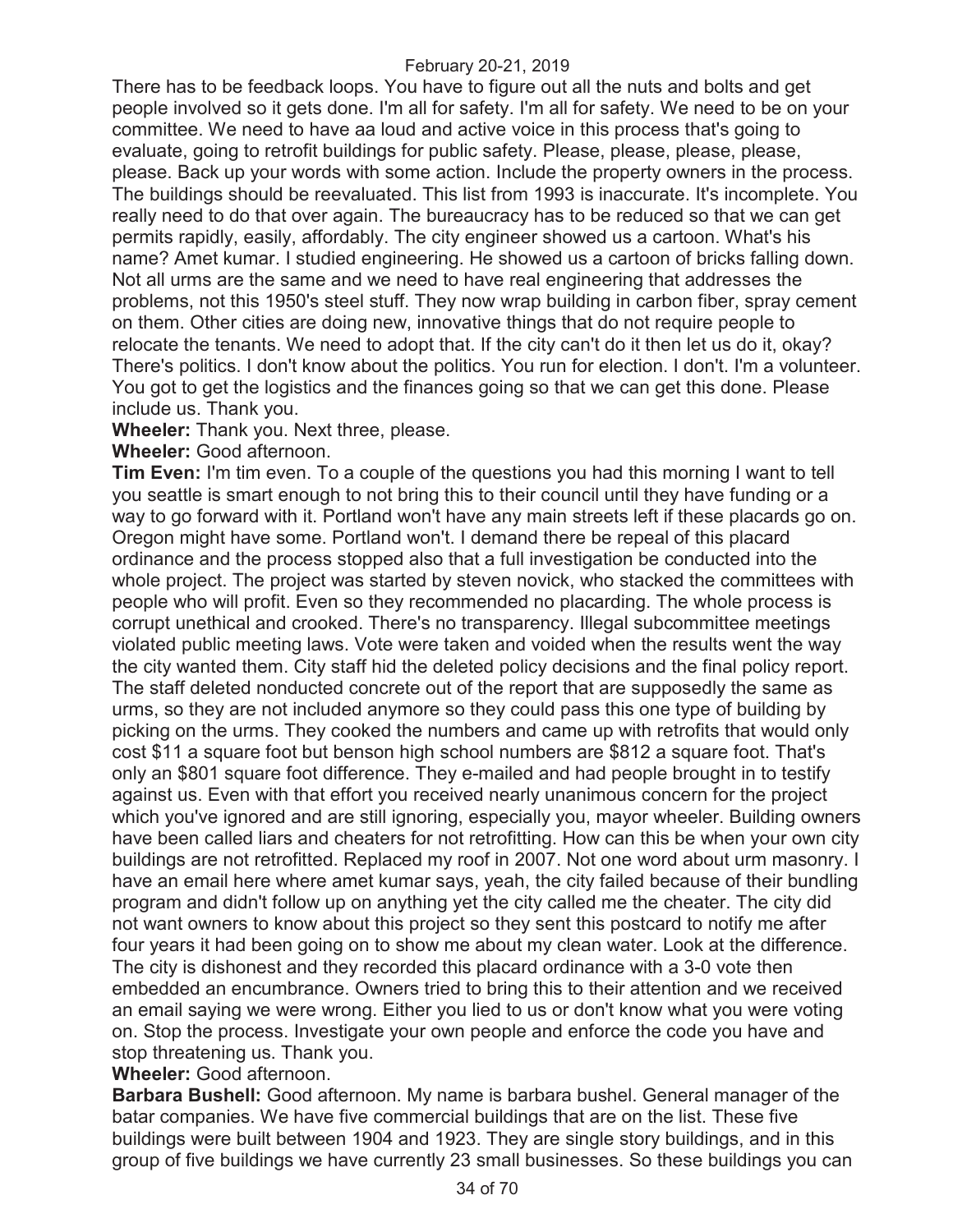easily stand on the sidewalk, look at them, and it would be reasonable to discern that in the event of a major earthquake these probably are not going to fare well. Putting a placard on the building, putting a clause in the lease, requiring the owners of the building to sign an onerous contract is not going to change that fact. Seismic upgrade does not make economic sense. These are 23 small businesses but they are not individuals, they all have numerous employees. So there are many, many people that are going to be impacted by the need to do seismic upgrade which isn't going to happen on these buildings that -- if it happened it's going to be reflected in increased rents, running these people out of business. It isn't equitable. It doesn't make sense. We at least respectfully request that you simply repeal the requirements. Thank you.

**Wheeler:** Thank you. Next three, please.

**Wheeler:** Good afternoon. Would you like to start?

**Toni Smith:** I'm tony smith for the record. I want to thank commissioner hardesty and commissioner Fish for your clear, honest and concise synopsis of where we are at today on this very complicated issue. So thank you. As a concerned citizen engaged in art and music scene I urge you to repeal the placarding ordinance. The process as has been stated has been broken inns inception of the plan. The list is inaccurate both with buildings that should be on the list and are not on the list as well as buildings on the list that should not be. It is clear that this issue, this is not about public safety and if it were the city would be not allowing some buildings to be removed as well as the city is targeting small business owners. The city should be educating the community about gas shutoff valves and liquifaction zones. I know. I never can say that word. Because certainly that will result in more death and destruction than a one-story brick building. We urge the city to instead of imparting fear tactics to do education around gas shutoff valves and liquifaction zones. [laughter] finally for a city that I view as being a very progressive city in a progressive state Portlanders expect, deserve and demand a more innovative approach to safety and my hope is that the committee will come to more innovative solutions. I urge you to repeal the placarding ordinance. Thank you for your time.

**Wheeler:** Thank you. Good afternoon.

**Bishop Marcus Irving:** Good afternoon. Mayor wheeler, to the council men and women, I appreciate this opportunity to be able to speak. I'm bishop marcus irving, albina christian life center, north Portland. I am also on the database urm buildings. We found out that we were on the database about two days before you all decided -- voted on mandate in june I think it was, june 13, 2018. I just want to say that I feel extremely discomfited. I have been called to preach scripture, preach the word I never ran for city council and I never dreamt that I would be sitting in city council sessions as frequently as I have in the last half year. I believe that to repeal is a very, very good process for right now. However, I feel like the city council has given all the 1600 plus buildings -- i'm also a master division sprinter. I have run track all my life at Oregon state university. I feel like you have given us a four-foot pole to pole vault to this balcony. Impossible for every one of us. I'm hoping that we're able to repeal but more than that I feel like it's important for us to -- i'm asking you to be grandfathered in the rest of these buildings to a process that we have obtained our buildings and our property. We're all doing what we can do to maintain our current situation, and every building that should be built from this time forward should have the mandates to retrofit their buildings or build them to fit the earthquake standards. But let me say before I close that I feel like this is a gross injustice as we have heard everyone speak, a gross injustice for us not to be included in the proceeds and now have to fight a city council that we ought to be friends with is completely preposterous. Thank you for your time.

**Wheeler:** Thank you. Good afternoon.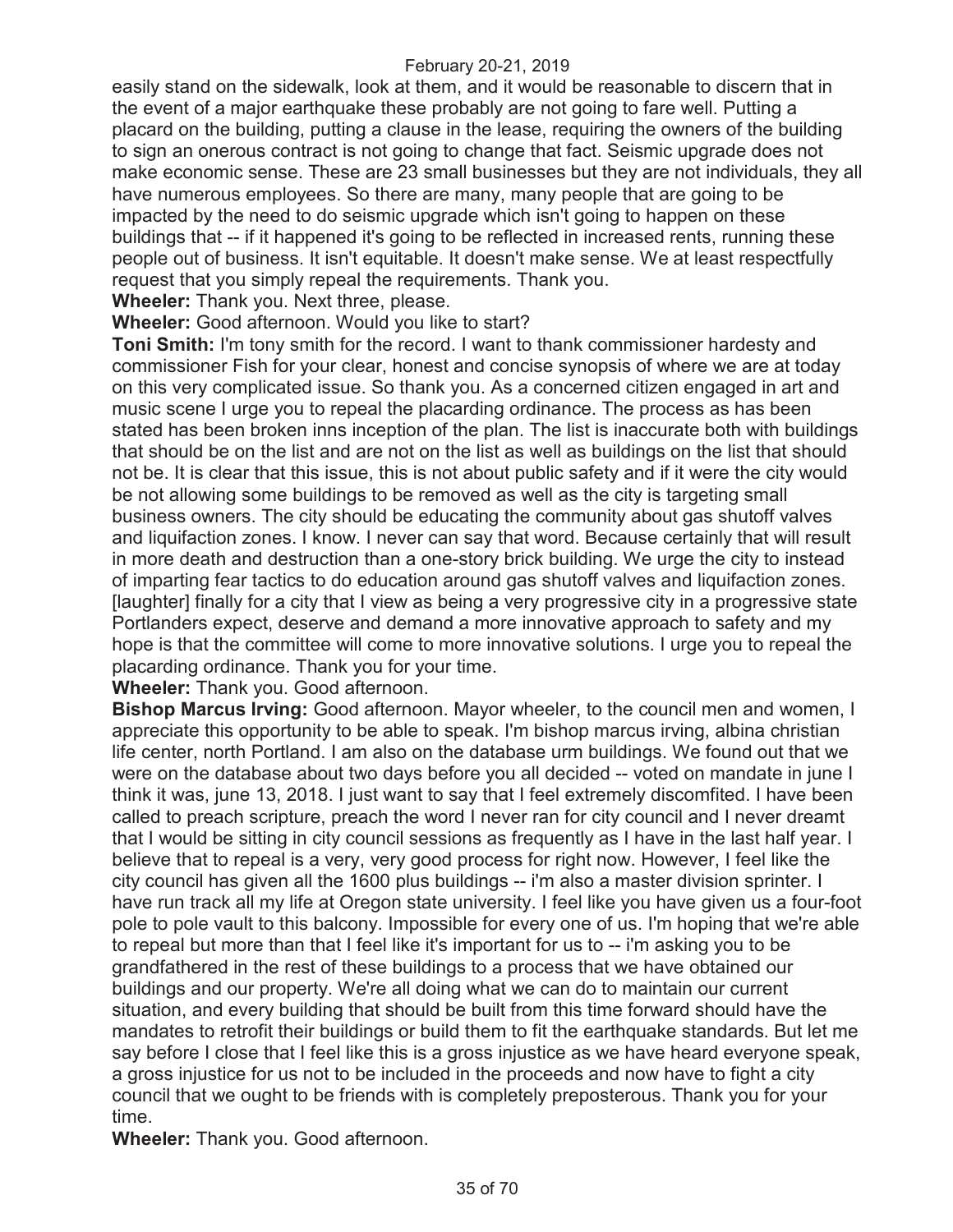**Cassandra Banton:** Good afternoon. My name is casandra benton. I came here as a representative for someone who owns some urm buildings. My peers have spoken eloquently, so what I would like to speak to is as a taxpayer I have great concerns that if this ordinance isn't repealed potential lawsuits may settle saddle the city with expensive issues fighting an ordinance not properly investigated before it was brought about. Thank you.

**Wheeler:** Thanks all three of you.

**Keelan McClymont:** The last two.

**Lindsay Levy:** Okay. Lindsey levy, briefly, I am a small business owner. I'm a member of indivisible. I do a lot of charity work. I was in the 1989 earthquake in san francisco. I worked at kgo. It was in the liquefaction zone. I have written all of you many times. Thank you very much for the cart before the horse. I really want the city to be resilient just like I don't want ice in the city so shout out to addressing that as an indivisibler. When we don't want the cart before the horse we deal with the shutoff valves every single building has shutoff valves and we need to do that because fire and flood are really dangerous after any type of event especially a seismic. As a former skyline parent, go through linton and tell me you're not having a heart attack about those gas tanks and the pipes that have not been updated since the late '60s. We're going to lose sauvie island, lose the bridges and it's going to be impassable that our emergency airport is in redding, california, is coo-coo. That's because our airport is in a liquefaction zone and having been at kgo during the earthquake and the battle of the bay when the bay bridge collapsed and our reporters couldn't get home, not one of our bridges is in. Not one. I'm looking at it going cart before the horse. You're starting with the 1600 urms not dealing with the liquefaction zones at all. As a lincoln parent how did that get off the urmlist? Thank you.

**Wheeler:** Thank you. Last but not least.

**Robert Hunter:** Mayor, commissioners, i'm robert hunter. I think this all started with steve novick, didn't it? He brought this up, the urms, when he was commissioner. No? I believe so. Also the new yorker article about the big one, and that was stated that this is going to happen within, what, 40 years from Oregon state professor. I was doing some research and reading and I pulled up a university of Washington report on the subduction zone off the coast. They said the last one happened in 1700. The next one is going to happen probably around 500 years later. So that would be 2300. So sounds to me you have another 180 years to come up with a plan. My business would be impacted if I put these signs up, so I appreciate you considering repealing this.

**Wheeler:** Very good. Thank you, everybody who testified. Anything else before I move this? This is a first reading of a nonemergency ordinance. It moves to second reading. Thank you, everybody who showed up today. 154.

**Item 154.**

**Wheeler:** Commissioner hardesty.

**Hardesty:** Thank you very much, mayor. As you know, breathing equipment is vital to the health and well-being of our firefighting team, and we are here today to talk about the next purchase of these upgraded materials. Thank you.

**Jay Guo, Portland Fire and Rescue, Business Operations Manager:** Thank you. Good afternoon, mayor, commissioners. I'll be brief. I'm jay gore, senior building operation manager for Portland fire and rescue. With me here is --

**Hardesty:** Excuse me. Folks, if you could take the conversation out into the hall, please, we still have city council business to conduct. Thank you.

**Guo:** Again, i'm jay gore, senior business operations manager for Portland fire and rescue. With me is our new chief, peter goldforth. We're here to request council's authorization for purchase of four fire engines from hughes fire equipment, inc., a regional dealer for pierson manufacturing. We use -- procurement agreement for this purchase which is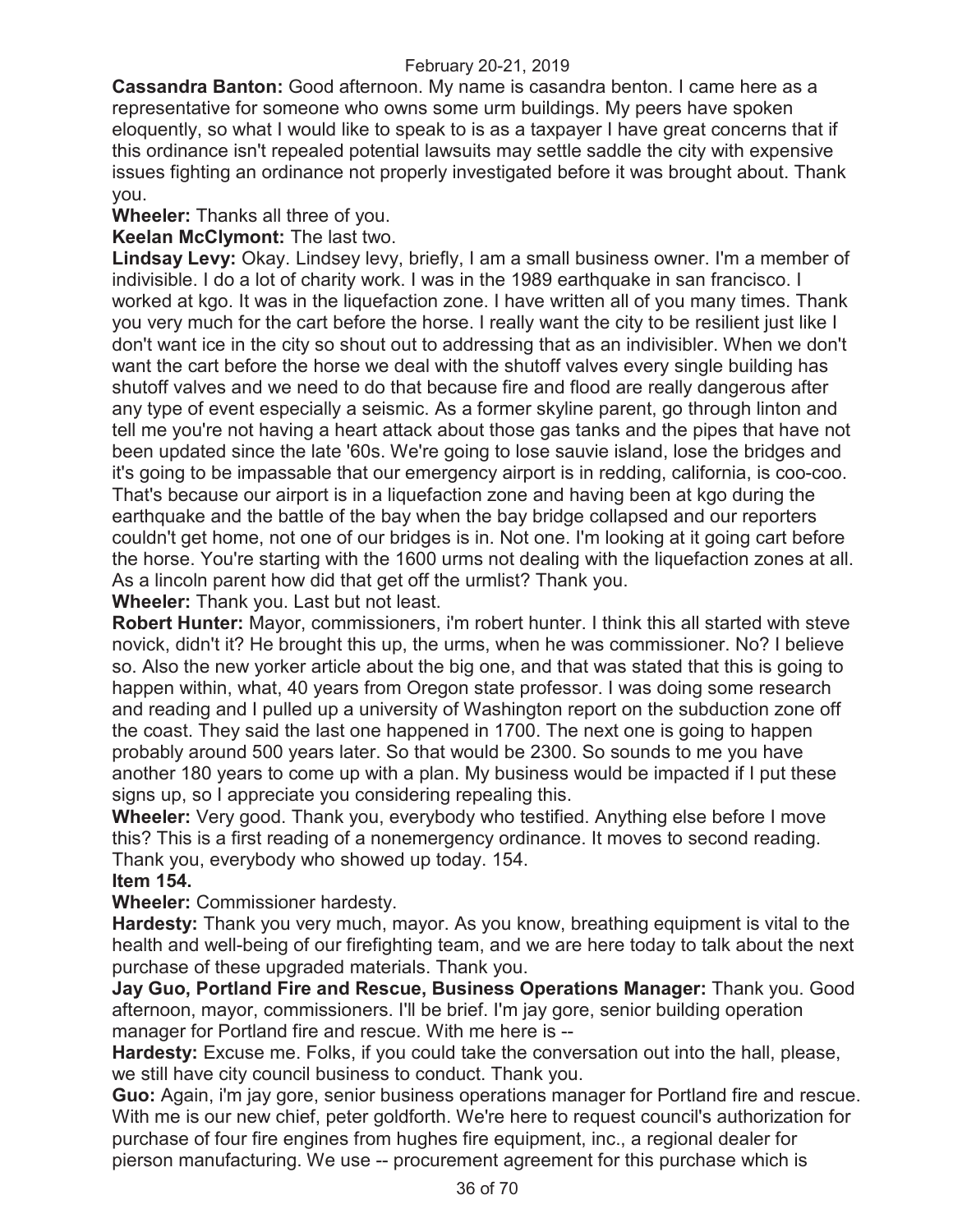reviewed and approved by city's procurement service. The total cost is \$2.82 million. This is a recurring purchase so funding comes from our Portland fire rescue base budget and is part of our. [audio not understandable] emergency ordinance to avoid 3% price increase effective march 1st. We understand today emergency ordinance cannot be passed so it will be next wednesday.

**Hardesty:** Mayor, I would love to keep the emergency on this particular ordinance so next week when we have more city council members maybe we can then pass it.

**Wheeler:** I would recommend we'll take testimony then continue the hearing.

**Guo:** Okay. With that we are here to answer any questions that you may have. **Wheeler:** None.

**Guo:** Great.

**Wheeler:** Any testimony on this item?

**McClymont:** Three people signed up. Lightning, maggie and shedrick wilkins.

**Wheeler:** Maggie, did you want to testify or no? Two minutes, please.

**Maggie:** I respect our emergency service people. They have saved people's lives. But I would also like to talk about unregulated shelter systems and how they put people's lives at risk. You've got no laundry in there. You've got bedbugs --

**Hardesty:** This is my opportunity to interrupt you and ask you to speak to the ordinance itself.

**Maggie:** Okay.

**Hardesty:** Thank you.

**Maggie:** All right. Thank you.

**Wheeler:** Very good. Unless there's any further conversation up here we will continue the hearing to february 27th, 2019, for the vote on emergency. And we're adjourned. Thank you.

# **Council adjourned at 12:18 p.m.**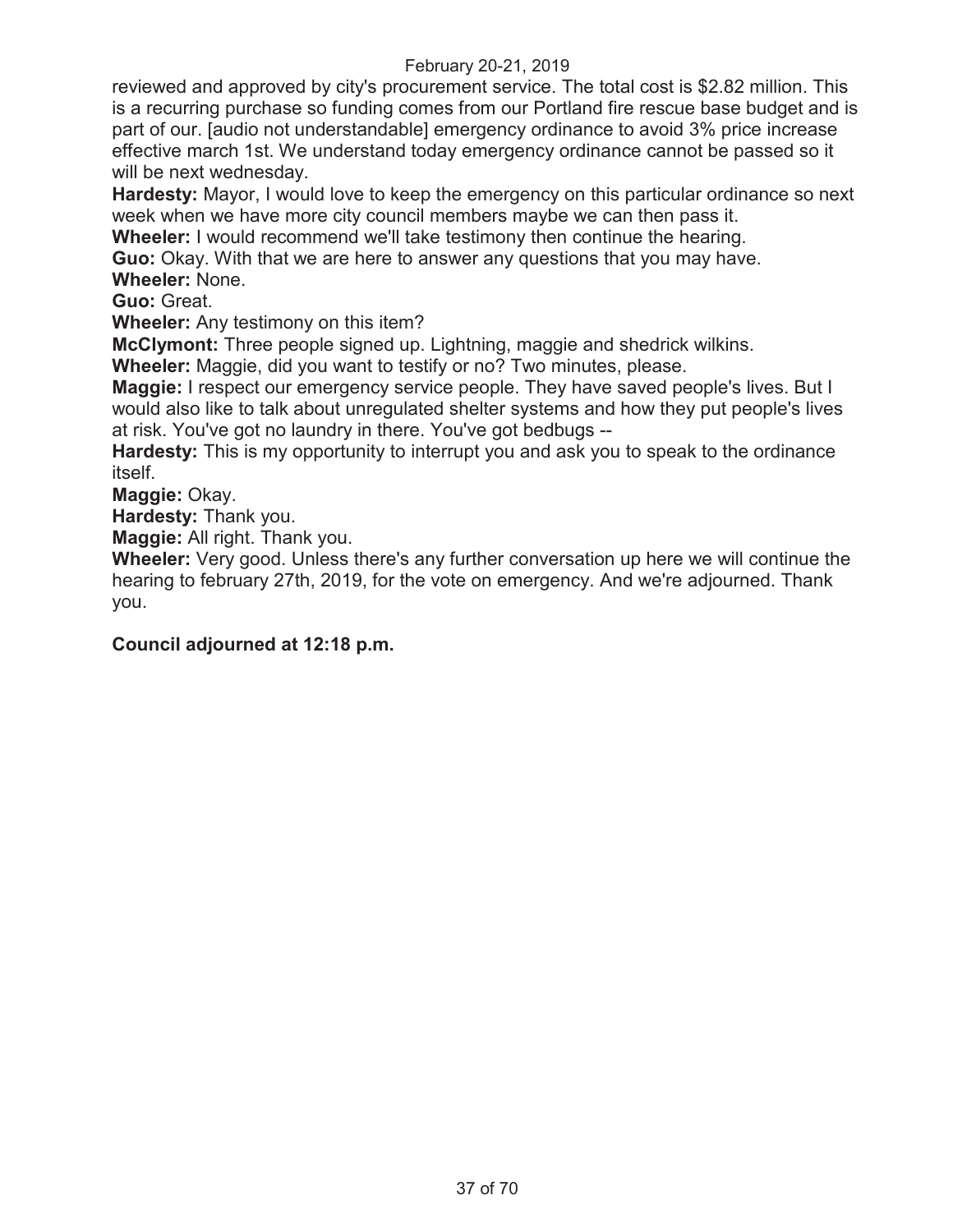### February 20-21, 2019 **Closed Caption File of Portland City Council Meeting**

This file was produced through the closed captioning process for the televised City Council broadcast and should not be considered a verbatim transcript. Key: **\*\*\*\*\*** means unidentified speaker.

# **FEBRUARY 21, 2019 2:00 PM**

**Wheeler:** This is the thursday, february 21, afternoon session of the Portland city council. Karla, please call the roll. [roll call taken]

**Fish:** Here. **Hardesty:** Here. **Eudaly:** Here. **Wheeler:** Here

**Wheeler:** Boy, this is starting early. Good afternoon.

**Eudaly:** Somebody is happy to see me, mayor.

**Wheeler:** It is good to see you.

**Naomi Sheffield:** Welcome to Portland city council. The city council represents all Portlanders and meets to do the city's business. Presiding officer preserves order and decorum so everyone can feel welcome, comfortable, respected an safe. You may sign up in advance for communications to briefly speak about any subject. You may also sign up for public testimony on resolutions or first readings of ordinances. Your testimony should address the matter being considered at the time. If it does not you may be ruled out of order. When testifying please state your name for the record. Your address is not necessary. Please disclose if you're a lobbyist. If you're representing an organization, please identify it. The presiding officer determines length of testimony. Individuals generally have three minutes to testify unless otherwise stated. When you have 30 seconds left a yellow light goes on. When your time is done a red light goes on. If you're in the audience and would like to show support for something that is said feel free to do thumbs up. If you want to express that you do not support something feel free to do thumbs down. Please remain seated in council chambers unless entering or exiting. If you're filming the proceedings, please do not use bright lights or disrupt the meeting. Disruptive conduct such as shouting or interrupting testimony or deliberation will not be allowed. A warning will be given. After being ejected a person who fails to leave the meeting is subject to arrest for trespass. Thank you for helping your fellow Portlanders feel welcome, comfortable, respected and safe.

**Wheeler:** Please read the first item. Item 158.

# **Item 158.**

**Wheeler:** Steep rent increases, very low vacancy rates and housing demand that far outpaces supply precipitated and affordable housing crisis in Portland. To address the tremendous suffering of unsheltered people and households on the brink of homelessness. The city council declared a state of homelessness emergency in 2015. We're still very much in the state of emergency and continue to work in multiple ways to mitigate emergency conditions. Today our presenters will walk us through these actions. Administratively first I want to note that commissioner eudaly is here today and we're more than happy to see her back with us today. Our thoughts have been with you in the last several days and we're glad to see you back. Her presence also gives us the opportunity to amend this to put the emergency clause back on which I would like to move. **Hardesty:** So moved.

# **Fish:** Second.

**Wheeler:** We have a motion and second. We'll make that a motion for commissioner hardesty and a second for commissioner Fish. That is to restore the emergency clause on item 158. Please call the roll.

**Moore-Love:** Do we have the language for that?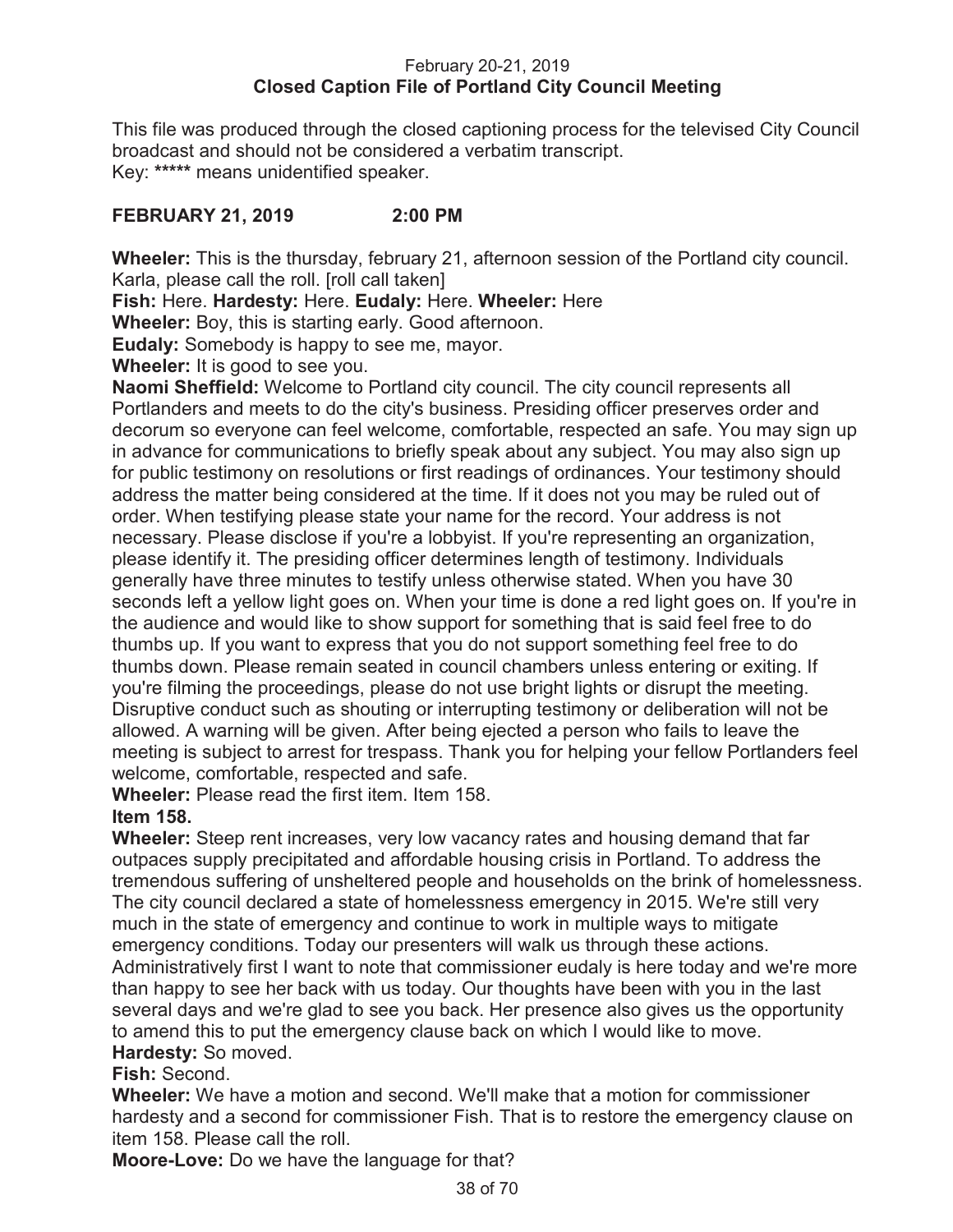**Wheeler:** Do we need language for that? Legal counsel?

**Sheffield:** We need some language. Was there language on a preexisting version of it? **Wheeler:** Not that I have in my hand.

**Moore-Love:** This wasn't an original emergency as submitted I don't think.

**Wheeler:** Do you have something, rebecca?

**Eudaly:** We usually have commissioner Fritz.

**Sheffield:** Language from -- we just need to declare a reason for the emergency then we can say --

**Wheeler:** The reason for the emergency clause to be clear the purpose of the clause is so the ordinance takes effect immediately after passage as opposed to 30 days after the second reading. Given that this is a very important issue, given that the passage of this ordinance immediately will allow us to continue the flexibility that's provided for the expedited permitting of affordable housing, that this gives the flexibility we need in the community to site emergency shelter and alternative shelter and given that this allows us to continue to site storage lockers across the city of Portland, the city council therefore finds it's in the public interest to declare an emergency on item 158. How is that? **Wheeler:** Not as good as commissioner Fritz would have done but passable. Please call the roll.

**Fish:** Aye. **Hardesty:** Aye. **Eudaly:** Aye.

**Wheeler:** Aye. The amendment is on the table. Colleagues, we will now hear from our panel, shannon callahan from the Portland housing bureau, joe zender from the bureau of planning and sustainability and rebecca esau from bureau of development services and joshua bates from the joint office of homeless services. Thanks for being here.

**Shannon Callahan, Director housing Bureau:** Good afternoon, mayor. Shannon callahan of the Portland housing bureau. Our presentation this afternoon will provide an overview of the city's declarations regarding housing emergency actions the city and our patterns have taken directly related to declarations of emergency as well as next steps related to this requested extension. In october of 2015, city council first established a housing state of emergency. This declaration of emergency gave the city expanded authority as the mayor has said to site day storage units, expeditiously issue permits for shelter and alternative shelters, and in 2016 establish an expedited design review process for new affordable housing developments. When the city first declared the emergency we were experiencing some of the highest rent increases in the nation coupled with an extremely low vacancy rate for housing which unsurprisingly increased the number of people experiencing homelessness. In the intervening time while rent growth has slowed and vacancy rates increased we have simultaneously doubled the number of people we're assisting with shelter and permanent housing. Those in need persist. The need to continue the powers we were granted under the declaration of emergency continued. as a result the city has created new policies and programs to help solve the crisis. Since the time of the declaration we have stepped up our investments in housing and services. Last year we opened 800 new units of permanent affordable housing providing stable quality homes for more than 1800 people. This year we expect to open the doors to 1,000 more new units. Since the initial declaration the city has adopted a comprehensive inclusionary zoning program ensuring new developments are part are the solution, not contributing to the problem. By requiring all new developments over 20 units include affordable housing, as a result we already have over 362 units in process or in operation today. I would like to turn it over to joshua bates, joining us from the joint office of homeless services.

**Joshua Bates, Equity Manager Joint Office of Homeless Services:** Thank you. Greetings, mayor, council members. I'm joshua bates, the new equity manager for the joint office of homeless services. I've been in the role two months now. This is my first large public meeting. I'm here on behalf of our director mark jolen and our deputy director, both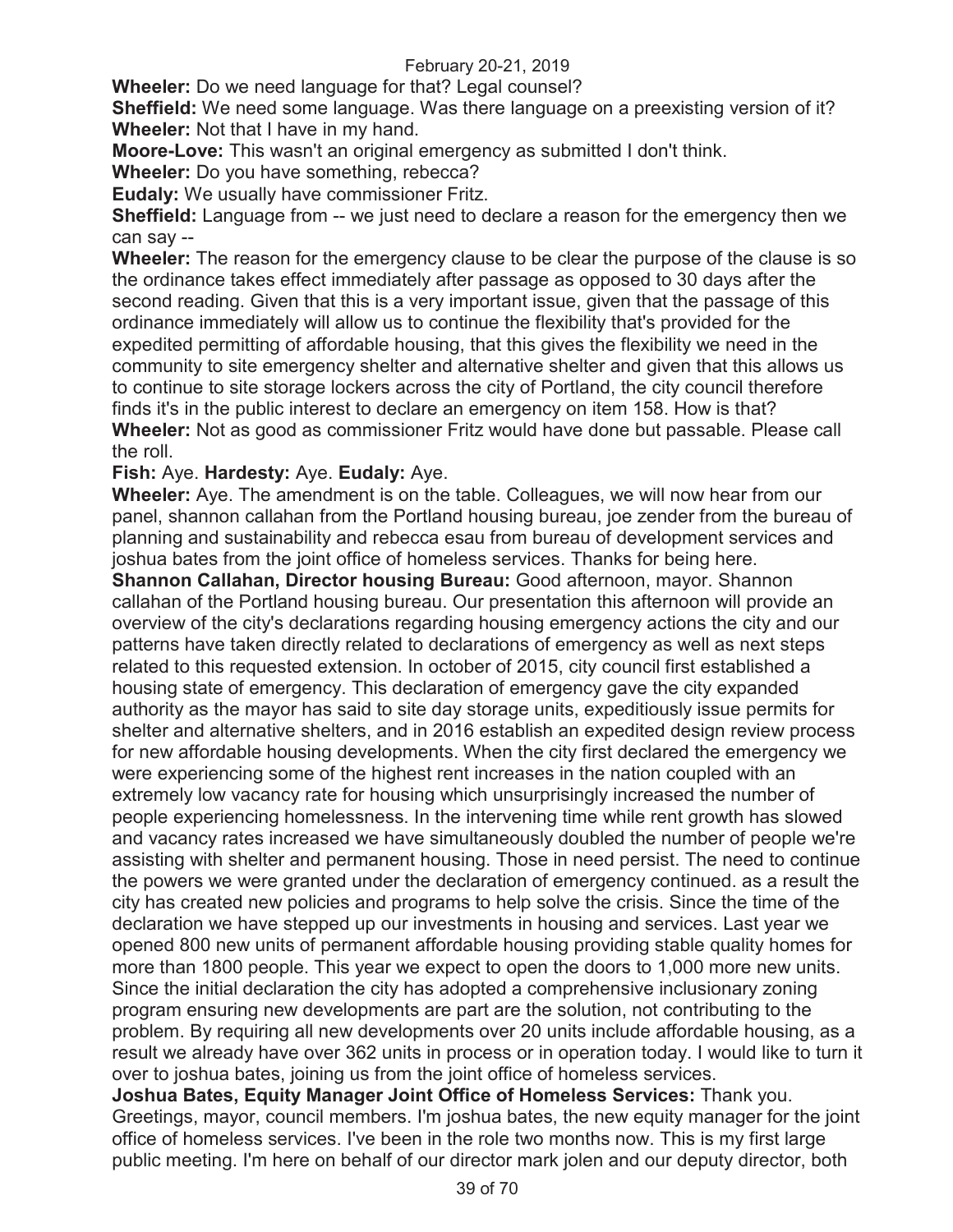unfortunately not able to attend and are out of town. The joint office is very supportive of this proposal to extend the state of emergency for an additional two years. As shannon pointed out underneath the state of emergency the city and county have significantly increased investments in homeless services. With those investments we have been able to respond in unprecedented ways. As tens of thousands of people have lost their homes we have dramatically increased our prevention housing placement and sheltering efforts. I meant to say housing, as tens of thousands have lost their housing. Since 2015 we have nearly doubled from just under 3,000 to nearly 6,000 people per year who we are helping escape homelessness through placement into permanent housing. During the same period of time we have more than doubled from 4,000 to over 8,000 the number of people served in emergency shelter each year. Over the last two years we have started to see real increases in the number of people we're able to help keep the housing that already are in foolproof investments. Over 6300 people last year, more than 30% increase over 2016. These increases have allowed us to respond to the emergency but they haven't ended it. We continue to have more than 2,000 highly vulnerable people on the waiting list for permanent supportive housing rand more than 1300 children with families on the waiting list. Shelter stays continue to grow now averaging around three months. In addition to expanding investments in over all system capacity the join office has used the state of emergency to expand the number of emergency shelters in our community at the fastest rate in decades. We have used the declaration of the state of emergency to help us open more than 650 new beds of year round shelter for men, women, couples, families with children, veterans and domestic violence survivors. We have distributed them geographically and removed barriers that traditionally kept many of the most vulnerable out of our shelters. We've used it to launch new alternative shelter. The kenton women's village to help relocate right 2 dream too and begin the process of relocating honia grove. That work has led to more than doubling the number of people with access to shelter each year in our community and helped lead to a reduction in unsheltered homelessness and reduction in unsheltered chronic homelessness between 2015 and 2017. That work has led to national recognition for the transformation of how we provide shelter in our community. Our shelter system expansion and transformation is not complete. A number of shelters have not yet transitioned from temporary to permanent facilities. We're in the midst of creating new services in downtown Portland and we continue to work to stabilize alternatives to put them on sound footing and create the possibility for the creation of additional community led alternative shelter sites. Continuing the state of emergency allows us to complete this work. To partner with our partners at bps and bds, to modernize shelter and temporary housing codes to ensure that they are well aligned with what we're learning about the best, most cost effective practices and provision of emergency shelter in terms of shelter types, locations, sizes and programming. Thank you.

**Hardesty:** Thank you. Well done.

**Bates:** Thank you. My first time.

### **Wheeler:** Bravo.

**Callahan:** Making sure we're transitioning folks out of shelter is a critical part of this which is why the city and county's share goal of supporting housing creation is so critical. It focuses on finding permanent solutions and provides them with affordable quality housing and services they need to be successful in their housing and in the community. Within one year of operation we have already brought on 162 new units of supportive housing and have more than a quarter of our goal in progress or planned. We also are bringing innovative solutions to our work with new funding from the state, county and city to create low cost innovative models including 78 new units we recently announced in two new developments with do good Multnomah and central city concern. That brings us to the portion of the presentation for rebecca.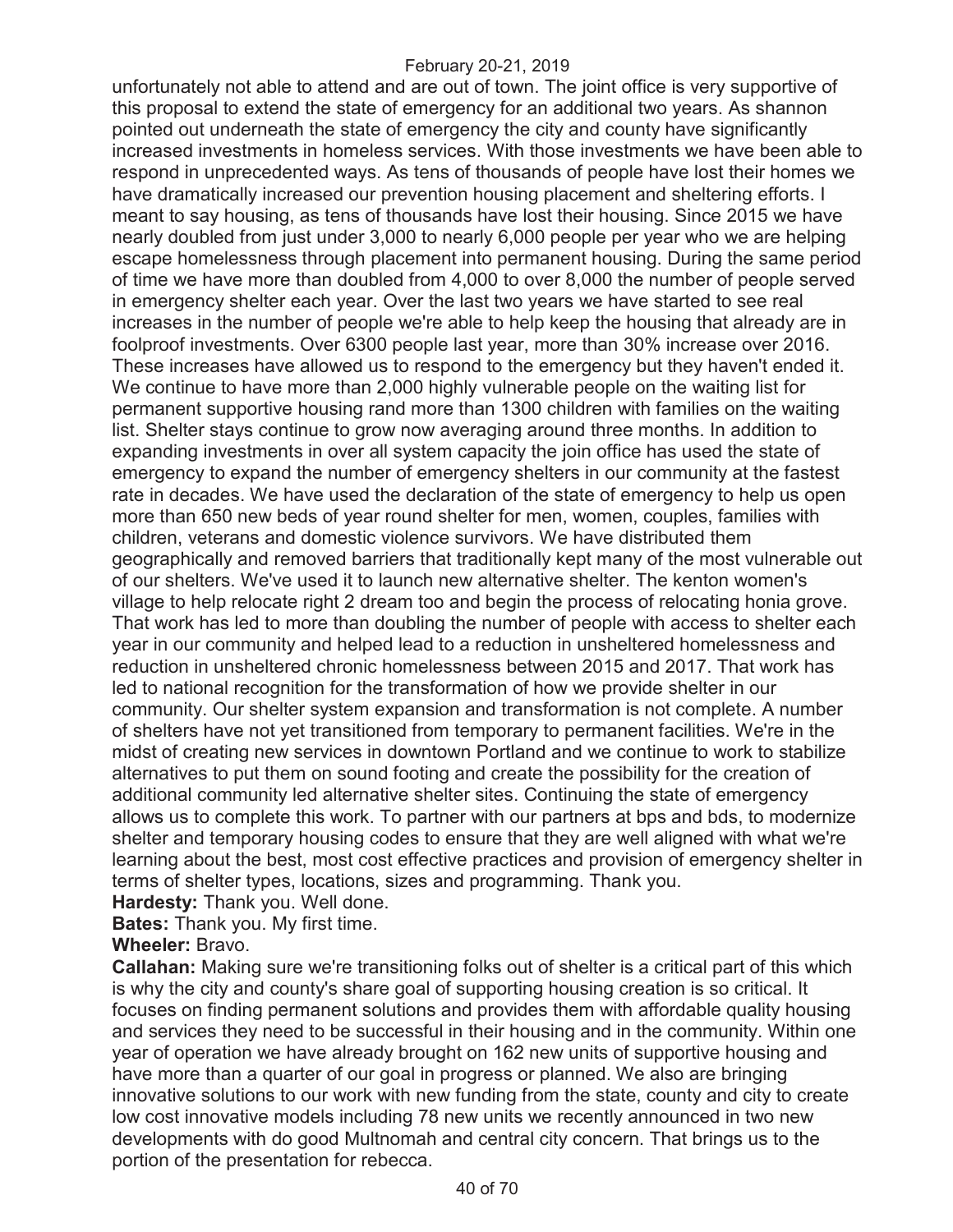**Rebecca Esau, Bureau of Environmental Services:** Rebecca esau. The zoning code has several types of review procedures and assigns projects to those procedures. One of the features of the housing emergency ordinance allows use of a faster review procedure. The difference in those procedures is that the it still allows for public comment but skips steps in time involved with the mandatory public hearing for design review. Instead it's a staff level decision so can be done much more quickly. An example where we used this faster review procedure was the gateway park project and gateway district. This helped expedite the production of 75 units, 40 of which were affordable.

**Callahan:** The declaration of emergency has allowed us to site two day storage units providing secure, dry storage facilities for folks' personal belongings during the daytime. One is under the steel bridge and has space for 60 users to store belongings as well as 24/7 rest room access and safe disposal of biohazards. The other day storage unit is currently located within hazelnut grove and is staffed by hazelnut grove residents.

**Joe Zehnder, Bureau of Planning and Sustainability Director:** I think the next piece is mine. Joe zender with the bureau of planning and sustainability. Part of why we're recommending extension of the emergency is to complete our work on some code provisions that as you have heard will help legitimize on an ongoing basis and create more opportunities for the storage units for temporary housing and for the accelerated review process. Throughout the emergency the life of the emergency we have had a number of zoning code change packages that we brought forward through city council. We increased the number of sites and the size of possible for shelters across the city. That was a discrete package. We addressed the protections for manufactured home communities. That was under the rubric or the umbrella of the emergency. Inclusionary house and other programs to increase housing have been part of that. We will take things we have been working on with the joint office and bureau of development services and make them an ongoing part of our zoning code and our programs, our tools to address the shelter issues. **Callahan:** So that concludes our panel of overview. I know that you have invited panels from a number of different providers working on the state of emergency.

**Wheeler:** Yes, we do. Are there any more questions for this panel before we send them back to their seats? Commissioner Fish.

**Fish:** My agenda says that we set aside a particular amount of time for items 158 and 159. We have not yet read 159. Do you intend to take it up separately?

**Wheeler:** I was advised just prior to the hearing we need that read separately. **Fish:** Okay.

**Wheeler:** Thank you. We do have one panel of invited guests. Rose bak from the catholic charities of Oregon, paul susie from transition projects, rich flam from do good Multnomah and liz weber from join. Thank you for being here. Appreciate your being here today.

**Rose Bak, Catholic Charities of Oregon:** Good afternoon, mayor wheeler, commissioners. I'm rose bak, director of housing and homeless services at catholic charities of Oregon. I would like to take a moment to thank you for your commitment in the work you have done to help people experiencing homelessness and to serve the most needy in our community. I appreciate you considering this resolution today. Catholic charities urges you to extend the state of emergency. The flexibility that it allows has been invaluable to homeless providers around the region. One of the best examples of this is our kenton women's village which you're familiar with. It provides safe sleeping pods with a locking door for women who have experienced long term homelessness, some up to ten years and do not feel safe in shelters before they come into the village. We have placed 21 of these women into permanent housing over the last 18 months or so and i'm pleased to tell you the last three women from our original site have all been accepted and will be moving into permanent housing in the next couple of weeks bringing our number up to 24. Very exciting. Catholic charities really appreciates the flexibility and innovation that the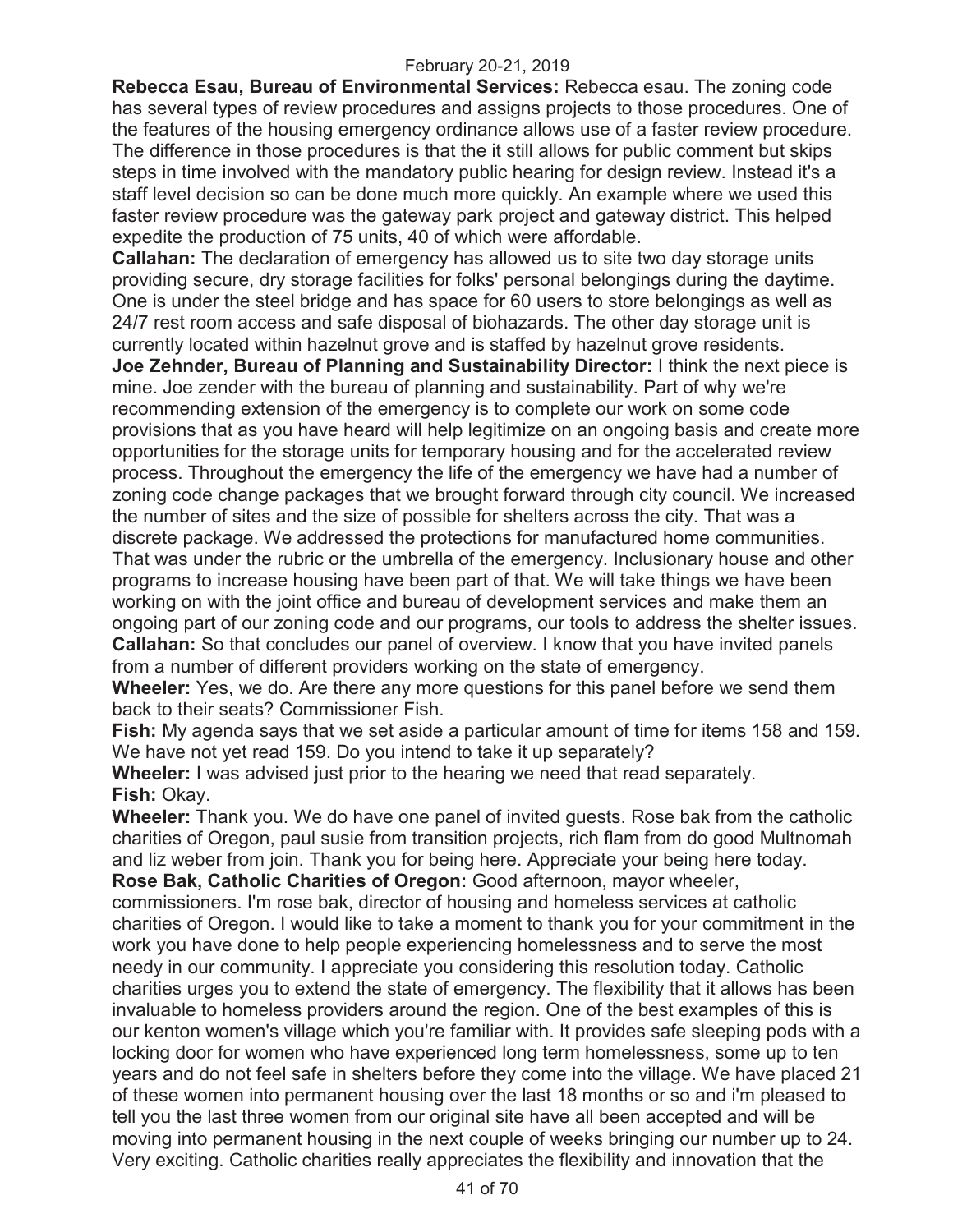state of emergency has allowed to try things like kenton. Without flexibility we cannot solve this crisis. We need to look at things in a new way. Due to the work happening in the city and in Multnomah county we have been announced as one of five partners for nationwide initiative through catholic charities usa, federal serve and several national partners where we will be working to repurpose church properties to create 250 units of permanent supportive housing over the next five years. We just announced it this morning. We're excited about it and we had our national site visit. We talked to them at length about the flexibility we had received through the state of emergency, the work we have done with the city, county and joint office and with our homeless service providers. They expressed how impressed they were with the work we're doing and that's one of the reasons they chose to partner with this community for this exciting new initiative. As we move forward we'll look forward to using some of the flexibility of the state of emergency as we create these 250 units. We will be able to use the state of emergency to accelerate the development and repurposing of church property, building of new buildings. It will help us as we look for alternative models like kenton and we hope to create another one in the next year or two. It will allow to us move people off the streets. I think we all agree even one night on the street is too much and any flexibility we can have to help, help them access services and get into permanent housing is best for us and for our community. I thank you so much for your partnership and urge you to support this.

**Wheeler:** Thank you. Good afternoon.

**Paul Susie Transition Projects:** Good afternoon. I'm paul susie, manager of one of the newest emergency shelters for transition projects. The walnut park shelter on mlk and killingsworth in northeast Portland. We have 80 beds for men, women and couples and are open every night. I have had had the opportunity to work at almost every shelter authorized under the state of emergency. Peace 1, columbia 1, columbia 2. Peace 2. 5th avenue, willamette center, y-east, now walnut park. Each night I see firsthand the value of shelter services for folks struggling to regain stability end their homelessness and move forward with their lives so that our community can ensure they link up more efficiently to the one thing that truly ends homelessness, affordable housing. The state of emergency has allowed transition projects to significantly expand shelters, emergency shelter options in our community and at present more than 700 men, women and couples shelter with us each night across our eight locations. I'm immensely proud of this on a personal and a civic level. I'm proud of our city for doing that. Low barrier shelters welcome people as they are, overcoming the reluctance many have living on the streets that have traditionally felt about coming inside. We welcome partners, we welcome pets, we welcome possessions. These facilities have made shelter services significantly more accessible to folks with nowhere else to turn. Yet we know that the demand for shelter still far exceeds capacity as evidenced by the roughly 1700 people still living unsheltered in our community each night. Under the state emergency transition projects has been able to open new shelters located across the Portland area that cater to the needs of specific populations. The walnut park shelter which I manage, which serves 80 men, women and couples, is an area of the city that has traditionally lacked shelter services and i'm proud that we're attempting to redress some of the historic inequities of the city that i'm a native to that that area that neighborhood has experienced for generations. The y-east shelter in east county which serves over 100 men with priority for those over 55, veterans and those living with disabilities and the willamette center in southeast is the first shelter in the county specifically designed to serve single women and couples. These are all innovative facilities. All of our shelters are full every night. They are filled with people who need deeply affordable housing and many also need wrap-around support service to be successful to begin with. So along those lines transition projects is proud to be working with Oregon housing and community services, metro, and the meyer memorial trust to help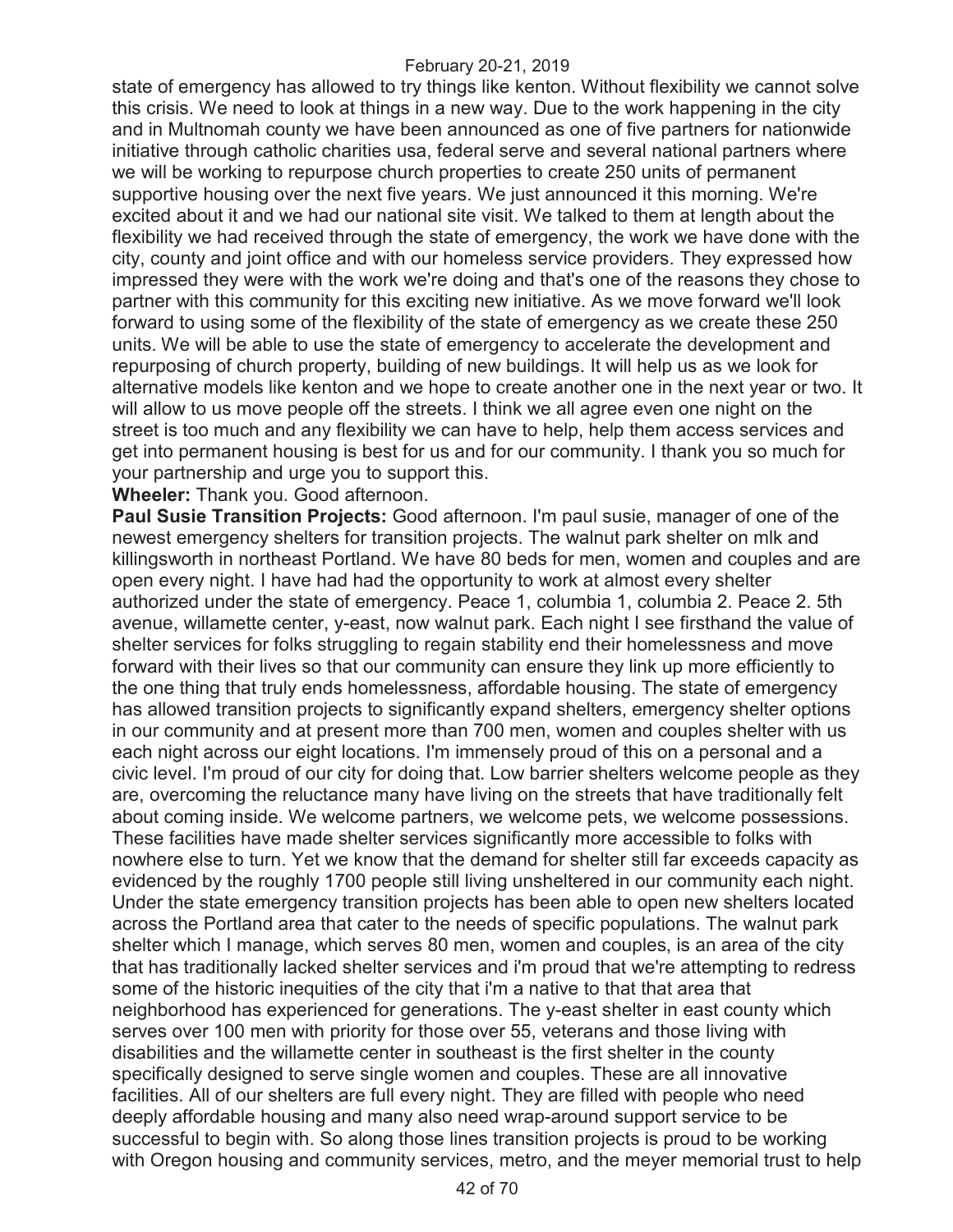develop lisa, the low income single adult housing project that will bring 72 units of innovative deeply affordable housing to the kenton enabled in north Portland by the end of the year. The continuation of the state of emergency is critical to ensuring that affordable housing developments like lisa move through the system as quickly as possible. That we are able to make progress on this community's commitment to permanent supportive housing. Thank you for this opportunity to speak in support of this. **Wheeler:** Thank you.

**Rich Flamm, Do Good Multnomah:** I'm richard flam, director of outreach and engagement for do good Multnomah. Thank you, mayor, commissioners and colleagues, for allowing me to speak to this important issue. In 2015 the state of emergency helped Multnomah establish the first veteran specific shelter in a church in downtown Portland. We have since moved to a larger church in the hollywood neighborhood due to the great need. That same shelter also hosts 40 people for the night for the duration of the winter months. It's also operating a 50-bed winter shelter in st. John's. Like transition projects, we have taken advantage of the state of emergency to expand emergency shelter capacity but also want to see code changes that stabilize and allow us to make permanent the system shelter capacity. That's especially true as we partner with hazelnut grove to assist in transition and serve as organizational partner. We currently operate a veterans village in clackamas county and know this motels works however codes need to be clear so we can operate them appropriately. Do good Multnomah is also embarking on a range of permanent housing projects focused on serving veterans. We have taken over operations of sandy studios, 50 units of supported housing for veterans in the hollywood neighborhood. We were also just awarded funding by the housing bureau to develop a new affordable housing projects including a mix of one bedroom apartments and sro units on church land that will focus on housing and supporting veterans. While we have made a lot of progress do good shelters operate with a wait list because we're full every night and there are more than 400 veterans in the city who we know are in need of permanent housing. The crisis for our veterans experiencing homelessness is not over. In the country they enlisted to protect we can ensure they have access to basic emergency shelter and more importantly quality affordable housing. By defending this country, veterans have invested in creating a place that ensures basic human rights none more important than affordable housing for themselves and the people they served. Thank you for your time. **Wheeler:** Appreciate you being here. Good afternoon.

**Liz Weber, JOIN Program Coordinator:** Good afternoon. I'm liz weber, program coordinator of multi agency housing team led by join. This team was created with new funding introduced in response to the state of emergency. The team brings housing placement services to people staying in two shelters, one day space and two alternative shelter communities, right 2 dream too and dignity village. Join provides on site organizational and services support to dignity village. The fund that came through the state of emergency helped us meet some of the growing need on the streets and in alternative shelter sites and critically has helped expand the reach of three culturally specific organizations, nara, el programa hispano and urban league of Portland. Their work with communities that are significantly overrepresented in the population experiencing homelessness is so important in addressing disparities and outcomes these communities. Along with our other outreach partners, catholic charity, tpi, and the ywca, as well as join's outreach team hundreds make the transition to permanent housing each year. We know traditional shelter doesn't work for everyone and groups like right 2 dream too have organized in response to need for more safe spaces to rest at night and more options to find consistency, stability and community. We should support efforts of people experiencing homelessness to organize and create alternative options. At the same time we should also provide permanent housing meaning deeply affordable and permanent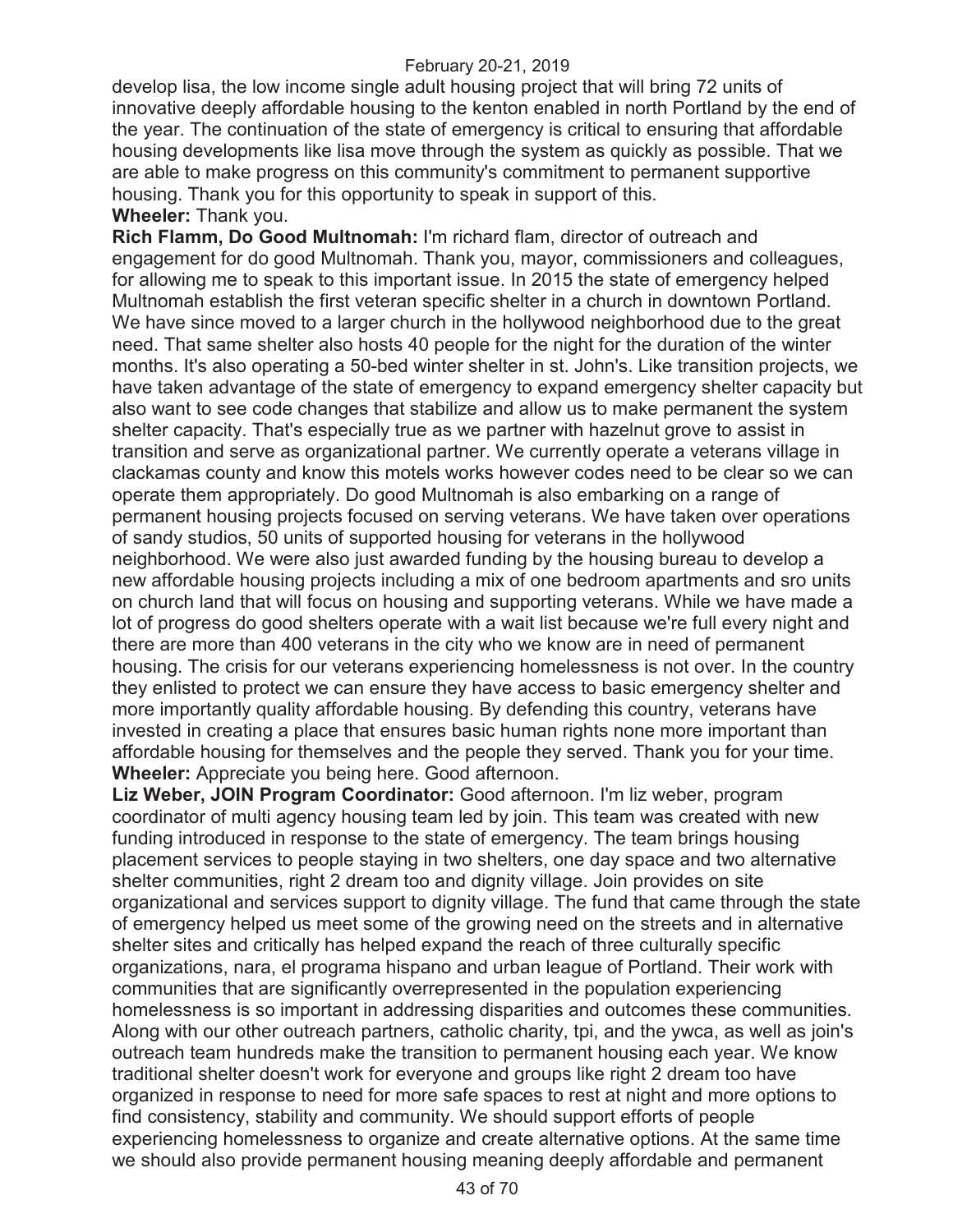housing. There are three gentlemen from dignity village who had the opportunity to move into permanent housing with the help of the enrich team. Each had been living in the village five years or more and each had significant health issues. Two use wheelchairs, one waiting to move into housing to schedule surgery on his knees. All have social security disability income but none were able to afford private market rent. Permanent supportive housing through other join program coupled with long term rent assistance vouchers provided opportunities for two of the men. The psh extension services attached to these have meant they are getting the support they need to improve their health, connect with community and keep their housing. Flexible enrich funding provided subsidy for the gentleman. He's on many lists but his health issues are so severe and his care depends on electricity. We encourage the city to take whatever steps it can during a continued state of emergency to support the efforts of the homeless community to explore alternative shelter opportunities and to facilitate creation of deeply affordable housing especially supportive housing. We know that when we make the right resources available to people they are successful in ending their homelessness. A continued state of emergency would help make those tools available. Thank you.

**Fish:** Mayor? Thank you for an excellent panel discussion. I want to ask the gentleman from do good to -- you focused on the need to provide housing for 400 veterans who continue to be homeless. Under the obama administration, when president obama made a commitment to end homelessness among veterans, we had a superb tool called the vash voucher which allowed us to provide services for our veterans. How are we doing under this administration in terms of those vouchers?

**Flamm:** Thank you for the question. I see that particularly at our permanent housing in sandy studios that a majority of the individuals are utilizing the hud vash voucher. We try to use that as much as possible in terms of supportive housing. I do see it continuing. **Fish:** Thank you.

**Wheeler:** Commissioner hardesty.

**Hardesty:** Thank you. The gentlemen next to do good --

**Susie:** Paul sousa.

**Hardesty:** I had a question for you. You spoke so passionately about the shelters you worked in. You probably have more expertise than most folks about what has been experienced on the ground every single day. Can you give me some sense of what's been different now that you're managing this new shelter in north Portland? How is that different than the other shelters you've worked at?

**Susie:** I wouldn't necessarily ascribe this to north Portland but what i'm experiencing -- I first started as a residential host for transition projects in the fall of 2015. I advanced from front line staff to management, which is one reason i'm proud of the organization that they are open to that and I don't even have a college degree. But what I have seen since 2015 is a massive escalation in mental health crises and substance abuse issues. The emergency shelters, low barrier shelters are dealing with this every night. We work with the police nonemergency line. We work with project respond. We work with unity. We work with cascadia. All of our community partners. Everybody is understaffed. Everybody is hungry for more resources. It can be very dehumanizing for someone to experience a mental health crisis and be told i'm sorry you have to wait six months. There's just no room at unity tonight. You know, what have you.

**Hardesty:** Thank you.

**Wheeler:** Could I ask a question related to that? That's a provocative question. We certainly hear at least anecdotally and our last point in time count not the one we just completed where the data is still outstanding, but there's a significant increase in selfreporting of health issues, particularly mental health issues and alcohol and drug addiction. You're telling us that the resources that are available to address those issues are currently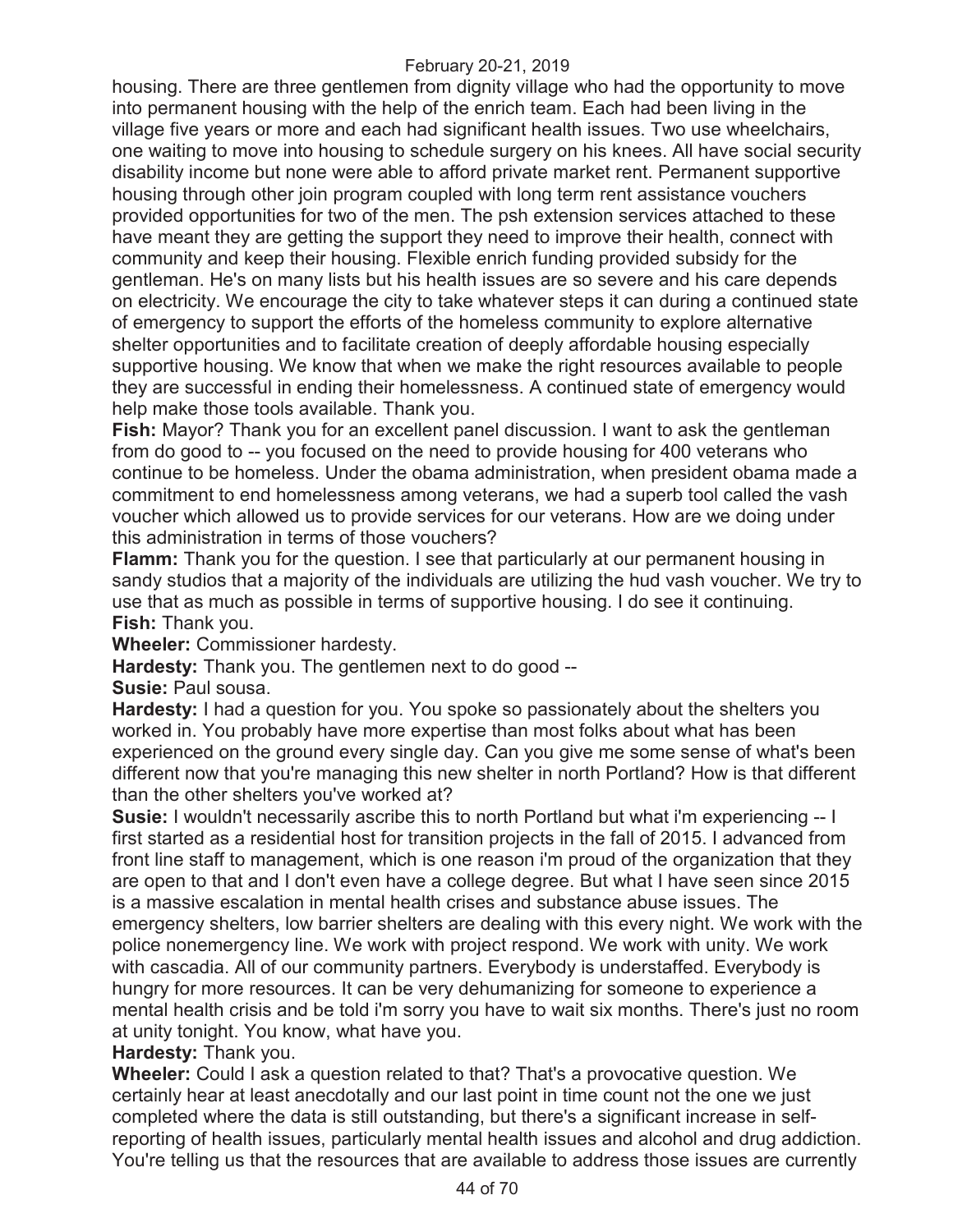under resourced. They are overworked. Are there other strategies that you would suggest we take in the meanwhile to help reverse this tide?

**Susie:** I'm afraid I don't have a comprehensive strategy to suggest. All I can continue to urge is what I tell my staff and what I tell community partners, is treat people like human beings because every story is unique and different and everybody's challenges are multifaceted and unique to that person. So coming up with one size fits all solutions can in my experience has caused almost as much traumas the original trauma itself. **Wheeler:** Thank you.

**Hardesty:** I can certainly see why you were promoted. I like your style. Thank you. **Susie:** Thank you.

**Wheeler:** Thanks all four of you. Any other questions for this panel? Thank you very much. Karla, do we have people signed up for public testimony?

**Moore-Love:** Yes, one person. Lightning.

**Wheeler:** Very good. Come on up. Good afternoon.

**Lightning Super Humanity:** Good afternoon. My name is lightning. I represent lightning super humanity. I do agree with this. I would like to have an understanding that we do not - - my understanding we do not call it the state of emergency. We are the city of Portland. We are not the state. I don't see how we can declare a state of emergency. That is my opinion. That was brought up in the past that that would change by the governor. Moving on is that I think as the gentleman spoke on the shelters, it's been one of the most beneficial things in the city that we didn't really have before and I think they are beginning to really refine the shelters into an experience that people actually want to go there, use the services, and then again as stated move up in some type of affordable permanent housing. I do commend you on that. Again, I commend the thinking behind it to spread these shelters out farther out in different locations to give the people the ability to stay in maybe the neighborhoods they are homeless in. I think that's really been effective. My opinion on the affordable housing bond, that's been the best thing that's ever happened to this city. As you know, with metro combining, the dollar amounts and resources are there to get that housing implemented. That was the key. I would also like to follow in the footsteps of bill and melinda gates. I would like to see a \$500 million initiative put together for the city of Portland to offer low interest loans to the developers to be paid back and then continuously keep funding that out, and I would like more research on the bill and melinda gates initiative in the puget sound area and try to put that into place here. Also I want more focus on the 8,000 units at the baseball stadium. There's no reason why these investors can't begin to commit those units before they do their stadium, before they do anything else. I would like to see them commit to more of the zero to 30% units, supportive housing, start bringing in money from seattle, other locations and show that you're also here to take care of the homeless even if that stadium doesn't happen. Build those 8,000 units. Start now. Show the city that you really are here to take care of the people and then possibly get your stadium put into place. So again, everything is looking good. The machine is looking good. It's moving forward in a positive manner. I think Portland is a place to look at and say they are doing something right but it's a very difficult situation. Again, just real fast, my focus is on the heroin addicts, the meth addicts, the opioid addicts, people laying on the sidewalks. That is torture under a tarp. It's torture in my mind. We need to offer them treatment into shelters with services and to housing. It's torture in this city to allow that to take place with people who have addictions that could lead to suicide. And there's no reason to allow that any more to happen. Get them into housing or shelters. Thank you.

**Wheeler:** Thank you. Appreciate your testimony. Any further discussion? Karla, please call the roll.

**Moore-Love:** Commissioner eudaly has amendments.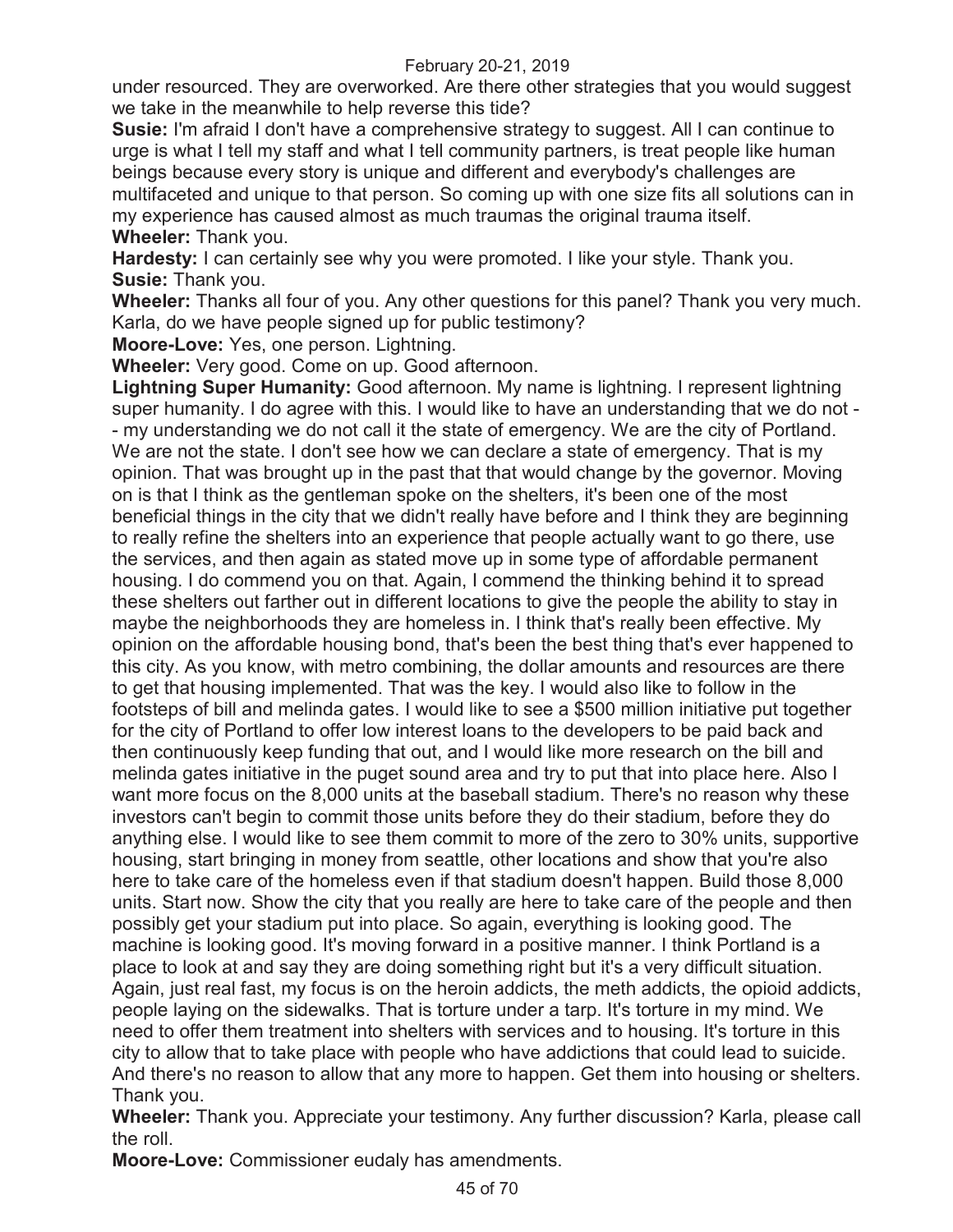**Wheeler:** I'm sorry, I didn't get them. Commissioner eudaly. **Eudaly:** Thank you, mayor. As you know I have been out for several days as you referenced earlier. I'm scrambling to get up to speed on these items, and I just want to offer some amendments really for the sake of discussion. I have heard from the mayor's office that they don't feel that these are the right place to stick these amendments, but I think they warrant conversation. So firstly, start by saying that four years ago this month I stepped into the housing -- it changed the course of my life. I ended up here. I was also a part of a large contingent of advocates and activists including my director of policy jamie duhamel who were called in 2015 to declare a housing state of emergency. We were somewhat gratified by the recognition of that emergency but we certainly weren't satisfied with the measures that the city took and we're still not satisfied. In saying that I don't mean to dismiss the hard work that many people in this room have done. We need to acknowledge our accomplishments, but we obviously can't celebrate when we have thousands of people still suffering either on the streets, in our shelters, or under burdensome housing costs. So I appreciate the specific directives in this ordinance to make sure we're permanently changing the way we address housing and homelessness beyond the parameters of a temporary housing crisis. Myself and my office have been working pretty much nonstop on these issues since the day we arrived in city hall. In addition to our work around tenant protections I also co-chair the joint office on homeless services. We participate in the all in cities anti-displacement network through policy link. We're currently identifying pbot owned right of ways to site more alternative shelters and wees a a team have invested hundreds of hours researching, discussing and drafting policies that could help mitigate the damages of this crisis as well as help prevent displacement from creating new crises in the future. Yet we continue to face ever present obstacle of lack of funding, enough that I want to talk about today because it's really not addressed in the existing declaration or in what we're passing today. So as an example, we spent months with community members, housing providers and real estate representatives drafting a policy to allow tenants the opportunity to purchase rentals when owners choose to sell. This is a program that's worked really well in Washington d.c. And has resulted in considerable investment in permanent affordable housing and homeownership opportunities for low income households. However, without financial assistance for low income renters to purchase and rehabilitate the properties, it would be a mostly empty gesture that would fail to benefit the people we're trying to assist. **Fish:** Commissioner, if you would for one second --

### **Eudaly:** Sure.

**Fish:** I was not aware we would have amendments today. Perhaps my colleagues were. There is a procedural challenge to raising amendments at this stage, which is an amendment would then be subject to public testimony in favor or against, and would in effect reopen the hearing for that purpose. Is your intent -- i'm asking this sincerely because I was not aware amendments were being offered -- is your intent to highlight some tenant protection issues and funding issues at the sort of beginning of our budget process to focus our attention or is it to substantively amend this particular ordinance? **Eudaly:** As I said at the outset my intent is to offer these amendments for the sake of discussion. I want them on public record. I want everyone in the room and who is watching today to hear what I have to say. I would like to have an opportunity to deliberate with my colleagues. I won't be disappointed if we don't ultimately advance them, but if we feel they are worthwhile I don't think it would take up a lot more of our time to open it back up to public testimony given that chambers are half full right now. I'm going to continue with my comments. Thank you. Another example of something that we would like to see is universal eviction defense. We know through a large study done in new york that it saves money and externalized costs when cities fund lawyers for tenants facing eviction. These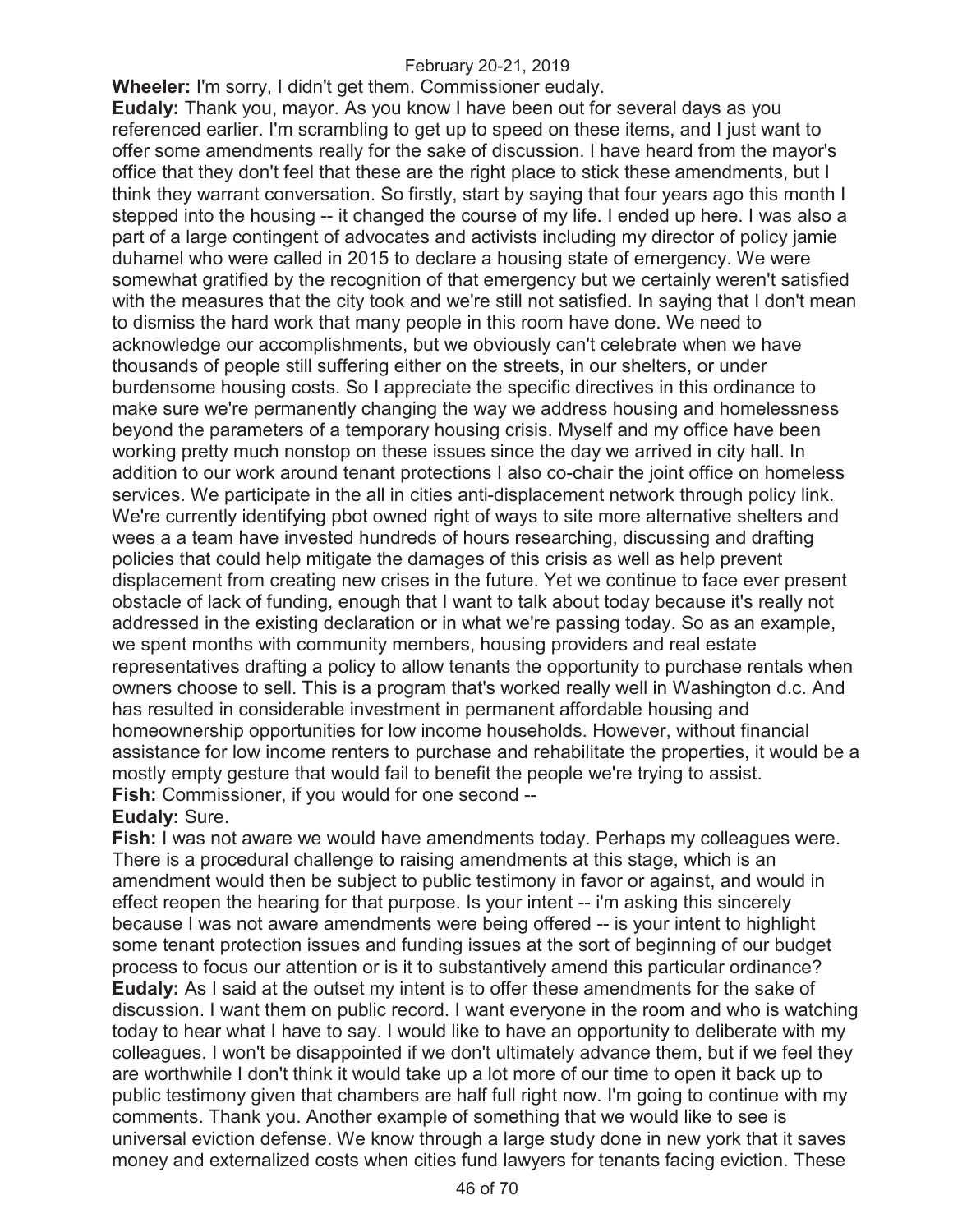anti-displacement strategies is highly effective for both tenants for city budget however as 80% of evictions are due to nonpayment of rent the program can only be successful like it is in new york if funds are available to help cover those gaps. On average we could spend a few hundred dollars to prevent an eviction instead of thousands in services to families that we spend after they have lost their housing. When reviewing this ordinance I notice there's no language around identifying ongoing revenue sources that can help solve these problems. Our office has submitted a directive to identify the feasibility of a vacancy tax. I'm going to read the amendments into the record and if anyone has comments or questions I welcome them.

**Hardesty:** Excuse me. May i? Are you going to move your amendments or is this just for public record?

**Eudaly:** For sake of discussion. Yes. Number 1, I'm not going to read them as amendments. This is what I want us to consider today and moving forward. We don't have revenue sources specifically identified to fund solutions to homelessness, displacement and housing affordability so many housing related policies and programs cannot be implemented or expanded. It makes perfect sense to me that today as we reconsider the housing state of emergency that we would be talking about how we're going to pay for these things. Funding for policies and programs such as tent and the opportunity to purchase, eviction defense, rent subsidies, hygiene resources and stabilizing and expanding the funding for the joint office on homeless services is critical to further our goals of minimizing the impacts of the housing crisis. So what I would like to see is revenue division in coordination with phb and others as necessary identify potential new revenue sources such as vacancy tax, other taxes or fees that would bring in at least \$50 million annually to the general fund that can be specifically allocated to fund housing services and housing policies and programs and report back to council on their findings within a year. It's been suggested that I should advance these during the budget conversation but I really didn't feel like letting this conversation go by about the housing state of emergency without raising these issues.

**Fish:** Mayor? First of all I want to thank our colleague, who was genuinely missed this week. And thank you for giving us regular updates to us and to the community on your son's well-being. I appreciate that you have placed these issues before us. I had a conversation with chair kafoury recently where she indicated to me that she is part of some broader conversations about how to get a dedicated revenue source for the services side of supportive housing. There's some interesting work being done in thinking about that. We have also as a council clearly indicated our desire to allocate a small portion of our tourist taxes to cover services, again a part of our strategy which currently is unfunded. I appreciate that you are framing these issues as issues of concern. I commit to work with you during the budget process to identify new revenue sources. One of the things i'm concerned about is I read the numbers including the available one-time and ongoing resources, if we simply fund the joint office of homeless services at last year's level, we may be in a situation where we actually have no money to carve up and that's not sustainable even though if I had to take one last dollar that was available I would invest it in addressing homelessness and the crisis on our streets. That's not sustainable. So building on the momentum we had particularly with the metro housing bond and I think the appetite and willingness of coalition partners to be helpful, I appreciate you flagging this issue and I think it's something that we should sincerely address during the budget process and beyond. So I appreciate that you have placed this in the record. **Eudaly:** Thank you. I'm painfully aware it's unlikely we will have any money to carve up to dedicate to the kinds of additional policies and programs i'm talking about, which is why I wanted to raise the issue of the vacancy tax as my chief of staff loves to say we can't solve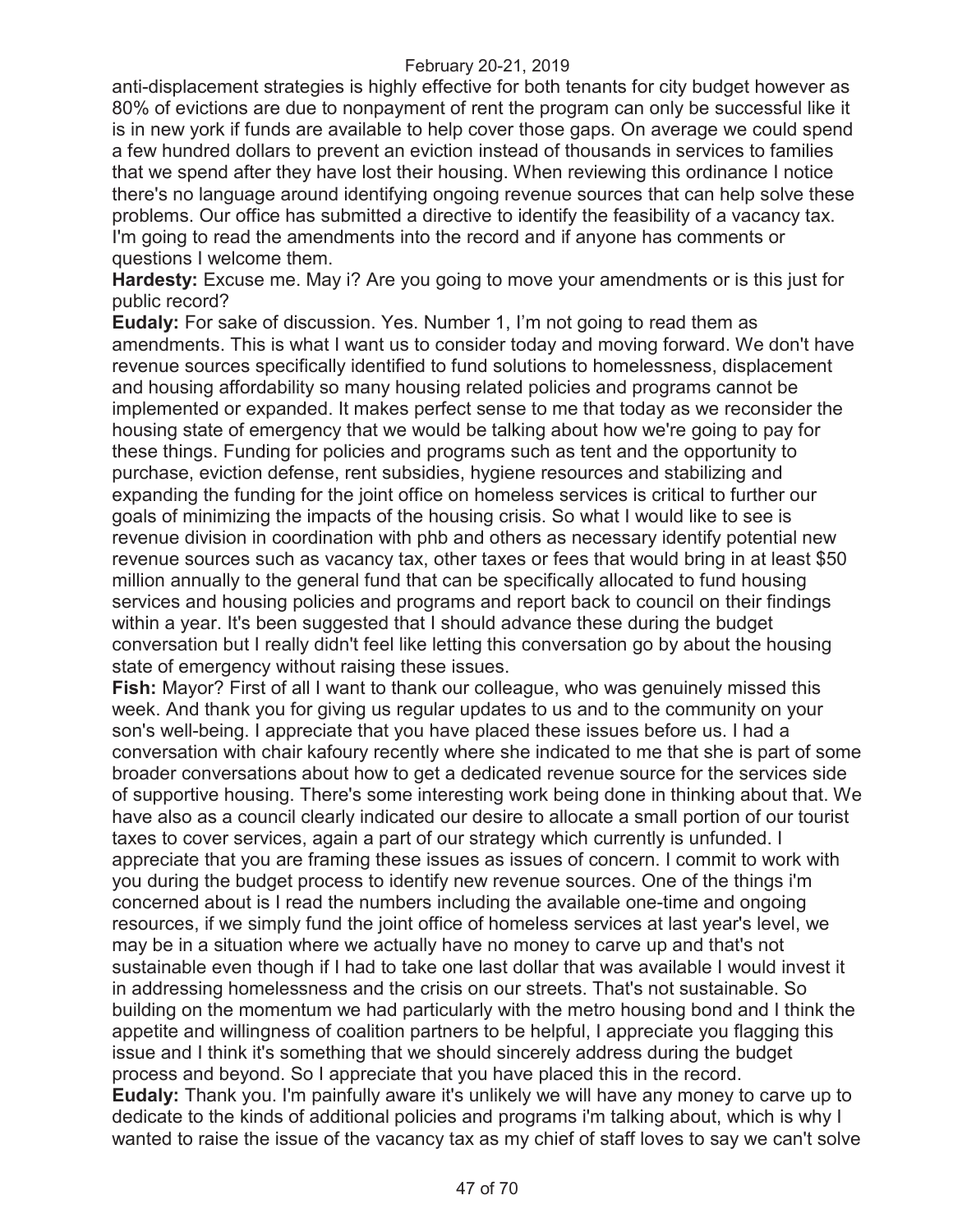the dollar's worth of problems with a dime. We have to start talking about other revenue sources.

**Wheeler:** I would like to chime in here if I could for just a minute. First of all, thank you for bringing this forward, and I concur with the sentiment you've described. Almost coincidentally every meeting I have had today has been about substance abuse or mental health issues, other public health issues that are clearly impacting people on the streets. We are constantly looking for resources to address the homeless crisis which I think most people would acknowledge is the issue. It is the number one issue that we're facing right now in the city. It's something I hear about every day. I'm wondering if there's a way to compromise here to both agree to the intentions that you put here on the record and have that seriously looked at during the budget process. I know there was the directive to develop that was put into the record for the budget process, but it's somewhat narrower than the scope of this. So i'm wondering if there is a way we could sort of do a friendly amendment on that directive to develop to include this broader sentiment. Would that be an acceptable compromise?

**Eudaly:** That's really more than I expected, mayor, and it's very appreciated. **Wheeler:** Is there somebody from the revenue bureau here? I thought I saw jennifer floating around, our cfo. Well, why don't we do this. You'll have my personal and very public commitment that we will address this. We will look at this in the context of the budget process. I look forward to working with you and all of our colleagues on this. I agree with what commissioner Fish said. I think there are multiple tables where these conversations are taking place. Let's see if we can lead them all into one cohesive conversation. I agree with the sentiment that you put on the table here. **Eudaly:** Thank you, mayor.

**Wheeler:** Very appreciative of it. Please call the roll.

**Fish:** Well, I think we have to begin our comments by squarely addressing the concern that lightning has put on the table. One of them -- lightning is one of my favorite people who regularly participates in our deliberations because he always has something interesting to add. He wondered why we're calling this a state of emergency when we're after all a lowly city. It occurred to me that if I had my phone I could solve this problem by just googling the word state. Come up with all the various definitions but I think that we are all agreed that when we talk about state of emergency we're talking about a circumstance, not a geographic boundary. We're talking about a situation that has evolved and we're not impermissibly treading on boundaries established under the state constitution. That said, I just want to go back in time ten years ago, which happens to be when I first joined this city council. It's an important perspective I think to recall our past as we chart our path forward. There were cranes in the air ten years ago. But the only cranes in the air that I remember were for affordable housing development. Which is actually pretty extraordinary, because given the collapse of the tax credit market, given all the funding challenges, it's amazing that anything got built ten years ago. But we did not have hotels and commercial buildings and market rate buildings going up on every street corner. Ten years ago we had affordable housing, maybe, and we were grateful in those days for the obama stimulus money and we were also grateful for an incredibly resilient community that was skilled particularly our month profit partners at weathering all the odds in getting product built. What happened is we had a recovery from the worst recession in our lifetime, and that recovery hit Portland with a vengeance. It produced one of the the great sustained periods of growth. Our economy has done wonderfully well during this time. Many of the plans that people have put in place over the last 20 years came to fruition. We started seeing jobs moving here and the unemployment rate come down to very enviable rates but there was a price to be paid for that prosperity. That was we ended up bidding up the price of land, and market forces kicked in, and as a result, too many people started to be able to -- too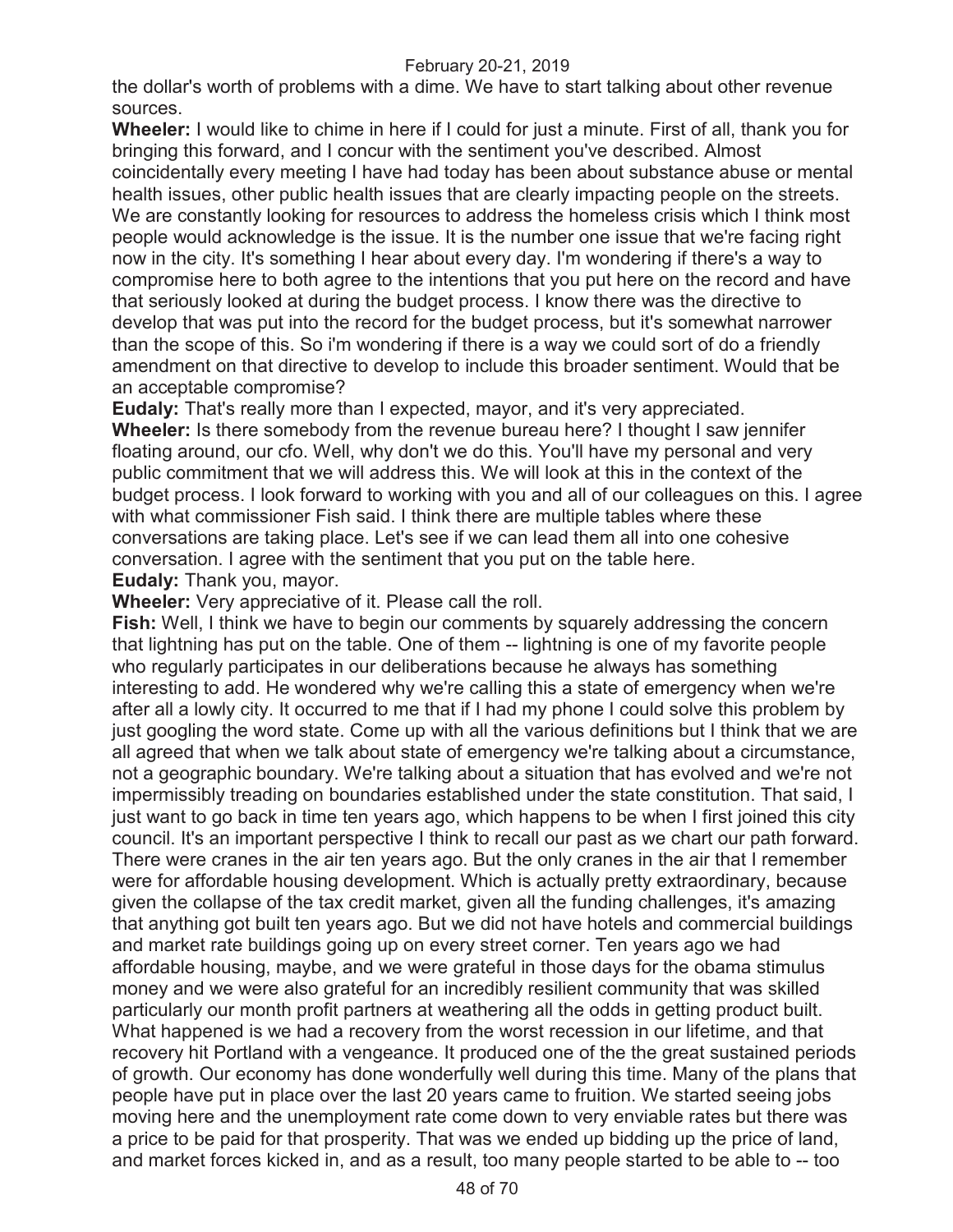many people found themselves unable to afford to live here. That is what ultimately triggered a state of emergency. It was a recognition that too many of our neighbors couldn't make their rent payments, couldn't find an affordable place to call home, and that the market was in effect too robust. Leaving too many people in its wake. I was very pleased that director callahan gave us the power point because the numbers tell an important story. The combination of the impacts of inclusionary housing, of focus and sustained investment of urban resources and other resources in in affordable housing development, the commitment we made to 2,000 new units of affordable housing. Reduced barriers to siting shelters and renewed conversation about asking every neighborhood to come forward with a creative way to do their fair share of addressing this crisis is bearing fruit. What we have learned is that this crisis is not over. And will continue for some time. Today's proposal is to extend the state of emergency for two years. That may or may not be enough. My guess is it won't be enough. But it is important that we give clarity to decision makers that we are going to be operating under these rules, and as joe zehnder pointed out it's important that we bake into our code some of these changes to really get some efficiencies in how we do our development going forward. I have visited most of the west coast cities that are dealing with the same crisis that we are dealing with. In los angeles the city of los angeles has spent literally billions of dollars to address this crisis yet per capita they have over two times the number of homeless individuals as we have in the city of Portland. The city of san francisco is dealing with on a much grander scale this contradiction between being a city with an enormously productive economy on the one hand with high-tech millionaires being minted every day, and a huge problem with homelessness and lack of affordability. The city of seattle which I visited recently, has a huge problem and it seems in my view harsher. It seems harsher and more prevalent than the crisis that we're experiencing. Why do I say this? I say this because we are not alone. But where we are different in my opinion and where I have seen a difference over my service on this council is the capacity of community partners to step up and address the problem in a collaborative way. That really is what makes Portland different, and it's what I heard from leaders in cities up and down the west coast that there is a level of collaboration here, and effectiveness, and cohesion. It's different. So we celebrate that and we thank today all of our nonprofit partners who are well represented in the panel for the good work they are doing. We extend this state of emergency because we continue to need to have these new tools, and as commissioner eudaly has reminded us, this challenge that we face goes well beyond what's in this ordinance. It's reflected in many other parts of our code and there are many other opportunities for us to do more and be better and more strategic. So, mayor, thank you for bringing this forward. Director callahan and all the directors who spoke earlier, thank you for your testimony to our community partners thank you for your inspiring stories about what you're doing in the field. And this council is fully committed to your work and today i'm pleased to vote aye. **Hardesty:** Thank you. I also want to thank the panel and director shannon callahan for an extremely important conversation and information that was shared. I want to also say that I guess I share commissioner eudaly's concern about whether or not we're moving the goal

post. With all due respect to all the people who are working their hearts out to try to do the best they can with the limited resources that they have, the reality is even the term affordable housing is an oxymoron because I can't tell you what's affordable for you just like you can't tell me what's affordable for me and we have a lot of housing that's posing as affordable housing that working people simply cannot afford to live in. So we have to do a better job, we, the city, of really being able to identify really what does an affordable housing -- what does a unit that people can afford to live in look like? What does it cost? What are the services or supports that they need in order to be able to productively live in that property. So as the newest member of this council I know people are working their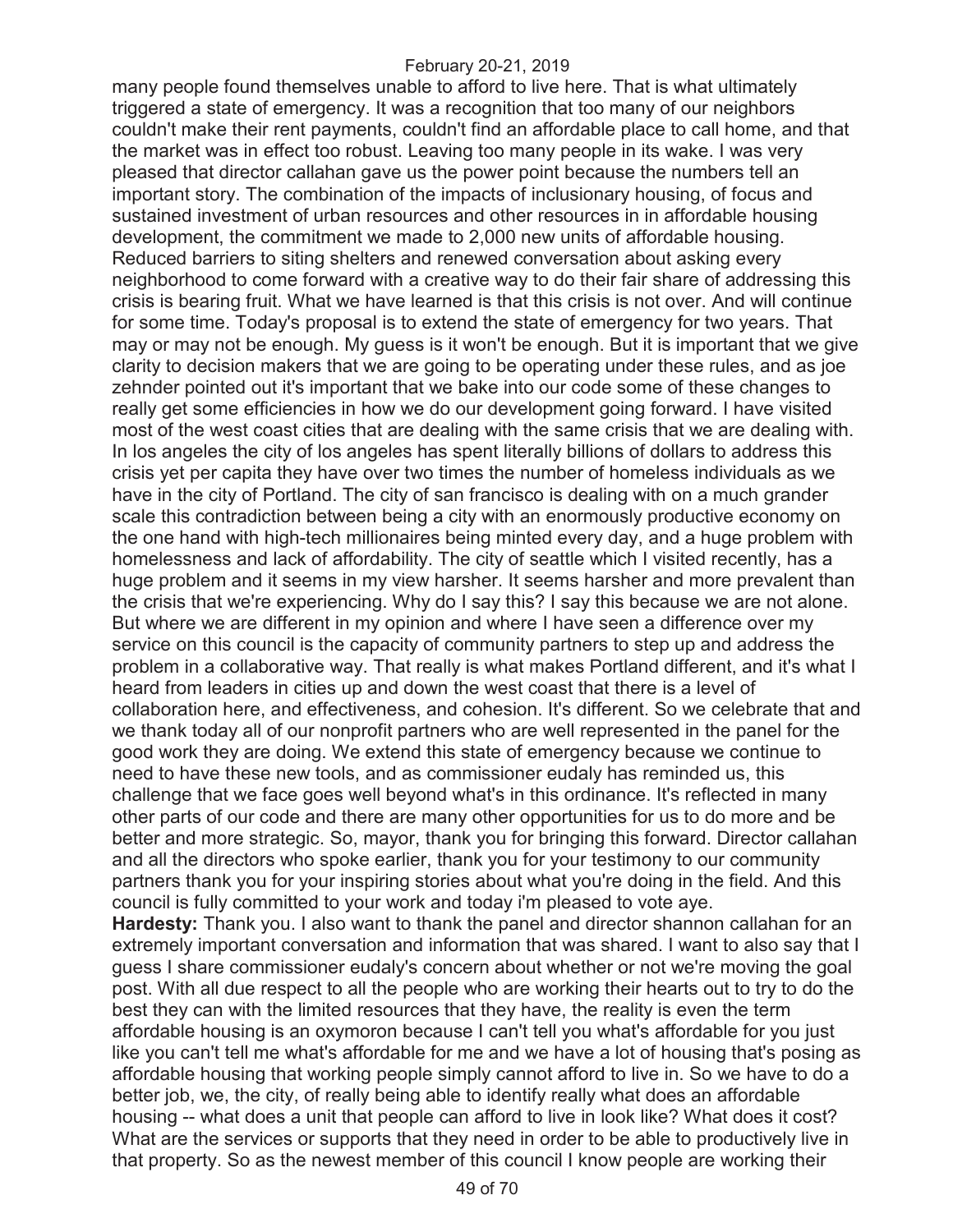hearts out on this issue. I know that we're throwing all the resources at it that we possibly can at this moment. But I just have to tell you i'm concerned that if at the end of the day we still have people who work 40, 50, 60 hours a week and cannot afford to live in the city of Portland, we got a problem. Today that's the problem that we have. Yes, are there people on the street who need mental health services? No question. Are there people that need alcohol and drug treatment? No question. But most of the people that I interact with, those are not their issues. Their issue is they are working two full-time jobs and cannot afford to live in the city that they were born in. That they grew up in. That their families own property in. So I hope that when there's a budget process or some other mechanism we get real about, really, what are we doing? When I say apartments sold as affordable are 1200 for a studio i'm like, are you kidding me? Who is that affordable for? We must do better and we must really make sure that we're holding developers accountable. Where lightning said give developers money i'm like, are you kidding me? I think they have made enough money. I think what we should be doing is trying to figure out how we can capture some of the federal tax money breaks that these big time investors are getting to use the opportunity in downtown Portland so they can make a bucket load of more money. If we as a council can't figure out how do we capture that money? All they are going to do is come in and build more expensive stuff that none of us can afford to use. Yes, we do have an emergency. Yes, we must do more. Yes, I vote yes on this particular measure. Thank you. **Eudaly:** Well, thank you again, mayor, and thank you to my colleagues for entertaining my proposed amendments. I look forward to further discussion. Thank you to director callahan and esau and city staff and panelists today. I want to go back to the state of emergency, what we were calling for was a rent freeze. We were calling on the city to recognize that we were dealing with a manmade disaster, and while we could not advance that particular cause, i'm somewhat gratified by the actions in the state legislature to place a cap on rents although I think it's too high as I think everyone knows. I would really -- we were also calling for the legislature to stop holding our regulatory tools hostage, give them back to us so municipalities could manage their unique challenges, and that includes rent control as well as setting just cause standards for no-cause evictions. Commissioner Fish, thank you for that walk down memory lane, but I want to take us back more than 30 years when a group of powerful lobby interests in the landlord real estate and home building arena pushed our legislature to ban rent control at a time when rents were relatively low and vacancy was high in Portland, setting the stage for what became open season on Oregon renters. Portland currently has the highest number of cost burdened households among - let's see. Six or seven different cities. Higher than seattle, austin, salt lake city, nashville and indianapolis. So it is particularly bad here and I believe it's because in no small part we have not been allowed to regulate. It seems that most of my job is making up for the failures of capitalism. It is very frustrating that we rarely get around to the conversation of actually fixing the system, most are on policies that serve as band aids to a flawed and broken system so i'm also looking forward to those conversations. As a housing tenant advocate, the most frequent response I have heard from people other than if you can't afford it just move, was, it's economics 101. It's all about supply and demand. Well, news flash, we have a supply. We have a gross product mismatch between the housing that was supplied and the demand that exists. It's not economics 101, friends, it's a lot more complicated than that. That is one of the many reasons that I really hope that we pursue the possibility of a vacancy tax. I can think of few other scenarios where we have people suffering on the streets and we have people hoarding a resource that is a basic need and a human right and we don't see those people as -- I want to choose my words very carefully right now -- if you were sitting on a pile of food or medicine that people needed that was otherwise going to waste, you would be seen as a monster. If you were sitting on a pile of housing that people desperately need that is otherwise going to waste, it's just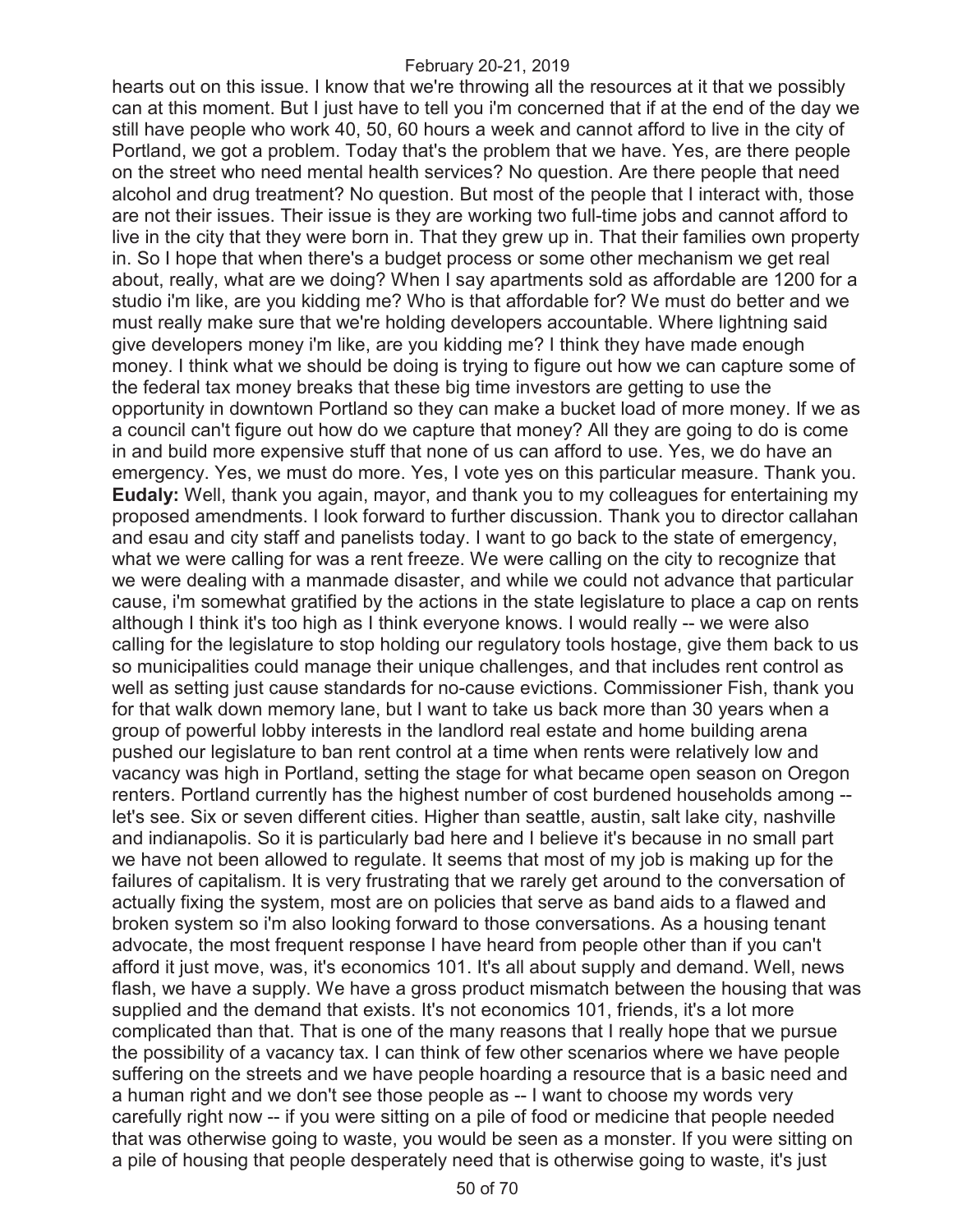business. I don't buy that. I think i'll leave it at that. It's been a really long couple weeks, friends. I vote aye.

**Wheeler:** Well, as you've heard today there continues to be a shortage of work force and affordable housing units in the city. There are of course stark disparities in economic prosperity. That was highlighted by a report released last week by the Portland business alliance, and far too many people continue to live in unsheltered conditions on our streets. During the state of housing emergency, we have been able to provide basic and emergency services expeditiously and fast track affordable housing projects without compromising quality. Since there continues to be an urgent need for services and shelter that cater to basic human needs I believe it's imperative that we continue to support these services through this appropriate legislative solution. Given the dependency of these actions on a formal state of emergency, the current housing state of emergency should obviously be extended for another two years. This extension from a practical sense gives us the means to continue to provide a necessary safety net where city bureaus begin work on more sustainable long term solutions including but not limited to the legislative proposals that would amend title 33 under this code to allow for the permanent siting of storage units, allowing for temporary housing and the issuance of permits related to shelter siting and creating an expedition process for design review of affordable housing projects. Therefore I support this ordinance. I also just want to be crystal clear, this ordinance is very narrow in its scope. This is one of many tools that the city of Portland has brought to bear to address both the housing issue as well as the homeless issue. In addition to the great work that we're collectively doing at the county through the joint office of homeless services, which is providing prevention services and important shelter services for those currently on the street including services around behavioral health or substance abuse, and providing, of course, the transition into housing, we at the city have been working very hard. I have worked alongside my colleagues on reforms to both planning and zoning throughout the city to be able to increase the supply of units. We have been very busily reforming our permitting process. We have been expediting targeted affordable housing units. We have supported renter protections. We have developed a record number of work force and affordable housing units through the housing bureau during 2018 and 2019 we're on track to again deliver record results. We're working with our colleagues in the state legislature to support other ideas and concepts like senate bill 608 that could even further the supply of housing in our community. So this is one step. It's a necessary step. I vote aye. The ordinance is adopted. Thank you. It's 3:10. Why don't we read item 159, please.

# **Item 159.**

**Wheeler:** Director callahan, why don't you introduce the ordinance and your invited list of speakers.

**Callahan:** Good afternoon, mayor, commissioners. Shannon callahan once again. I'm joined by kim mccardy, our coordinator. Danaya monk of the urban league. We will be followed by yesenia degado of el programa hispano. Katrina dirks, ellen lazio of the fair housing of Oregon. With that i'm going to kick off the presentation. So the Portland housing bureau has sponsored and annual fair housing audit testing since 2013. We have tested based on a variety of different protected classes including race, national origin, familial status and disability. During our latest testing between march of 2016 and february of 2018, we tested specifically on race and national origin. Testing showed evidence that differing information about rental terms and conditions, rent prices, move-in specials, deposits, application fees and screening criteria were given to testers in protected classes meaning that testers who presented as white were treated more favorably than testers who were of color or of a different national origin. And we also found in the testing I think alan can talk to you more about that, agents continued to make statements as one would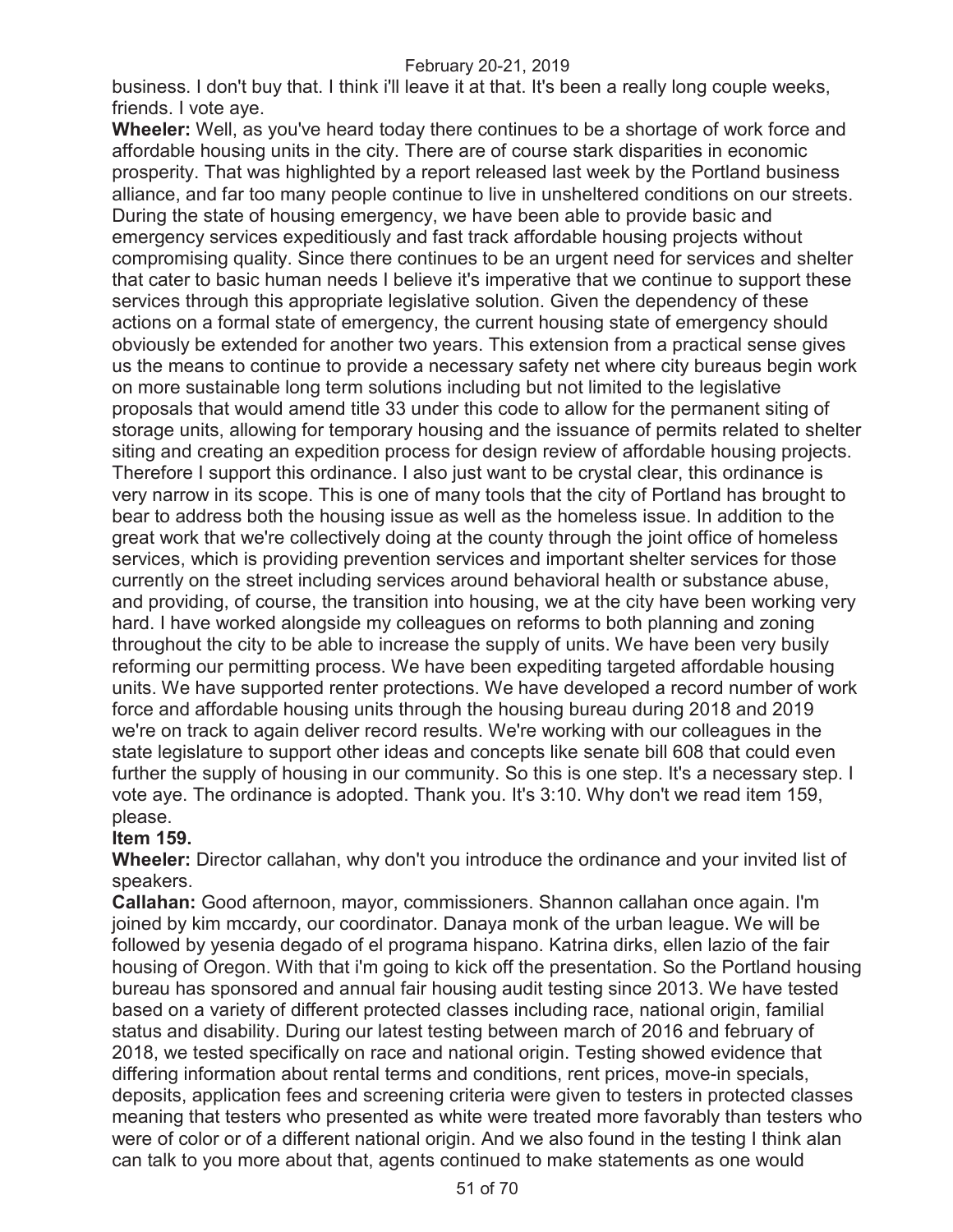consider possible steering or discouragement of protected class testers from renting or even applying. These results of course just reinforced the lived experience that we continue to hear from members in our community that discrimination based on race and national origin persist. When reporting the findings of the testing also presented us with a comprehensive report in a series of recommendations including increasing access to legal services, culturally sensitive services, and providing incentives for private attorneys to accept fair housing cases. The contract you have before you this afternoon is part of our response to the most recent audit testing and those recommendations. With that I would like to introduce kim mccardy of our renter services office.

**Kim McCarty, Housing Bureau:** Thank you. Good afternoon, mayor, commissioners. I'm kim mccardy of the Portland housing bureau. I'm the contract manager for this new recipient contract for fair housing enforcement and education with the urban league of Portland. This contract for services tries a new approach of working with culturally specific providers to offer advocacy and support to renters who believe they may be facing housing discrimination. Through a competitive solicitation process the urban league of Portland was selected and one of the strengths of their proposal is that they have a partnership with el programa hispana catolica, legal aid services of Oregon and fair housing council of Oregon. The goal is to reach currently underserved black and hispanic families. 55 households that have experienced housing discrimination will receive a suite of services including fair housing enforcement, education and counseling and rent assistance to ensure their long term housing stability. Danetta monk here from the urban league of Portland will further explain the urban league's concept and for the program's structure and offer insights into the fair housing issues that their clients experience.

**Denetta Monk, Urban League of Portland:** Thank you. Good afternoon, mayor, commissioners. I'm happy to be here today. Again, i'm danetta, from the urban league of Portland. I manage our outreach and housing programs. We're really excited to be in partnership with legal aid services of Oregon, el programa and the fair housing council to kick off our tenant protections collaborative. Elected officials in the community should support this because based on the fair housing audit reports Portlanders experience housing discrimination based on race and national origin more so than any other factors. This audit is a result and reason why phd created the grant and our collaborative is a direct response to the most common types of housing discrimination for black and latin families. It will allow more tenants to understand how to use the legal process to fight housing discrimination and signal the larger housing provider market that Portland is not a place that they can get away with unfair screening and treatment of residents. The collaborative will work with black and latinx participants seeking support related to housing discrimination. We'll work with community members who may not otherwise feel empowered to take legal action or seek advice and we'll host know your rights training for community members to become more knowledgeable about renters' protections. The urban league has operated housing programs and served the community for over 40 years and with recent expansions to our housing and homelessness outreach programs we hope to meet the needs of community members. With this collaborative we will all as a part of the collaborative legal aid services fair housing council urban league and el programa host a biweekly meeting and staff each case. Each client who accesses his collaborative will have access to an attorney and legal representation if discrimination is found and legal action recommended. Clients will have access to wrap-around services at el programa or urban league of Portland. We and our partners are committed to ending segregation of black and latinx communities. This emphasizes enforcement of laws that urban league has been working towards for years is a small but critical step toward the promise of fair housing for all Oregonians. We believe this will function as a catalyst to empower our own communities to realize their rights. Thank you.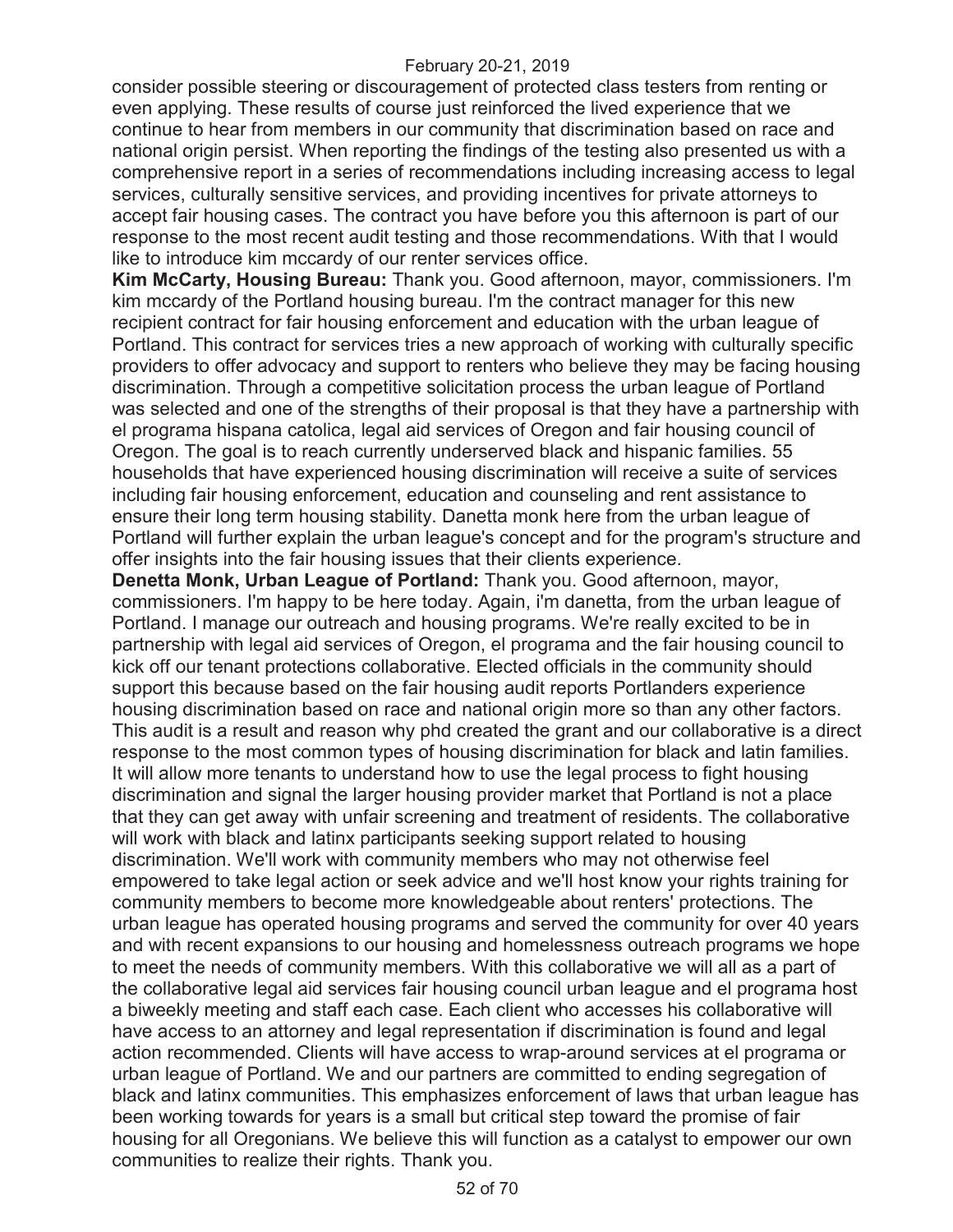**Wheeler:** Thank you.

**Hardesty:** Mayor? Thank you, mayor. Thank you so much for your presentation. Director callahan, I believe, and I want to check my own knowledge, that for the whole 30 years I have lived here in Oregon african-americans and latinos have been discriminated against and trying to obtain housing in Portland. Am I wrong?

**Callahan:** Not to my knowledge, commissioner. I hope I did not mean to imply that in any way. No, definitely there's been no downturn in discrimination.

**Hardesty:** Thank you for that. I thought maybe it's just me. Maybe I don't have my facts straight. We are in a housing crisis. It's really, really difficult for working people to find a house that they can afford to live in.

# **Callahan:** Right.

**Hardesty:** So I appreciate this proposal to provide legal assistance, but i'm looking at it from the other shoe. If I have kids and I need a place, right, what's the incentive for me as a community member to jump through all the hoops, right, to actually hold this place accountable because, you know, i'm probably not going to live there anyway because hi to actually find a house while they weren't letting me move into that one.

**Callahan:** I would love to ask you to ask that to the partners working directly in the field with folks facing discrimination every day. I will tell you without an ability to enforce rules on books, you know, what's the point? I think we have fair housing rules. We have had them for over 50 years in this country. We have seen less resources actually go to enforcement. The only real process -- there are some attorneys who will take these cases but the only real process is really through hud or bole administrative process and primarily right now hud. When folks do have situations that they are willing to take the next step and they do want to say, yes, I was discriminated against, yes, I need recourse, we want to provide an avenue for that. These cases also help establish precedent frankly and make it clear that these actions that people are seeing are actually violations of the fair housing act that can warrant and educate future landlords that those are not acceptable. I think it's a broader -- way of addressing one facet of the problem. I know truly, yes, we have access issues and need more affordable housing but we need to make sure people are having the opportunity to get in that housing, and let me just say i'm sorry if my presentation implied there was any difference. These testings are moment in time snapshots and meant to help us guide with future education and other program activities. Thank you for the question. **Hardesty:** Thank you.

**Wheeler:** Commissioner Fish.

**Fish:** I have I think three main questions. Two are clarifications, then the third is actually related to what commissioner hardesty mentioned because it's a way of magnifying the impact of testing. In the briefing materials that I got for this, it says the urban league is getting \$214,000. It says that the three partners are getting \$137,000 but says the program budget is \$301,500. So where am I misreading in this?

**Callahan:** My presumption is that some of the additional money is coming from other sources.

**Fish:** Additional money beyond the 214,000?

# **Callahan:** Yes.

**Fish:** That would be the likeliest answer, that there's another stream of funding. **Monk:** I can speak to that in the fact that we're leveraging some of our rental assistance through our joint home office funds to support clients with rent assistance and emergency sort of deposits, utility assistance. This grant specifically will focus more on the staffing of the case manager who is going to work on the collaborative.

**Fish:** So there are other resources being brought in? Director callahan, that correct?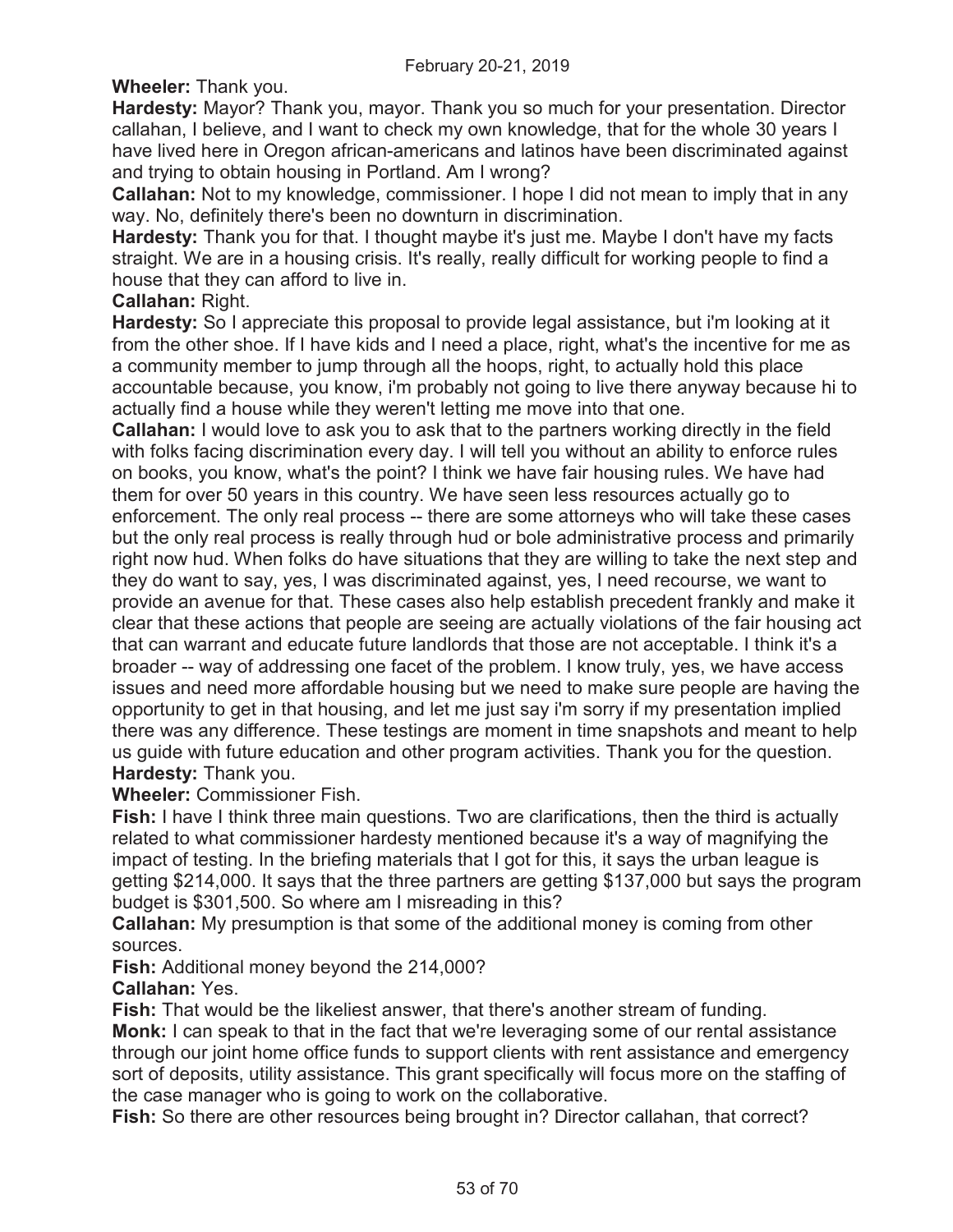**Callahan:** That's my understanding. We want to make sure there's a full suite of services to folks facing housing discrimination. It's not just the legal issues. They are actually able to move folks into housing as well.

**Fish:** My second question has to do with the amount that's actually going to the partners. These fair housing cases are expensive. Pursuing people's legal rights through the courts is expensive. What is your expectation of what that 137,000 of investment will mean in terms of the number of clients served?

**Callahan:** I think, commissioner, as we discussed, we are planning on serving -- making sure that there are 55 households that are being served with navigation and support services and then also 300 hours of direct representation to 30 clients and 100 hours of technical assistance is what the contract calls for. We're getting a very good legal deal from our partners.

**Fish:** I'll say. Then here's my third point. I think I see alan is here and I think he would amplify this. Commissioner hardesty raised the question of why would someone go through this process and what is the ultimate goal. Well, one of the reasons why you go through this process with a competent lawyer is you want to make a very public case around someone's unlawful discrimination and you hope through that that there's a change in business practices that impact other people that don't have to go through a lengthy and burdensome legal proceeding. But what we have found is for that to be truly effective, we need to coordinate our activities as the fair housing council of Oregon does with the u.s. Attorney's office, with the department of labor and with others so if we really want to bring the hammer down, there are other partners and tools. To what extent does this anticipate that those kinds of robust partnerships with federal law enforcement will be pursued? **Callahan:** You know, commissioner, there is obviously a collaboration with all of those partners. I think alan and the team at fair housing council can tell you a little more about recent experiences. I think they have shared with us history of some of their cases and cases that they believe should have a determination made but are not clear cut cases and folks are not willing to advance. This will augment the already available services that they have at their disposal.

**Fish:** I want to be clear. For some people this will mean that they get an offer of tenancy. That's the ultimate outcome. They will get to live in the building that they were unlawfully denied access to. For others, the great weight of the legal system plus the federal government coming down on business practices that we reject as a community will change the way that they implement their business practices and I want to give alan when he comes up a chance to talk about that because in some ways that's the bigger club. Thank you.

**Wheeler:** Commissioner eudaly.

**Eudaly:** I just wanted to take this opportunity to thank you for being here and to thank urban league for their participation in and support of my office's work on our upcoming fair access in renting proposals, which aim to decrease barriers to housing as well as eliminate or substantially reduce opportunities for housing discrimination and so I think our work goes hand in hand.

**Monk:** Yes.

**Eudaly:** Appreciate you being here today.

**Monk:** Thank you so much.

**Wheeler:** Very good. Thank you. Public testimony on this item, Karla?

**Moore-Love:** Yes. Oh, we have another panel.

**Wheeler:** I apologize. Come on up. If you could state your name for the record, give your testimony. Thank you for being here. Appreciate it.

**Yesenia Delgado:** Buenas tardas, mayor wheeler, commissioners. I just wanted to do a quick follow-up to the work that has already been discussed. I am health and services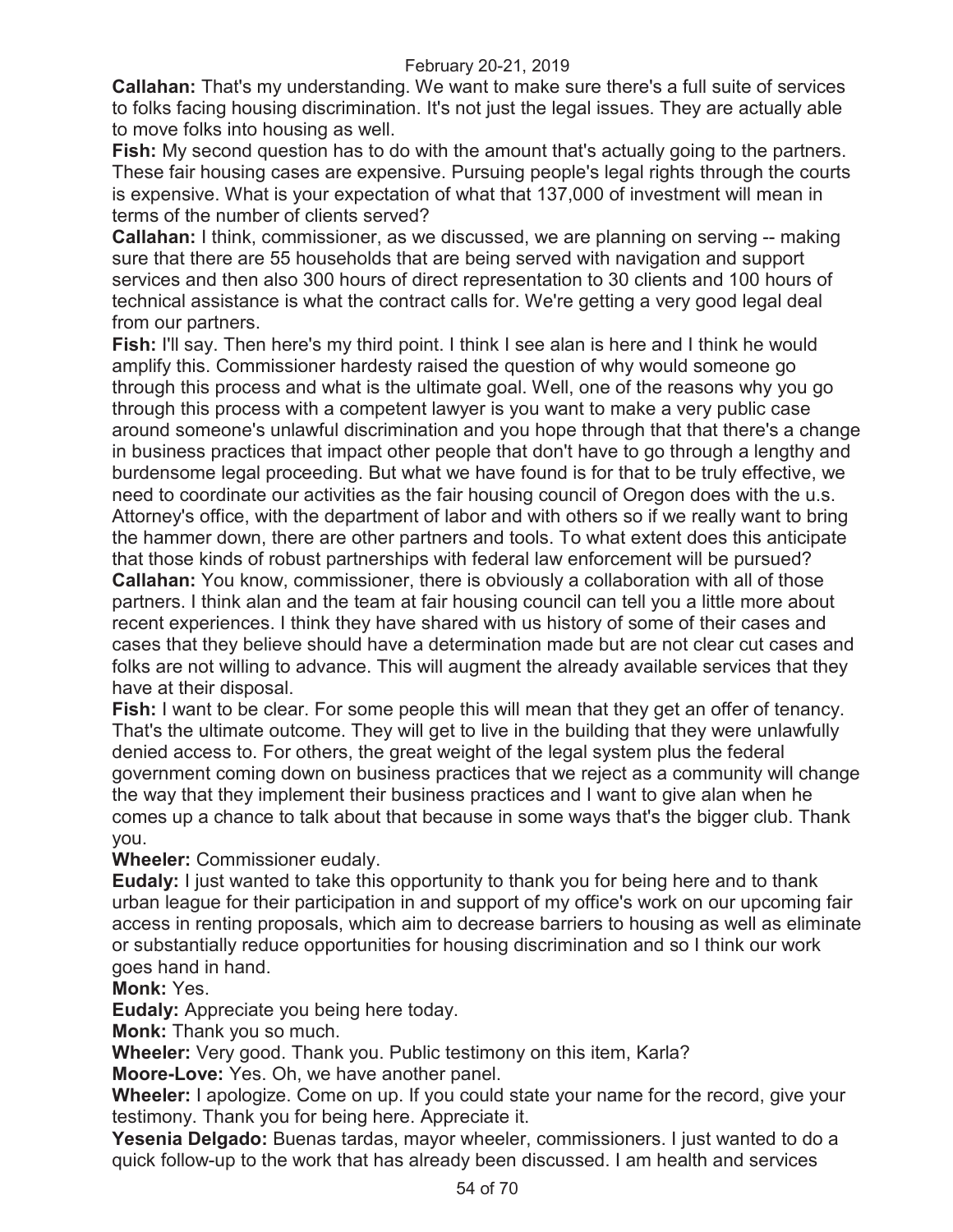program manager with program hispano. We thankful that the city is taking on this work to try to mitigate some of the issues that have come about due to housing discrimination. This is extremely, extremely important, very delicate work for us because for years now we have heard stories of participants that are coming into our office sharing their stories around housing discrimination, and what we do know is that the lack of regulatory body to be able to enforce these fair housing rules is only the issue that that presents is on the calibrated when talking about communities of color. Like I said, for years now we have heard these really egregious stories. In one instance particularly a mother who really needed a place to stay had to sit through micro aggression and racist comments from a landlord just because she needed the apartment and that was the only apartment that was affordable for her. Those were the circumstances she had to deal with to stay housed. And this is even a more particular situation given we are a culture specific agency for the latinx community. Due to the current political environment that has it difficult for latinx to trust government and law enforcement individuals, this makes latina individuals who are experiencing discrimination more hesitant to speak against it. I think it is why this is crucial for program espano, a specific agency in the community for the community and due to all the trust we built we have positioned ourselves really well to be the navigators to screen participants, provide trauma informant case management, wrap around services for these participants who then can seek mitigation with the attorneys that we are working with. So we just thank you for your support. We are very committed to this work because we deeply believe it advances racial equity and housing justice in all of our communities. **Wheeler:** Thank you for working with us. We appreciate it very much. Good afternoon. **Allan Lazo:** Good afternoon. Thank you, mayor, and commissioners, for having us here today. I'm glad to see commissioner eudaly. I hope that is a positive sign for you and your family you are here today. I'm alan lazo. I have heard your questions and I will address them at the end of our presentation. Thank you to director callahan and the staff at the housing bureau for their informed response to support these communities impacted and targeted by housing discrimination. Thank you to our partners at urban league and program espano for the trusted collaboration to help ensure equitable and fair housing treatment that extends more so the members of our community and communities of color. We are the fair housing council of Oregon will be training advocates to recognize and bring forward fair housing violations impacting their community members you have heard. We will be providing live streams to these community members and protect with private civil rights attorneys to move fair housing cases forward. We as an organization are proud to be at this table with this specific set of community organizations. As you know, I was here a couple of weeks ago talking about Oregon united against hate organizations. This is our continuing efforts to best serve communities targeted and impacted especially in the housing market context. You have heard me talk prove usually about racial discrimination, segregation and displacement here and in many places. You know we have a history in the institution of housing one should not be particularly proud of. A history that has targeted and impacted communities of color and many others. We need to be intentional of rebuilding the trust of these communities in historically institutions that have not served them well. These intentions move us closer to the truly inclusive community and opening access to opportunities for all, the values we share so dearly as a city and as a community. We also know there are many other targeted impacted communities not here at this table today. For example, today members of our lgbtq community are under attack from hate groups in our city. We want communities to know these same protections in housing extend to members of protected classes not just those with us here today. We are looking forward to the successes with the specific partners at this table and beyond this initial pilot project to creating intentional collaborations to serve protected classes in our community and our city. Thank you all for the commitments you make to housing discrimination and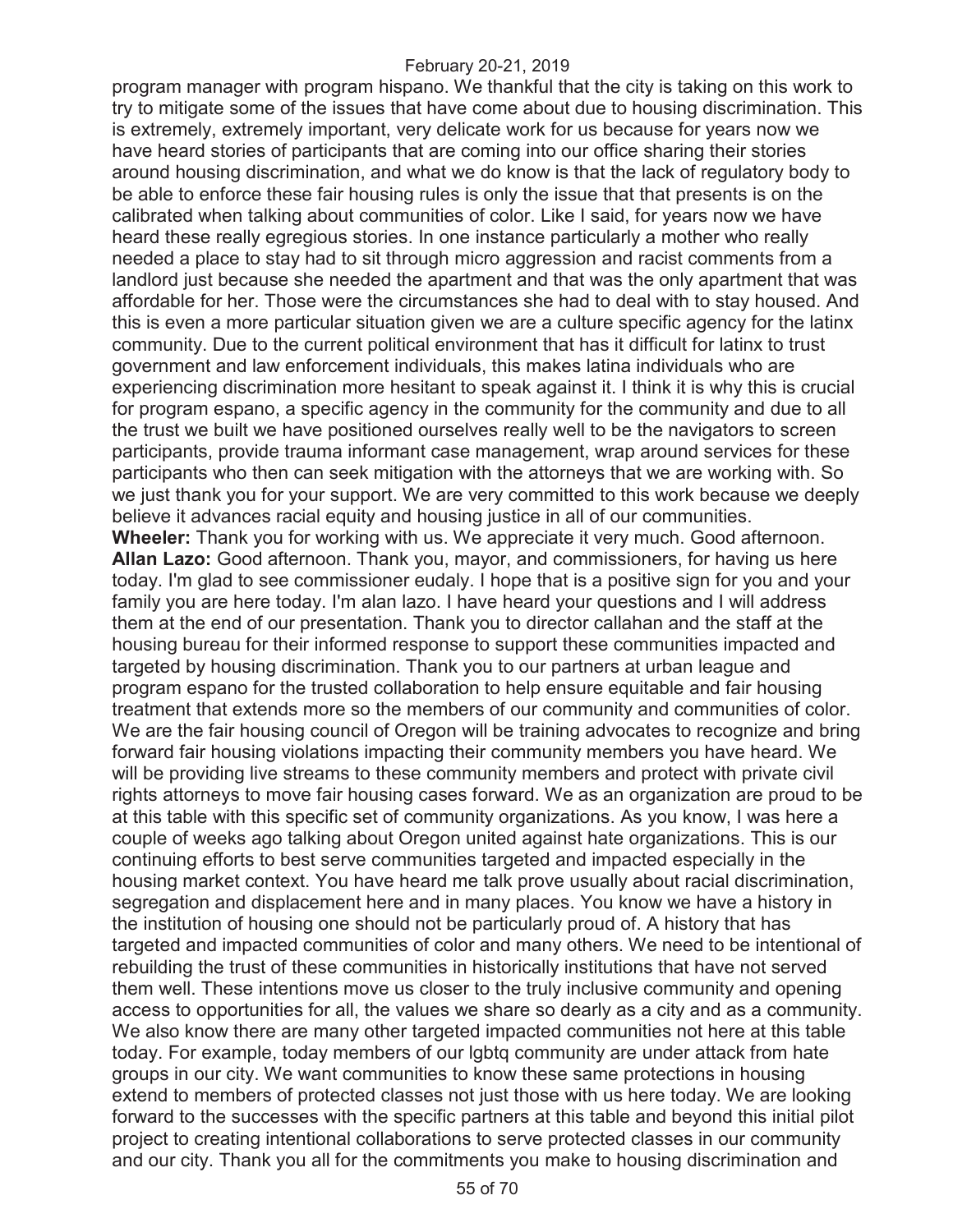equal housing in our city and our community. I'm happy to answer questions about this project and the work we are doing together. Maybe, christina, do you want to go first? **Christina Dirks, Housing attorney:** Good afternoon, my name is christina dirks. I'm an attorney with legal aid and thrilled to be part of this collaboration with the housing program. The results of the audit testing show how far reaching discrimination is in our housing market. The results didn't come to a surprise we know racism is subtle and pervasive. The housing crisis is not just one of affordability, but racial gentrification. As the market gets tighter, housing providers are pushing out people of color. We know individuals are not coming forward to assert their rights as we might expect. There's both obviously substitutional and structural reasons for that. Some of the reasons commissioner hardesty mentioned. We hope this project will solve that disconnect. Housing legal assistance is now the most requested civil legal need from our office in Portland making up about 40% of the callers. Our office receives thousands of calls a year seeking legal assistance with housing matters and we are currently unable to meet the vast need for our services. Through this collaboration and funding from the city, we will be able to extend the temporary employment of a housing attorney who was working on the eviction project. Providing redress for victims of housing discrimination is high priority work for our office, we recognize the barriers of black and latin x accessing the needs. Urban league and el programa are uniquely positioned to shape the priorities and contours of this collaboration based on their relationships with the community members most impacted by discriminatory housing practices. We are eager to listen to partners to serve clients to remove as many barriers as possible for people of color to enforce their rights and seek redress. Through this collaboration we anticipate legal aid will provide workshops, receive guided referrals and provide legal representation in direct advocacy, negotiable policies and policy change for large scale housing providers.

**Wheeler:** Thank you.

**Fish:** Alan, would you address the federal law enforcement?

**Lazo:** Sure. There are a natural set of partners in the legal, u.s. Department of justice, state attorneys general, boli and other folks. There are specifics around those partnerships we have to achieve. We are not going to move anything through the u.s. Attorney's office unless it is pattern and practice. We are not going to find pattern and practice cases if we don't have good community partners. If you are not aware, boli, bureau of labor and industries, charged with enforcing civil rights is no longer substantially equivalent with hud and fair housing. That is not a pathway for enforcement. That is an issue ongoing since 2015 and hasn't been resolved. It's an issue we need to potentially look at. We've talked with the city about it. So our only recourse with regard to the complaints that move forward is at the federal level with hud. So hopefully that answers some of those questions. **Fish:** Thank you.

**Lazo:** The other piece is in the same way, what you said, commissioner, this work and I think i'm glad we are here publicly to be talking about this project because there are two pieces of it. One, I think we should send a public signal that this work is happening. If there are bad actors out there, we intend to work with these community groups who are experiencing their impacts to root that out. But it is also should send a signal to these communities that this is a different way of doing business along this workaround housing discrimination. The credit of director callahan and the housing bureau to address the recommendations we brought forward out of the testing.

**Fish:** Thank you.

**Wheeler:** Very good. Thank you. Carla, how many people do we have signed up? **Moore-Love:** One person. Shedric wilkins.

**Wheeler:** Very good. Come on up. Good afternoon.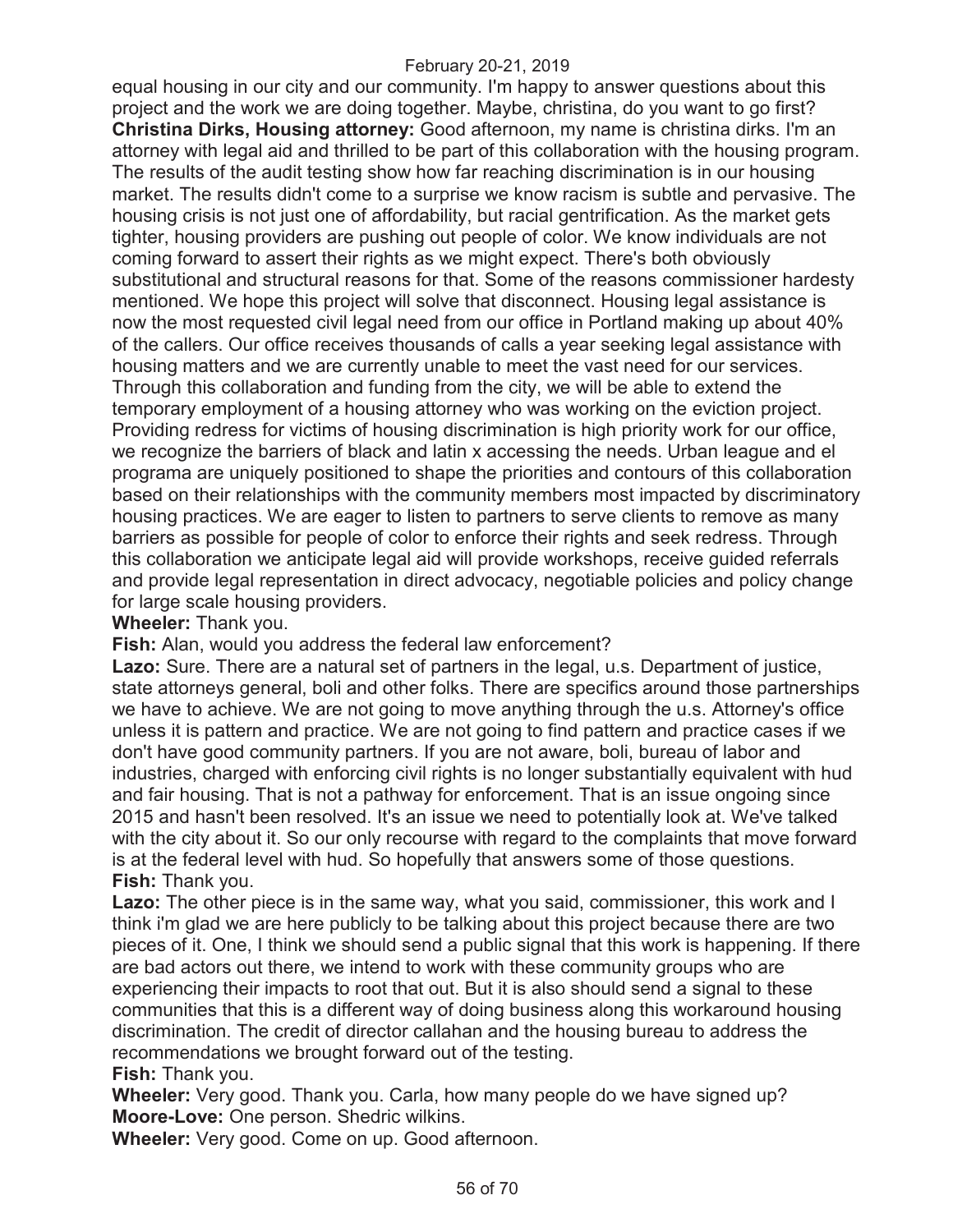**Shedrick Wilkins:** I'm shedrick wilkins I think housing depending on income and salary. On discrimination, how many women governors have we had? Two. How many africanamerican mayors have we had? None. Right. I personally like the fact that we have an african-american woman police chief. How many of those have we ever had? One. One woman police chief penny harrington who lasted a year and a half and she had some issues with her husband or something. I don't know. I got out of the army. Bud clark. I like bud. I used to drink beer with him. He put her in there under pressure for some reason. She was held accountable for her husband so she lasted a year and a half. I can tell you now police chief --

**Fish:** Shedrick, we've got a lot of people waiting.

**Wilkins:** The police chief lasted a year and a half. If you can her because she is a woman or not macho, i'm going to come here and tell you keep her there. Come up with an intelligent reason to get rid of her. Enough said. Housing depends on income. I don't want her to go back to san francisco because we are racist.

**Wheeler:** All right. Please call the roll. [ roll call ]

#### **Fish:** Aye. **Hardesty:** Aye. **Eudaly:** Aye.

**Wheeler:** I have a few brief comments. The fair housing act serves everyone, but it is for people of color seeking discrimination and racial segregation. Today demographic housing data shows housing data in disparate to housing is still present. The recent report suggests complaint and audit testing data does not fully explain racial segregation and the harmful impacts. Housing tools are successful when acts are blatant and intentional. If racial discrimination is subtle, the current tools just aren't having the intended impact. Because of the subtle forms of housing discrimination that are difficult to prosecute, we know many people of color just aren't reporting. They are not seeking help and they are not even aware at times they have experienced racial discrimination. This contract for services is designed to overcome the historic mistrust of the legal system, support the people who are experiencing real harm and find better ways to enforce current fair housing law. I want to thank our partners who testified today for their leadership on this matter. I want to thank shannon in the housing bureau for their exceptional work on this. I think this is a great new model and i'm really proud we are doing this here in Portland, Oregon. I vote aye. The ordinance is adopted as amended. Time certain items. 160 and 161, please read them together.

### **Items 160 and 161.**

**Wheeler:** Colleagues, you know the Portland clean energy community benefits initiative is ballot measure 26201 passed at the November 6 general election with a 65% yes vote. Together these two ordinances codify the ballot measure into the city's codes. City staff and members of the community coalition that created and led the ballot measure have been working together since late last year after the passage of the measure to figure out what needs to be done to successfully implement the program. These ordinances are some of the first steps, but the process will continue over the next year. We will hear more during the staff presentation and invited testimony. I would like to turn this over to my colleague, commissioner hardesty to give opening remarks.

**Hardesty:** Thank you, mayor wheeler. Thank you. It is wonderful to see this chamber filled with many of the people that helped us get to the day we are at. I'm so proud of the work that was done to create the Portland clean energy fund initiative. I want to take us down memory lane kind of thing. I remember having this crazy conversation with this lawyer guy named Brett foster who said I think we would work together to figure out how to develop an initiative that would do three things. Address climate change, it would address economic opportunity for those left out of our economic workforce and three, it would address the racial disparate outcomes that communities of color continue to experience in Portland, Oregon. I was just, like, crazy enough to say, okay, let's sit down and try to figure out how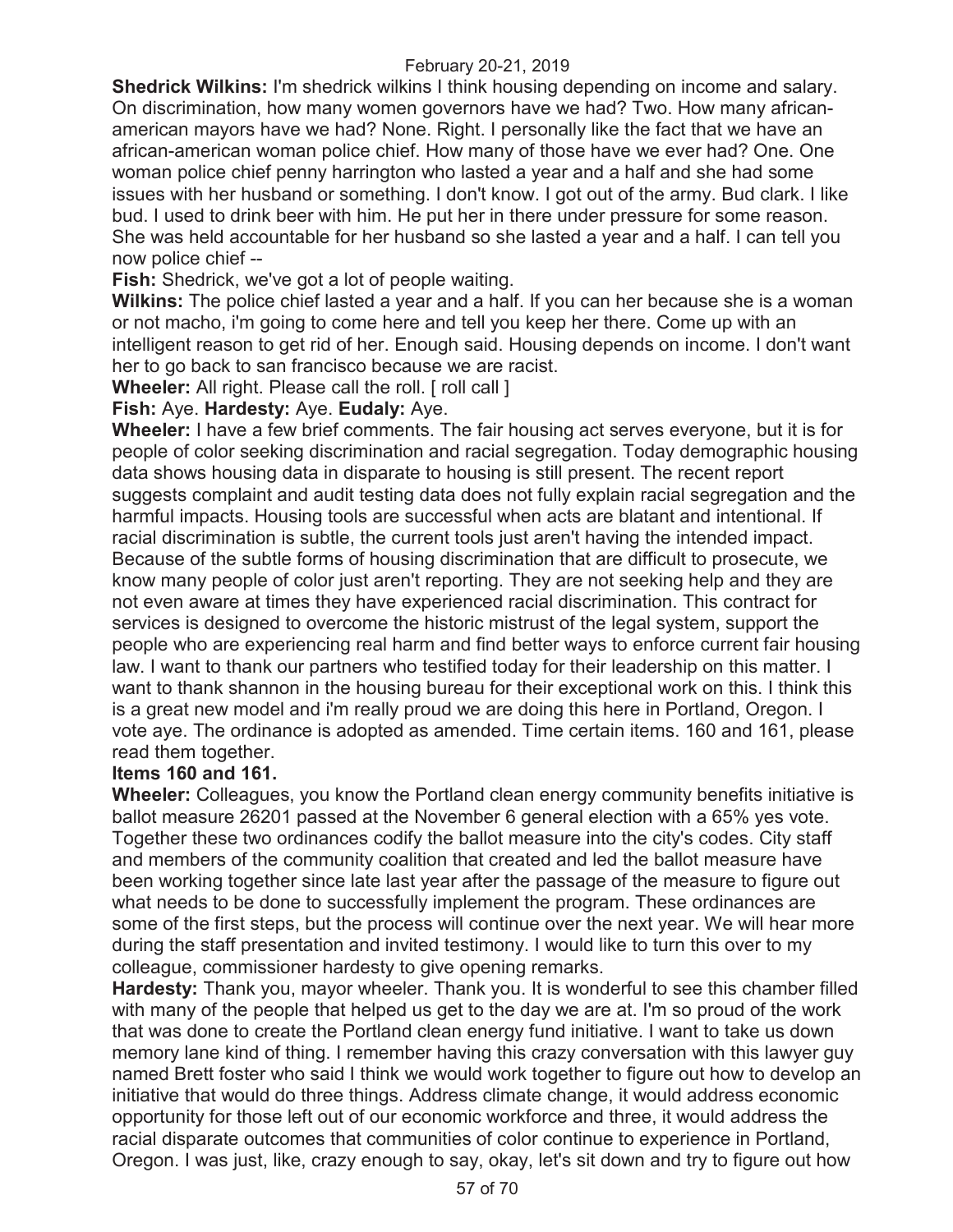we can make that happen. And we did. But what we did was something that I have never seen happen before in Portland and certainly not in Oregon. And quite frankly, I don't think I have seen it anywhere else. We created a coalition, a coalition that included, that started with the naacp Portland branch, sierra club, 350pdx, the coalition of communities of color, native america youth and families center, the asian pacific network of Oregon and organic consumer association. That group spent almost two years refining a ballot measure that would go to the voters that we would have to make the case to publicly as to why this is so. Why was this important? Well, because Oregon, actually the city of Portland, the city council passed a resolution that said by 2050 we would be energy independent as a city. And I was really excited about that. Yay. We are going make this happen. But then it was, like, okay, how do we get there? Who are we going to be energy independent from? And who is going to benefit from that? So the more research we did, the more we found that everybody in the city of Portland pays into a fund called a public purpose fund on your utility bill if you are fortunate enough to have a house. What you may not know is that only people who have a nice house in good standing have the opportunity to get those energy efficiency improvements for their home. We did a lot of research. We ended up going to salem, we wrote reports. Everybody pays into it but only people who are upper middle class had the ability to buy into that. This measure was about low-income people and people of color to get energy efficiency improvements and workforce training. We started hearing about this new climate industry, what we saw were white men at the forefront. And we would say, where are the people of color? Where are the women? What is happening with this new industry? We'll get to that. We'll get to that. We have been so successful at getting to that so far that community groups decided we would take this activity and develop the measure. We would make the case for why the city should adopt it, send to voters or collect signatures. I am so proud of my coalition partners because within five weeks they collected 35,000 signatures and it made the Portland ballot. This is the first time in the history that people of color developed a ballot initiative, led the organizing effort and, three, ran the campaign to make it happen. So, this initiative, what does it do? I think most of the people in this room know, for the listeners, I will say, it increases the business income tax by 1% for retail operations for \$1 billion in national sales and a half billion-dollar sales in the city of Portland. It gives us the opportunity as a city to do some really innovative developments, including addressing issues of workforce development, weatherization, energy efficiency improvements, prioritizing people of color and lowincome communities. I love this passed by a vote of 60% of the voters who participated in last year's election because I think what that says is we are ready to move beyond our racist history and ready to move in lockstep with communities of color, with them in a leadership position actually leading the way and how we as a community live up to our potential. And so I will have more to say when we get to the end of this. I want to appreciate the staff. I wanted to thank you very much. I have never seen a city process that attracted public comment so well. You did an excellent job of letting us know who participated, what their comments were, and which ones you accepted and didn't. I promised I would put it on the record. I'm putting it on the record. Thank you very much. I appreciate that. Without further ado, I turn it over to our esteemed panel and have them take it away. Thank you.

**Michelle Crim, Planning and Sustainability:** I'm the chief sustainability officer for the city. My name is michelle krim. We are presenting two ordinances that help get the needed pieces in place to create this fund. Portland is known nationally and internationally for our accomplishments in tackling climate change. We were the first city in the united states to create a climate action plan 25 years ago in 1993. We have adopted some of the most aggressive climate goals including reduces carbon emissions 80% and having 100% renewable energy by 2050. We have reduced community wide emissions 19%. Today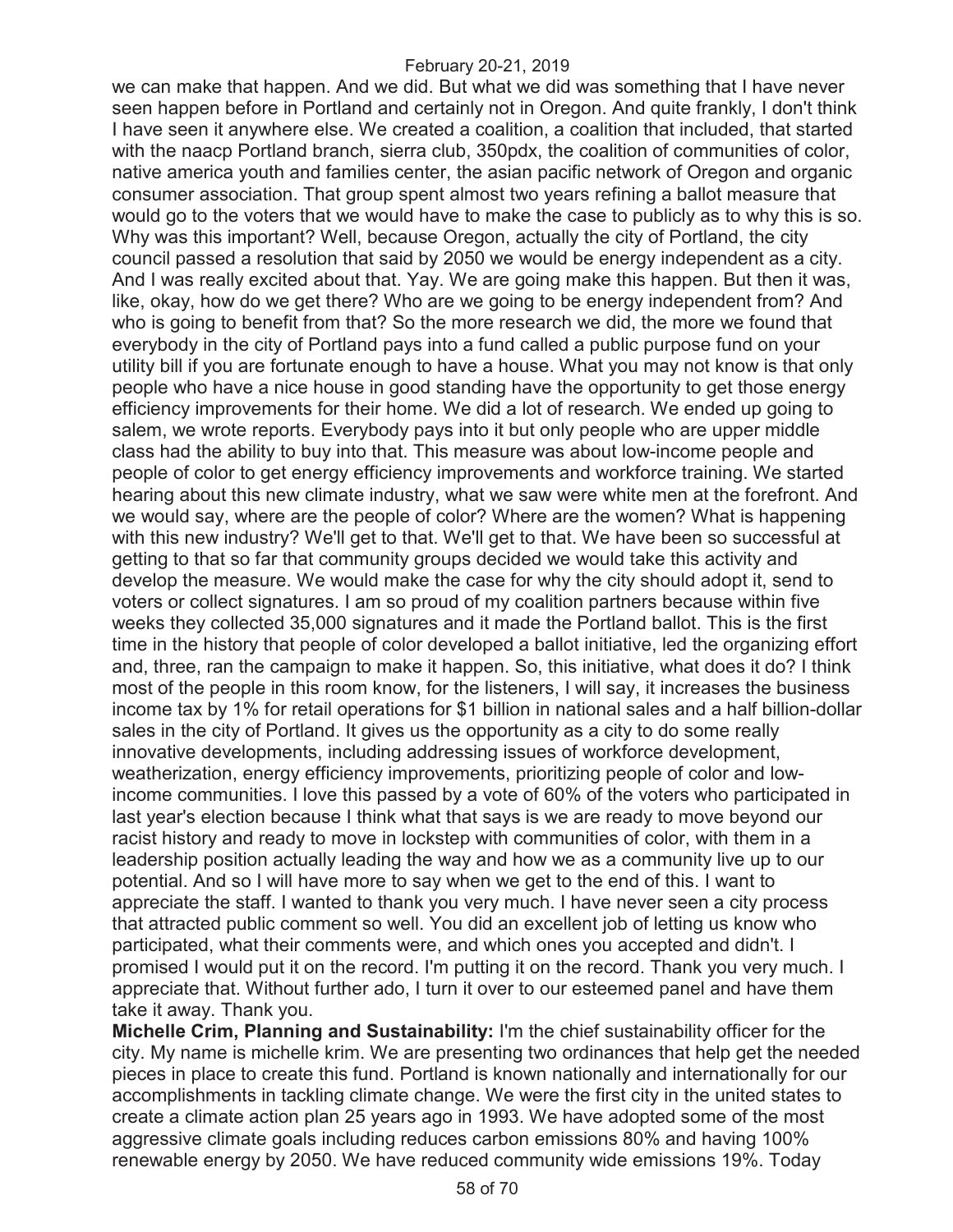Portlanders produce 42% fewer emissions per person than in 1990. Those carbon emissions are getting harder and harder to come by. The run away trajectory of global carbon emissions means we face a future, a more likely future we will be facing big impacts such as heatwaves, flooding and wildfires. Not only will those impacts disproportionately affect communities on the front line of climate change, communities of color and low income populations, but those communities have not benefited equitably from the past climate actions the city has taken and not always at the table to help us shape climate-related programs and policies. We know reaching our aggressive climate goals and creates a healthy, resilient prosperous community for all requires our climate work evolve. In the Portland clean energy community benefits fund is essential to that work. Centering or would recollect around a climate justice frame shouldn't be done because it is the right thing to do, in fact, it must be done because it offers the transformational solutions to deliver our climate goals and on the city's social and economic environmental priorities. This fund promises to deliver all of that in spades. As you know and commissioner hardesty just shared, its was passed by 65%. It is the first clean energy financing program in a city of its kind in the country. I want to take a moment to acknowledge and celebrate the community vision and leadership that led us here today to make this program a reality, conceiving the idea, crafting the legislation, gathering the signatures and building a groundswell of support, these community leaders and advocates many of whom are in the room today, have created a new paradigm how we can go from incremental to transformational in our work. Bps is glad to play a role. And we are committed to delivering a grant program that delivers on the community led vision in the outcome and process to get there. So with that, commissioner hardesty shared about how the program works. So, again, it is a program funded with a 1% surcharge on retail sales of certain large retailers in Portland. The revenue staff will describe that in detail in a moment. It is currently estimated to generation \$54 million and \$71 million a year. Commissioner hardesty reviewed the priorities of the fund, clean energy projects, clean job training and programs that reduce carbon emissions and promote economic, social and environmental benefits. Half of the fund's projects must benefit Portland's underserved communities and specifically communities of color and low income populations. The fund is overseen by a nine member oversight and advisory committee that make recommendations, funding recommendations for city council's consideration and adoption. In addition to annual financial audits and every other year performance audits, the oversight committee is responsible for evaluating the effectiveness of the fund in achieving the goals of the initiative. In the coming months, each of you will appoint one member of this committee and the initial five committee members you seat will make recommendations for the next four members for your approval. We are working with the community coalition to outline the details of that recruitment and advisory and over sight committee, time commitments, meeting schedules, conflicts of interest and stipends. We will work with the office of community and civic life and your staff to start that selection process. Lastly I want to talk about staffing. Staff across the city have been working hard to identify the steps that need to be taken. In addition to bps and your chiefs of staff, revenue, city attorney's office, human resources and budget office have played important roles getting us to where we are at today. The ballot measure identified the bureau planning and sustainability has the main goal of initiating and implementing the ballot measure. We expect the work will take approximately 18 months with a goal of being ready to launch the fund and make grant awards in july of 2020, if not sooner. Once the program is up and running the committee oversight and granting committee may decide to continue utilizing the bureau of planning and sustainability in this fashion or decide to move the program and its staff to be housed elsewhere. Bps is helping to create a successful program very seriously and we are actively engaged with the community coalition that created the ballot initiative. One of the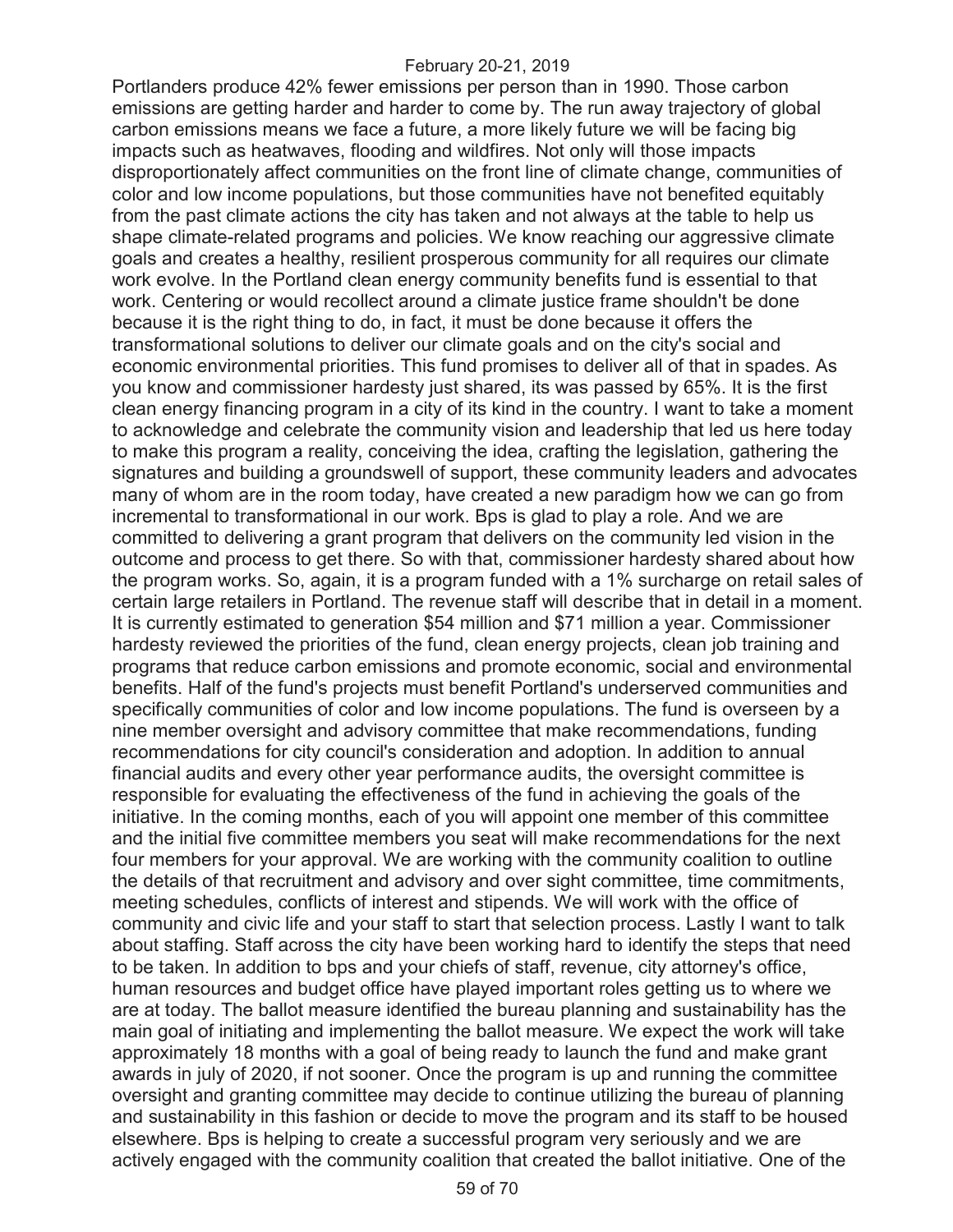ordinances in front of you today, item 160, I believe, does three things. The first thing it does is it actually creates the fund by amending city code 5.04 and adds the fund to the city's financial system. The second thing it does is it authorizes four new staff positions to design, oversee and manage the program. We have worked with the community coalition to identify priorities of work that need to get underway and these staff positions are focused on meeting those needs. One of the positions is a program manager, the second position is coordinating fund's oversight and advisory committee, the third position on community outreach and capacity building so local nonprofits are well positioned to submit successful proposals at the time the fund launches and the fourth position focused on performance metrics, reporting and communications. So provided that city council authorizes the creation of these positions today through this ordinance we are ready to begin recruiting the program manager position this coming monday, february 25th. The following three positions will follow soon thereafter. The third thing this ordinance does is directed the bureau of planning and sustainability to bring forth a budget request in the spring buff equal to staffing materials and services by the end of fiscal year 18-19 and request that from the general fund contingencies. All reasonably necessary expenses covered by bps or the general fund are to be reimbursed by the Portland clean energy community benefits fund when funds are available. There is more information on the bps website for people who are interested in learning more and want to get directly involved. With that, I will turn it over to thomas.

**Thomas Lannom, Director Revenue Division:** Thank you very much.

**Wheeler:** Thomas, your mic is not on.

**Lannom:** Thank you. Hi. I'm thomas -- the division director. Joining me is tyler wallace. Tyler is our tax division manager. Commissioner hardesty, michelle covered this very well so i'm not going to dive into detail about the measure but highlighting what we are here to do. Item 160 implements the measure. Item 161 creates the funds and the positions within bps. Just to be really clear about what the changes are from the measure, we are making some changes. Our philosophy was to cleave as closely as possible to the intent of the voters working very closely with the committee and with the petitioners to make sure we didn't violate the spirit of the measure. There was clarity around definitions and looking to the current year sales measures rather than the prior year and aligning to current definitions rather than creating new definitions wherever possible. So with respect to our next steps, implementing this, following council action today we will publicly post administrative rules providing examples for taxpayers so they understand what we believe will be included and not included in terms of the tax. That process will begin very shortly probably in march. We will publish a date in the daily journal of commerce in the public hearing for anyone who wants to provide feedback. Following that feedback, we will either amend the administrative rules or adopt them. With that, I will wrap up. Unless there are questions.

**Wheeler:** Thomas, before you disappear, there are three technical amendments.

**Lannom:** Yes, sir. That is right.

**Wheeler:** Can you walk us through it.

**Lannom:** I put that in bold caps and went right past it. Do you have an exhibit c? There are three technical amendments. Council finding in number 11, updating the fiscal year 2020- 2021 to 2019-2020 when the senior auditor positions need to be added to revenue. Amendment number two is unrelated to the measure, but an action we felt made a lot of sense in getting our code up to date around intentional database hacking. It increases the penalties for that if anyone hacked into the business license information system. The third amendment corrects two legacy code references that were not gender neutral. I want to thank michelle krim and her staff for pointing those out. I'm happy to read those into the record but the written record suffices for amendment c. My final comments, first, I would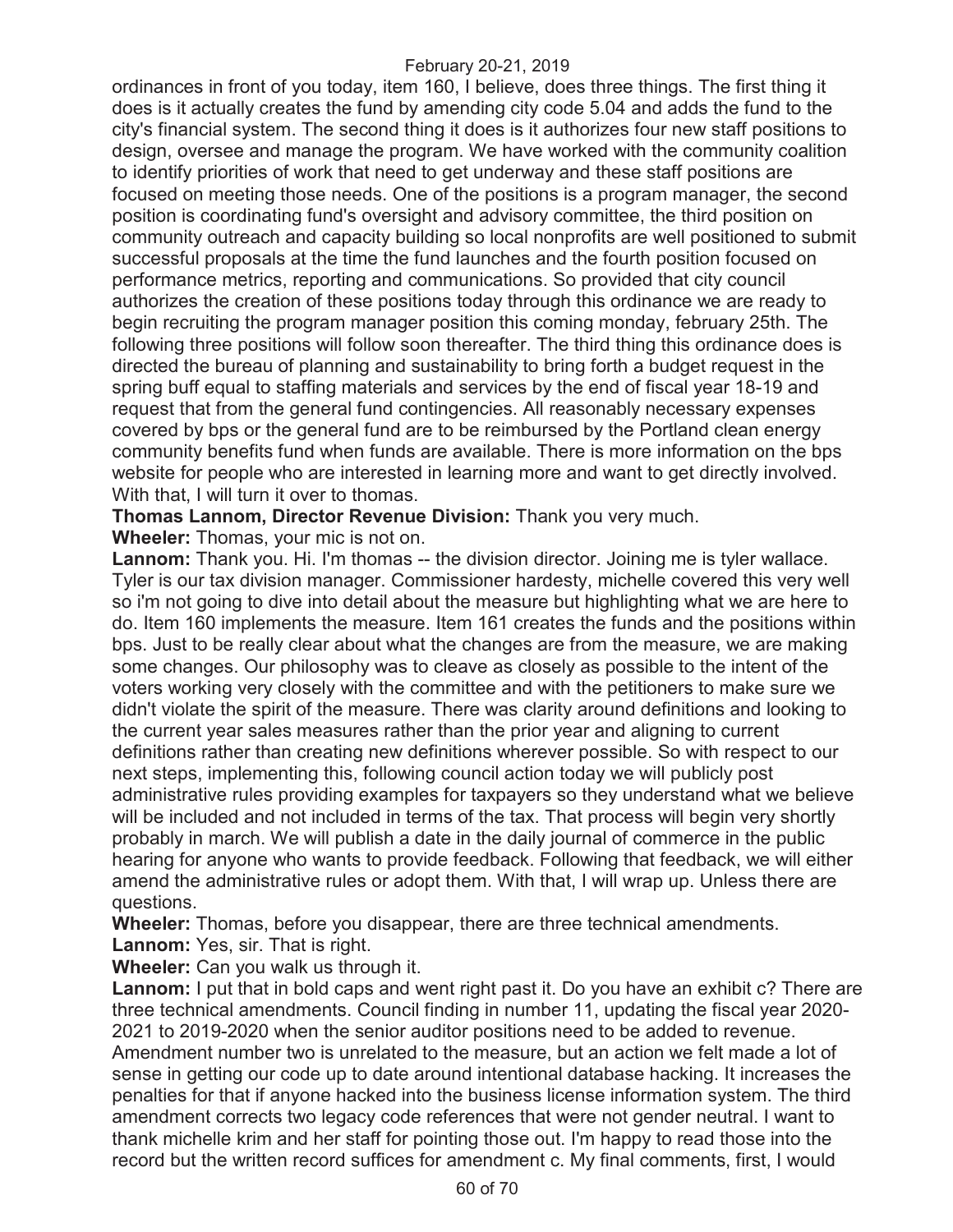like to thank the clean energy commission and coalition. They have been great to work with. We had frank and fruitful discussions about changes to be made and lastly revenue division staff, if you could stand up in the back there and take a bow or otherwise. Thank you very much for all the help that you have given.

**Fish:** Mayor.

**Wheeler:** Commissioner Fish.

**Fish:** Do you want us to move the package of amendments?

**Wheeler:** Yes.

**Fish:** I move the packet of amendments.

**Hardesty:** Second

**Wheeler:** A motion and a second. [ roll call ]

**Fish:** Aye. **Hardesty:** Aye. **Eudaly:** Aye. **Wheeler:** Aye.

**Wheeler:** The amendments are on the table. Thank you for your testimony. We appreciate it. We have an invited testimony panel. Reverend e.d. mondenay, the president of the naacp Portland branch and the chief petitioner of Portland 26-201, the Portland clean energy initiative. Jenny lee is the advocacy director of the coalition of communities of color. I hope i'm pronouncing this gentleman's name correctly, ramfi villatoro. Oregon state policy director and nate mccoy, the executive director of the national association of minority contractors of Oregon. Come on up. Thank you for being here.

**Fish:** Reverend, this is your second time testifying in 24 hours.

**The Reverend E.D. Mondaine:** Today is my birthday and I wouldn't want to be anywhere else.

**Wheeler:** Happy birthday. That is great.

**Fish:** Nate, let's bring another chair up.

**Eudaly:** Reverend, I didn't recognize you in your street clothes?

**E.D. Mondaine:** Well, sometimes I wear jeans.

**Eudaly:** Me, too.

**Wheeler:** Would you like to start us off since it is your birthday.

**E.D. Mondaine:** Yes. I'm president of the naacp, i'm my grandchildrens' grandfather most importantly. Good afternoon. I want to express my gratitude to the mayor and the board of commissioners for your role in making Portland history by lending your support to the communities that led the victory in passing ballot measure 26-201. The Portland clean energy community benefits initiative. I am especially grateful for the foresight of commissioner hardesty to be one of the first to bring to light this initiative and invite other partners, the communities of color, to come onboard. My heart breathes a sigh of hope as I have witnessed the power in the call of collected voices of our citizens. Combined with the feverishly hard work with Portland's communities of color, we took the lead in advancing an environmental initiative to victory. Together we were able to bring an initiative, bring innovative reasoning to battle the necessary war on environmental injustice and economic inequality. We have taken giant steps in the fight of justice, by moving forward a vision for a clean energy future. We look forward to workers with living wage jobs, suitable housing that is energy efficient, and renewable energy that matches the renewed hope that advancement and sustainability yields. The people of Portland said yes to this vision. It suffered intense skepticism from the press, but 65% of this city voted for large retailers to pay their fair share to build climate resilience for frontline communities. Our naysayers will be eager to publicize even minor missteps. They will expect the city to faithfully implement the initiative they approved. Mr. Mayor and commissioners, we have an expectation as well. We expect you to defend this initiative from those who would seek to weaken it. Ensuring that communities of color and low-income folks are prioritized so that they receive needed mitigation and resilience to climate change. The people of Portland spoke loud and very clearly on election night. And our hope is that you will echo their voices. It is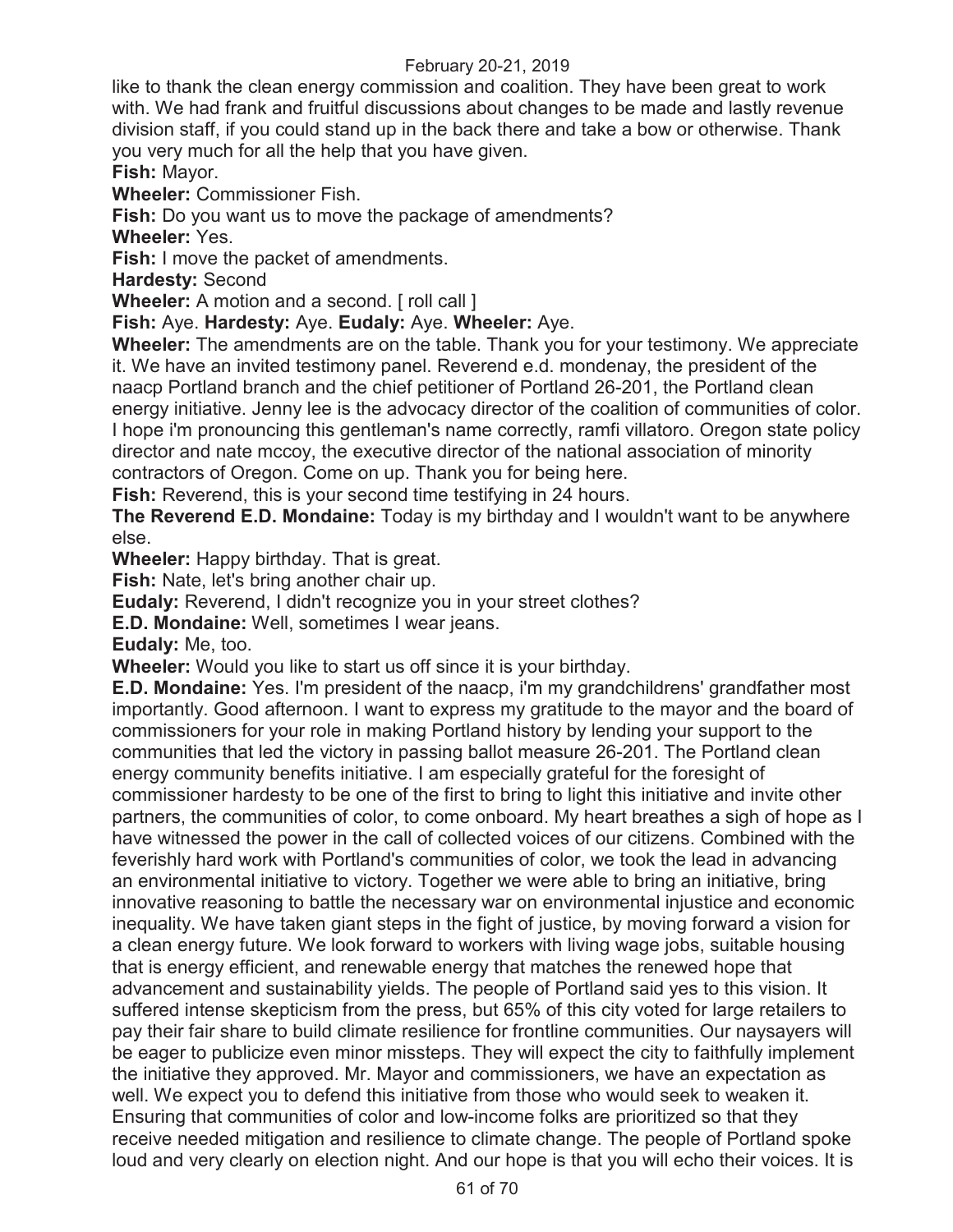imperative to note this initiative has captured the attention of the nation, progressive cities, advocates for justice, and those who know that it is right now time to address the climate crisis. They are looking and waiting to see to Portland successfully implementing this initiative. In my closing, I caution you to exercise patience. This is a brand new initiative. And we are building skills contractors workers and more to better utilize this fund. We look forward to further collaboration to support an implementation to this historic measure. Thank you very much.

**Wheeler:** Thank you, sir. Good afternoon.

**Jenny Lee, Advocacy Director Coalition of Communities of Color:** Good afternoon, mayor wheelie, commissioner eudaly, commissioner hardesty, commissioner Fish. Thank you so much for the opportunity to testify on this ordinance adopting the Portland clean energy benefits initiative. My name is jenny lee, the advocacy director of the coalition of communities of color and i'm here on behalf of the Portland clean energy fund implementation committee. The amendments before you today will help improve the initiative's language with the city code, make it easier for the revenue division to collect clean energy surcharge efficiently and effectively. We greatly appreciate the diligence of revenue division director lanham and his team. These technical amendments will improve and clarify the city code and we are grateful for their strong engagement with us throughout this process. We look forward to the administrative rule making process, with the passage of this initiative, the city of Portland's voters clearly recognized the urgent need for corporations to pay their fair share to address climate change and economic inequality and we expect this intent will be achieved. We look forward to the next steps in hiring the program staff at the bureau of planning and sustainability and establishing a diverse and representative grant committee who will develop the program framework in fidelity to this initiative. We are inspired that the Portland clean energy fund has to transform our city. The implementation process so far as aligned well with communitycentered leadership. We expect this approach to continue throughout this development and ongoing operation of the fund. We would like to thank the mayor and each commissioner for your engagement in implementing this measure as well as dedicated staff. With special acknowledgement to commissioner hardesty, who has been there since the beginning. We also thank the revenue division, director lanham and his team, as well as the bureau of planning and sustainability, michelle krim and her staff. They have been an outstanding partner in recognizing the importance of implementing this measure swiftly and with the due diligence needed to make sure this program is off to a strong start. Since the election, I personally have been amazed at the number of people we have been able to get in the same room so quickly across so many city offices and bureaus. That truly is a testament to our shared commitment to making this program a success. We know that the eyes of the nation will be on us and I think that we truly have put in that effort and commitment thus far. Again, thank you for your work and for the opportunity to testify today. We are genuinely excited to continue on this journey together. To create a more just and equitable Portland for all of us who call this city our home. Thank you. **Wheeler:** Thank you. Good afternoon.

**Ranfis Villatoro, Policy Director BlueGreen Alliance:** Good afternoon. Thank you, mayor wheeler, commissioner eudaly, commissioner hardesty, commissioner Fish. I am the Oregon state policy coordinator with blue/green alliance, labor, environment organizations working together to solve today's environmental challenges in a way that creates and maintains good equally job and a stronger, fairer economy. We are guided by the principle we can no longer choose between good jobs and a clean economy, environment. That the actions we take to create quality jobs and protect working people, the environment must go hand in hand. And that together we can build a clean, thriving and fair economy. We believe that this initiative has the opportunity to do just that and be a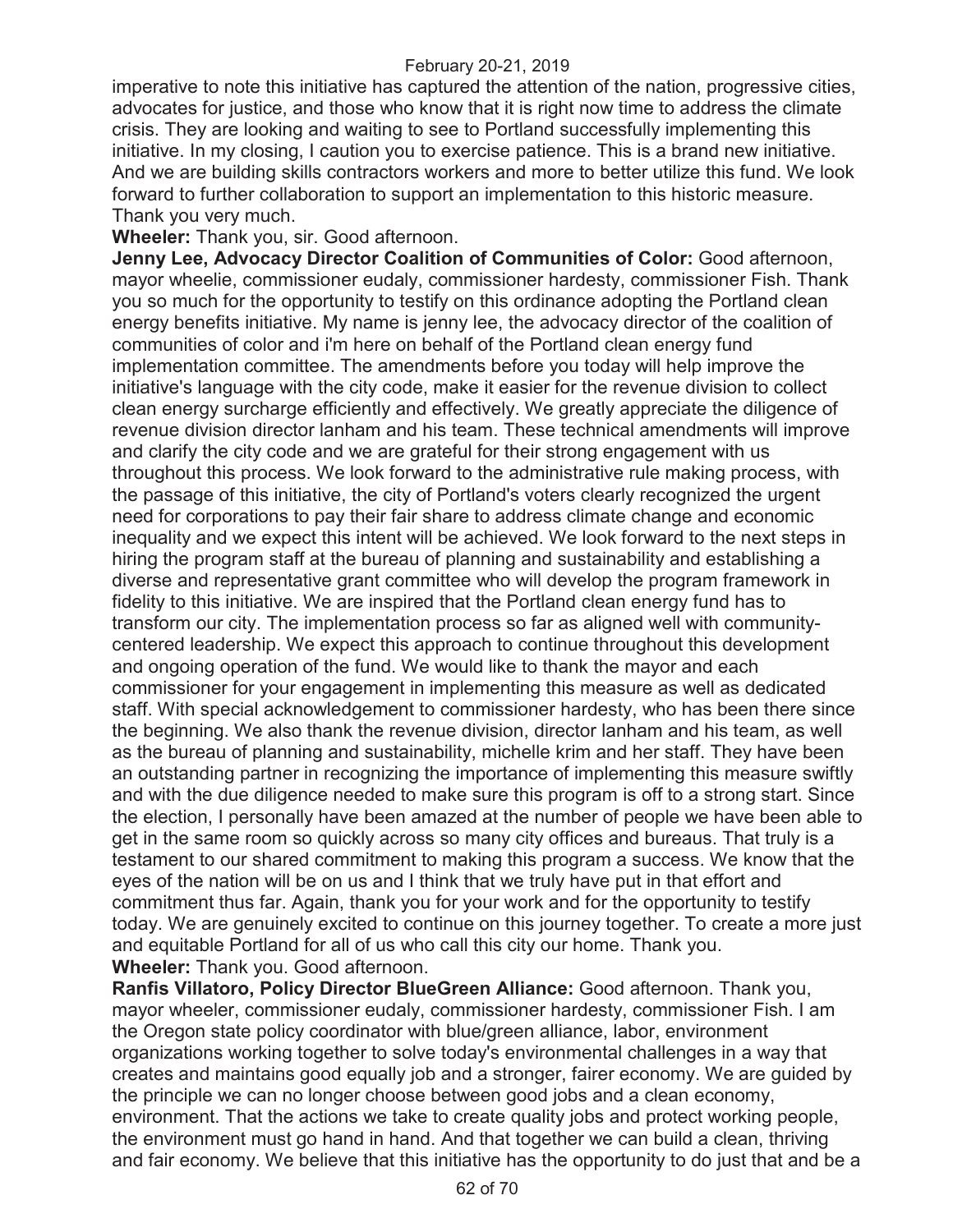beacon of hope not just for the city, but the state and this country. I want to take this time to recognize the many pcef leaders and volunteers who helped dream and push this initiative. Many of whom pushed this forward are descendants of a generation that were asked to wait and not now around issues of social justice, economic justice and racial justice. Many of us still hear that today. And many of those leaders were able to stand just like the generations before us, to answer the proverbial questions, if not now, when? If not us, who? The time to act boldly and constructively is limited and our belief that a just and inclusive future can and will be built by communities of color, environmental and labor organizations working together. It will require a skilled and trained workforce. It will require the creation of good paying jobs and access to health care and pensions. It will require a system of rewards, diverse high road developer and contractors and employers. It will require a robust public sector to administer and steward and enforce our laws and provisions. Most importantly, require us to continue to work with multiple stakeholders and impact communities to continue to strive to a more just and inclusive future. Again, we need to work together to ensure no person, no community is left behind in our energy transition. As reverend dr. Gene once observed, all labor uplifts humanity has dignity and importance and should be undertaken with painstaking excellence. This day is for the pcef coalition and the collective wisdom of Portland voters who continue to shoot for the moon for a more just and more inclusive clean energy future. We do this not because it is easy. We do this because it is true measure of who we are as a city and what we strive to be. Thank you.

**Wheeler:** Excellent. Thank you. Good afternoon.

**Nate McCoy, Executive Director of Oregon Chapter Minority Contractors:** Good afternoon. I'm pleased to be here. Mayor, commissioners, thank you for having me today. For the record, my name is nate mccoy, executive director of the Oregon chapter of the minority contractors. A year and a half ago joanne calling me and telling me about this initiative. As a 501c6 chapter, we don't tend to endorse campaigns. Her case was so compelling, when I took it to our board and members it was almost a no-brainer to jump in and support this initiative. I want to say for the record as a side note, you see us all in green today, minus me. I'm an Oregon duck alumni. And I should be ashamed I don't own a green shirt. So I am unified with my group today, in spirit more than in clothing. So thank you for that. I have a couple of key points that set this initiative apart from all the conversation today. Four key points. For the first time ever in my history in 37 years of being alive, I have never seen such an initiative which, one, was led solely by the community, two, was environmentally sound, which is all about the climate today and how much we need to do to be ready for the future, three, socially connected from a community, from an agency and from those who really benefit from the work we will create and then, four, selfishly for namac, we care about pipeline of work. We cannot afford to wait for major projects that don't include our members to create the pipeline of capacity and the workforce. This blends those by far more than anywhere. Nick mentioned in the last segment that communities of color are by far leading capacity in the level of collaboration nationally and locally and being recognized for. That is great for us to be a part for. I have heard the mayor say in the past a good plan is only as good as the resources that follow it. \$54 million to \$71 million, if we can't work with that, we are all in the wrong business. I think that is a great initiative. I have a couple of key things because this will become sticking points when it comes to talk about funding. We are eager to set goals around these dollars, to ensure that communities of color benefit. We are discussing 300 to 500 plus jobs yearly that would become green sector jobs, not only contractors who do some of this work but workers who can start to work on new avenues in the workforce. National precedence of the green sector movement across the nation and Portland is one of the leaders in it. What a great opportunity to not be chasing our tails but be in front of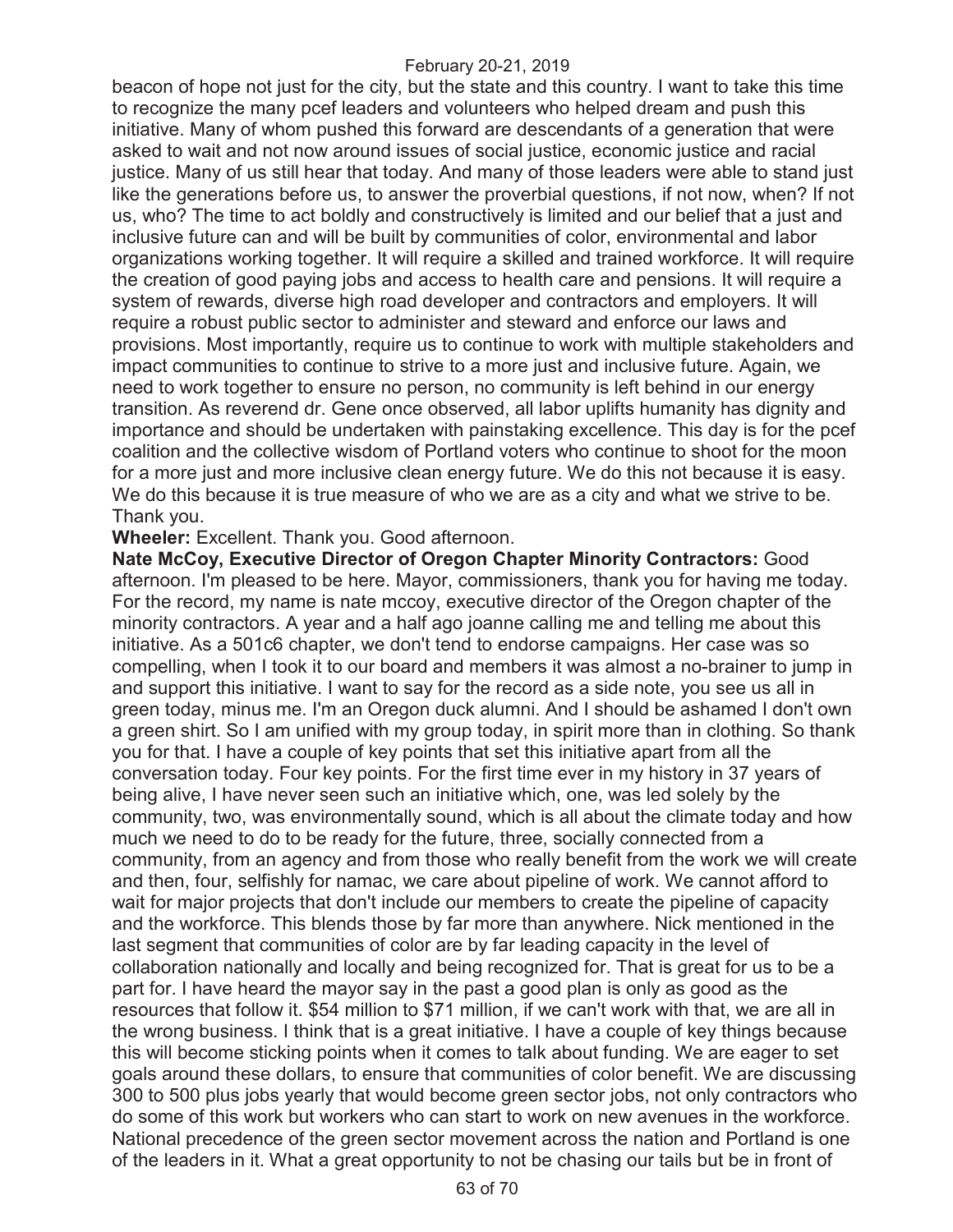something we create the outcomes on. What I want to discuss because we talked about housing. I'm on the Portland housing advisory commission. What I truly appreciate about this discussion is that when you think about affordable housing, we know the construction costs are skyrocketing. And I can remember as a construction manager we had to make decisions based on, are we putting solar and weatherization on this project and can we make it penciled? This fund has the opportunity to help subsidize some of these projects to ensure that the tenants and the owners can benefit from these savings and from the affordable housing that is being produced. We also talked in the last segment about homeless. This is the opportunity for some of those folks facing homelessness, facing that rising housing rents, to not only be able to live in their city, but to be able to have the income levels to sustain living wherever they choose. I'm already seeing the housing connection and employment connection and the community connection. Lastly, I would be in trouble with my grandma who has passed who taught me this very long ago. She always told me, if communities were able to control the narrative, they could control the outcomes to benefit who they live with and break bread with in the community. What that always taught me is, you know, be visible about what is going on. Communities of color who have always been underrepresented are usually the closest to the solution. The fact we put those folks in the solution-based process first instead of last, you get some of the outcomes we have today. With that said, I want to applaud the commission, everybody behind me, everybody on this panel and the work is just starting and we are excited about this opportunity so thank you.

**Wheeler:** Thank you. Thanks all four of you. Reverend, happy birthday.

**E.D. Mondaine:** Thank you.

**Eudaly:** Happy birthday.

**Wheeler:** Carla, home people are signed up for public testimony?

**Moore-Love:** 10 people.

**Wheeler:** Call the first three. Shedrick wilkins, singh and -- maguire and daneen o'rourke. **Wilkins:** People of lower income tend to be young people and resourceful. When I was getting my electrical engineering degree, I saw in north Portland, one was a scanner magazine had solar cells across the building. The -- bar and grill had solar. People want to save money. Before my father died in the 1990s, he wasted money. He retired from nabisco. He let natural gas go out the window. Probably because he was dying and didn't care. He had the money. His pension and social security, she was blowing social security right out the window. He wanted the house to be like venus. On energy I tend to side with solar cells, passive solar. Be off the grid. Pge pushes centralized powers. They owe the power lines. So they want you to be in the power grids. We get natural gas from canada. Cable television is a great way, get a video phone or video conference and text somebody instead of physically moving which takes energy. My thoughts. My dad was the worst offender. Low-income people are the best. It hits them in the pocket. Younger people. They are the ones most likely to do things like solar cells on the roof, like passive solar and use natural gas at least possible and make sure it doesn't go out the window. **Wheeler:** Thank you. Good afternoon.

**Maria Hernandez, Segoviano OPAL:** Good afternoon, mayor wheeler and commissioners. My name is maria. I'm the policy and advocacy manager of opal environmental justice Oregon. We organize people and people of color to achieve a safer, healthier environment in the place we live, work, practice spirituality and play. Thank you again for the opportunity to testify. I urge the city to implement, maintain and strengthen the Portland clean energy fund today. This initiative has changed the story about who makes decisions in Portland. Communities have a clear mandate to act on climate change and invest in justice. This policy is one of the best examples of how local governments can address inequality while taking bold, I say bold climate action. Global and national allies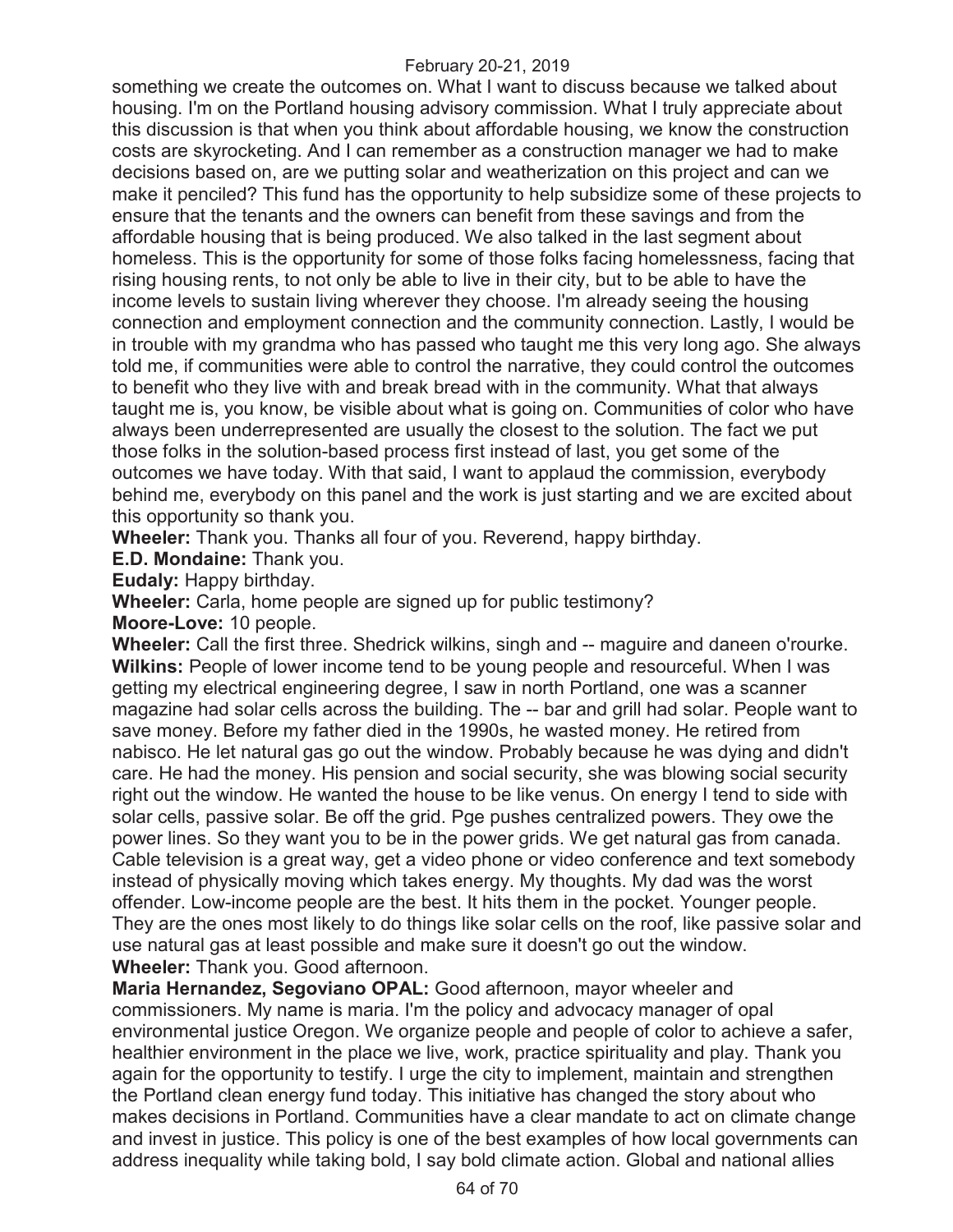are rooting for us to do this right. As part of the organizing committee of the international led climate justice alliance, opal traveled to Washington, d.c. To talk about this policy with representative alexandria ocasio-cortez. When mainstream allies follow, justice is the result. We are up against wealthy, powerful interests who wish to see us fail. To preserve their profits. They are willing to sacrifice the needs of our community and the very existence upon which our lives depend. We can't allow them to stop this particular momentum. You cannot let them weaken this policy. We urge you to not let them weaken this policy. The people who want to undermine this initiative didn't win 65% of the ballot. They lost handily. They scare tactics did not work on voters and should not work on city councilors or yourselves today or unelected bureaucrats who may seek to weaken this policy. For too long decision makers have neglected to act on the crisis we face. Portland workers and low-income house holds beautiful and diverse people of color are the fights against climate change. This is the new political alignment. Follow us and together we all win for better world and a better city. Thank you.

**Wheeler:** Thank you. Good afternoon.

**Jai Singh, APANO:** Good afternoon. I'm jay singh. I'm at the asian pacific network of Oregon. I'm urging the city to make this groundbreaking initiative into city code and defend this initiative and do everything in your power to make sure it is strong, effective and able to be a model for the nation about what it looks like to take climate action and create good jobs. Climate change is harming asian and pacific islanders. In the pun jab, india, where my family is from, most people are farmers. After years of long drought many farmers are committing suicide because of inability to provide for families. Others are forced to immigrate to cities in india. If our country and the rest of the world don't take action, we are looking at massive migration at an unprecedented scale. At the same time, we need to make sure immigrants and people of color who are here have access to good paying jobs in the green economy so they have the resources they need to be resilient to the impacts of climate change. At apano, our members have repeated loud and clear as Portland's cost of living goes higher and higher, they need living wage jobs to stay here and keep kids in school here they are excited to be trained as solar installers, opano was proud to knock on thousands of doors to talk about Portland clean energy initiative because we know what that means. More solar power for homes, schools, businesses, job training for low-income workers to transition to good paying jobs and reduced utility bills for our communities. As you listen and watch me today and I sit here, I want you to see thousands of asian and pacific islander families who are depending on you to make sure this groundbreaking initiative succeeds. We urge you to vote the Portland clean energy initiative into city ordinance.

**Wheeler:** Thank you.

**Hardesty:** Mayor.

**Wheeler:** Commissioner hardesty.

**Hardesty:** There is no way we are going to let it get weakened. If anything, we are looking to make it stronger.

**Wheeler:** Next three, carla.

**Moore-Love:** Anyssa pemberton, danene o'rourke, dr. Harris and nicky -- and bob sallinger.

**Wheeler:** Very good. Good afternoon. Would you like to start, please?

**Anissa Pemberton, 350PDX:** Yeah. Hello. My name is anyssa pemberton i'm the organizer at 350pdx. It is an honor to speak with you about the Portland clean energy fund especially knowing the collaboration with frontline communities have been so meaningful so far. I grew up in rural illinois as a latinx person. I felt firsthand the toxic effects of greenhouse gas emissions on public health, environmental degradation and how they impact to low income communities and people of color. I moved to Portland to create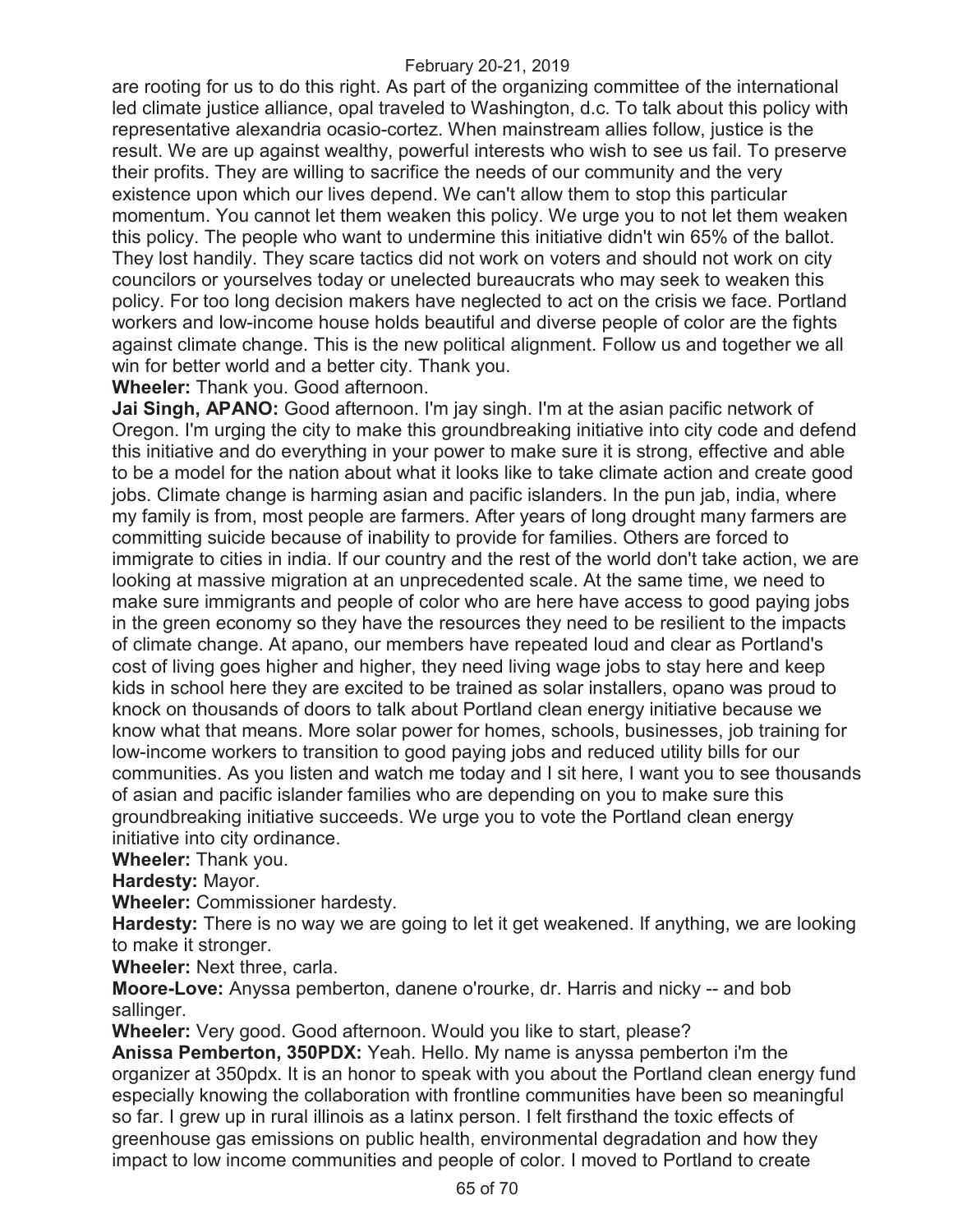significant progressive change to emanate to a national stage. It was so incredible to join the campaign as a field organizer to pass the clean energy initiative where communities of color took the lead to advance to victory for the first time in Oregon. We worked tirelessly to build momentum and knowledge in our community, but it was not hard to advocate for this bill. In november 2018 I walked into the campaign party after being on the phone to hear we won by a landslide. 65% of this city wants large retailers to pay their fair share to build climate resilience for frontline communities. I continue to live in a low-income community of people of color. Our community and allies know you will defend this initiative against deniers of a just transition to a green economy and historically marginalized communities and corporate communities will be eager to undermine this initiative. We are standing in solidarity with one another to let you know we expect you to stand up to these forces. We look forward to implementing this initiative and a grant program for skills and to use this fund to grow a local green economy. As a representative of 350pdx, I hear regularly from cities and advocates who are looking to Portland to successfully implement this initiative. It is time to center communities of color and low-income folks to receive mitigation to climate change. Maybe someday there will be an illinois clean energy fund to support the community I grew up in. Ultimately, that long view of climate justice should be ever present in this implement takes. Thank you for your continued advocacy and collaboration with frontline communities.

**Wheeler:** Thank you. Good afternoon.

**Dineen O'Rourke, Sierra Club:** Good afternoon. I'm danene o'rourke, with the Oregon chapter of the sierra club. I am 23 years old and in my senior year of high school, summer storm sandy hit my community on eastern long island. That forever changed my neighborhood, my dad's job as a lineman for the local utility and my own perception of my future and the future of my home. Fighting for climate justice as we have heard from people before me this afternoon is personal as is the implementation of this measure. The field team for this campaign we talked to thousands upon thousands of our community to pass this measure. The moment voters heard our first sentence at the door and understood what this measure was about our work was mostly done. They were convinced. Then on election night this campaign rose out of the ashes of a lost environmental ballot initiatives across the country like those in arizona, Washington and colorado. Why? Portland succeeded because we followed the visionary leadership of those who are most impacted by climate change who know what solutions their communities need. And now as news outlets buzz in every direction about the federal green new deal house resolution, our own city has captured the attention of the nation, passing a city version of the green new deal. Transforming our economy, providing living wage jobs to those who need them the most and tackling the climate crisis. This is what it looks like to be on the cutting edge of a major unprecedented transition. I, too, regularly hear from sierra club chapters across the country who are eager for updates on this measure's implementation and advice how they can create a similar measure in their communities. As we embark on this historic moment, let us not forget the spotlight is truly on us. Thank you to the mayor and the commissioners for their collaboration. For following the leadership of the frontline communities who led the Portland clean energy fund from the idea to the implementation. It is truly an honor to be here to see the dedicated work of this frontline, grassroots campaign become written into law. Let us not dismiss the enormity of this victory and grassroots organizing that made it happen. We will be here every step of the way to support strong implementation. Thank you. **Wheeler:** Thank you. Good afternoon.

**Dr. Andy Harris, PSR:** Gone and mayor wheeler, commissioners, i'm dr. Andy harris, Oregon physicians for social responsibility. You are now hearing from all ages from 23 to 76. I am somebody who has benefited by white male privilege over the years and i'm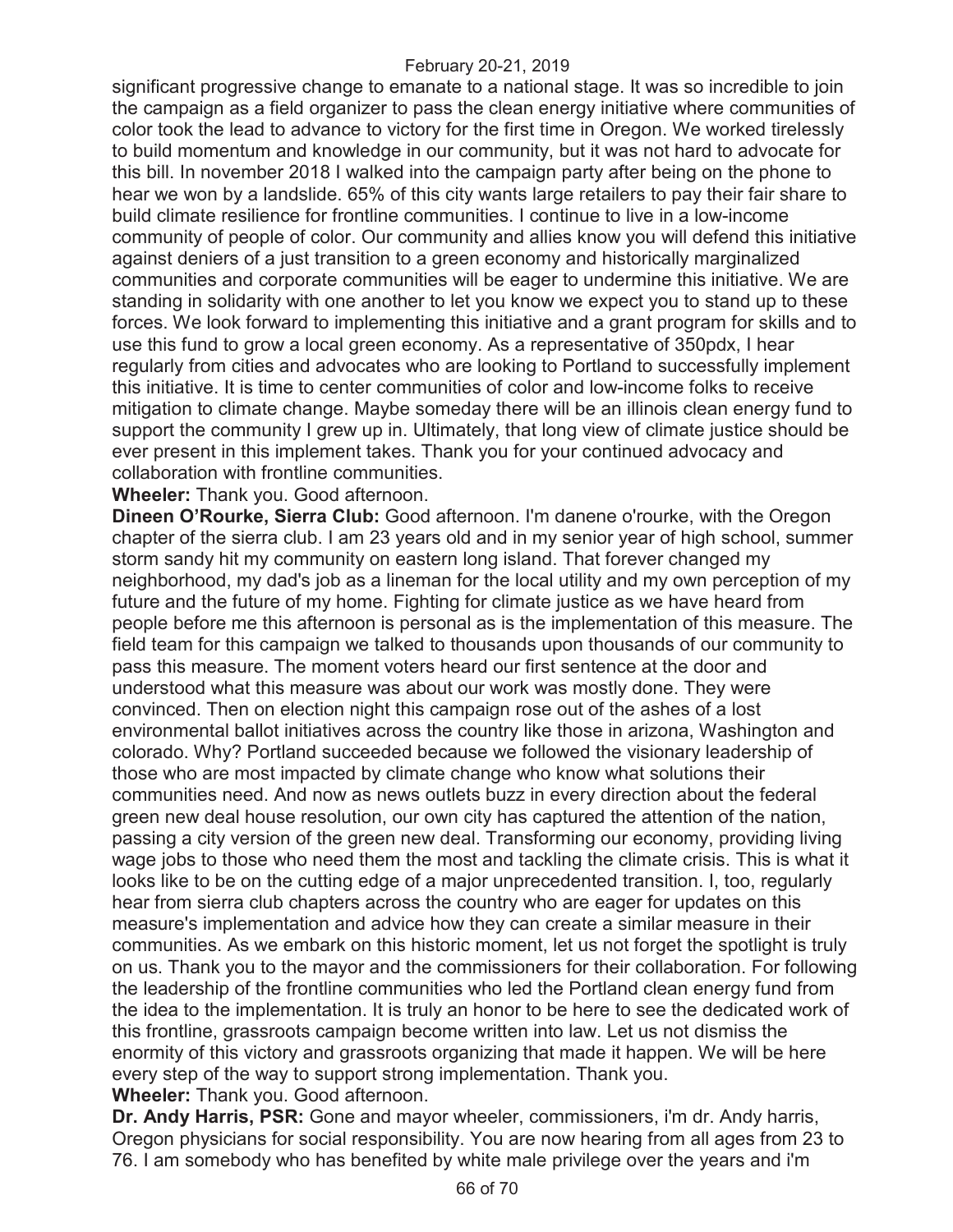thrilled this measure passed started by joanne hardesty. For the first time communities of color took the lead on this measure advanced environmental initiatives and will benefit both the environment and those who are living in low-income communities. Oregon physicians for social responsibility was pleased to be part of the grassroots coalition for support that helped pass the clean energy fund to that record 65% vote. We're also pleased that Portland will take leadership in climate disruption in solar energy, decreasing energy costs to low-income folks and particularly pleased the measure seeks to give training and employment to those who have been economically marginalized. The number of people in poverty has increased dramatically in Portland in the last few decades. It provides for increased skills for contractors, workers, organizations and others who will utilize this fund. Once again, we expect you to defend this initiative. I appreciated joann's reassurance you will defend it from those we know will seek to weaken it. Assuring communities of color and low-income folks are prioritized. Thank you so much. **Wheeler:** Thank you.

**Moore-Love:** The last two are nicky dobey and bob sallinger.

**Wheeler:** Welcome. Thank you for being here.

**Nikki Dobay, COST:** Thank you, mayor wheeler, commissioners. I am senior tax counsel with the council on state taxation. We are a nonprofit trade association. Our mission is to promote fair taxation for multi jurisdictional taxpayers. I'm a tax attorney and a resident of Portland and working in this area for over 12 years. I'm going to change the conversation a little bit. I'm going to get technical into the tax issues that are included in this ordinance. We are opposed to two specific deletions within the proposed changes by the revenue division. Specifically to the deletion of references to u.s. And national sales pertains to the \$1 billion threshold and also to the deletion of the prior year for purposes of determining who is subject to this tax. We understand the challenges with administering this tax that the revenue division is facing. This is a completely new tax type. And at the end of the day, this tax is much more akin to a sales tax than an income tax or surcharge on income tax. So we understand there are significant challenges with trying to administer the tax in the way that the revenue division would like to do that, which is by putting it -- making it part of the business license tax form and linking it to the apportionment information included on that form. We see the changes that the city is proposing as an attempt to really put a square peg into a round hole. This really does not have anything to do with opposing this measure, it is how to administer it in a way that our members can actually comply, which they do want to do. The changes could significantly broaden the taxpayers that are subject to this tax and the base that is included. We see this as a significant expansion of the tax that was passed by the voters, which we do not believe that the city council has the authority to approve without voter approval. In the case city of Portland vs. Home away decided in 2017 here in the u.s. District court, the council attempted to approve by vote within the council of an expansion of a definition, which was found to be invalid. By removing these terms, this is a significant expansion of the tax. So we would very much encourage you to reconsider those deletions from the ballot measure that was approved by the voters and i'm happy to answer any questions.

**Wheeler:** Thank you. Good afternoon.

**Bob Sallinger, Audubon:** Good afternoon, mayor wheeler and members of city council. I'm bob sallinger testifying on behalf of autobahn society. It is amazing to work on this ballot measure, it truly is historic. I have worked on many campaigns, I have never seen one in this depth, breadth, inclusivity, leadership and diversity. Dedication to getting to the places in the city that are often just ignored in campaigns. To go to those places first and make sure that voices that are so often left out, out of convenience or out of worst motivation were put in the front. The city has done a lot of historic things for the environment. We have been leader. We are not only raising up the environment but raising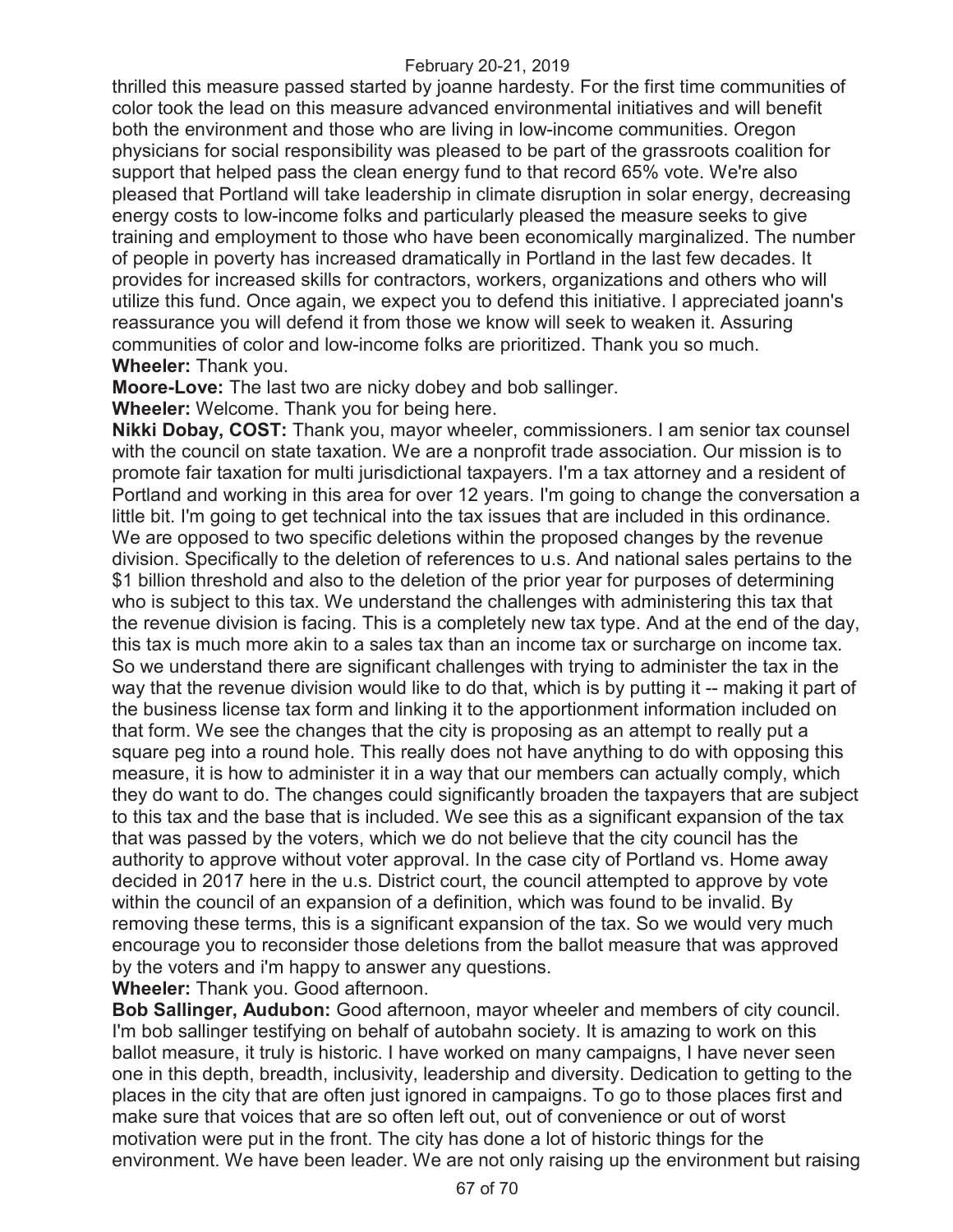up the community with the environment. Those two things have to go hand in hand to have a sustainable future. That is what makes this so powerful. We can put solar panels on buildings and plant trees but are we bringing everyone along in the community, in particular, the people who are so often not included in the benefits of these endeavors we do. You have heard concerns of people trying to undermine this effort. I appreciate the comments and the dedication and work already being done and being done going forward. I don't doubt city council's commitment. I'm less worried about the enemies of this measure. We are going to know them when they are in the room. We can get over that. The bigger thing is institutional impediments. How do we think outside the box? That is what this demand. Go outside of the structures we have had, and the comfort zones we have been in and think differently about the structures to really reach the people this is intended to reach. I think that is a bigger challenge and something we look forward to working with you on. I have been excited to be part of the campaign and also in the followon work as people have been flooding in and realizing that something historic is happening. Landscape change is coming, and our community is lifted up. We look forward to working with you and everyone else to get it done.

**Wheeler:** Thank you. Does that complete public testimony?

**Moore-Love:** Yeah, that is all.

**Wheeler:** Colleagues, any further discussion. Carla, on item 160, call the roll.

**Fish:** Thank you for city staff and guests and everyone who took time out of their busy day to be with us. It has been a long week and historic week. A lot of important and interesting work. To the point that bob just closed out on, the voters have spoken. Our job is to defend this fund, strengthening it where appropriate and implement it. I think by virtue of the presentation we received today, we are starting on the right foot. I vote aye.

**Hardesty:** It is amazing how much has been accomplished since election day. When I got here on january 2, I was like, oh, man, is this going to take a while. So I am very, very impressed with the work that has been done by city staff to get us to where we are today. It is absolutely fabulous they were able to do so much detailed work in such a short period of time. A special thanks to the finance director for making that happen. Really appreciate that. I have a list of people I want to thank and many of them aren't in the room, but these were the frontline folks from very early on. And so I want to personally thank con pam from opano, maggie talmidge who is in graduate school. Alan hippolito, brett foster, lenny dee, adrianna voss, reverend edi -- who stepped in when I did that crazy thing like running for office. This was a labor of love. This was a labor of love based on outcomes we have achieved in the city of Portland over a hundred years or more. This was a different way to do business. I hope the message people learned from this process is we could have equitable outcomes, but we have to start them in a totally different way. This measure actually gives us a road map to how you center communities of color first, the frontline communities and bring the big boys in to be your partners. I think what I love most about this initiative is the hundreds of people waiting to go, when can I start collecting signatures? It was phenomenal. I have never seen that in the city of Portland. I want to thank everyone who had a little, a medium or a big role in making this happen and you give you my promise that I will be watching it like a hawk to make sure it is implemented like it is intended. I vote aye.

**Eudaly:** My cynic in me is tempted to tell commissioner hardesty not to get too excited. I, too, had an early win on my seating in city council. It is a rude awakening. I'm going to check my inner cynic and i'm going to say let's keep this train rolling. Thank you, everyone, for being here today, for your hard work and for your support. I was proud to be an early supporter of the Portland clean energy fund and endorser and I have a confession to make. The Portland clean energy fund was the first measure I ever canvassed for because while I am not exactly a wallflower, I hate knocking on people's doors. And I didn't even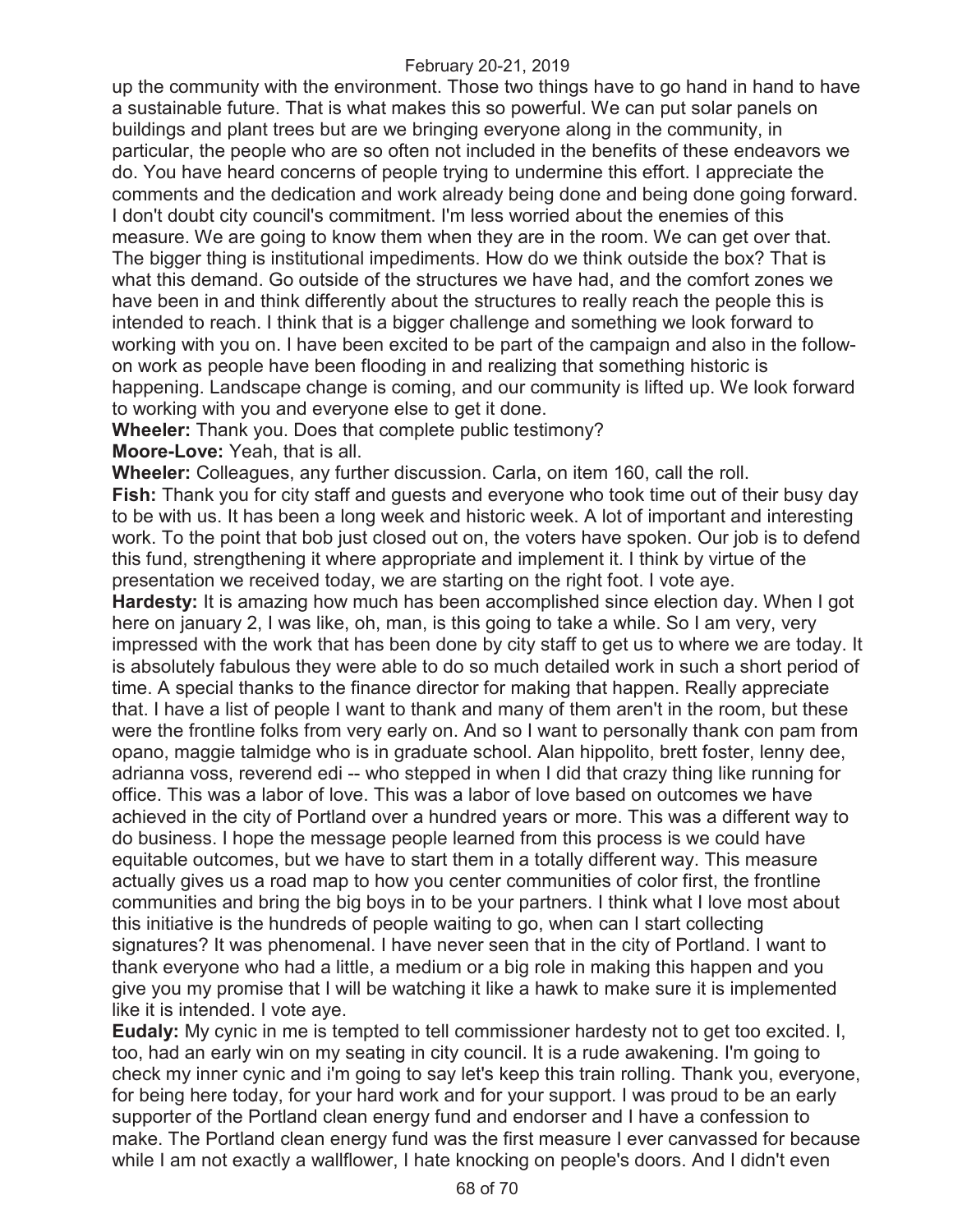knock on people's doors for my own campaign. I just swiftly snuck up to their porches and hung my door hanger on their knobs and ran away and hoped not to be yelled at. I learned a really valuable lesson. I'm not going to volunteer for every campaign but have overcome my deep seated fear. I was prepared to read a long list of thank yous to the community partners who successfully advanced this initiative. Commissioner hardesty has done me that favor. You all know who you are. Suffice it to say it was an impressive coalition of communities of color, environmental advocates, community and faith leaders, businesses, nonprofits, neighborhood associates and numerous elected representatives. I want to take a minute to illuminate the nos very catchy term just transitions we have heard a few times. I'm sure most if not all of you know what it means. For the benefit of the listeners and viewers I want to talk about it. Just transitions is an movement devoted to climate movement benefiting those who have been most harmed by redressing past wrongs, and creating new opportunities, economic opportunities. Van jones, I think, said it best, you all know van jones is a fan of Portland clean energy fund. He described the fund as a beautiful idea that takes 1% from the 1% to benefit the 100%. Which conjures up for me the poetic, if not entirely fair moment in time we're at where we see the people who have been most harmed, most disadvantaged poised to be the ones who may very well save this country from itself. So I want to thank you all for that. Today I promise to you that I will do everything in my power to ensure that we make the most of this incredible opportunity that the community and the voters delivered to our doorstep. I most happily vote aye. **Wheeler:** Well, I want to thank everyone who came out today to share their support of this important and historic initiative. I want to particularly thank reverend modenay, jenny lee and -- about your remarks about the historic nature and how this advances equity and economic prosperity for everyone in this community. I particularly want to thank commissioner hardesty for her leadership on this initiative. The shared goals that were described earlier are extremely important goals for this community. I want to publicly commit my administration to working well with the frontline communities who led this ballot measure to make sure the Portland clean energy benefits fund is successful and that it delivers on the promised goal. That is my pledge to you. There's a lot at stake, as has been said, to make sure we get this right. I concur with those who say people are watching how this unfolds. It will require our constant vigilance to make sure this is implemented correctly. Why is it so important? I have said and I believe and I will say it again right now, climate change, I believe, is the most significant issue facing this planet today. It is the largest crisis of our era. As you know, Portland has been said, has taken a leadership role in ambitious planning around reducing carbon emissions and addressing the impacts of climate change, but there is always more work we can be doing. Addressing the needs the most vulnerable and historically underserved communities is a worthy goal and this initiative gets to that goal. It was mentioned that the concept of the green new deal is being discussed in Washington and elsewhere around the country and there's no question in my mind that people not only look historically of what the city of Portland has done around climate action, but they will look to this specific initiative as an example of a new way of organizing the community in a new way, said so eloquently about people testifying, a way to lift the community while achieving our climate action goals. This is about ensuring a more sustainable future for all. The strength of the community support of this initiative and leadership of frontline communities both of which we have heard from today, will not only - was not only critical in the success of the ballot measure, it will remain equally critical to the implementation of this initiative. Hearing people come to the dais and commit to that partnership going forward was very, very well received, I know, by all of us on the Portland city council. Again, I want to thank everyone from the Portland clean energy coalition steering committee for working diligently with city staff from literally the day this passed at the polls, the city staff has committed to making sure this is implemented effectively. I want